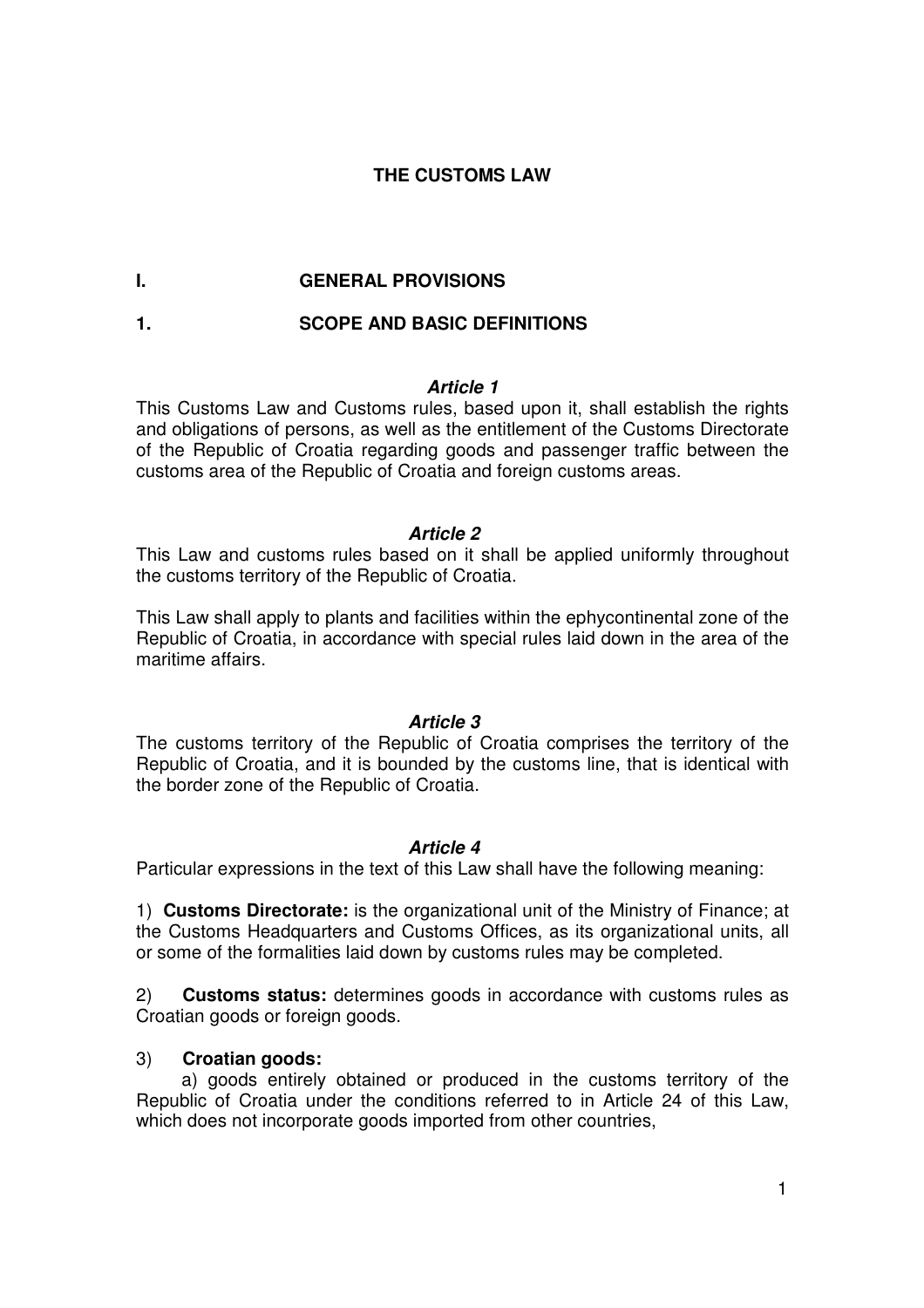b) goods imported from other countries, which have been released for free circulation,

 c) goods obtained or produced in the customs territory of the Republic of Croatia, either from goods referred to under b) or from goods referred to under a) and b) of this item.

4) **Foreign goods:** goods other than those referred to in item 3 of this Article.

Croatian goods lose their status as such when they are actually removed from the customs territory of the Republic of Croatia, except in the cases provided in Article 109 of this Law.

5) **Customs debt:** the obligation on a specific person to pay the determined amount of the import duties (customs debt on importation) or export duties (customs debt on exportation) which apply to specific goods under the provisions in force.

6) **Import duties:** customs duties and other charges payable on the importation of goods with an effect equivalent to customs duties.

7) **Export duties:** customs duties and other charges payable on the exportation of goods with an effect equivalent to customs duties.

8) **Debtor:** any person liable for payment of a customs debt.

9) **Customs supervision:** general measures taken by the Customs Directorate to ensure the implementation of customs rules and other provisions applicable to goods subject to customs supervision.

10) **Customs control:** the performance of specific acts by the Customs Directorate - such as examining and inspecting goods, examining and inspecting means of transport, examining and inspecting persons in the passenger traffic, inspecting luggage and other goods carried by passengers, verifying the existence and authenticity of documents submitted during the clearance procedure, examining the accounts of undertakings and other business records, the performance of subsequent examination and inspection procedures and similar.

#### 11) **Customs-approved treatment or use of goods:**

- a) placing of goods under a customs procedure;
- b) entry of goods into a free zone or free warehouse;
- c) re-exportation of goods from the customs territory of the Republic of Croatia;
- d) destruction of goods, and
- e) abandonment of goods to the Exchequer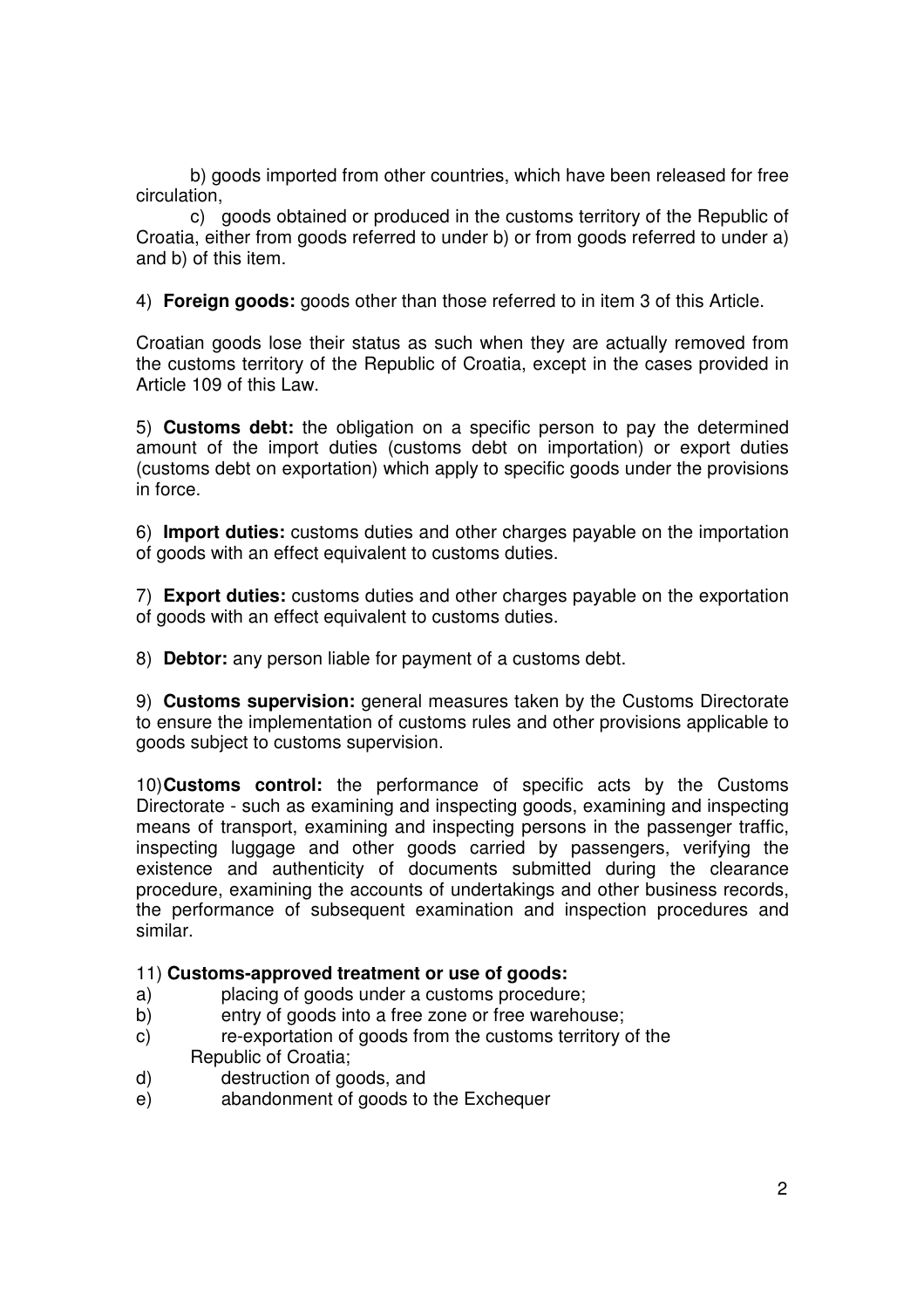#### 12) **Customs procedure:**

- a) release of goods for free circulation;
- b) transit procedure;
- c) procedure of customs warehousing;
- d) procedure of inward processing;
- e) procedure of processing under customs control;
- f) procedure of temporary admission;
- g) procedure of outward processing, and
- h) export procedure

12) **Customs declaration:** the act or the document whereby a person in the prescribed form and manner requests to place goods under a given customs procedure.

13) **Declarant:** the person lodging the customs declaration in his own name or the person in whose name a customs declaration is lodged.

14) **Presentation of goods:** the notification to the Customs Office, in the manner laid down, of the arrival of goods at their certain organizational unit or at any other place designated or approved by the Customs Office.

15) **Release of goods:** the act whereby the Customs Office makes goods available for the purposes stipulated by the approved customs procedure.

16) **Holder of the procedure:** the person on whose behalf the customs declaration was made, or the person to whom the rights and obligations of the mentioned person in respect of a customs procedure have been transferred.

18) **Holder of the authorization:** the person to whom an authorization has been granted according to customs rules.

### **2. GENERAL PROVISIONS RELATING TO THE RIGHTS AND OBLIGATIONS OF PERSONS WITH REGARD TO CUSTOMS RULES**

#### **a) Representation**

#### **Article 5**

Any person may appoint a representative in his dealings with the Customs Directorate to perform the acts and formalities laid down by customs rules.

Representation may be:

- direct, if the representative acts in the name of and on behalf of another person, and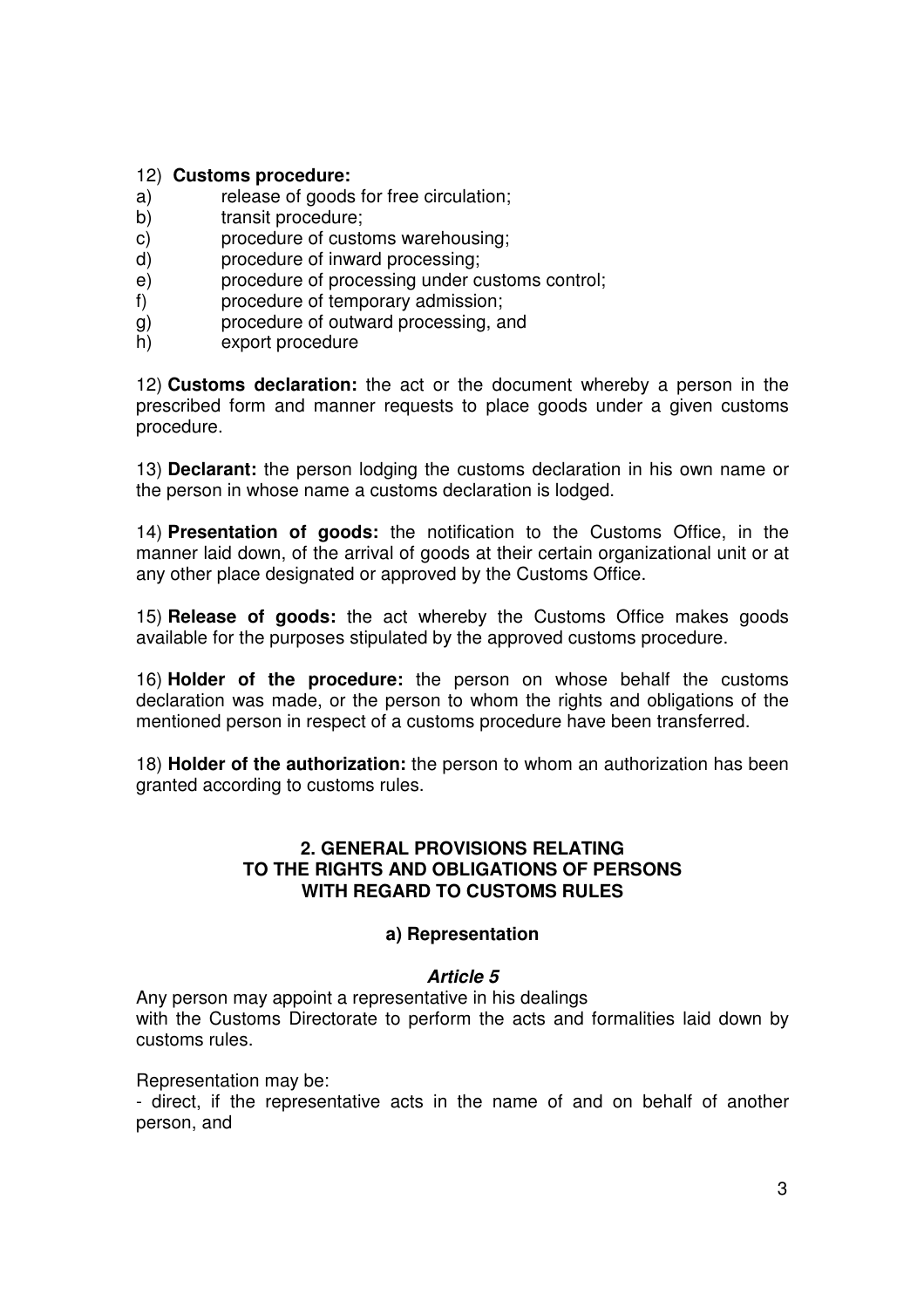- indirect, if the representative acts in his own name, but on behalf of another person.

The representative must be established in the Republic of Croatia, except in cases under the provisions of Article 76, paragraph 4 of this Law.

The representative must: state that he is acting on behalf of the person represented, specify whether the representation is direct or indirect, and submit the authentic document empowering him to Law as a representative, at the request of the Customs Office.

For persons failing to state either that they act in the name of or on behalf of another person, or where they do act in the name of or on behalf of another person without being able to submit the authentic document for such representing, shall be deemed that they are acting in their own name and on their own behalf.

Exceptionally, the customs declaration may be lodged only by a person who acts as the representative, if he fulfils conditions for carrying on his business as a customs forwarder in accordance with special rules.

### **b) Particularities of the administrative procedure relating to the application of customs rules**

#### **Article 6**

Customs Directorate operates the administrative procedure and takes decisions in accordance with The General Administrative Procedure Act, if it is not determined otherwise by this Law.

#### **Article 7**

A person requesting the Customs Directorate to take a decision, must supply all facts and circumstances, as well as documents and other evidence required in order to take a decision.

Such decision shall be taken without any delay, but at the latest within periods laid down in The General Administrative Procedure Act.

The Minister of Finances is entitled to take decisions regarding shortening of periods for particular customs procedures than periods which are determined under the provisions of paragraph 2 of this Article.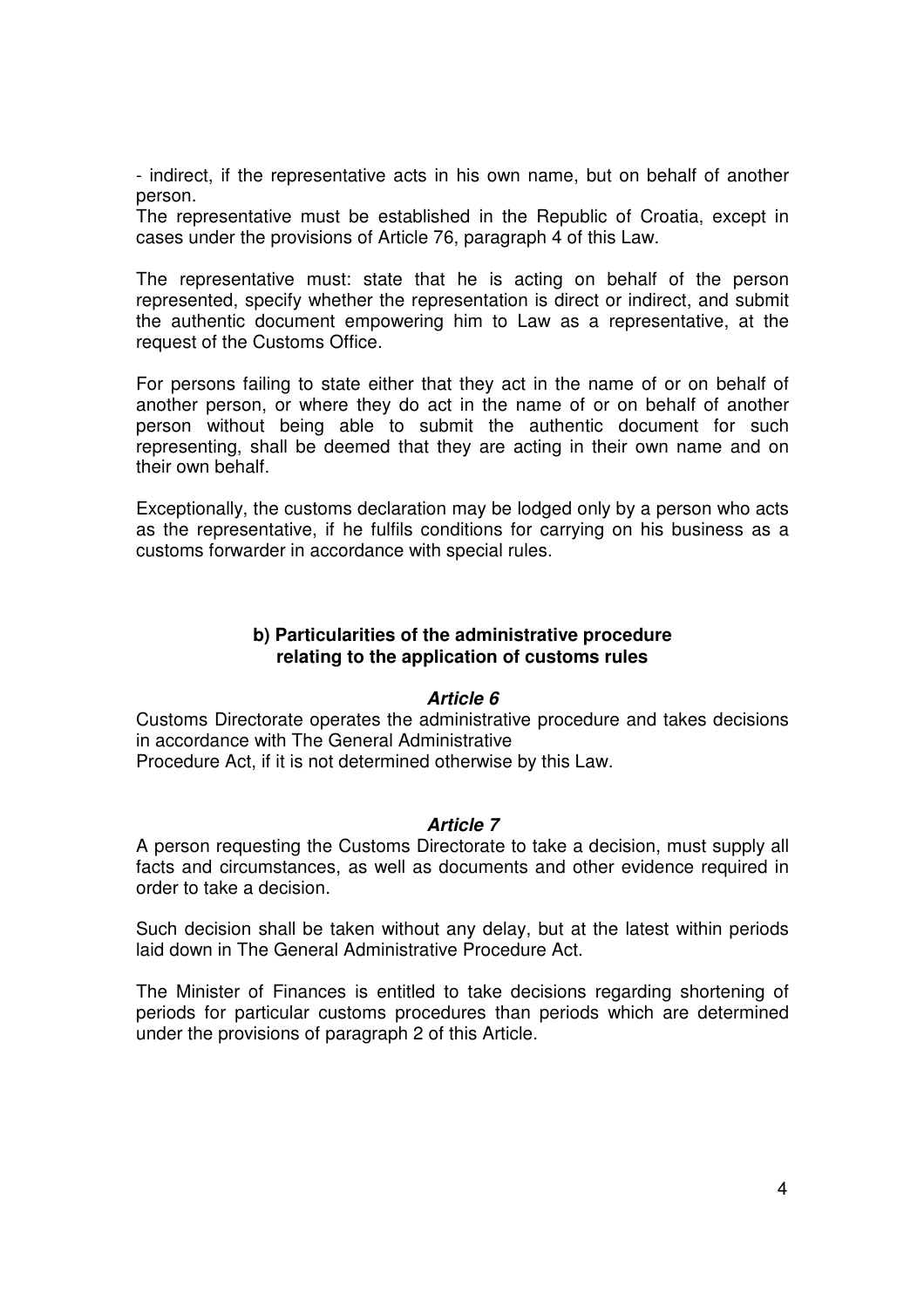## **Article 8**

The decision taken by the Customs Directorate shall become enforceable by delivering it to the person concerned.

Exceptionally, upon an application submitted by the person concerned, the distress of the decision may be deferred, wholly or partially, if the Customs Directorate:

a) has a good reason to believe that the disputed decision, either by the appeal or by other juridical means, is inconsistent with customs

legislation, or

b) judges that irreparable damage is to be feared for the person concerned in the case of levying a distress upon him.

If the decision referred to in paragraph 2 of this Article is related to the calculation of import or export duties, a distress may be deferred only if, together with the appeal against the decision in question, an adequate security is being lodged for the full payment of the disputed amount of customs duties and other import charges.

### **c) Special cases of annulling, revoking and amending of the decision in accordance with this Law**

### **Article 9**

A decision taken in the first instance, by which the Customs Office adopted wholly or partially the application submitted by the person concerned, can be annulled by the Customs Office in accordance with its official duty within a period determined under the provisions of Article 17 of this Law, if it was issued on the basis of incorrect or incomplete facts, and if:

a) the applicant knew or according to circumstances should reasonably have known that facts were incorrect or incomplete, and

b) such decision could not have been taken on the basis of correct and complete facts.

The decision taken under paragraph 1 of this Article shall be delivered to the person concerned without any delay.

Annulment shall take judicial effect from the date on which the annulled decision was taken.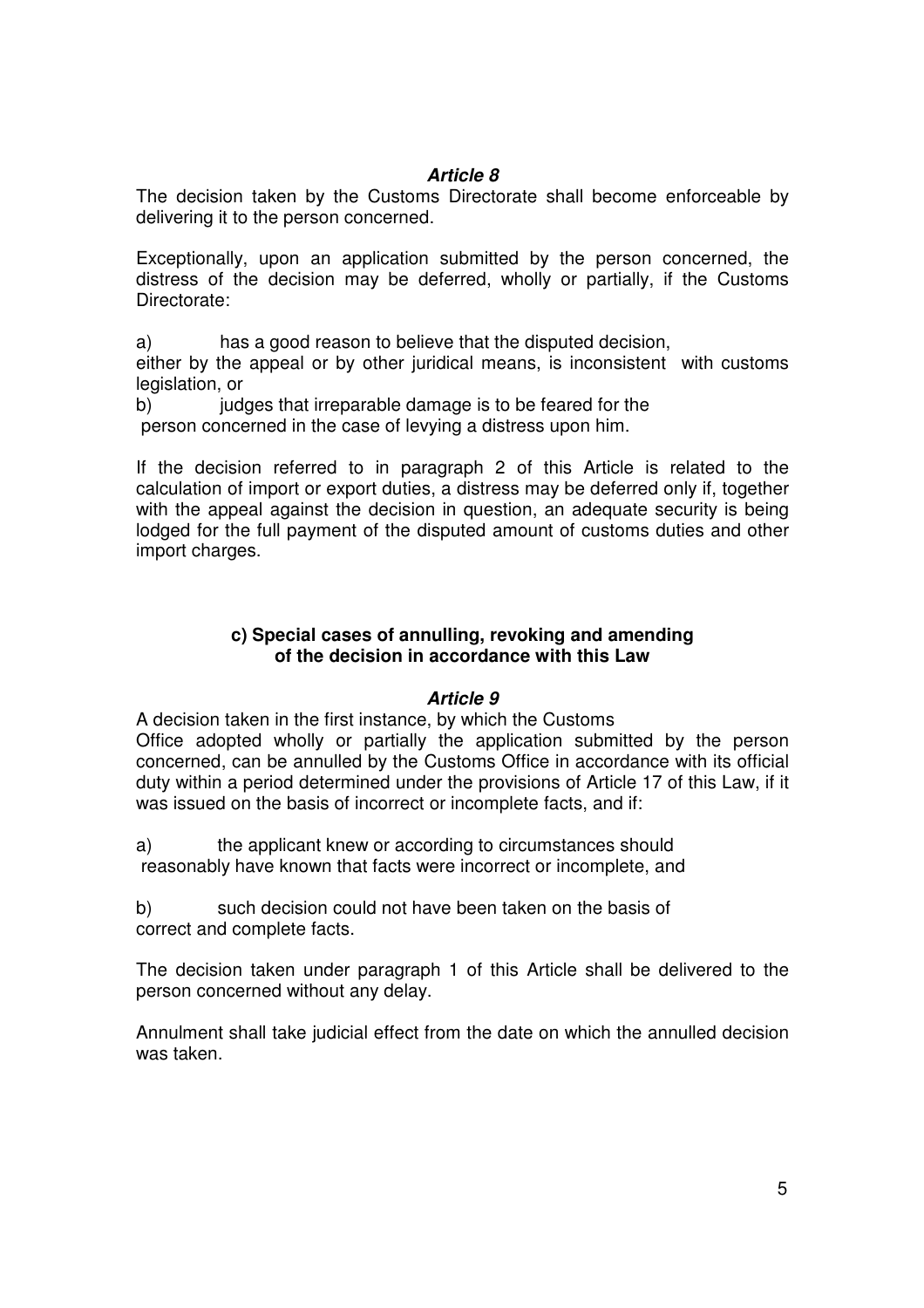#### **Article 10**

A decision in the first instance by the Customs Office, that accepts the application of the person wholly or partially, may be revoked or amended by the Customs Office or in the line of its official duty within a period determined under the provisions of Article 17 of this Law at the request of the person concerned, if any of the conditions prescribed for making such decision has not been fulfilled or if the person fulfils it no longer and if those are not the cases referred to in Article 9 of this Law.

A decision favourable to the person concerned may be revoked where the person fails to fulfil obligations imposed on him under that decision.

The decision taken under paragraph 1 of this Article shall be delivered to the person concerned without any delay.

The decision on the revocation or amendment shall take judicial effect from the date on which such decision was delivered to the person concerned. Exceptionally, where the legitimate interests of the person to whom the decision is addressed so require, the Customs Office may defer the judicial effect of the decision that revokes or amends their primary decision for the appropriate period.

#### **d) Information relating to the application of customs rules**

#### **Article 11**

Any person interested in the application of customs legislation may request the Customs Directorate to issue the information about it.

Such a request may be refused if it does not relate to an actually intended export or import.

The Customs Directorate shall issue the information under paragraph 1 of this Article free of charge. The reimbursement may be demanded for special costs related to the implementation of necessary analyses, or for expert reports on goods which are subject to the customs procedure, and for the costs of returning the goods to the applicant.

#### **Article 12**

On the basis of the request in writing of a person interested, the Customs Directorate shall issue also the information in the form of: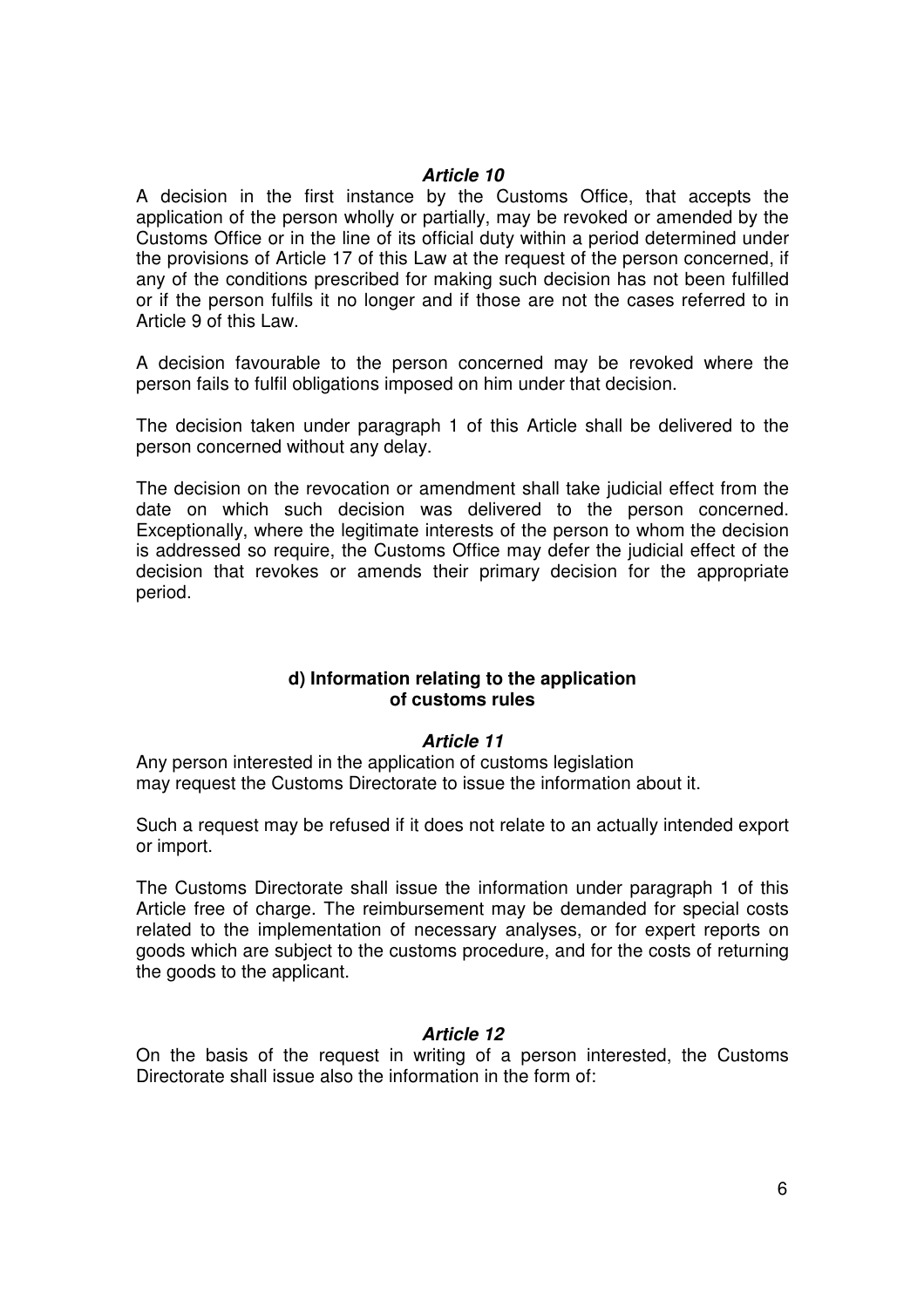a) binding tariff information in respect of the tariff classification of goods, and

b) binding origin information in respect of the origin of goods

Binding information shall have the power of the decision taken in the administrative procedure.

Binding tariff information and binding origin information shall be binding on the Customs Directorate as against the holder of the information only in respect of the tariff classification of goods or respectively the origin of the goods.

Binding tariff information shall be binding on the Customs Directorate as against the holder of the information for the goods on which customs formalities are being performed after the date on which the information is issued.

Binding origin information shall be binding on the Customs Directorate as against the holder of the information for those goods on which the procedure in defining the origin of goods, prescribed

by this Law, shall be performed after the date on which the information is issued.

The holder of such information shall have to prove:

a) in a case of binding tariff information in respect of the tariff classification of goods, that the goods declared correspond to those described in binding tariff information in every respect;

b) in a case of binding origin information in respect of the origin of goods, that the goods declared and circumstances on the basis of which binding origin information was issued, correspond to goods and circumstances described in binding origin information in every respect.

Binding information shall be annulled under the provisions of Article 9, if it is based on an inaccurate or incomplete information from the applicant.

Binding information shall be valid for a period of one year from the date of issuing it, except:

a) in a case of the tariff classification of goods in the Customs tariff:

1. where a Regulation is adopted and the information no longer conforms to the rules in force thereby;

2. where it is no longer compatible with the interpretation of the Minister of Finances in respect of the tariff classification of goods in the Customs tariff under the provisions of Article 10 of the Customs Tariff Law, and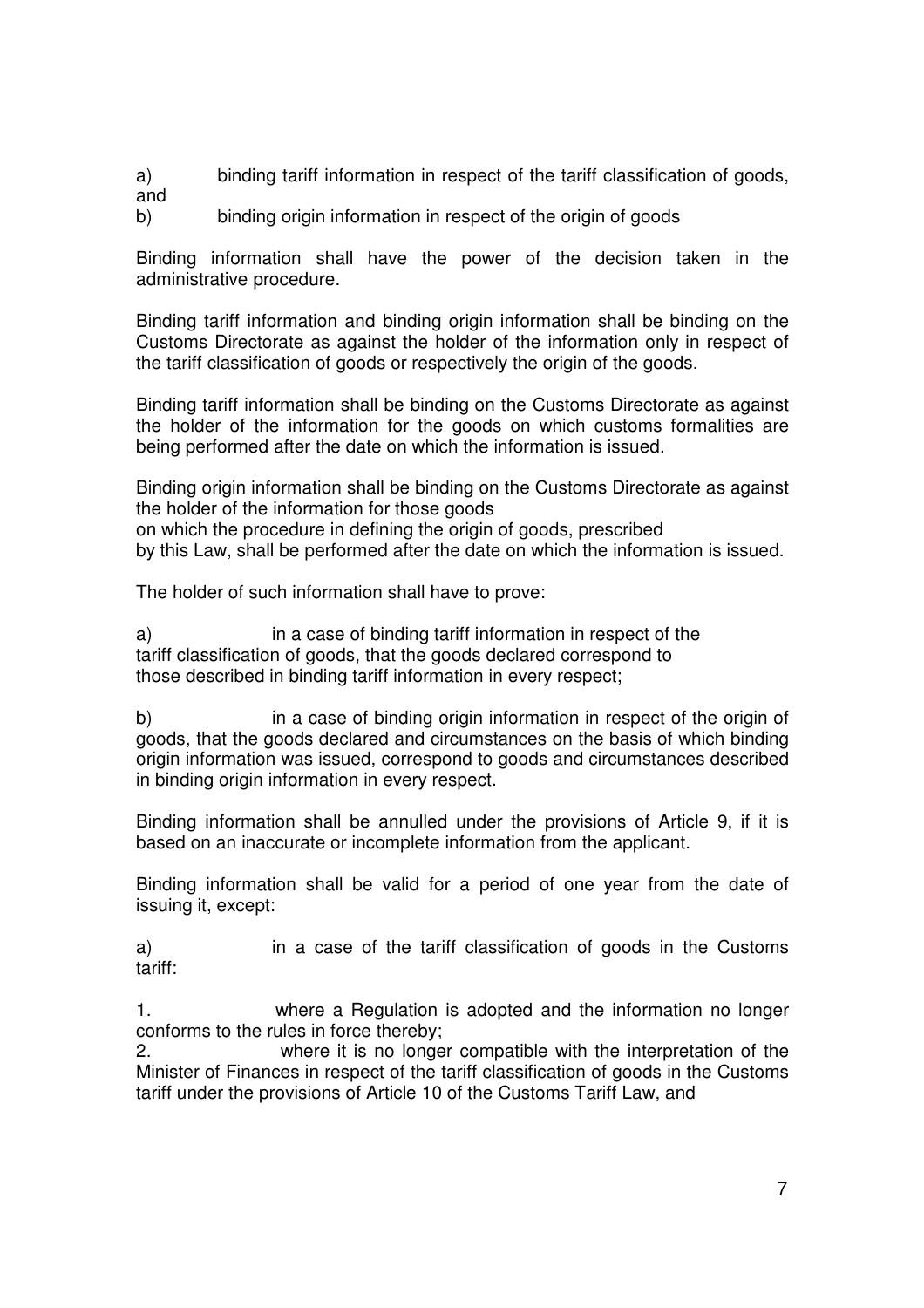3. if binding tariff information is revoked or amended under the provisions of Article 10 of this Law, whereat the holder of binding tariff information has to be notified of its revocation or amendment.

a) in a case of determining of the origin of goods:

1. if existing provisions are amended or the international agreement is signed and binding origin information no longer conforms to the rules in force;

2. if binding origin information is no longer compatible with the interpretation of the body, authorized to issue the explanatory notes connected with the origin of goods by the rule based on the provisions of Article 27 of this Law.

3. if binding origin information is revoked or amended under the provisions of Article 10 of this Law, whereat the holder of binding origin information has to be notified of its revocation or amendment.

In the cases laid down in paragraph 8 under a), items 1 and 2, and under b), items 1 and 2 of this Article, binding information ceases to be valid either on the day of entering into force or on the first day of the application of that particular rule or that international agreement or that explanatory note.

The holder of binding information that ceased to be valid pursuant to paragraph 8, under a), items 1 and 2, and under b), items 1 and 2 of this Article may still use that information three months from the date of its publication, provided that he has concluded the binding contract for the purchase or sale of goods in question based on this binding information before it ceased to be valid. In the cases of paragraph 8, under a), item 1, and under b), item 1 of this Article, the regulation or the agreement may lay down a period within which binding information may be used according to this paragraph.

Binding tariff information in respect of the tariff classification of goods or binding origin information may be used according to this Article only for the purpose of determining import duty or export duty, or for calculating export refunds or other refunds connected with the implementation of the agricultural policy.

### **Article 13**

The Minister of Finances shall prescribe the conditions for issuing information and binding information, as well as the procedure and modes of issuing them.

## **e) Other provisions**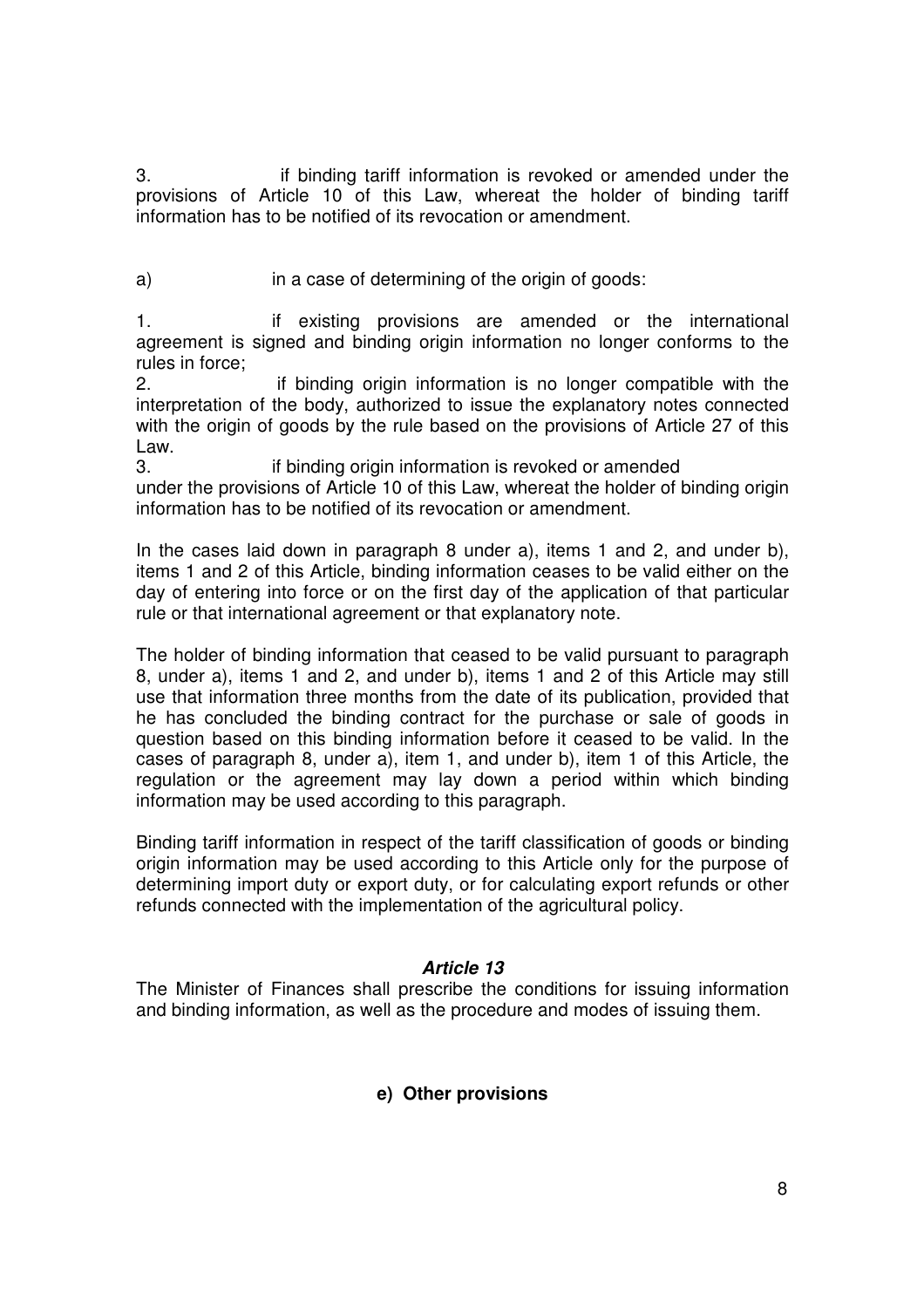### **Article 14**

The Customs Directorate may, in accordance with the rules in force, perform and implement all measures of the customs supervision and verifications considered as necessary, in order to ensure the correct application of customs rules.

#### **Article 15**

All persons, directly or indirectly involved in the circulation of goods traffic shall be obliged to provide, upon the request of the Customs Directorate, all requisite documents and data and all requisite assistance needed for the correct application of customs rules.

#### **Article 16**

All information that are by nature confidential or that are provided on a confidential basis shall be covered by the obligation of official secrecy, and it shall not be permitted to disclose them by the Customs Directorate without the express authorization of persons or authorities that have provided them. However, the communication of information shall be permitted if, following to the provisions in force particularly in respect of data protection or legal proceedings, the Customs Directorate shall have such right or shall be authorized to do so.

### **Article 17**

For the purposes of the implementation of customs supervision and verification, all participants in goods traffic that have the documents or data referred to in Article 15 of this Law at their disposal, shall be obliged to keep them within the period determined with the provisions in force, but not less than three calendar years irrespective of the medium used for the records. That period begins to run from:

a) in the case of goods released for free circulation, other

than cases referred to in item (b) of this Article, or goods for which the export declaration is lodged, from the end of the year in which the declaration of release for free circulation or the export customs declaration is accepted;

b) in the case of goods released for free circulation at a preferential tariff treatment on account of their end use, from the end of the year in which they cease to be subject to customs supervision;

c) in the case of goods placed under another customs procedure, from the end of the year in which the customs procedure concerned is completed;

d) in the case of goods placed in a free zone or free warehouse, from the end of the year in which this status is ceased to the user of a zone.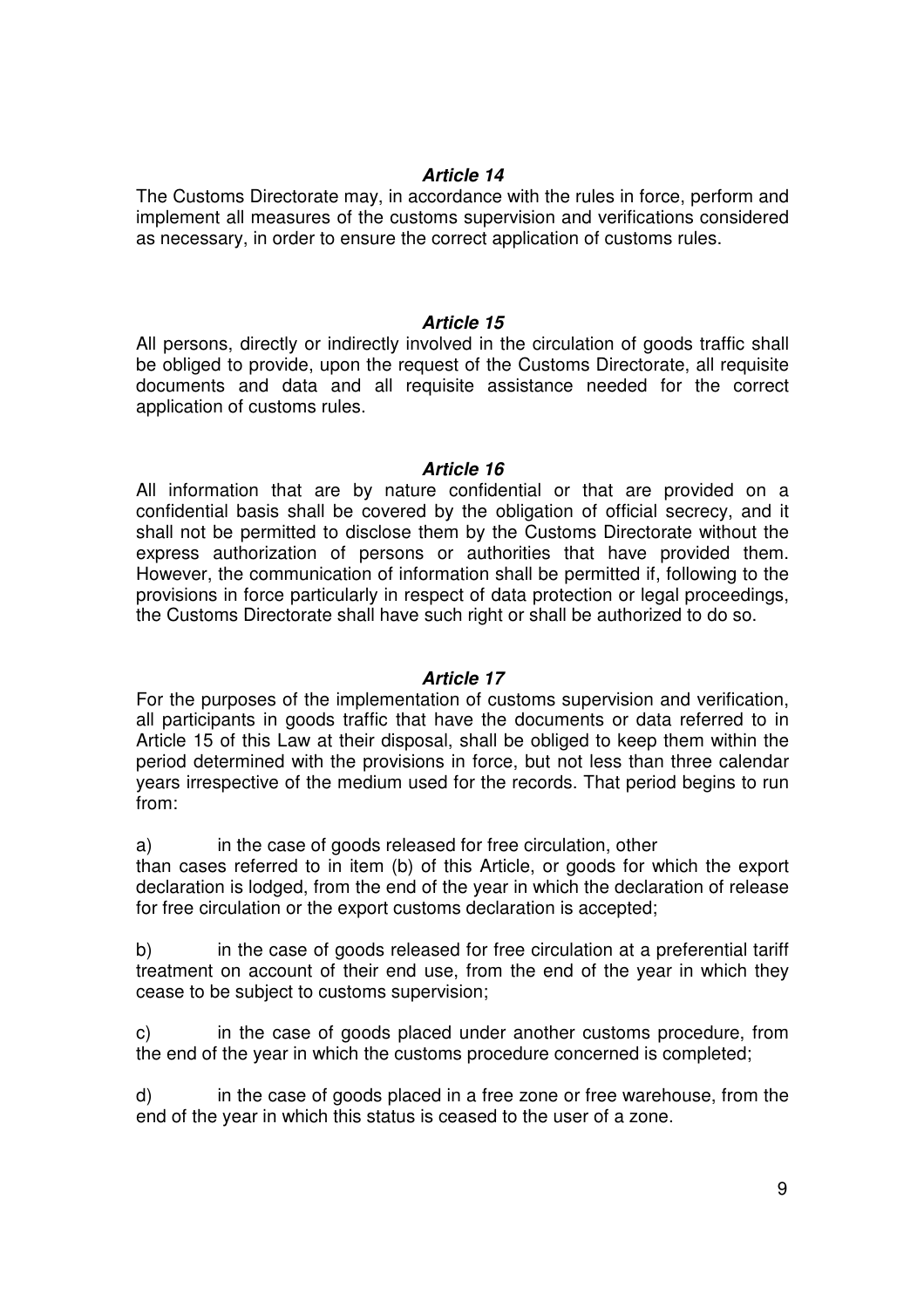If the customs verification shows that the entry in the accounts has to be corrected in respect of certain customs debt, the time limit of keeping documents and data provided for in the paragraph 1 of this Article shall be extended, regardless of the provisions of Article 225, paragraph 4 of this Law, for as long as it takes to correct and verify such entry in the accounts.

#### **Article 18**

Where time limit or date is laid down by the customs rules, such time limit may be extended and such date deferred only if this is explicitly provided for within the same provisions.

#### **Article 19**

The Government of the Republic of Croatia shall determine the cases and the conditions that allow simplifications of the customs procedure when applying the customs rules.

### **II. BASIS FOR CALCULATING IMPORT AND EXPORT DUTIES AND THE APPLICATION OF THE OTHER MEASURES PRESCRIBED IN RESPECT OF TRADE IN GOODS**

#### **1. CUSTOMS TARIFF AND TARIFF CLASSIFICATION OF GOODS WITHIN CUSTOMS TARIFF**

#### **Article 20**

For goods imported into the customs territory of the Republic of Croatia an import duty shall be paid according to the Customs Tariff and regulations prescribed in this Law and the Customs Tariff Law.

The Government of the Republic of Croatia may, by exception, for the purposes of protection, prescribe duty for the exportation of certain products with a special rule.

#### **Article 21**

For goods imported from countries with which the Republic of Croatia has concluded free trade agreements, an import duty is to be paid in accordance with that agreement.

Paragraph 1 of this Article shall be applied at the request of the declarant. It is also possible to lodge the request for the application of paragraph 1 of this Article afterwards, if relevant contractual conditions are fulfilled.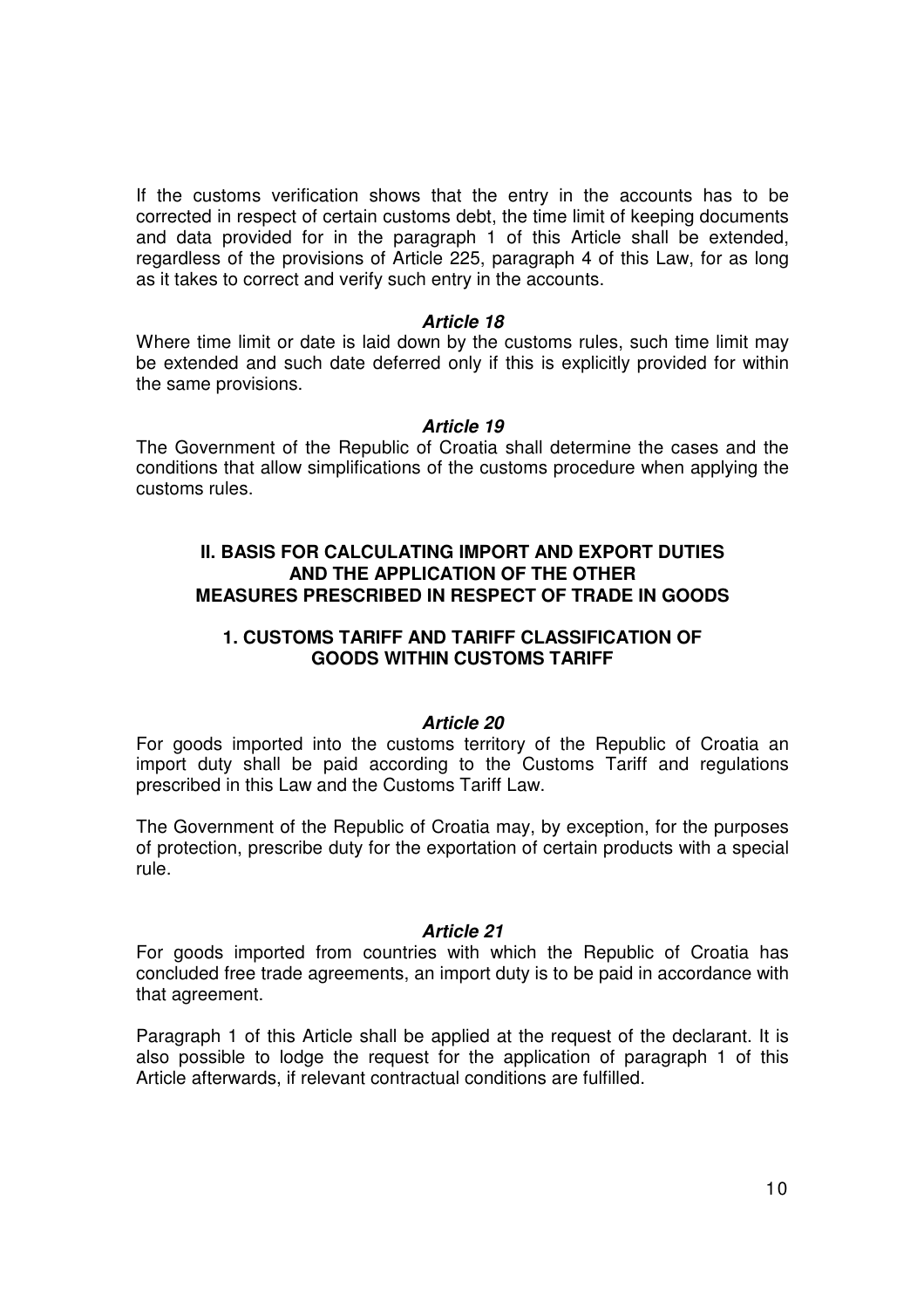### **Article 22**

The Government of the Republic of Croatia shall prescribe the conditions in terms of which more favourable payment of an import duty than it is stipulated in the Customs tariff for particular goods, by virtue of their nature or end use, shall be allowed.

In terms of paragraph 1 of this Article, the expression "more favourable import duty" means a reduction or suspension of an import duty as referred to in Article 4, item 6 of this Law, and even within the framework of the tariff quotas.

# **2. ORIGIN OF GOODS**

## **a) Non-preferential origin**

### **Article 23**

The provisions of Articles 24 to 27 of this Law define the non-preferential origin of goods for the purposes of:

a) applying the Customs Tariff of the Republic of Croatia, with the exception of the measures referred to in Article 21 of this Law.

b) applying the other measures determined by the stipulations of specific rules relating to trade in goods, and

c) issuing of certificates of origin.

### **Article 24**

Goods originated in a certain country shall be those goods that are wholly obtained or produced in that country.

The following goods shall be deemed to be wholly obtained in a given country:

a) mineral products extracted from the soil, from its territorial waters or from its sea-bed;

b) vegetable products harvested or gathered in that country;

c) live animals born and raised in that country:

d) d) products derived from live animals in that country;

e) products of hunting or fishing carried on therein,

f) products obtained by maritime fishing and other products taken from the sea by a vessel of that country;

g) products obtained aboard a factory ship of that country solely from products of the kind covered by paragraph f) above;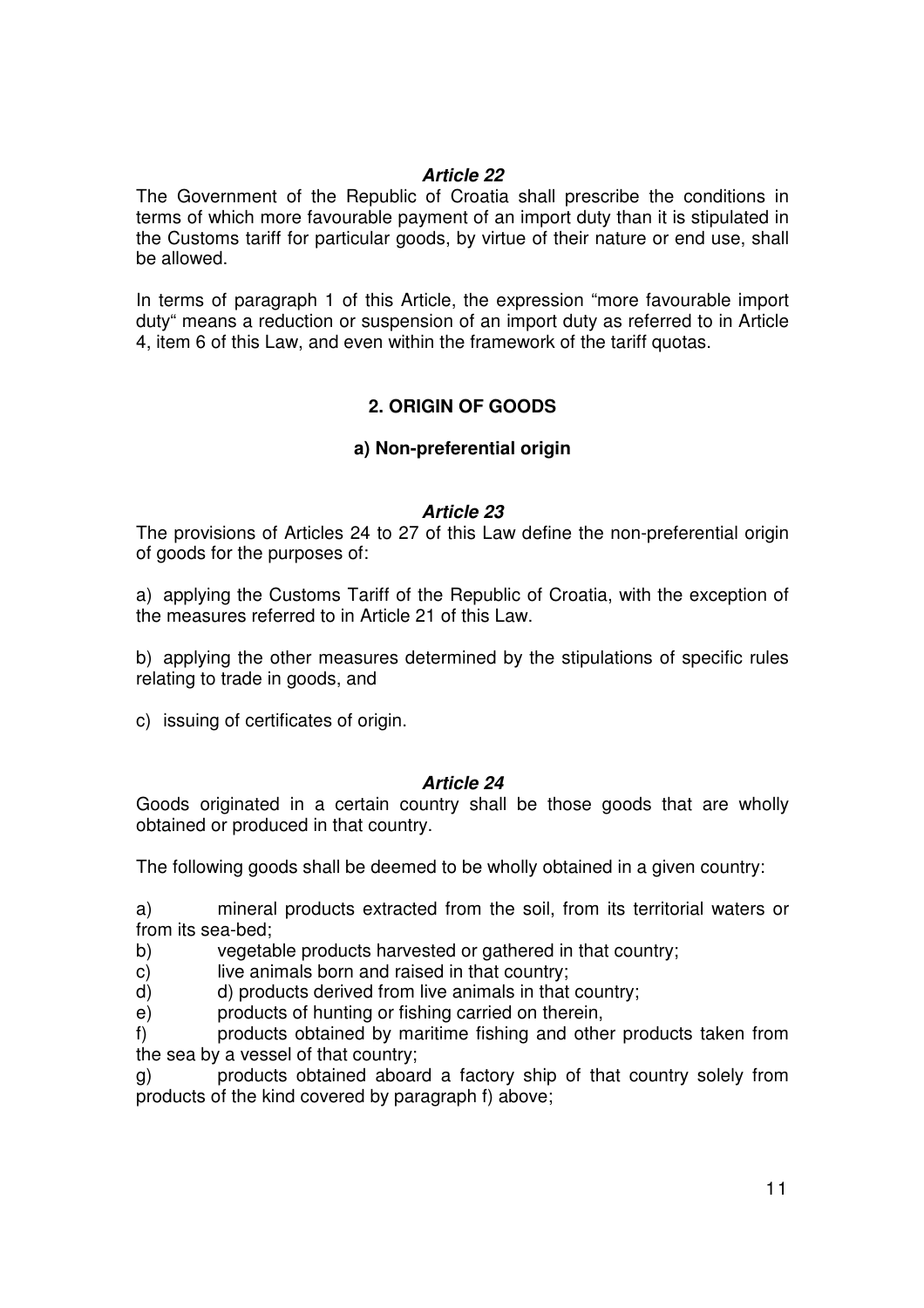h) products extracted from marine soil or subsoil outside that country's territorial waters, provided that the country has sole rights to work that soil or subsoil;

i) scrap and waste from manufacturing and processing operations, and used articles, collected in that country and fit only for the recovery of raw materials,

j) goods produced in that country solely from the products referred to in paragraphs (a) to (i) above.

For the purposes of paragraph 1 of this Article, the expression "country" shall cover that country's territorial waters as well.

## **Article 25**

Goods shall be taken as originating in a given country:

when wholly obtained in a given country; or

where two or more countries have taken part in the production of the good, the country in which the last substantial transformation has been carried out.

The last substantial transformation of goods under paragraph 1 of this Article hereof is not:

a) packing or placing of the products in bottles, boxes or similar bags, or other simple packing operations for the selling purposes;

b) operations to ensure the preservation of products in good condition during transport and storage (drying, freezing, ventilation, spreading out, removal of damaged parts and like operations in order to preserve the product);

c) breaking-up of bigger quantities into smaller or assembly of smaller quantities into bigger;

d) classifying, sorting, screening, matching, washing or cutting-up of the product;

e) the affixing of marks or labels on the products or their packaging;

f) simply assembly of parts of products to constitute a complete products;

g) mixing of products of different origin, under condition that the characteristics of the obtained product do not substantially differ from the characteristics of the products subject to mixing;

h) a combination of two or more operations specified in (a) to (g) above.

#### **Article 26**

Any processing or working in respect of which it is established or in respect of which the facts confirm the presumption that its sole object was to circumvent the provisions applicable in the Republic of Croatia to goods from certain countries shall under no circumstances be deemed as sufficient for the goods thus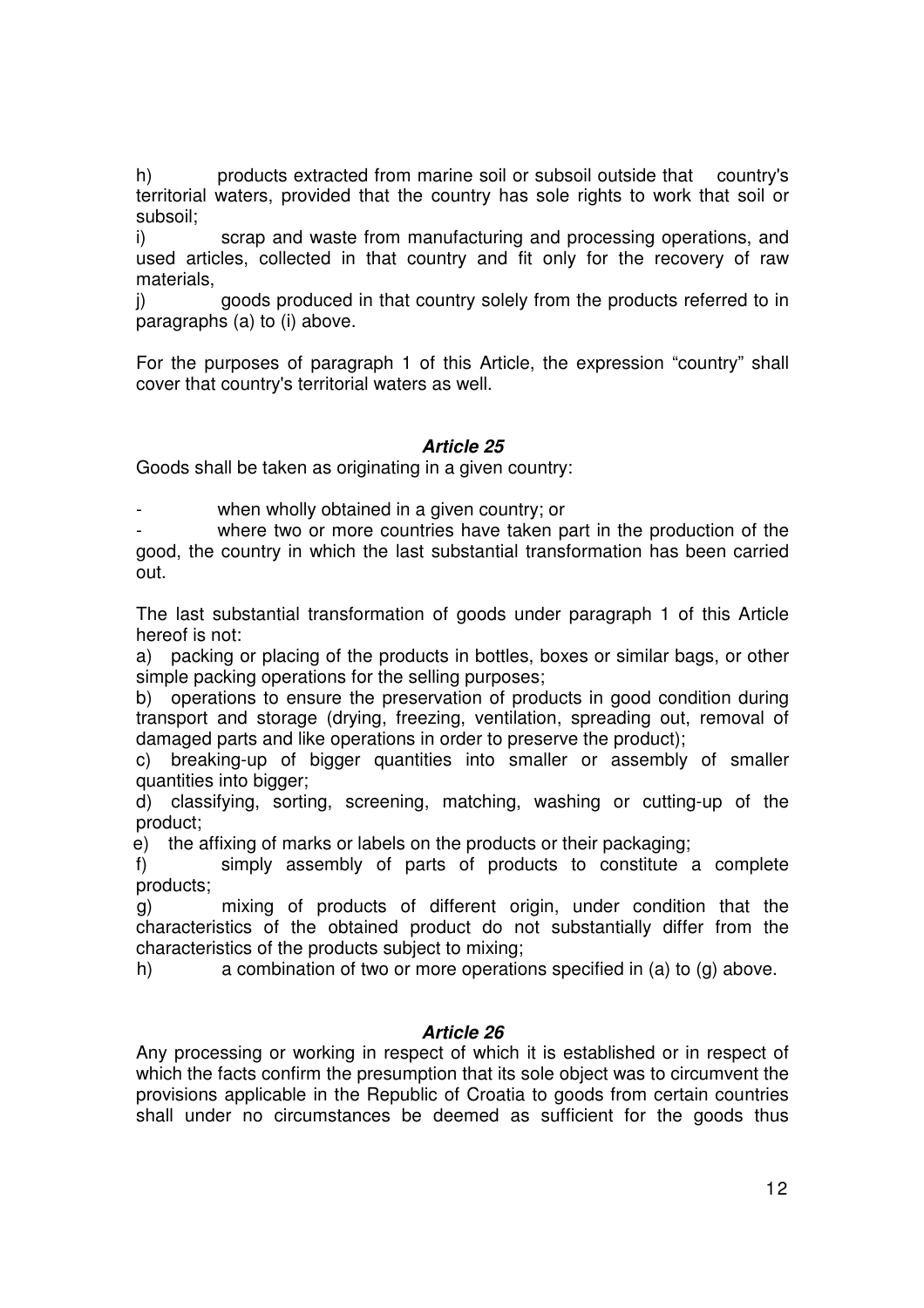produced to acquire the origin of the country where processing or working was performed within the meaning of Article 25 of this Law.

### **Article 27**

The Government of the Republic of Croatia shall prescribe additional criteria for determining origin in the case under Article 25, paragraph 1 of this Law, modes of proving origin of goods, modes of issuing certificates and bodies that shall be authorized to verify certificates and issue explanatory notes in respect to origin of goods.

## **b) Preferential origin of goods**

### **Article 28**

The regulations on preferential origin that the goods have to fulfil in order to benefit from the measures referred to in Article 21 of this Law shall be laid down by the relevant free trade agreements.

## **3. VALUE OF GOODS FOR THE CUSTOMS PURPOSES**

#### **Article 29**

The provisions of this Chapter shall determine the customs value of goods in order to apply the Customs Tariff of the Republic of Croatia.

### **Article 30**

The terms below have the following meanings:

a) "customs value of imported goods" means the value of goods for the purposes of levying ad valorem duties of customs on imported goods;

b) "country of importation" means customs territory of the Republic of Croatia;

c) "produced" includes grown, manufactured and mined.

d) "identical goods" means goods which are the same in all respects, including physical characteristics, quality and reputation. Minor differences in appearance would not preclude goods otherwise conforming to the definition from being regarded as identical;

e) "similar goods" means goods which, although not alike in all respects, have like characteristics and like component materials which enable them to perform the same functions and to be commercially interchangeable. The quality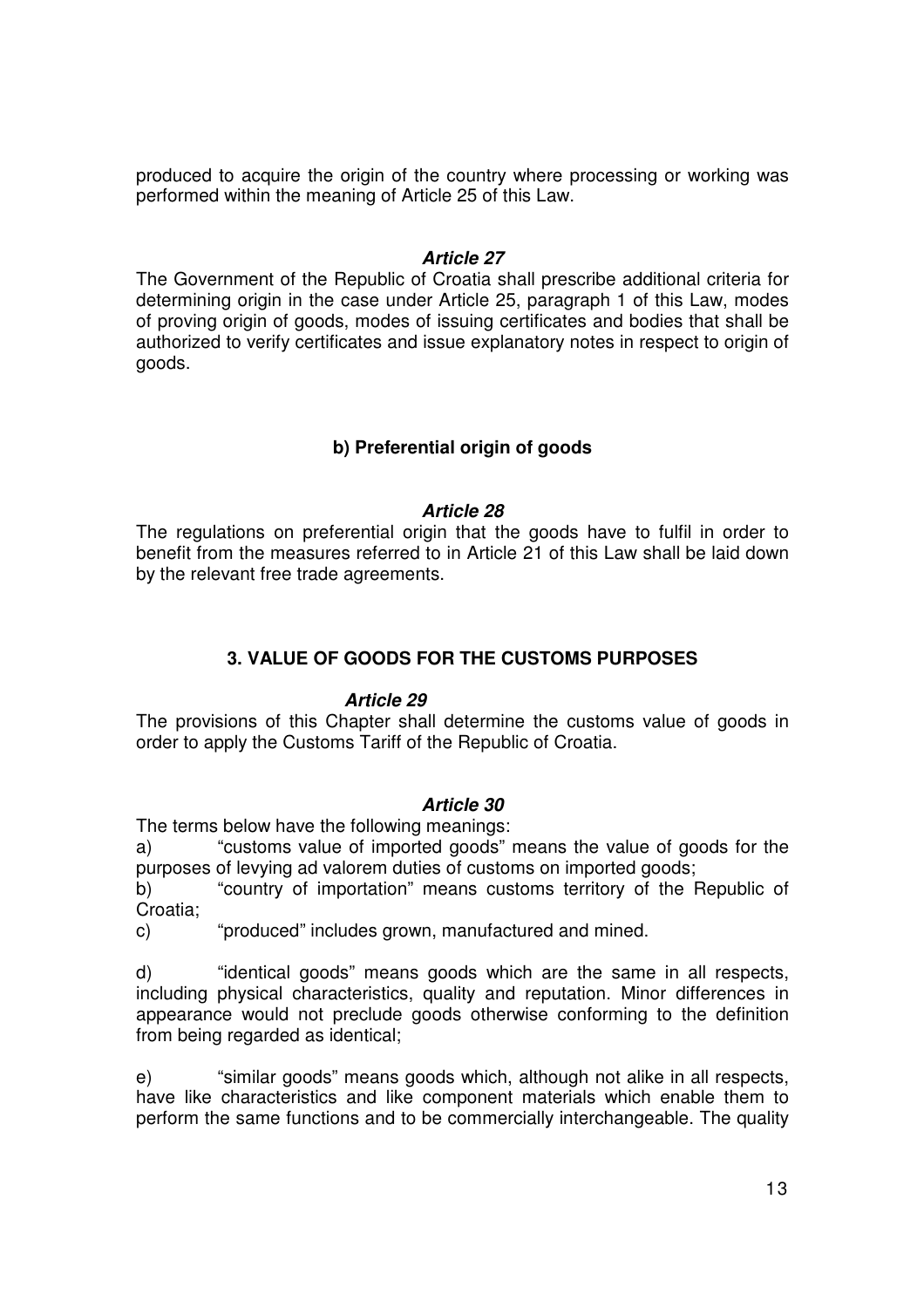of the goods, their reputation and the existence of a trademark are among the factors to be considered in determining whether goods are similar;

f) "unit price" at which the imported goods or identical or similar imported goods are sold in the greatest aggregate quantity means the price at which the greatest number of units is sold in sales to persons who are not related to the persons from whom they buy such goods at the first commercial level after importation at which such sales take place.

g) In this Chapter "goods of the same class or kind" means goods which fall within a group or range of goods produced by a particular industry or industry sector, and includes identical or similar goods.

The terms "identical goods" and "similar goods" do not include, as the case may be, goods which incorporate or reflect engineering, development, artwork, design work, and plans and sketches for which no adjustment has been made under Article 38, paragraph 1 (b), item 4 because such elements were undertaken in the country of importation;

Goods shall not be regarded as "identical goods" or "similar goods" unless they were produced in the same country as the goods being valued;

Goods produced by a different person shall be taken into account only when there are no identical goods or similar goods, as the case may be, produced by the same person as the goods being valued.

For the purposes of this Chapter, persons shall be deemed to be related only if:

- a) they are officers or directors of one another's businesses;
- b) they are legally recognised partners in business;
- c) they are employer and employee;

d) any person directly or indirectly owns, control or holds 5 per cent or more of the outstanding voting stock or shares of both of them;

- e) one of them directly or indirectly controls the other;
- f) both of them are directly or indirectly controlled by a third person;
- g) together they directly or indirectly control a third person; or
- h) they are members of the same family.

Persons who are associated in business with one another in that one is the sole agent, sole distributor or sole concessionaire, however described, of the other shall be deemed to be related for the purposes of this Chapter if they fall within the criteria of paragraph 4.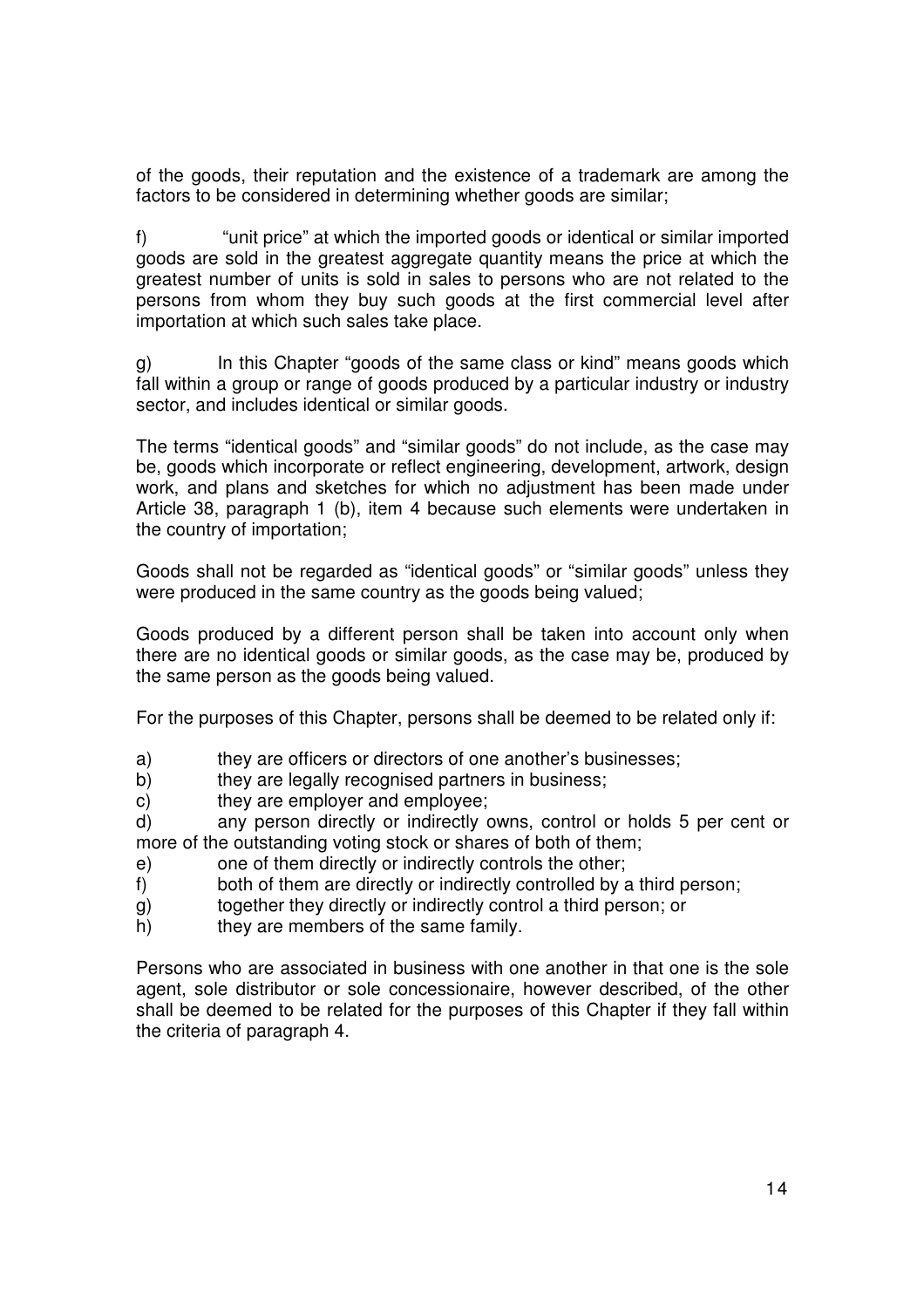## **Article 31**

The customs value of imported goods shall be the transaction value, that is the price actually paid or payable for the goods when sold for export to the Republic of Croatia adjusted in accordance with provision of Article 38, provided:

a) that there are no restrictions as to the disposition or use of the goods by the buyer other than restriction which:

1. are imposed or required by Croatian law or by the public authorities;

2. limit the geographical area in which the goods may be resold; or

3. do not substantially affect the value of the goods;

a) that the sale or price is not subject to some condition or consideration for which a value cannot be determined with respect to the goods being valued;

b) that no part of the proceeds of any subsequent resale, disposal or use of the goods by the buyer will accrue directly or indirectly to the seller, unless an appropriate adjustment can be made in accordance with the provision of Article 38; and

c) that the buyer and seller are not related, or where the buyer and seller are related, that the transaction value is acceptable for customs purposes under the provision of paragraph 2.

In determining whether the transaction value is acceptable for the purpose of paragraph 1, the fact that the buyer and the seller are related within the meaning of Article 30 shall not in itself be grounds for regarding the transaction value as unacceptable. In such case the circumstances surrounding the sale shall be examined and the transaction value shall be accepted provided that the relationship did not influence the price. If, in the light of information provided by the importer or otherwise, the customs administration has grounds for considering that the relationship influenced the price, it shall communicate its grounds to the importer and the importer shall be given a reasonable opportunity to respond. If the importer so requests, the communication of grounds shall be in writing.

In a sale between related persons, the transaction value shall be accepted and the goods valued in accordance with the provision of paragraph 1 whenever the importer demonstrates that such value closely approximates to one of the following occurring at or about the same time:

the transaction value in sales to unrelated buyers of identical or similar goods for export to the Republic of Croatia;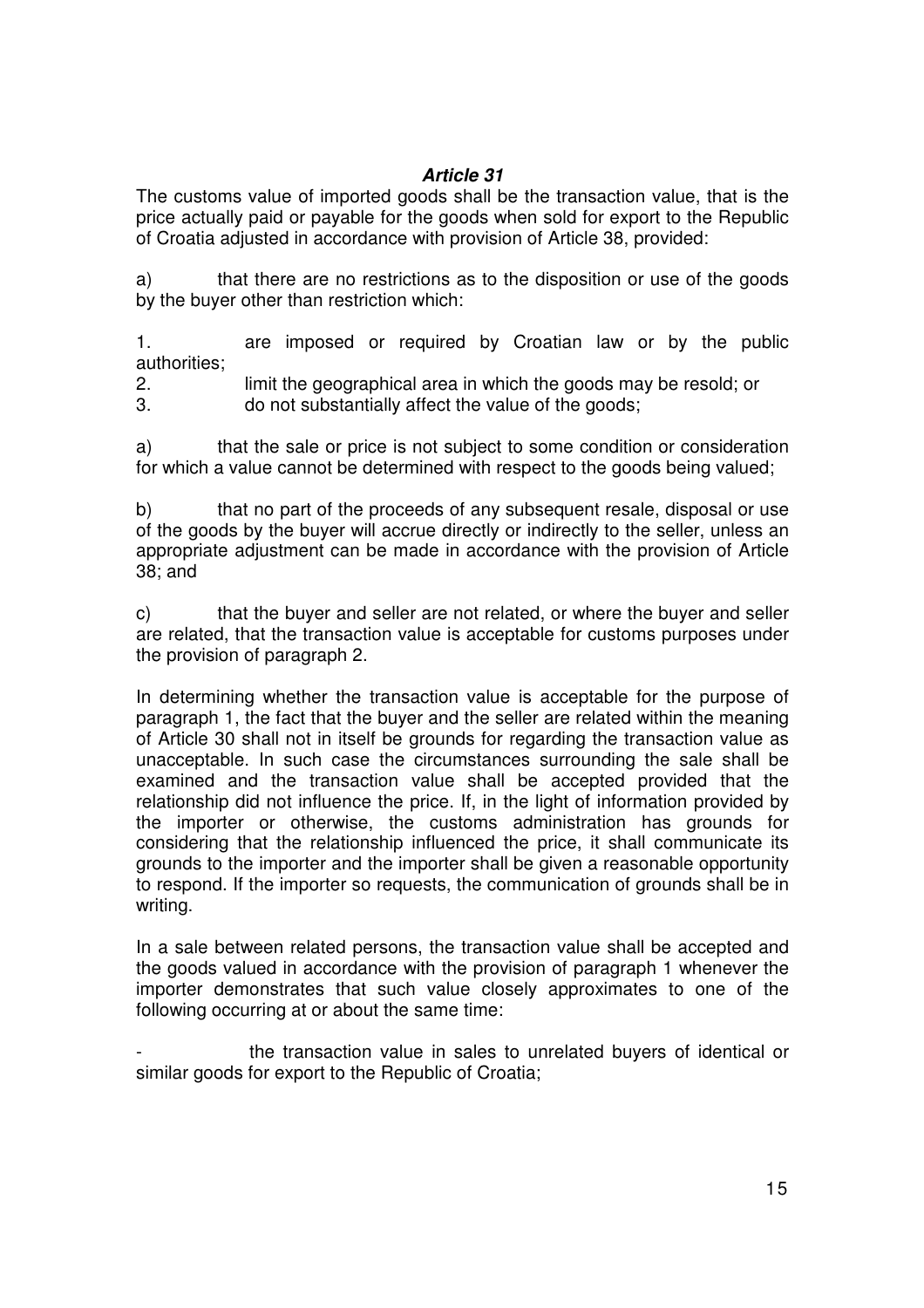the customs value of identical or similar goods as determined under the provisions of Article 35;

the customs value of identical or similar goods as determined under the provisions of Article 36;

In applying the foregoing tests, due account shall be taken of demonstrated differences in commercial levels, quantity levels, the elements enumerated in Article 38 and costs incurred by the seller in sales in which the seller and the buyer are not related that are not incurred by the seller in sales in which the seller and the buyer are related.

The tests set forth in paragraph 3 are to be used at the initiative of the importer and only for comparison purposes. Substitute values may not be established under the provisions of paragraph 3

The price actually paid or payable is the total payment made or to be made by the buyer to or for the benefit of the seller for the imported goods and includes all payments made or to be made as condition of sale of the imported goods by the buyer to the seller or by the buyer to a third party to satisfy an obligation of the seller. The payment need not necessarily take the form of transfer of money. Payment may be made by way of letters of credit or negotiable instrument and may be made directly or indirectly.

 Activities, including marketing activities, undertaken by the buyer on his own account, other than those for which an adjustment is provided in Article 38, are not considered to be an indirect payment to the seller, even though they might be regarded as of benefit to the seller or have been undertaken by agreement with the seller, and their costs shall not be added to the price actually paid or payable in determining the customs value of imported goods.

#### **Article 32**

If the customs value of the imported goods cannot be determined under the provisions of Article 31, the customs value shall be the transaction value of identical goods sold for export to the Republic of Croatia and exported at or about the same time as the goods being valued.

In applying this Article, the transaction value of identical goods in a sale at the same commercial level and in substantially the same quantity as the goods being valued shall be used to determine the customs value.

Where no such sale is found, the transaction value of identical goods sold at a different commercial level and/or in different quantities, adjusted to take account of differences attributable to commercial level and/or to quantity, shall be used, provided that such adjustments can be made on the basis of demonstrated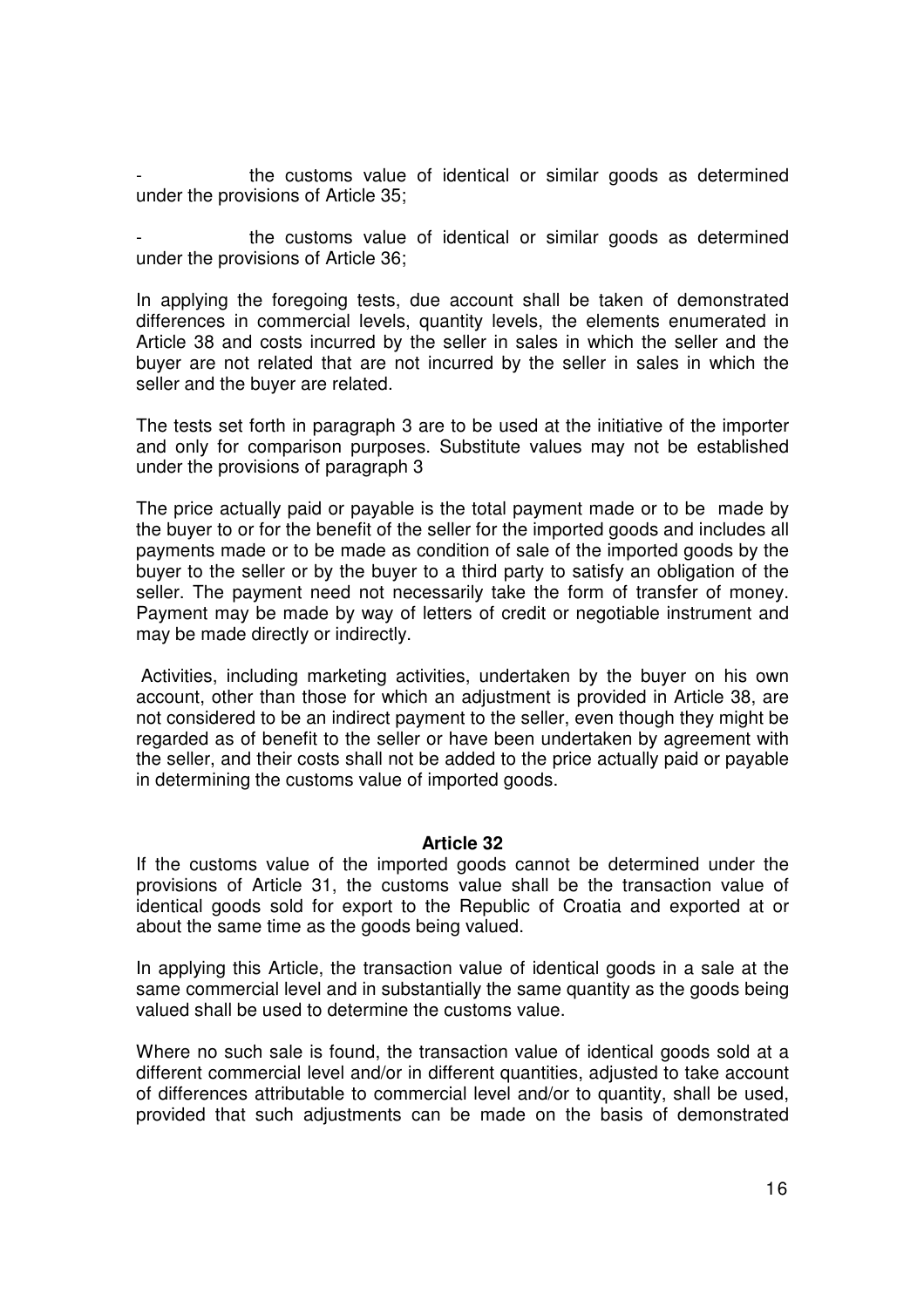evidence which clearly establishes the reasonableness and accuracy of the adjustment, whether the adjustment leads to an increase or a decrease in the value.

An adjustment referred to in Article 38, paragraph 1 a) items 4-6 shall be made to take account of significant differences in the costs and charges between the imported goods and the identical goods in question arising from differences in distances and modes of transport.

If, in applying this Article, more then one transaction value of identical goods is found, the lowest such value shall be used to determine the customs value of the imported goods.

#### **Article 33**

If the customs value of the imported goods cannot be determined under the provisions of Article 31 and 32, the customs value shall be the transaction value of similar goods sold for export to the Republic of Croatia and exported at or about the same time as the goods being valued.

In applying this Article, the transaction value of similar goods in a sale at the same commercial level and in substantially the same quantity as the goods being valued shall be used to determine the customs value.

Where no sale referred to in Paragraph 2 of this Article is found, the transaction value of similar goods sold at a different commercial level and/or in different quantities, adjusted to take account of differences attributable to commercial level and/or to quantity, shall be used, provided that such adjustments can be made on the basis of demonstrated evidence which clearly establishes the reasonableness and accuracy of the adjustment, whether the adjustment leads to an increase or a decrease in the value.

An adjustment referred to in Article 38, paragraph 1.a), item 4-6 shall be made to take account of significant differences in the costs and charges between the imported goods and the similar goods in question arising from differences in distances and modes of transport.

If, in applying this Article, more than one transaction value of similar goods is found, the lowest such value shall be used to determine the customs value of the imported goods.

### **Article 34**

If the customs value of imported goods cannot be determined under the provisions of Articles 31, 32 and 33, the customs value shall be determined under the provisions of Article 35.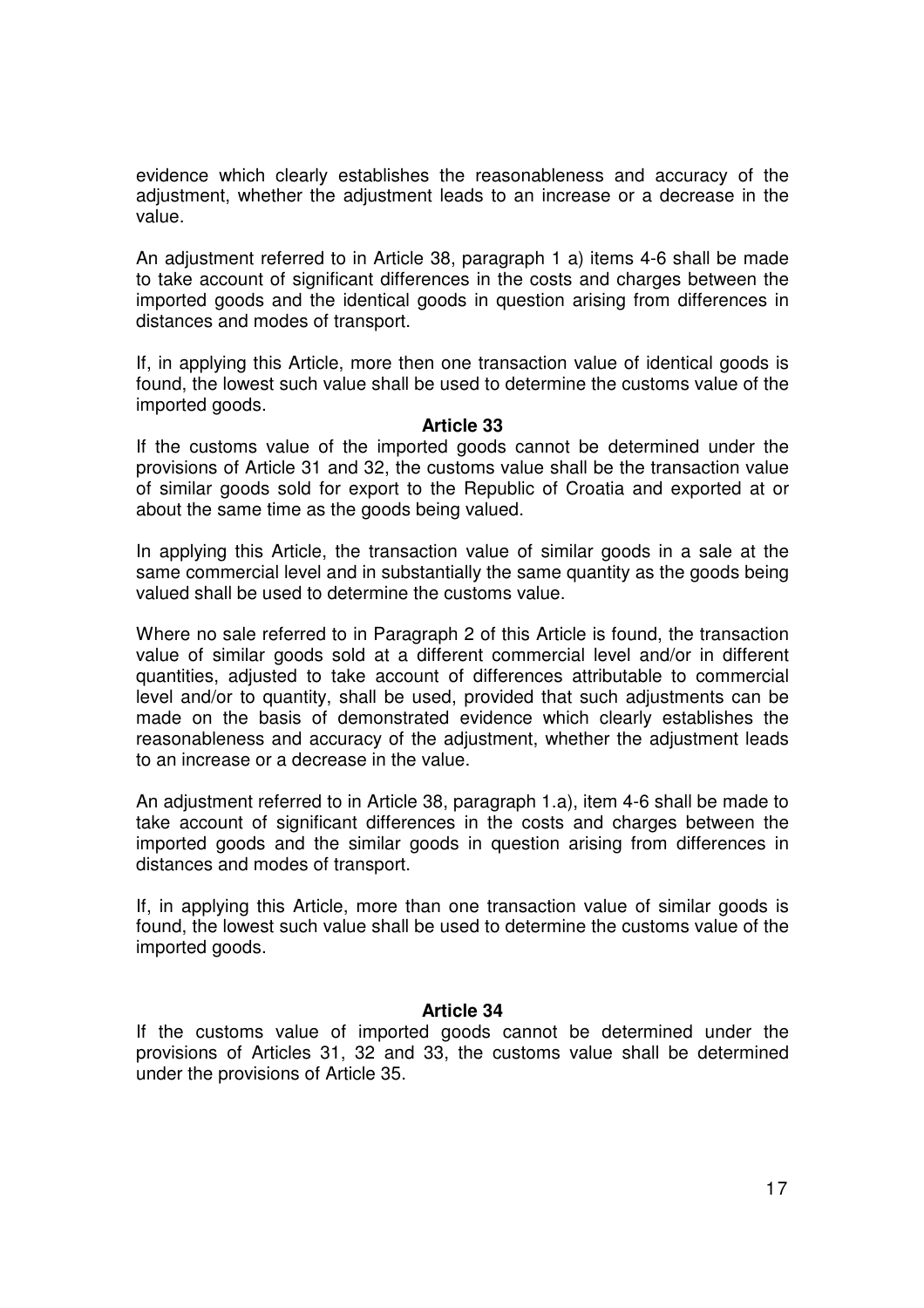When the customs value cannot be determined under Article 35, the provisions of Article 36 shall be applied, except in the cases when, at the request of the importer, the order of application of Article 35 and 36 shall be reversed.

### **Article 35**

If the imported goods or identical or similar imported goods are sold in the Republic of Croatia in the condition as imported, the customs value of the imported goods under the provisions of this Article shall be based on the unit price at which the imported goods or identical or similar imported goods are sold in the greatest aggregate quantity, at or about the time of importation of the goods being valued, to persons who are not related to the persons from whom they buy such goods, subject to deductions for the following:

1. either the commissions usually paid or agreed to be paid or the additions usually made for profit and general expenses in connection with sales in Republic of Croatia of imported goods of the same class or kind;

2. the usual costs of transport and insurance and associated costs incurred within the Republic of Croatia;

3. the customs duties and other internal taxes payable in the Republic of Croatia by reason of the importation or sale of the goods.

If neither the imported goods nor identical nor similar imported goods are sold at or about the time of importation of the goods being valued, the customs value shall, subject otherwise to the provision of paragraph 1 (a), be based on the unit price at which the imported goods or identical or similar imported goods are sold in the Republic of Croatia in the condition as imported at the earliest date after the importation of the goods being valued but before the expiration of 90 days after such importation.

If neither the imported goods nor identical nor similar imported goods are sold in the Republic of Croatia in the condition as imported, then, if the importer so requests, the customs value shall be based on the unit price at which the imported goods, after further processing, are sold in the greatest aggregate quantity to persons in the Republic of Croatia who are not related to the persons from whom they buy such goods, due allowance being made for the value added by such processing and the deductions provided for in paragraph 1 (a).

### **Article 36**

The customs value of imported goods under the provisions of this Article shall be based on a computed value. Computed value shall consist of the sum of:

a) the cost or value of materials and fabrication or other processing employed in producing the imported goods;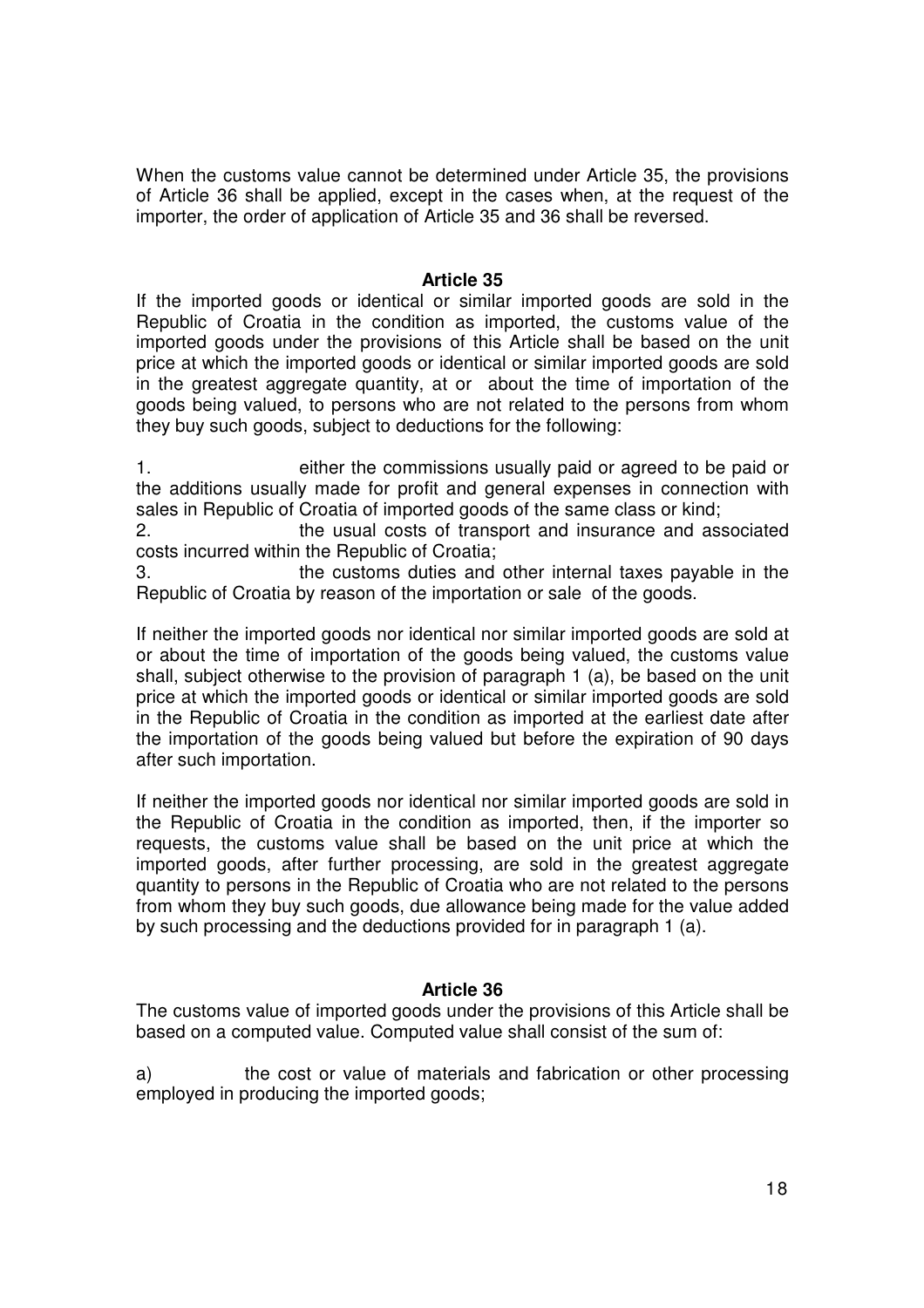b) an amount for profit and general expenses equal to that usually reflected in sales of goods of the same class or kind as the goods being valued which are made by producers in the country of exportation for export to the Republic of Croatia;

c) the cost or value of all other expenses under Article 38 paragraph 1. a) item 4, 5 and 6.

No Member may require or compel any person not resident in own territory to produce for examination, or to allow access to, any account or other record for the purposes of determining a computed value.

Information supplied by the producer of the goods for the purposes of determining the customs value under the provision of this Article may be verified in another country by the authorities of the Republic of Croatia with the agreement of the producer and provided they give sufficient advance notice to the government of the country in question and the latter does not object to the investigation.

### **Article 37**

If the customs value of the imported goods cannot be determined under the provisions of Articles 31 through 36, inclusive, the customs value shall be determined using reasonable means consistent with the principles and general provisions of this Chapter and of the Agreement on Implementation of Article VII of GATT 1994 and on the basis of data available in the Republic of Croatia.

No customs value shall be determined under the provisions of this Article on the basis of:

a) the selling price in the Republic of Croatia of goods produced in the Republic of Croatia;

b) a system which provides for the acceptance for customs purposes of the higher of two alternative values;

c) the price of goods on the domestic market of the country of exportation;

d) the cost of production other than computed values which have been determined for identical or similar goods in accordance with the provision of Article 36;

e) the price of goods for export to a country other than the Republic of Croatia;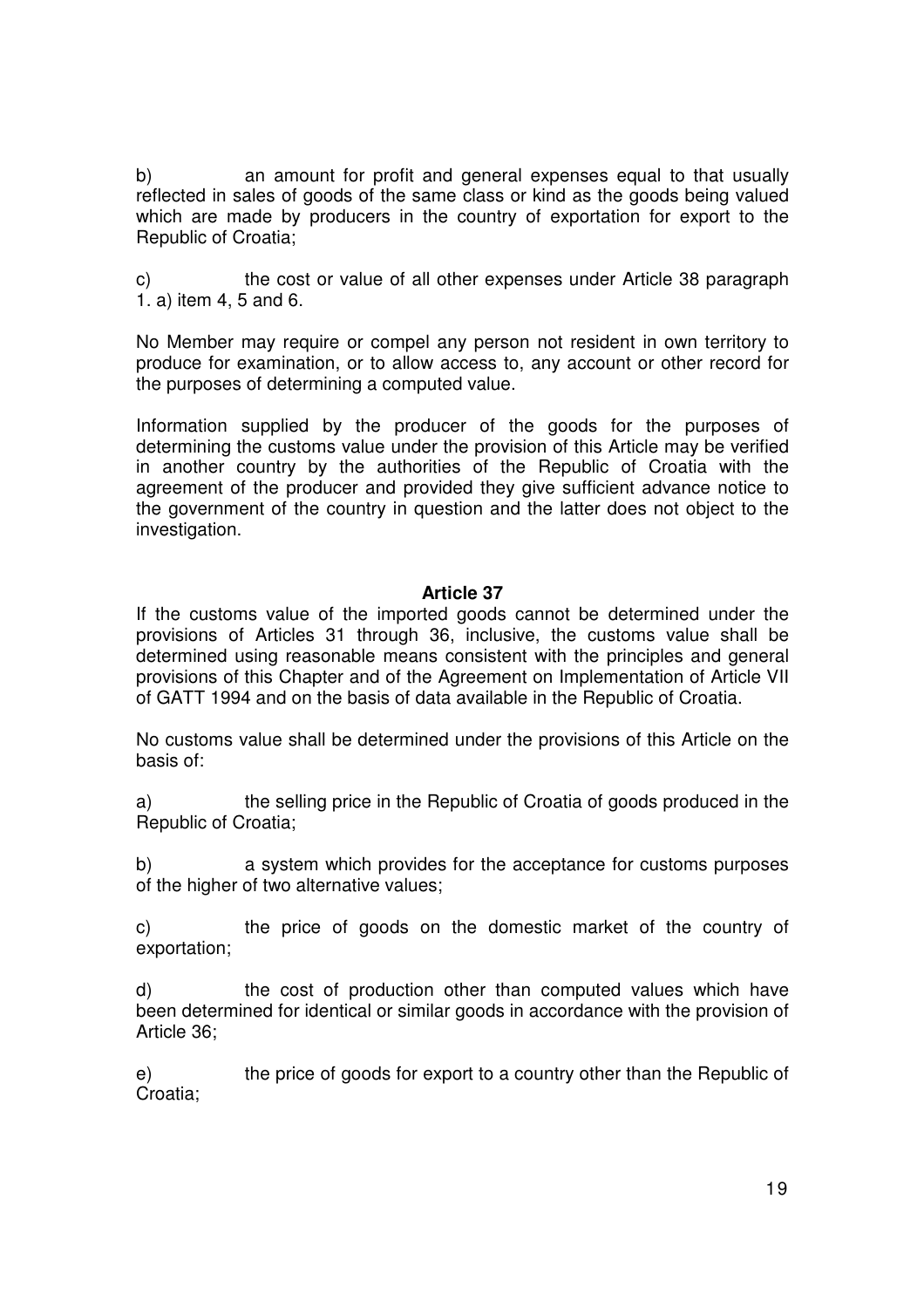- f) minimum customs values; or
- g) arbitrary or fictitious values.

If the importer so requests, the importer shall be informed in writing of the customs value determined under the provision of this Article and the method used to determine such value.

## **Article 38**

In determining the customs value under the provisions of Article 31, there shall be added to the price actually paid or payable for the goods:

a) the following, to the extent that they are incurred by the buyer but are not included in the price actually paid or payable for the goods:

1. commissions and brokerage, except buying commissions;

2. the cost of containers which are treated as being one for customs purposes with the goods in question;

3. the cost of packing whether for labour or materials;

4. the cost of transport of imported goods to the port or place of importation in the Republic of Croatia;

5. loading, unloading and handling charges associated with the transport of the imported goods to the port or place of importation;

6. the cost of insurance to the port or place of importation in the Republic of Croatia.

b) the value, apportioned as appropriate, of the following goods and services where supplied directly or indirectly by the buyer free of charge or at reduced cost for use in connection with the production and sale for export of the imported goods, to the extent that such value has not been included in the price actually paid or payable:

1. materials, components, parts and similar items incorporated in the imported goods;

2. tools, dies, moulds and similar items used in the production of the imported goods;

3. materials consumed in the production of the imported goods; 4. engineering, development, artwork, design work, and plans and sketches undertaken elsewhere than in the Republic of Croatia and necessary for the production of the imported goods;

c) royalties and licence fees related to the goods being valued that the buyer must pay, either directly or indirectly, as a condition of sale of the goods being valued, to the extent that such royalties and fees are not included in the price actually paid or payable;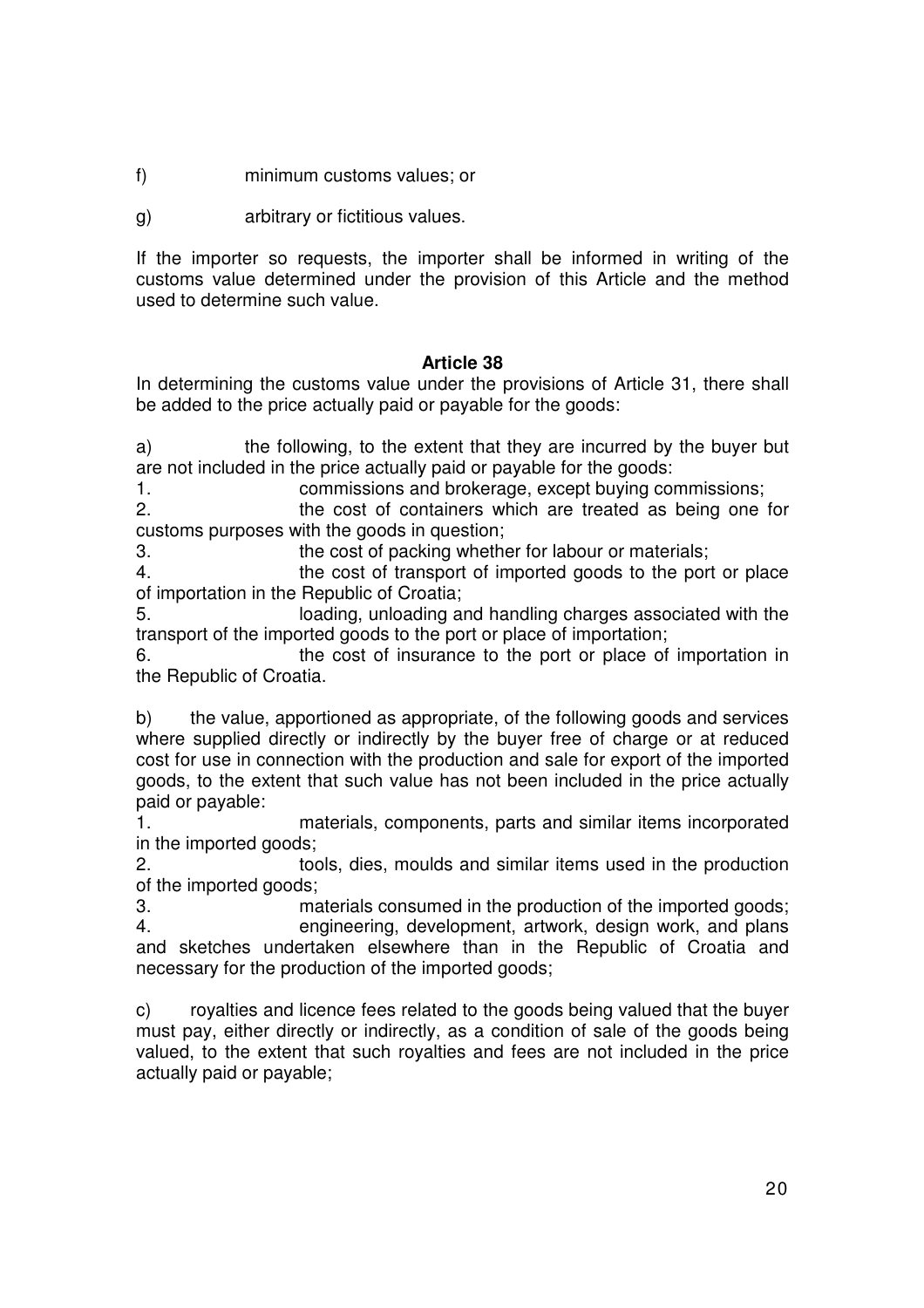d) the value of any part of the proceeds of any subsequent resale, disposal or use of the imported goods that accrues directly or indirectly to the seller.

Additions to the price actually paid or payable shall be made under this Article only on the basis of objective and quantifiable data.

No additions shall be made to the price actually paid or payable in determining the customs value except as provided in this Article.

In this Chapter, the term "buying commissions" means fees paid by an importer to an importer's agent for the service of representing the importer abroad in the purchase of the goods being valued.

Notwithstanding paragraph 1. c) of this Article:

a) charges for the right to reproduce the imported goods in the Republic of Croatia shall not be added to the price actually paid or payable for the imported goods in determing the customs value; and

b) payments made by buyer for the right to distribute or resell the imported goods shall not be added to the price actually paid or payable for the imported goods if such payments are not a condition of sale for export of goods to the Republic of Croatia.

#### **Article 39**

Provided that they are shown separately from the price actually paid or payable, the following shall not be included in the customs value:

a) charges for transport of goods after their arrival at the place of introduction into the customs territory of the Republic of Croatia;

b) charges for construction, erection, assembly, maintenance or technical assistance, undertaken after importation on imported goods such as industrial plant, machinery or equipment;

c) charges for interest under a financial arrangement entered into by the buyer and relating to the purchase of imported goods, irrespective of whether the finance is provided by the seller or another person, provided that the financing arrangement has been made in writing and where required, the buyer can demonstrate that:

1. such goods are actually sold at the price declared as the price actually paid or payable, and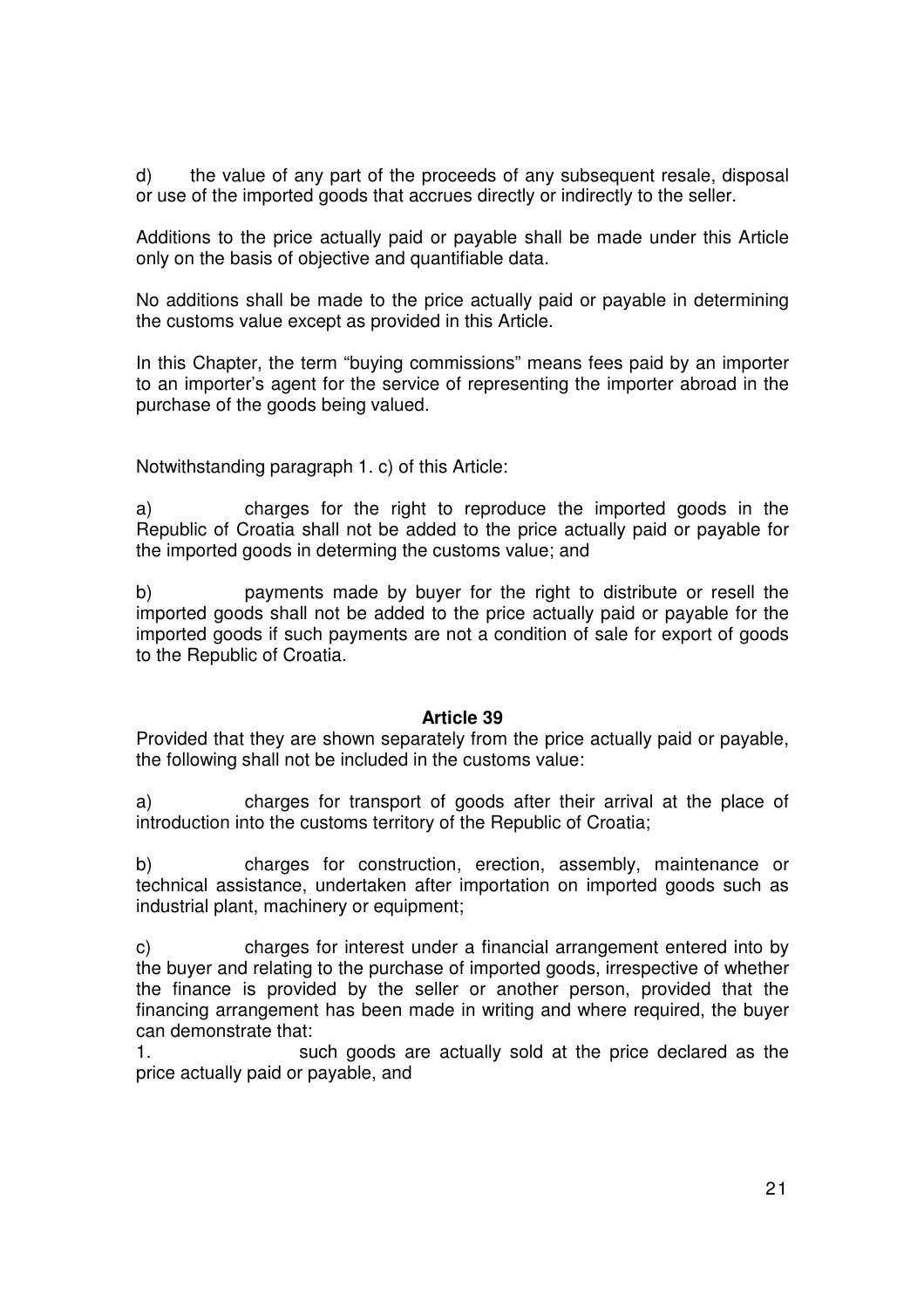2. the claimed rate of interest does not exceed the level for such transactions prevailing in the country where, and at the time when, finance was provided;

a) charges for the right to reproduce imported goods in the Republic of Croatia;

b) buying commissions;

c) import duties or other charges payable in the Republic of Croatia by reason of the importation or sale of the goods.

#### **Article 40**

In determining the customs value of goods, of which the agreed price at the moment of determination of the customs value has not be paid, the price which should have been paid to settle the debt shall as a rule be considered as the customs value.

In establishing the customs value of goods, all price reductions and cash discounts shall be taken into consideration, providing that they were already determined at the time of determining the customs value and that they will be effected within the prescribed period of time following the import of goods.

#### **Article 41**

The customs value of goods imported without being on sale shall be determined pursuant to Article 32 to 37 of this Customs Law.

The customs value of temporarily imported goods shall be determined pursuant to Article 32 to 37 of the present Law.

Should the imported goods be damaged before being released for free circulation, the customs value shall be determined by reducing the appropriate agreed price by the percentage of damage. The percentage of damage shall be assessed by the customs office. In the event that on the basis of a credit entry a new price (in accordance with the conditions of Article 1 of the present Law) has been agreed upon, that price shall be taken as the new customs value.

### **Article 42**

If, in the course of determining the customs value of imported goods, it becomes necessary to delay the final determination of such customs value, the importer of the goods shall nevertheless be able to withdraw them from customs if, where so required, the importer provides sufficient guarantee in the form of surety, a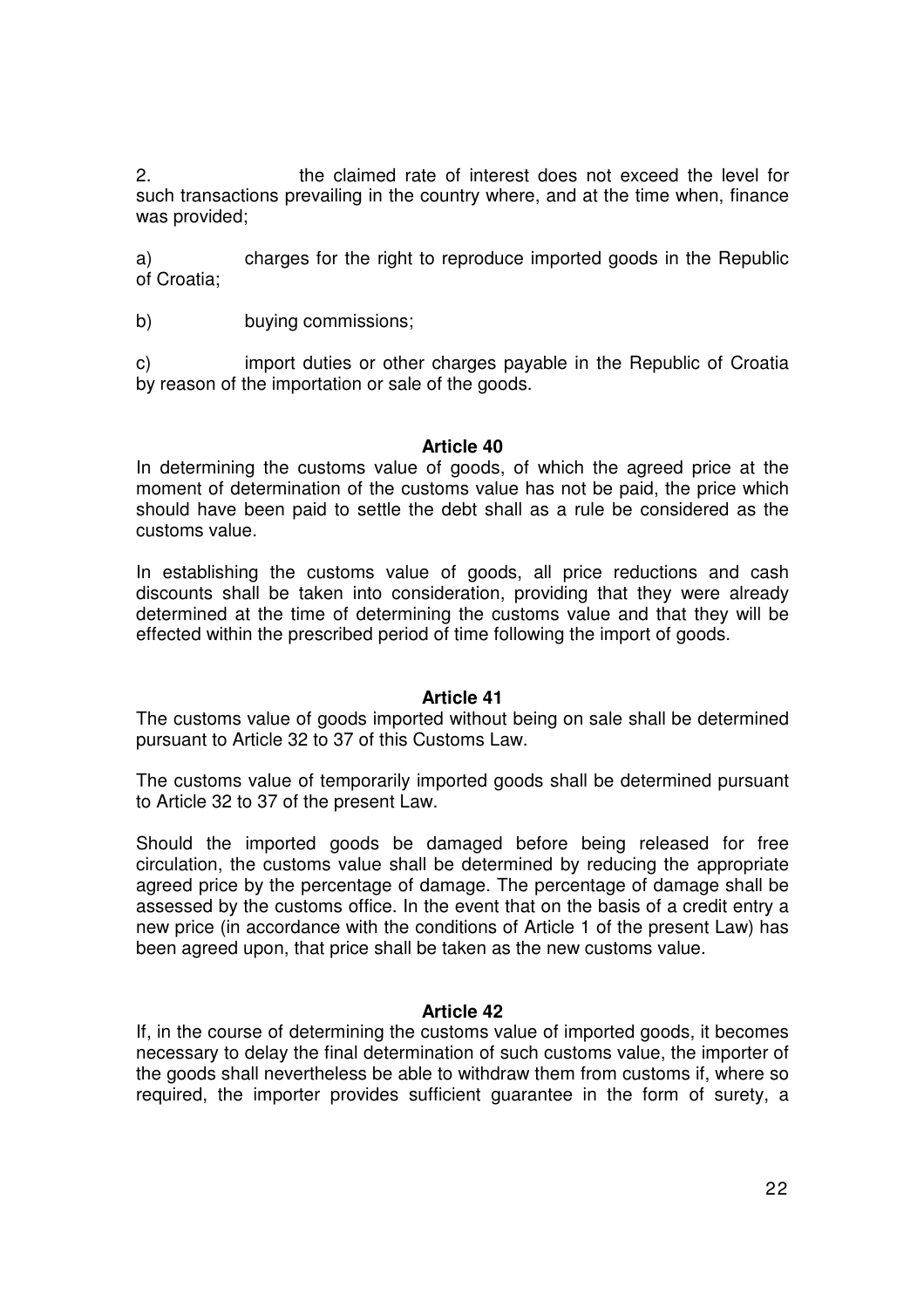deposit or some other appropriate instrument, covering the ultimate payment of customs duties for which the goods may be liable.

#### **Article 43**

The customs value of carrier media bearing data or instructions for data processing equipment (hereinafter "software" only) shall not include the price or the value of the software, provided that such price or value of the software is distinguished from the price or the value of the carrier media.

The term "carrier media" from Paragraph 1 of this Article shall not mean integrated circuits, semiconductors and similar equipment or products containing such circuits or equipment;

The term "data or instructions" shall not mean sound recordings, cinematographic recordings or videorecordings.

#### **Article 44**

The customs office may in a customs procedure ask the declarant to provide all necessary data for determination of the customs value pursuant, to the Articles 31 to 37 of the present Law.

Nothing in this Chapter shall be construed as restricting or calling into question the rights of customs administrations to satisfy themselves as to the truth or accuracy of any statement, document or declaration presented for customs valuation purposes.

Upon written request, the importer shall have the right to an explanation in writing from the customs administration as to how the customs value of the imported goods was determined

Laws, regulations and Constitutional Court rulings related to the regulations on customs valuation shall be published in accordance with the Article X of the GATT 1994.

The decisions and rulings of general nature made by competent authorities as well as acts of the Minister of Finance related to the Customs Directorate and in connection with customs valuation, are published in the official journal of the Customs Directorate.

#### **Article 45**

All information which is by nature confidential or which is provided on a confidential basis for the purposes of customs valuation shall be treated as strictly confidential by authorities concerned who shall not disclose it without the specific permission of the person or government providing such information,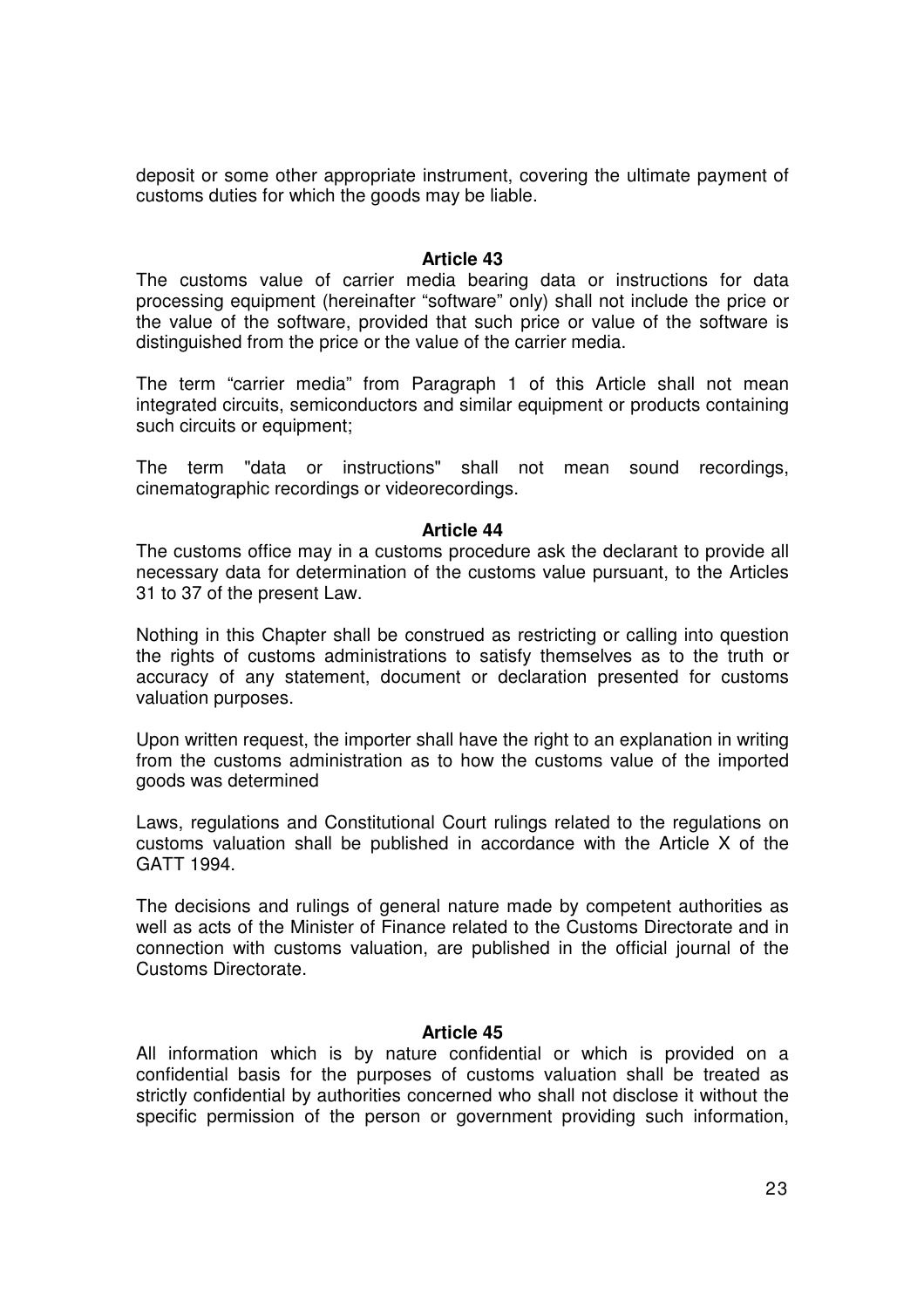except to the extent that it may be required to be disclosed in the context of judicial proceedings.

#### **Article 46**

If the invoice value is stated in a foreign currency, the value of the foreign currency shall, consistent with law on foreign exchange transactions, be rendered into domestic currency according to the effective exchange rate on the day of occurrence of the obligation to pay customs duty.

### **Article 47**

Customs value for the exported goods is the transaction value of the goods delivered on the Croatian boarder.

#### **Article 48**

The Government of the Republic of Croatia shall issue regulations defining in detail conditions and manner of application of Articles 29 to 47 of this Law

### **III. PROVISIONS APPLICABLE TO GOODS BROUGHT INTO THE CUSTOMS TERRITORY OF THE REPUBLIC OF CROATIA UNTIL THEY ARE ASSIGNED THE CUSTOMS – APPROVED TREATMENT OR USE**

#### **1. ENTRY OF GOODS INTO THE CUSTOMS TERRITORY OF THE REPUBLIC OF CROATIA**

#### **Article 49**

Goods brought into the customs territory of the Republic of Croatia shall be subject to the measures of customs supervision from the moment of their entry. Such goods shall be subject to the customs verification as well, in accordance with the provisions in force.

Goods shall remain under customs supervision for as long as necessary to determine their customs status and, in the case of foreign goods without prejudice to Article 94, paragraph 1 of this Law, they remain under supervision until their customs status has changed, or until they are placed in a free zone or free warehouse, or re-exported or destroyed in accordance with Article 185 of this Law.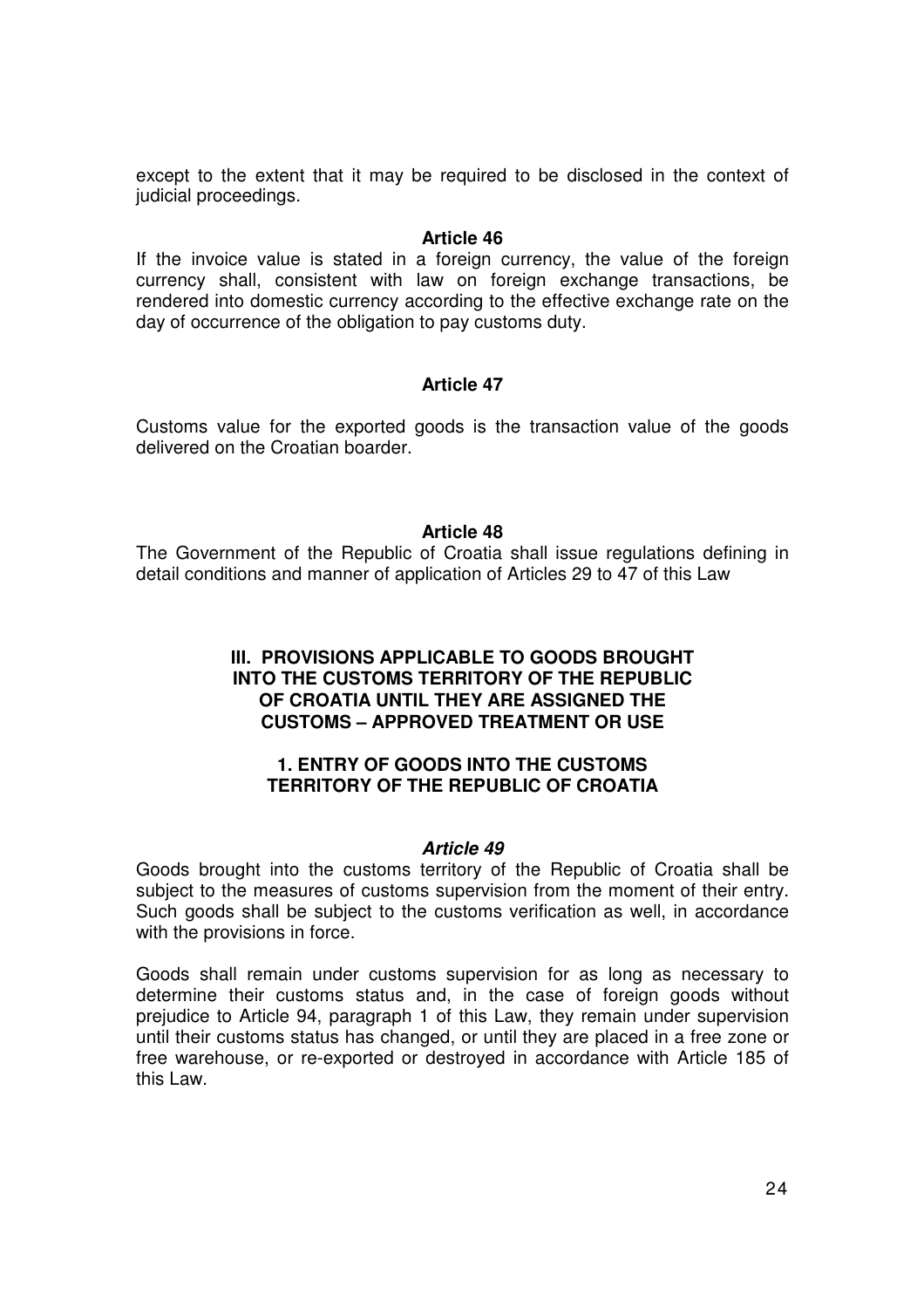### **Article 50**

The person who introduces goods into the customs territory of the Republic of Croatia, shall be obliged to transfer them without delay, by the route and in the mode defined by the Customs Office:

a) to the Customs Office or to any other place designated and approved by the Customs Office,

b) to a free zone, if the goods are to be brought into that free zone directly, by sea or air, by land without passing through other parts of the customs territory of the Republic of Croatia, where a free zone adjoins the land frontier between the Republic of Croatia and another country.

Any person assuming responsibility for the carriage of goods after the goods have been introduced into the customs territory because of transhipment of goods or similar, shall become responsible for fulfilling the obligation laid down in paragraph 1 of this Article.

The customs verification may also undergo the goods that are still outside the customs territory of the Republic of Croatia, as if they were introduced into the customs territory of the Republic of Croatia, if agreement concluded with this specific country contains such authorization.

The provision in paragraph 1 under a) of this Article shall not preclude the implementation of any regulations in force with respect to tourist traffic, frontier traffic or postal traffic on condition that customs supervision and customs verification possibilities shall not be jeopardised thereby.

The provisions in paragraphs 1 to 4 of this Article and the provisions in Articles 51 to 65 of this Law do not apply to goods which have temporarily left the customs territory of the Republic of Croatia while moving by sea or by air between two points in that territory, provided that carriage has been effected by a direct route and by regular air service or shipping line without a stop outside the customs territory of the Republic of Croatia.

The provision in paragraph 5 of this Article shall not apply to goods loaded in ports, airports and in free ports in other countries.

The provisions in paragraph 1 of this Article shall not apply to goods on board vessels or aircraft crossing the Croatian territorial sea or airspace without having as their destination a port or airport situated in the Republic of Croatia.

### **Article 51**

Where, by reasons of unforeseeable circumstances or force majeure, the obligations laid down in Article 50, paragraph 1 of this Law cannot be complied with, the person bound by that obligation or any other person acting in his place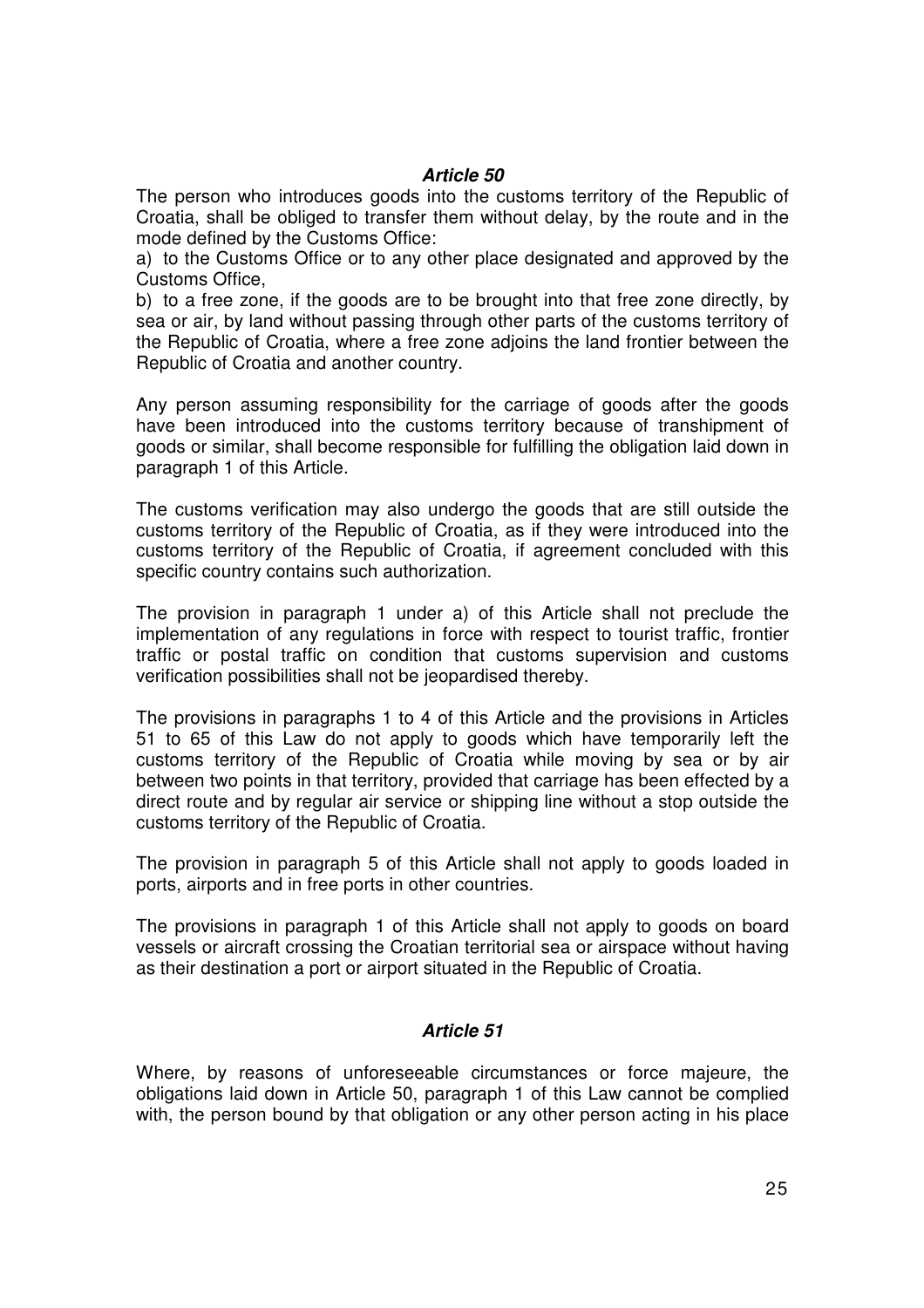must immediately inform the authorized Customs Office of such situation. Where the unforeseeable circumstances or force majeure shall not result in total loss of the goods, the Customs Office must also be immediately informed of the place where the goods are located.

Where, by reasons of unforeseeable circumstances or force majeure, a vessel or aircraft covered by Article 50, paragraph 7 of this Law is forced to be put into port or land temporarily in the customs territory of the Republic of Croatia, and the obligation laid down in Article 50, paragraph 1 of this Law cannot be complied with, the person bringing the vessel or aircraft into the customs territory of the Republic of Croatia or any other person acting in or on his behalf shall immediately inform the Customs Office about it.

- 17 -

The Customs Office shall determine the measures which shall be taken in order to enable the customs supervision of the goods referred to in paragraph 1 of this Article, as well as of those on board of a vessel or aircraft according to paragraph 2 of this Article, so that, if necessary, the goods shall be subsequently conveyed to a Customs Office or transferred to other place approved by the Customs Office.

### **2. PRESENTATION OF GOODS**

#### **Article 52**

Goods that, pursuant to Article 50, paragraph 1, item a) of this Law, arrive at the Customs Office or other place designated or approved by the Customs Office, shall be presented to the Customs Office either by the person who brought the goods into the Croatian customs territory or, if appropriate, by the person who assumes the responsibility for carriage of the goods following such entry.

#### **Article 53**

The provision in Article 52 of this Law shall not preclude the implementation of rules in force relating to:

a) goods carried by travellers,

b) goods which are placed under a customs procedure, but not presented to the Customs Office.

#### **Article 54**

Once the goods have been presented, they may be inspected and samples may be taken only in order to be assigned a customs-approved treatment or use and only with the authorization of the Customs Office. Such authorization shall be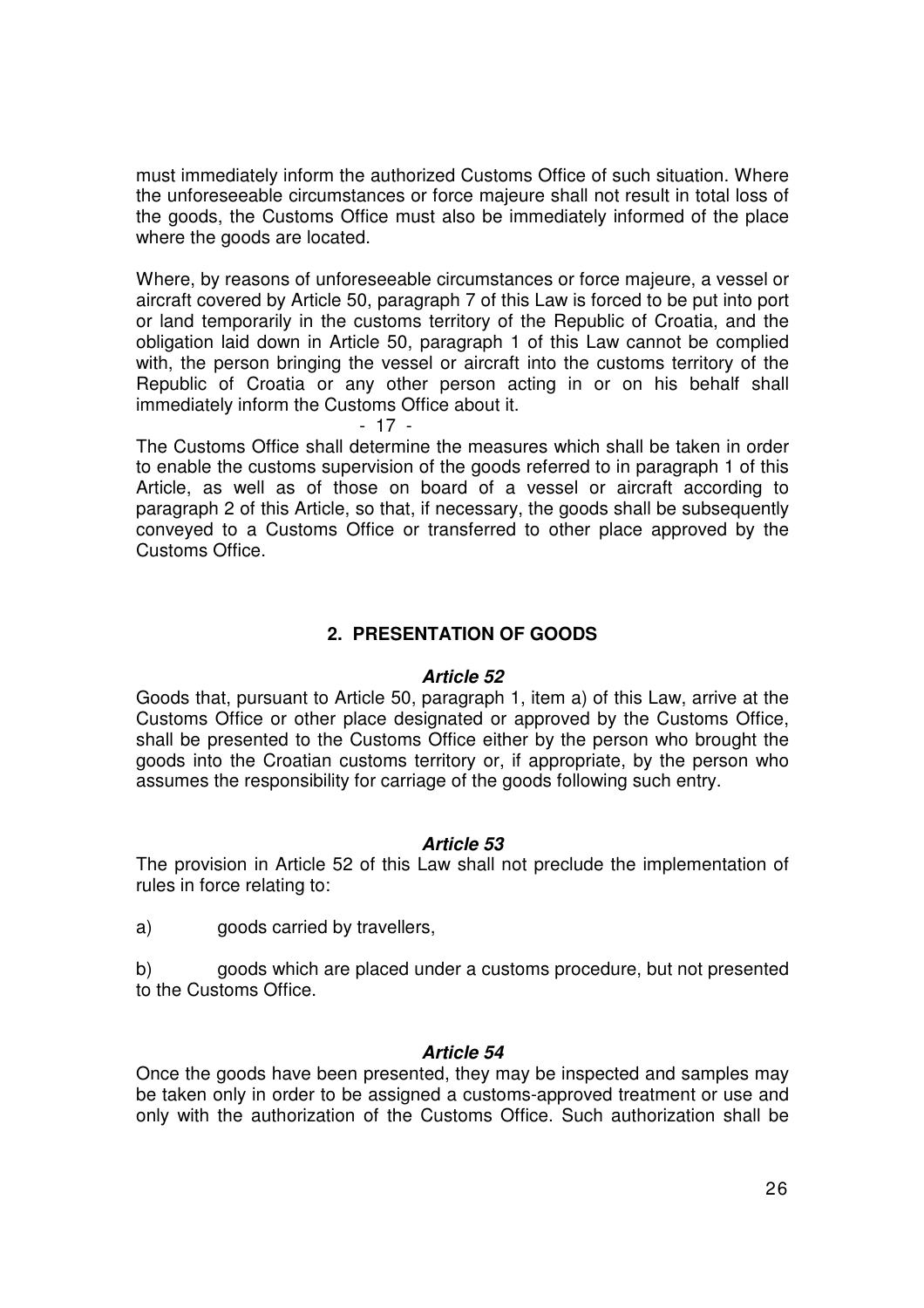granted on request of the person authorized to assign the goods such treatment or use.

### **3.SUMMARY DECLARATION AND UNLOADING OF GOODS PRESENTED TO CUSTOMS**

### **Article 55**

For all goods that are, according to Article 52 of this Law, presented to the Customs Office, a summary declaration shall be lodged.

The summary declaration shall be lodged to the Customs Office when presenting goods. The Customs Office may prolong a period for lodging the summary declaration, which cannot be extended beyond the first working day following the day on which the goods were presented.

### **Article 56**

The summary declaration shall be made on a prescribed form. Instead of the summary declaration, the Customs Office may permit the use of commercial or official document instead, that contains all data necessary for the identification of the goods.

The summary declaration shall be lodged by:

a) the person who introduced the goods into the customs territory, or, if necessary, the person who assumes responsibility for carriage of the goods following such entry, or

b) the person in whose name act the persons referred to under a) of this paragraph.

#### **Article 57**

Without prejudice to the provisions referring to postal traffic or goods carried by travellers when entering the country, or the goods being transferred, the Customs Office shall not request lodging of the summary declaration if the measures of the customs supervision are not jeopardised thereby, and if the formalities necessary for the goods to be assigned a customs-approved treatment or use are carried out prior to the expiry of the period referred to in Article 55 of this Law.

### **Article 58**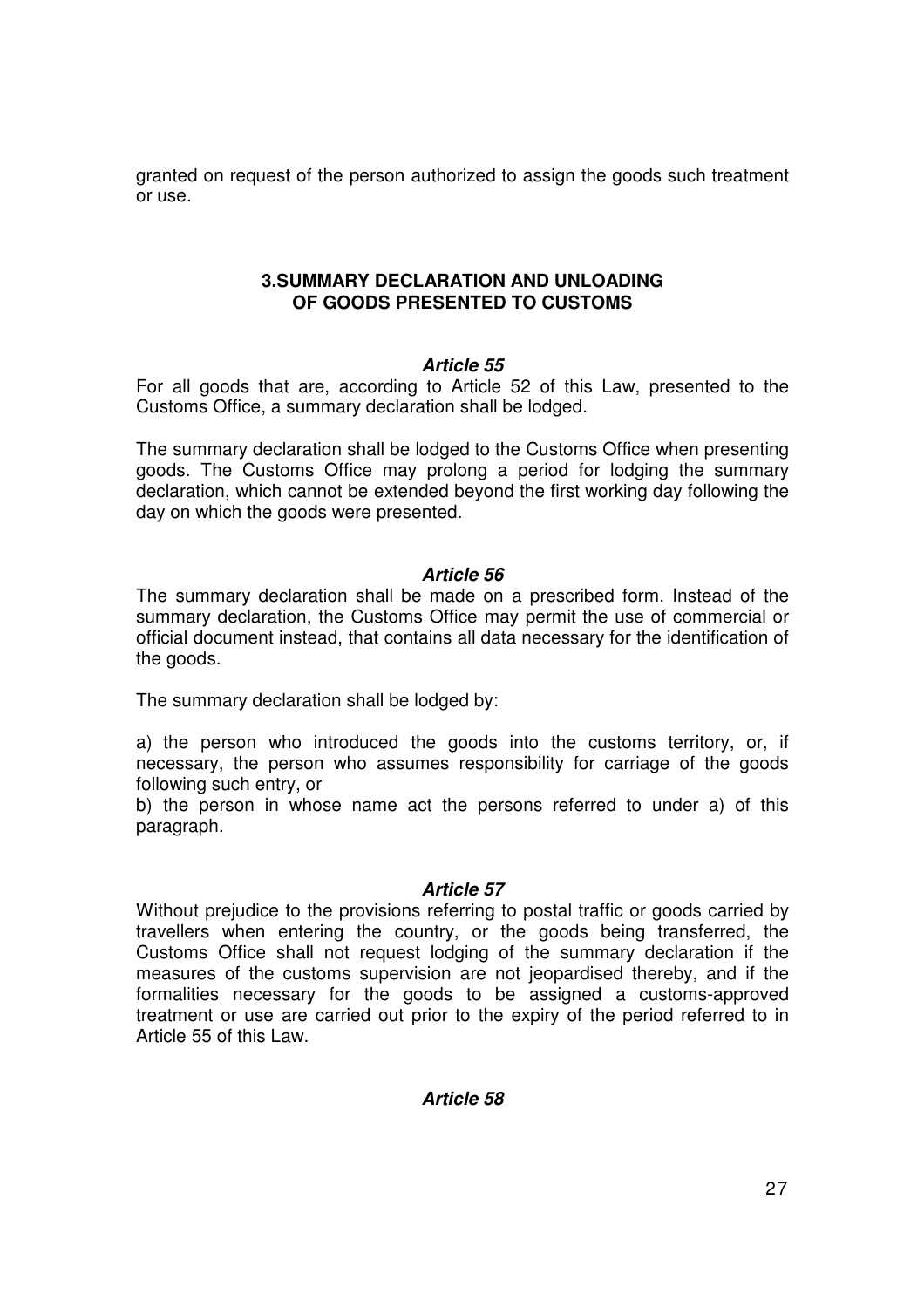oods can be unloaded or transhipped from the means of transport carrying them solely with the authorization of the Customs Office in designated and approved places.

In the case of the imminent danger necessitating the immediate unloading of all or part of the goods, the authorization of the Customs Office is not necessary. In such case, the Customs Office must be immediately informed.

The Customs Office may, when necessary, require goods to be unloaded and unpacked for the inspection of the goods or the means of transport carrying them.

### **Article 59**

The goods must not be removed without the authorization of the Customs Office from the place where they were originally placed.

## **4.OBLIGATION TO ASSIGN GOODS PRESENTED TO CUSTOMS A CUSTOMS-APPROVED TREATMENT OR USE**

#### **Article 60**

For foreign goods presented to the Customs Office a customs-approved treatment or use of such goods must be assigned.

### **Article 61**

If the summary declaration is being lodged for goods, the formalities for the assigning a customs-approved treatment or use must be fulfilled within the following period:

a) 45 days from the date on which the summary declaration is lodged for goods in sea-traffic, or

b) 20 days from the date on which the summary declaration is lodged for goods carried in other way.

If circumstances justify so, the Customs Office may set shorter periods or may approve an extension of the periods referred to in paragraph 1 of this Article. Such an extension must not exceed the actual needs that are justified by those circumstances.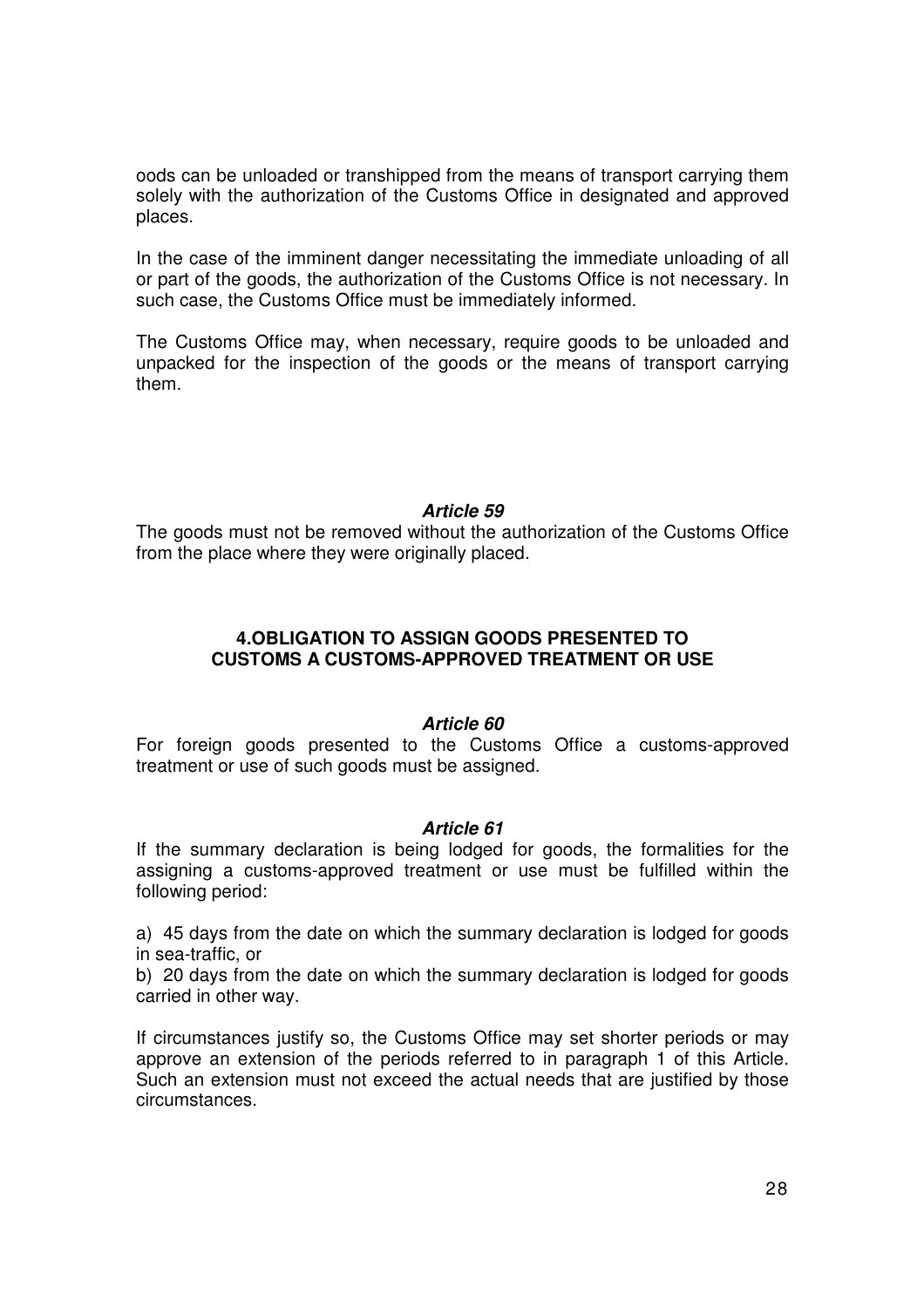## **5. TEMPORARY STORAGE OF GOODS**

#### **Article 62**

Goods presented to the Customs Office shall have the status of goods in temporary storage until a customs-approved treatment or use shall be assigned for them.

### **Article 63**

Goods in temporary storage may be stored only in places approved by and under the conditions laid down by the Customs Office.

The Customs Office may demand that the person who is in the possession of the goods lays down security for the payment of the customs debt which may incur according to Articles 206 or 207 of this Law.

### **Article 64**

Goods in temporary storage may be subjects only to such forms of handling needed to ensure their preservation without altering their appearance or technical characteristics.

#### **Article 65**

If within the periods determined in Article 61 of this Law, the formalities necessary for assigning a customs-approved treatment or use shall not be taken, the Customs Office shall take all the measures necessary, including the sale of the goods, without any delay.

The Customs Office shall be authorized, at the responsibility and expense of the person that is in the possession of the goods, to remove the goods to a special place under the customs supervision until the procedure referring to goods shall be completed.

### **6. PROVISIONS APPLICABLE TO GOODS UNDER A TRANSIT PROCEDURE**

### **Article 66**

Article 50, with the exception of paragraph 1, item a) and Articles 51 to 65 of this Law shall not apply to goods introduced into the customs territory of Croatia, if they are already placed under a transit procedure.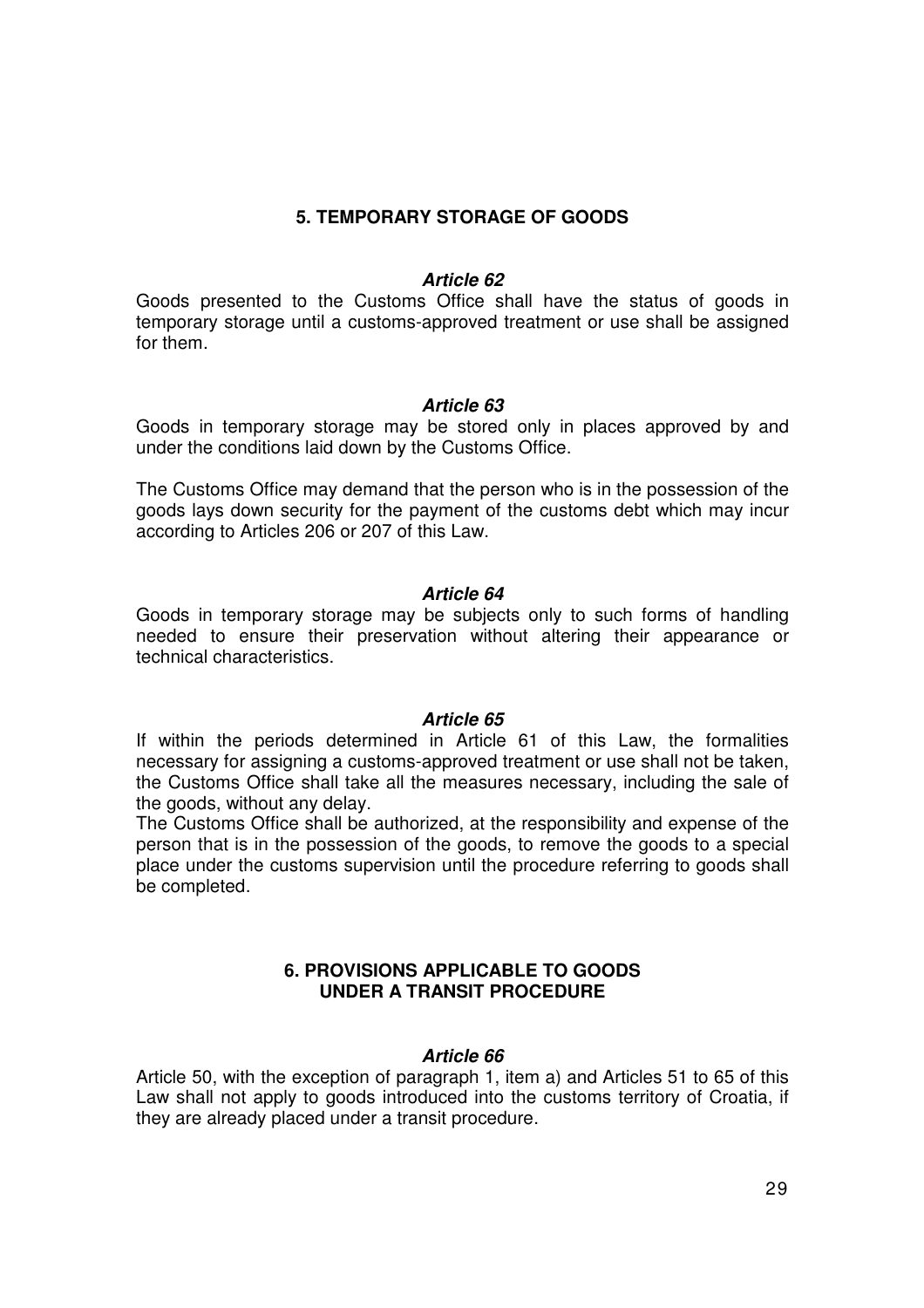When foreign goods, that are conveyed under a transit procedure, reach their destination within the customs territory of the Republic of Croatia and are presented to the Customs Office in accordance with the rules governing transit procedure, the provisions of Articles 55 to 65 of this Law shall apply.

### **7. OTHER PROVISIONS**

### **Article 67**

Where the circumstances so require, the Customs Office may undertake actions in order to destroy the goods presented. The Customs Office informs the holder of the goods about it accordingly. The costs of destroying the goods shall be charged to the owner of the goods.

#### **Article 68**

Where it shall be established that goods have been introduced into the customs territory of the Republic of Croatia against regulations, or that the customs supervision is obstructed, the Customs Office shall take any measures necessary, including the sale of goods, in order to regularize the situation of those goods.

#### **Article 69**

The Minister of Finances shall prescribe the regulations for the application of the provisions established within Part III of this Law.

### **IV. CUSTOMS-APPROVED TREATMENT OR USE**

#### **1. GENERAL**

#### **Article 70**

Where this Law shall not prescribe otherwise, the goods may be assigned any customs-approved treatment or use irrespective of their nature, quantity, their country of origin, nature of consignment or destination in a defined way.

The provisions of paragraph 1 of this Article shall not be applied if they contradict the measures to protect public morality, health and life of humans, animals or plants, for protection of national assets possessing historic, artistic or archaeological value, or the protection of the intellectual property and others.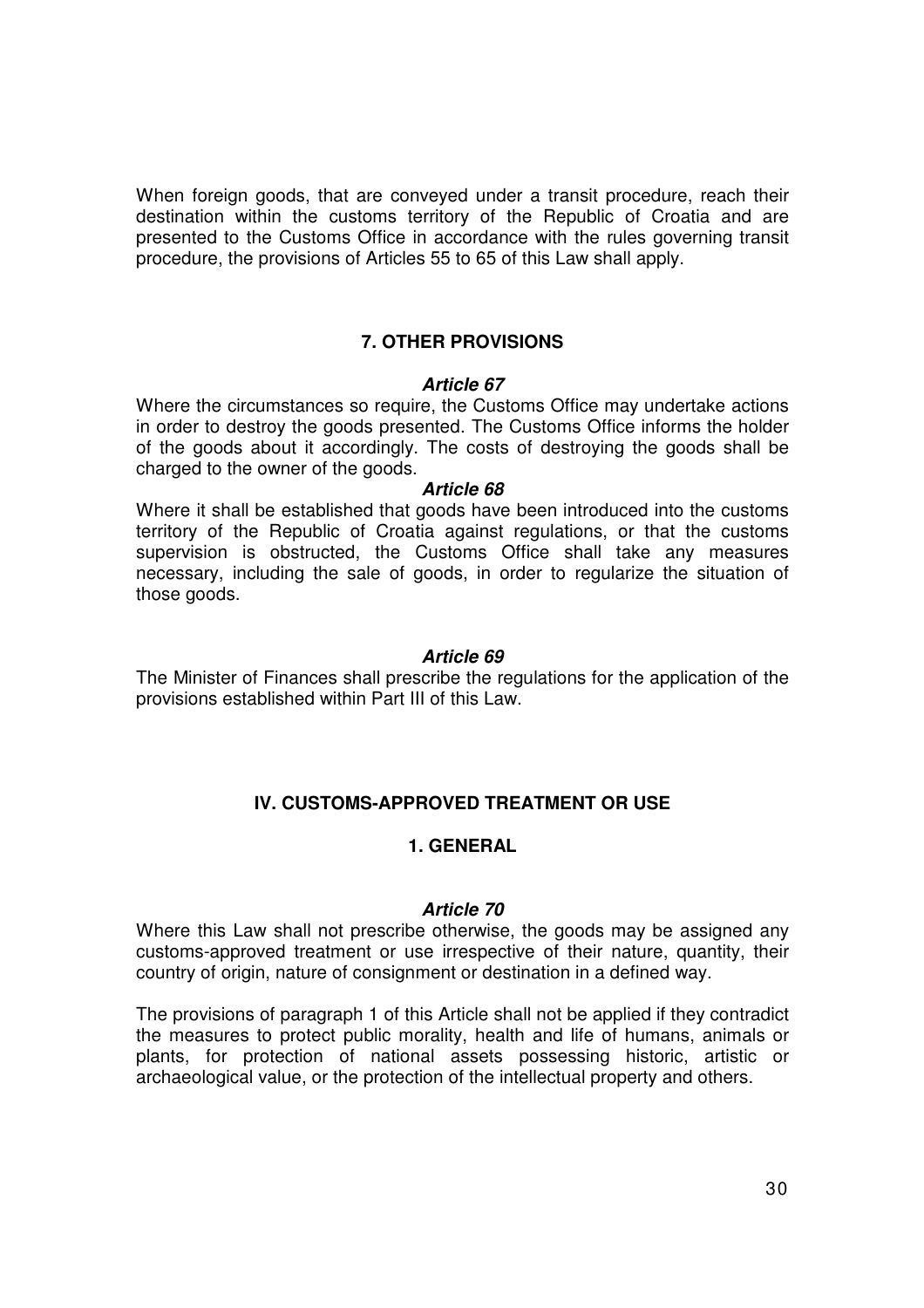The Minister of Finances shall prescribe the procedure for goods imported to the Republic of Croatia, where the reasonable suspicion exists, that such import violates the rights of the intellectual property.

## **2. CUSTOMS PROCEDURES**

### **1. Placing of goods under a customs procedure**

### **Article 71**

For all goods placed under a customs procedure a declaration shall be lodged for a requested procedure.

Croatian goods declared for an export, outward processing, transit or customs warehousing procedure are subject to the customs supervision from the moment of acceptance of the customs declaration until the moment of their leaving the customs territory of the Republic of Croatia, of destroying them or annulling the customs declaration.

### **Article 72**

The Minister of Finances may define the competence of the particular Customs Offices for the customs clearance of certain sorts of goods or for the implementation of certain procedures.

### **Article 73**

The customs declaration shall be lodged:

a) in writing, or

b) using a data-processing technique where provided for by technical possibilities and if the use of such means shall be approved by the Customs Directorate, or

c) by oral declaring or any other act whereby the holder of the goods shall request to place the goods under a customs procedure, when such a possibility shall be provided for by the rules.

The form of the customs declaration, the manner of fulfilling it, its contents and the mode of lodging the customs declaration as well as other forms that are used in a customs procedure shall be prescribed by the Minister of Finances.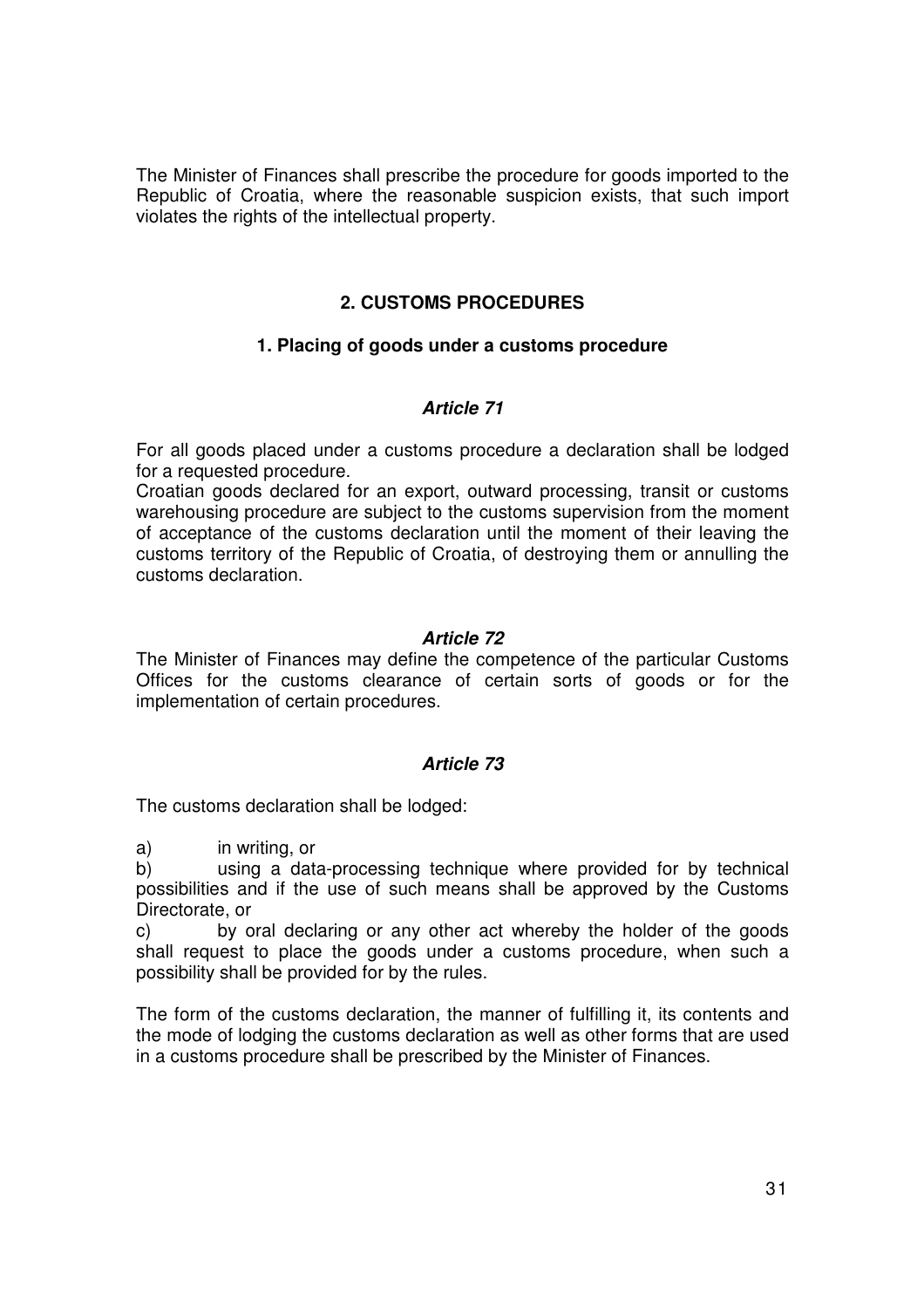# **A. DECLARATION IN WRITING**

### **1. Normal procedure**

### **Article 74**

The declaration in writing must be lodged on a form prescribed for that purpose, and fulfilled according to the Customs regulations established on the basis of Article 73, paragraph 2 of this Law. The customs declaration must be signed and must contain all the particulars necessary for the implementation of the provisions related to the customs procedure for which the goods are declared.

 The declarant is obliged to enclose all the documents to the declaration that shall be required for the implementation of the provisions related to the customs procedure for which the goods were declared.

#### **Article 75**

The Customs Office shall be obliged to accept immediately the declaration, if it shall comply with Article 74 of this Law, on condition that the goods to which the declaration refers have already been presented to the Customs Office.

### **Article 76**

Subject to Article 5 of this Law, a customs declaration may be lodged by any person who may present to the Customs Office the goods and all the documents required for the application of the rules governing the customs procedure, required for the implementation.

By exception, if acceptance of a customs declaration shall impose particular obligations on a specific person, the declaration may be lodged solely by that person or it shall be made on his behalf.

The declarant must be established or domiciled in the Republic of Croatia.

The condition regarding establishment or domicile in the Republic of Croatia shall not apply to persons who:

lodge a declaration for transit procedure or temporary import procedure; or

declare goods on an occasional basis, if the Customs Office considers this to be justified.

#### **Article 77**

At the request of the declarant, the Customs Office may permit the amendment of one or more of the particulars of the customs declaration, after having accepted it already. The amendment must not have the effect of rendering the declaration related to goods other than those originally covered.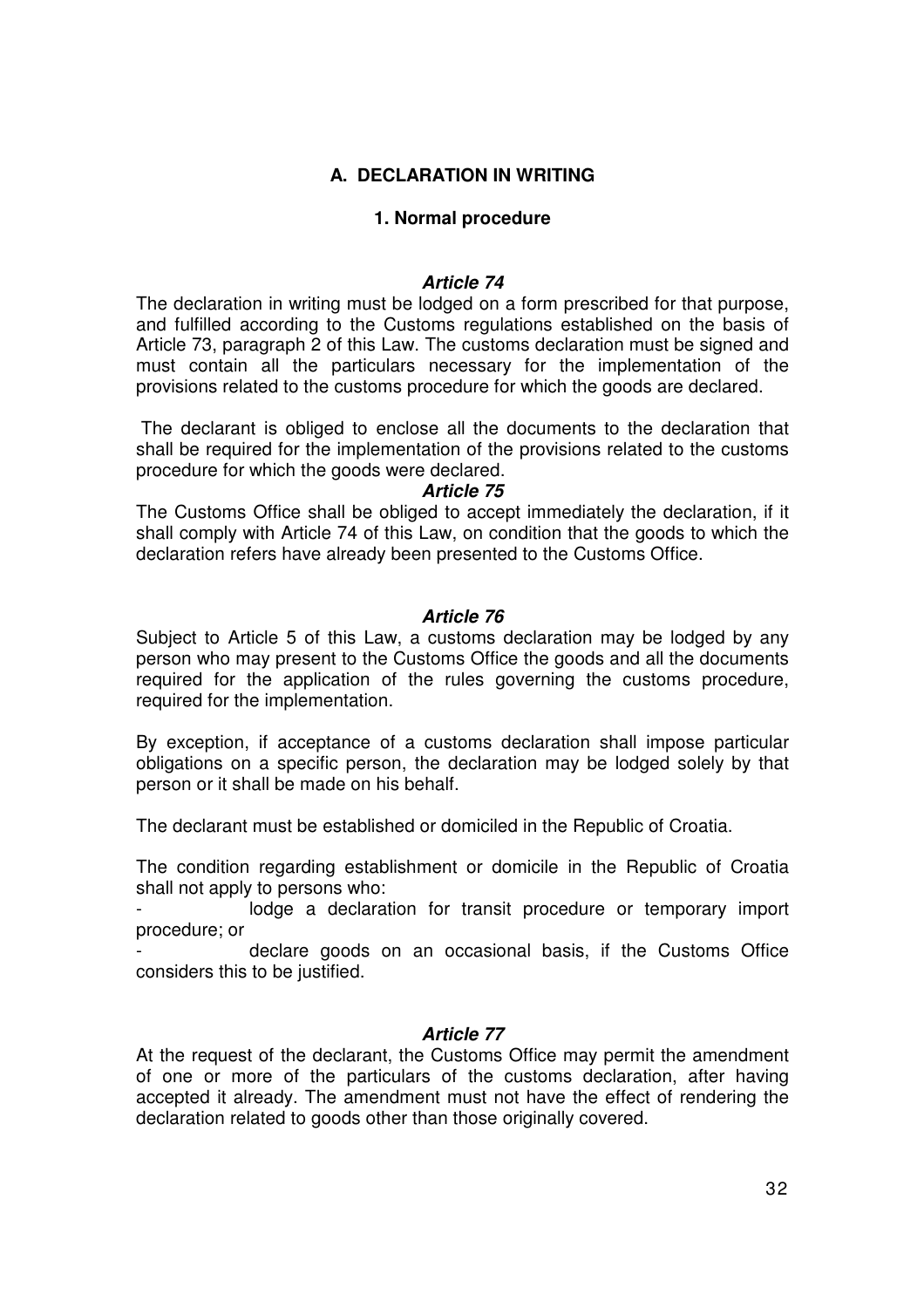The amendment shall not be permitted after the Customs Office:

- a) has informed the declarant that they intend to inspect the goods, or
- b) established that the particulars are incorrect, or
- c) the goods have already been released to the declarant.

### **Article 78**

The Customs Office shall, at the request of the declarant, invalidate a declaration already accepted, where the declarant delivers evidences that goods were in error declared for the non-adequate customs procedure, or that the required customs procedure, as a result of special circumstances, is no longer appropriate.

If the Customs Office has already informed the declarant of their intention to inspect the goods, the decision regarding the invalidation of the declaration shall be made only after the inspection of the goods has been performed.

The declaration cannot be invalidated after the goods have been released, except in those cases which are prescribed by the Minister of Finances.

Invalidation of the declaration is without prejudice to the application of the appropriate penal provisions.

#### **Article 79**

If not otherwise expressly provided, when implementing the customs procedure for which the goods have been declared, all the provisions valid on the date of acceptance of the declaration shall be applied.

### **Article 80**

For the verification of the declaration that has been accepted, the Customs Office may:

a) inspect the documents accompanying the declaration and require the enclosure of other documents for the purpose of verifying the accuracy of the particulars stated in the declaration;

b) inspect the goods and take samples for analysis.

### **Article 81**

The transport of goods to the place of inspection or taking samples and any other handling with goods in order to inspect them or to take samples shall be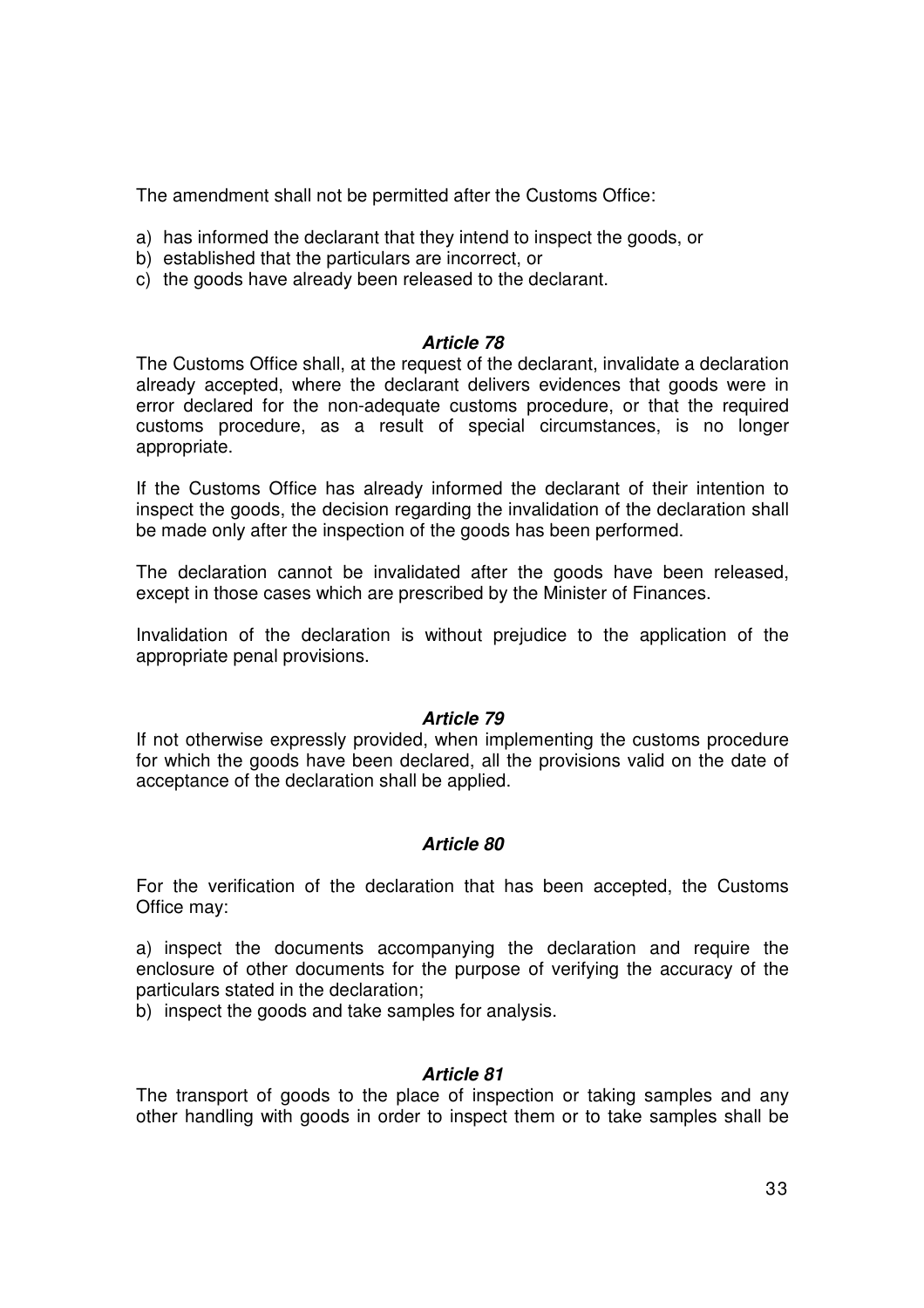performed at the responsibility of the declarant. The declarant shall cover the costs connected with this.

The declarant shall have the right to be present during the inspection of the goods and taking samples. The Customs Office shall, if necessary, require the presence of the declarant or his authorized person during the inspection or taking samples in order to assist while such actions shall be performed.

If samples are taken according to the rules in force, the Customs Office shall not be obliged to pay the refund to the declarant for the samples taken. The Customs Office shall cover the costs of analysis and testing.

The Minister of Finances shall prescribe the conditions and the manner of taking samples.

### **Article 82**

If only a part of the goods mentioned in the declaration is being inspected, the result of such partial inspection shall apply to all the goods in that declaration.

If it is deemed that the result of such partial inspection of the goods does not apply to the rest of the goods, the declarant may require the inspection of the goods to be carried on.

If the declaration relates to a number of goods that are to be classified in different tariff subheadings, it shall be deemed that, for the implementation of paragraph 1 of this Article, a separate declaration is lodged for each sort of those goods.

#### **Article 83**

The results of the verification of the declaration shall be used in order to implement the rules related to the customs procedure under which the goods are placed.

If the declaration shall not be verified, for the implementation of the rule under paragraph 1 of this Article, the particulars that the declarant has stated in the declaration shall be accepted.

#### **Article 84**

The Customs Office must take all the measures to ensure the identity of the goods, if the identity shall be indispensable for implementing a customs procedure for which the goods have been declared.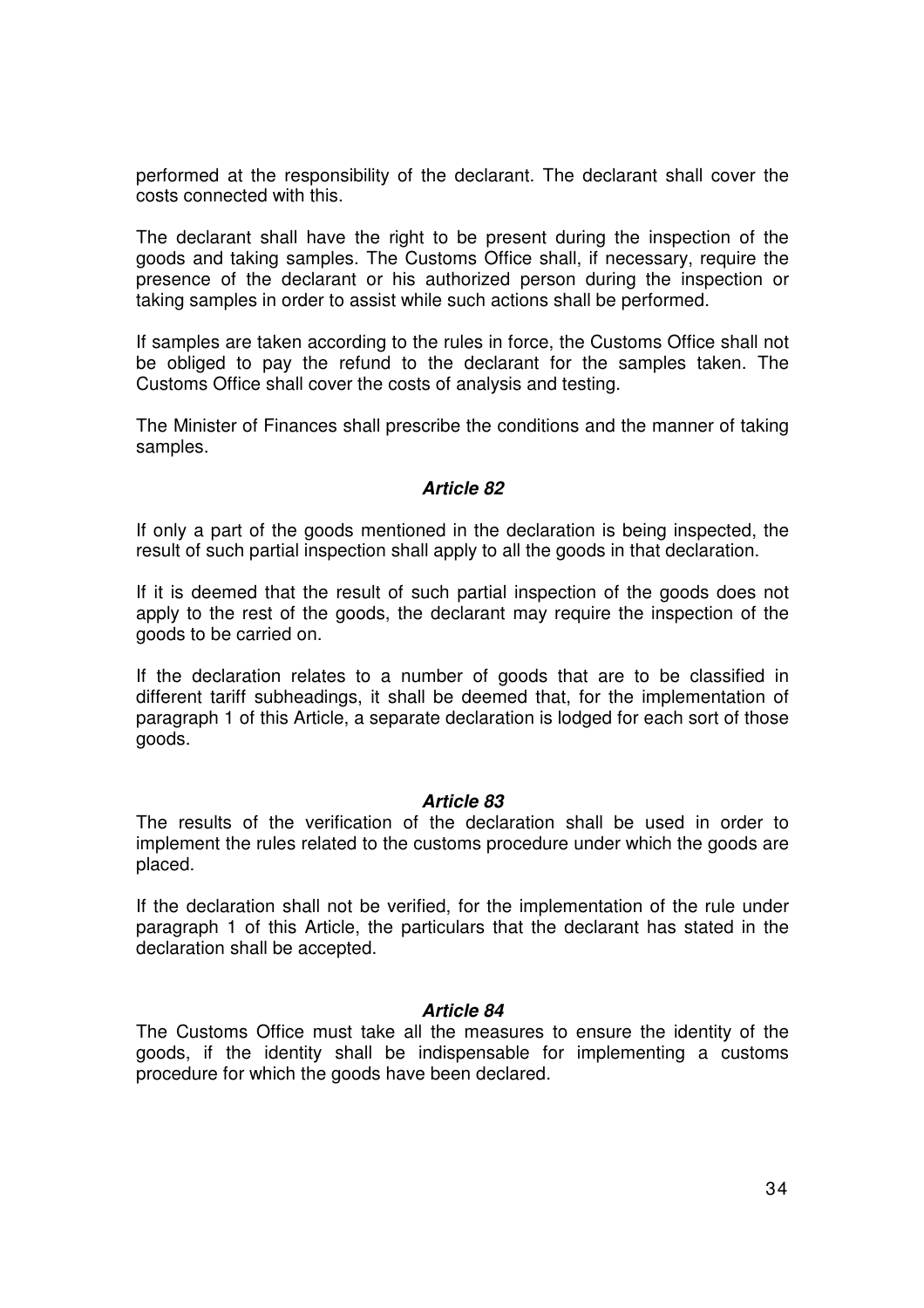Customs means of identification may be destroyed or removed from the goods or means of transport exclusively by the Customs Office or this may be made with the authorization of the Customs Office, except in cases of unforeseeable circumstances or force majeure, when their removal or destruction becomes urgently needed in order to protect the goods or means of transport.

The rule to be implemented regarding the application of customs means of identification shall be stipulated by the Minister of Finances.

### **Article 85**

If the conditions for placing the goods under the required customs procedure have been fulfilled, on condition that those goods are not subject to restrictive measures or bans, the Customs Office shall release the goods to the declarant as soon as the particulars stated in the declaration have been verified or accepted without verification. It shall be acted in the same way in the case when the verification of the declaration cannot be completed within an acceptable period and it is not necessary for the goods to be present in order to verify the declaration.

All the goods comprised within one declaration shall be released at the same time.

If the declaration comprises a number of items, in order to implement paragraph 2 of this Article, it shall be deemed that a separate declaration is lodged for each of those items.

### **Article 86**

If the customs debt arises by the acceptance of the declaration, the goods cannot be released to the declarant so long as the debt is not paid, or until the security for this payment is laid down.

Where security is required for a debt which may arise according to the rules for the implementation of customs procedure the goods are declared for, the goods cannot be put in the customs procedure until such security is laid down.

#### **Article 87**

The Customs Office may take all necessary measures, including confiscating or selling the goods, if:

a) the goods cannot be released because: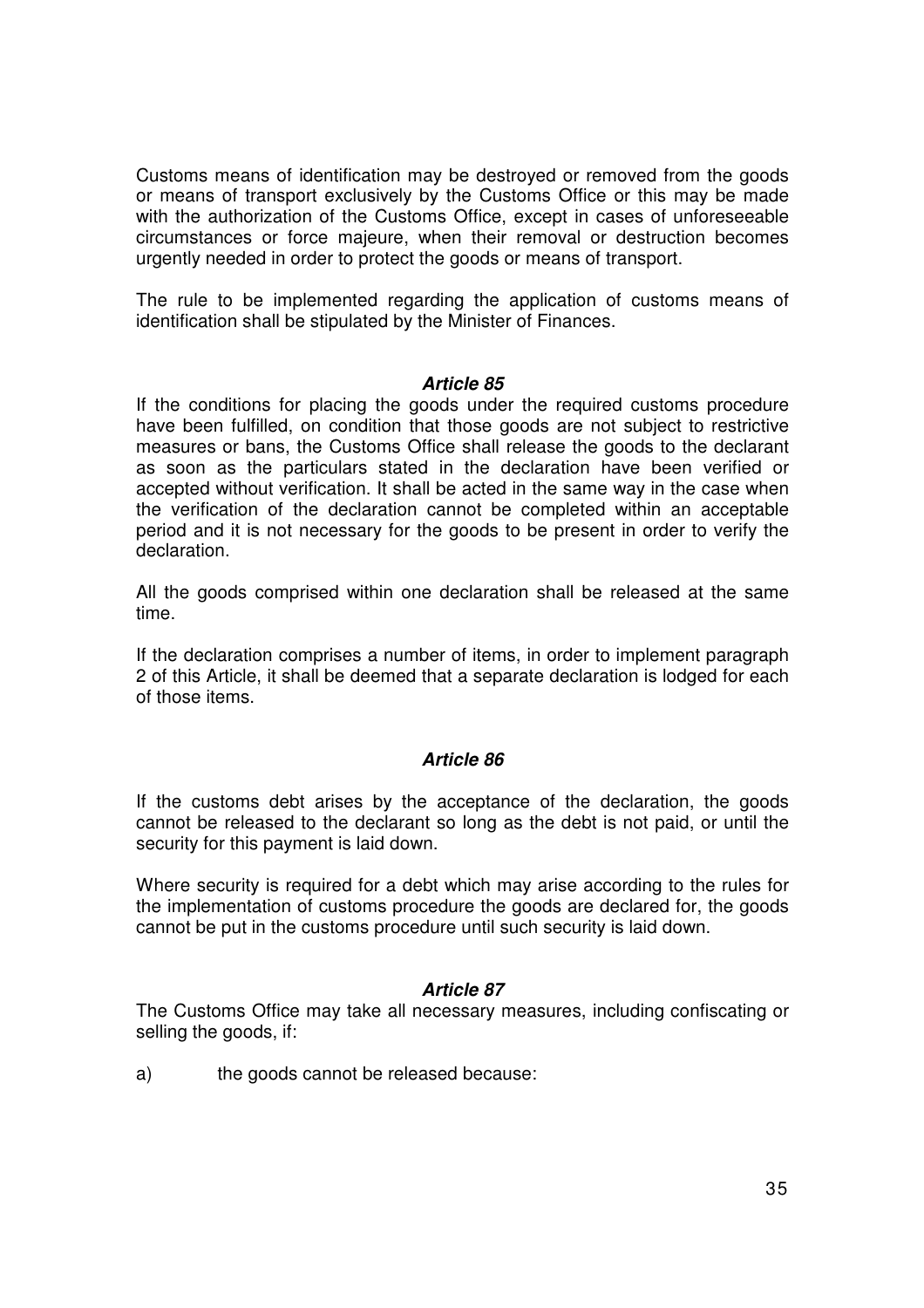it was not possible to begin or to carry on the inspection of goods within the period determined by the Customs Office due to reasons which are assigned to the declarant, or

all the documents necessary to place the goods under the required customs procedure have not been lodged, or

a customs debt has not been paid, or security for its payment has not been laid down within the prescribed period, or

the goods are subject to bans or restrictions;

a) the goods have not been removed within a prescribed period after the Customs Office had released them.

# **2.Simplified procedures**

## **Article 88**

In order to simplify formalities and procedures, the Customs Office may, in the cases and in a manner prescribed by the Minister of Finances, allow:

a) the declaration to omit certain of the particulars and some of the documents prescribed under Article 74 of this Law,

b) some of the commercial or administrative documents, accompanied by the request for the goods to be placed under the customs procedure to replace the declaration,

c) the goods to be entered into the procedure requested on the basis of entries in the records; in this case, the Customs Office may dispense the declarant from the obligation to present the goods.

The simplified declaration, commercial or administrative document and entry in the records must contain the particulars necessary for identification of the goods. The entry in the records must contain the date on which such entry was made.

The declarant shall be obliged to lodge, within the period prescribed, a supplementary declaration that may be general, periodic or recapitulative. The supplementary declaration shall not be lodged in the cases prescribed by the Minister of Finance.

Supplementary declaration and simplified declaration referred to in paragraph 1, item a), b) and c) of this Article shall constitute a single and indivisible legal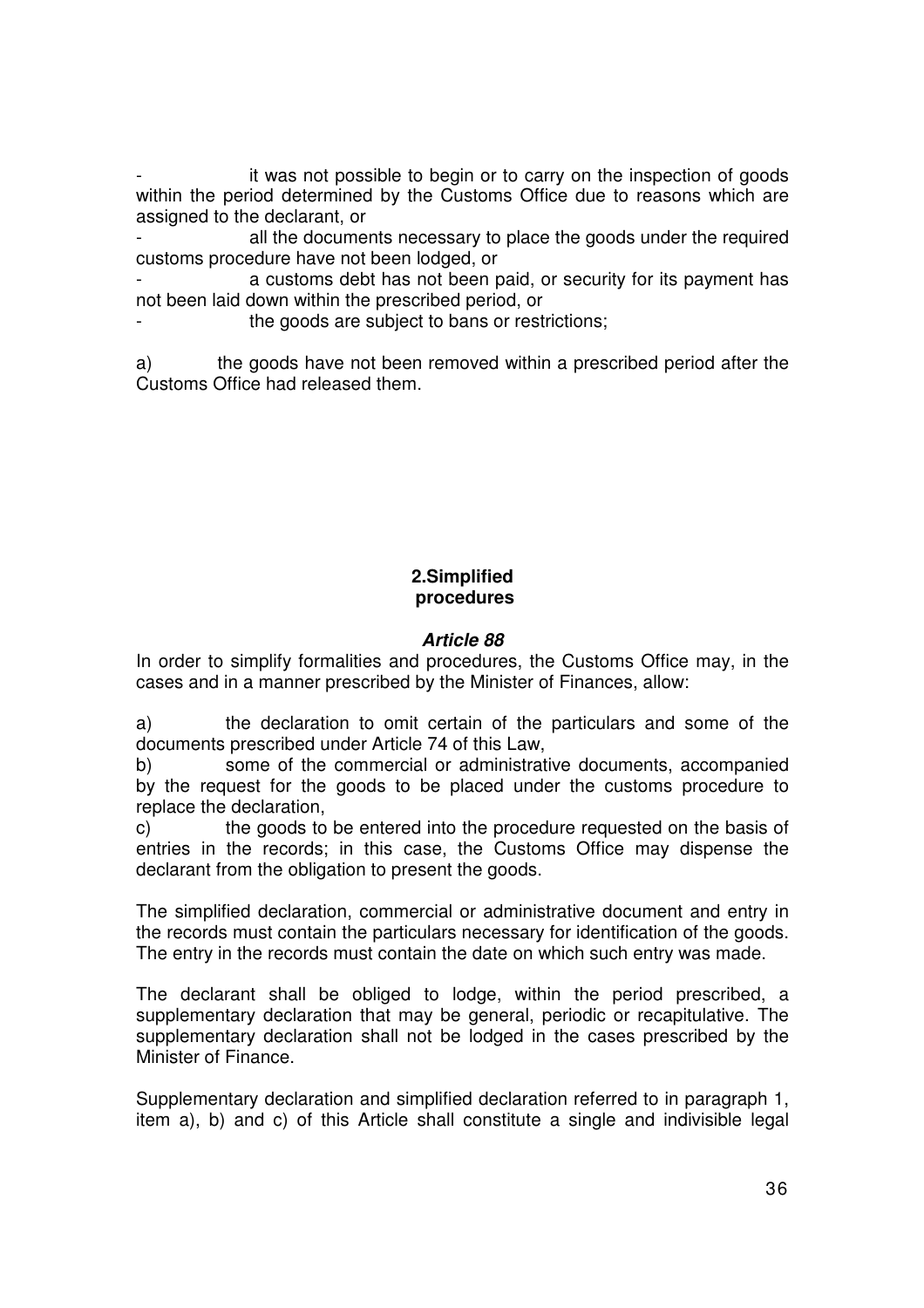entirety to which apply the rules in force that are valid on the date of acceptance of the simplified declaration. The entry in the records referred to in paragraph 1, item c) of this Law shall have the same legal force as it has acceptance of the declaration referred to in Article 74 of this Law.

The Minister of Finances may prescribe special simplified procedures for the transit procedure.

# **B. OTHER CUSTOMS DECLARATIONS**

#### **Article 89**

Where the customs declaration is lodged by means of a data-processing technique (Article 73 under b) of this Law), or by an oral declaring or some other actions (Article 73 under c) of this Law), Articles 74 to 88 of this Law apply accordingly.

# **C. POST CLEARANCE EXAMINATION OF DECLARATION**

### **Article 90**

The Customs Office may, in the line of duty or at the request of the declarant, amend the accuracy of the declaration, even after the release of the goods to the declarant,.

The Customs Office may, after releasing the goods and in order to verify the accuracy of the particulars contained in the declaration, inspect afterwards commercial, technological and other documents and data entered in the accounts related to the import or export operations in respect of the goods concerned or to subsequent commercial operations involving those goods. Such inspections may be carried out at the premises of the declarant, of any other person directly or indirectly involved in a business capacity in the said operations, or at the premises of any other person in possession of the said data and documents. The Customs Office may also inspect the goods, if it is still possible.

Where the subsequent verification of the declaration shall indicate that the provisions governing the customs procedure concerned have been applied on the basis of incorrect or incomplete data, the Customs Office shall, in accordance with provisions in force, take the measures necessary to regularise the situation according to new circumstances.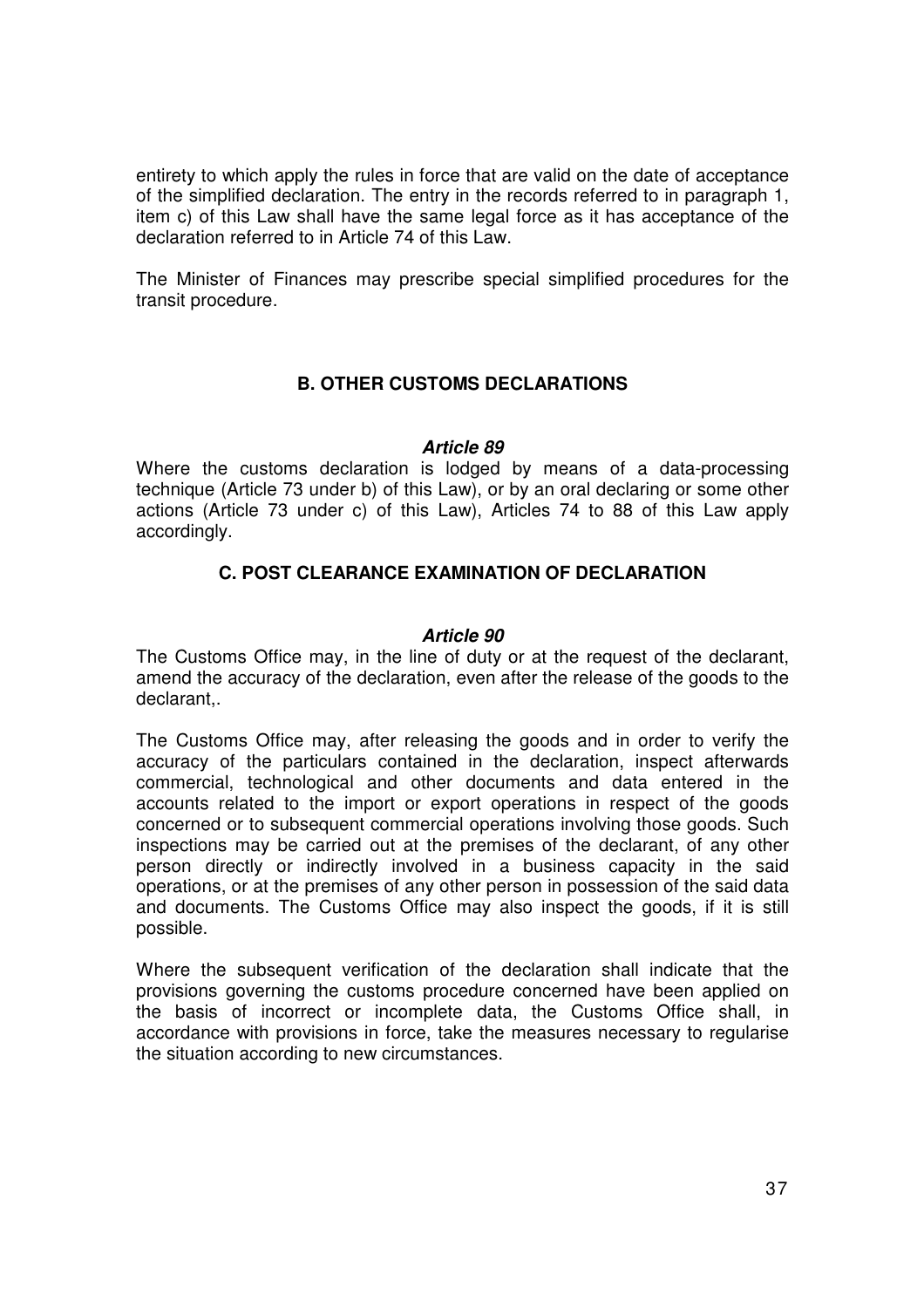# **2. Release for free circulation**

# **Article 91**

Release for free circulation shall confer on foreign goods the status of Croatian goods.

In order to be released for free circulation, the goods shall have to comply with all the commercial measures and all the provisions in respect to the import of goods and the payment of the customs duty and any duties legally owed.

### **Article 92**

If the import duty shall be reduced after acceptance of the declaration by which the goods are released for free circulation, but have not been released yet, regardless to the provisions of Article 79 of this Law, the declarant may request the application of the reduced rate of the import duty.

Paragraph 1 of this Article shall not apply, if it has not been possible to release the goods for reasons attributable to the declarant alone.

### **Article 93**

If a consignment consists of goods that fall into different tariff subheadings, and such tariff classification and fulfilment of the declaration would cause work and expenses that are disproportionate to the import duties chargeable, the Customs Office may, at the request of the declarant, allow import duties on the whole consignment to be charged on the basis of the tariff subheading of those goods, for which the import duty is the highest.

#### **Article 94**

If the goods were released for free circulation at preferential tariff treatment on account to their end use, such goods remain under the customs supervision. The customs supervision shall be terminated either when the conditions laid down for granting such preferential tariff treatment cease to apply or when the goods are exported or destroyed, or when the use of goods is permitted for purposes other than those laid down for the application of the reduced rate of the import duty on condition that the import duty is paid.

To the goods referred to in paragraph 1 of this Article, the provisions of Articles 100 and 102 of this Law shall apply accordingly.

#### **Article 95**

Goods released for free circulation shall lose their status as Croatian goods, if: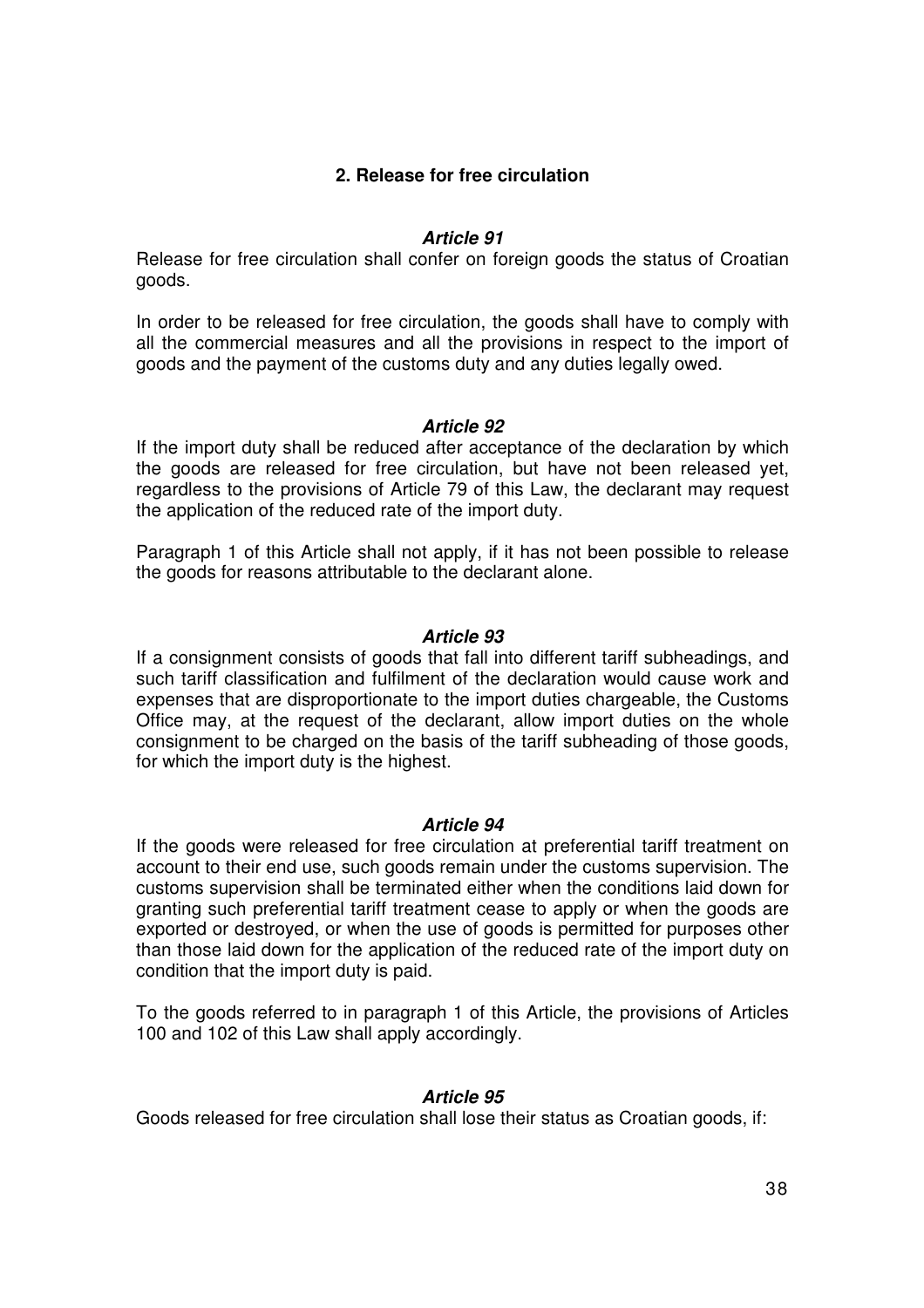a) the declaration of release for free circulation is invalidated after release, or

b) the import duty payable on those goods is repaid or remitted:

within inward processing procedure in the form of drawback system, or

the goods have defect or do not comply with the terms of the contract, as prescribed in Article 234 of this Law, or

in the cases referred to in Article 235 of this Law, when the repayment or remission is conditioned by the export or re-export of those goods, or by its placement under some other equivalent customs-approved treatment or use.

# **3. Suspensive arrangements and customs procedures with economic impact**

# **A. COMMON PROVISIONS**

# **Article 96**

In Articles 97 to 102 of this Law:

a) where the term " suspensive procedure " is used, in the case of foreign goods, it is understood that it shall refer to the following procedures:

- transit.
- customs warehousing,
- inward processing in the form of suspensive system
- processing under customs control, and
- temporary importation;

a) where the term " customs procedure with economic impact " is used, it is understood that it refers to the following procedures:

- customs warehousing,
- inward processing,
- processing under customs control,
- temporary importation, and
- outward processing.

"Imported goods" is a term used for goods placed under a suspensive procedure and goods placed under the inward processing procedure in the form of drawback system, for which all formalities for release for free circulation and formalities defined in Article 134 of this Law are fulfilled.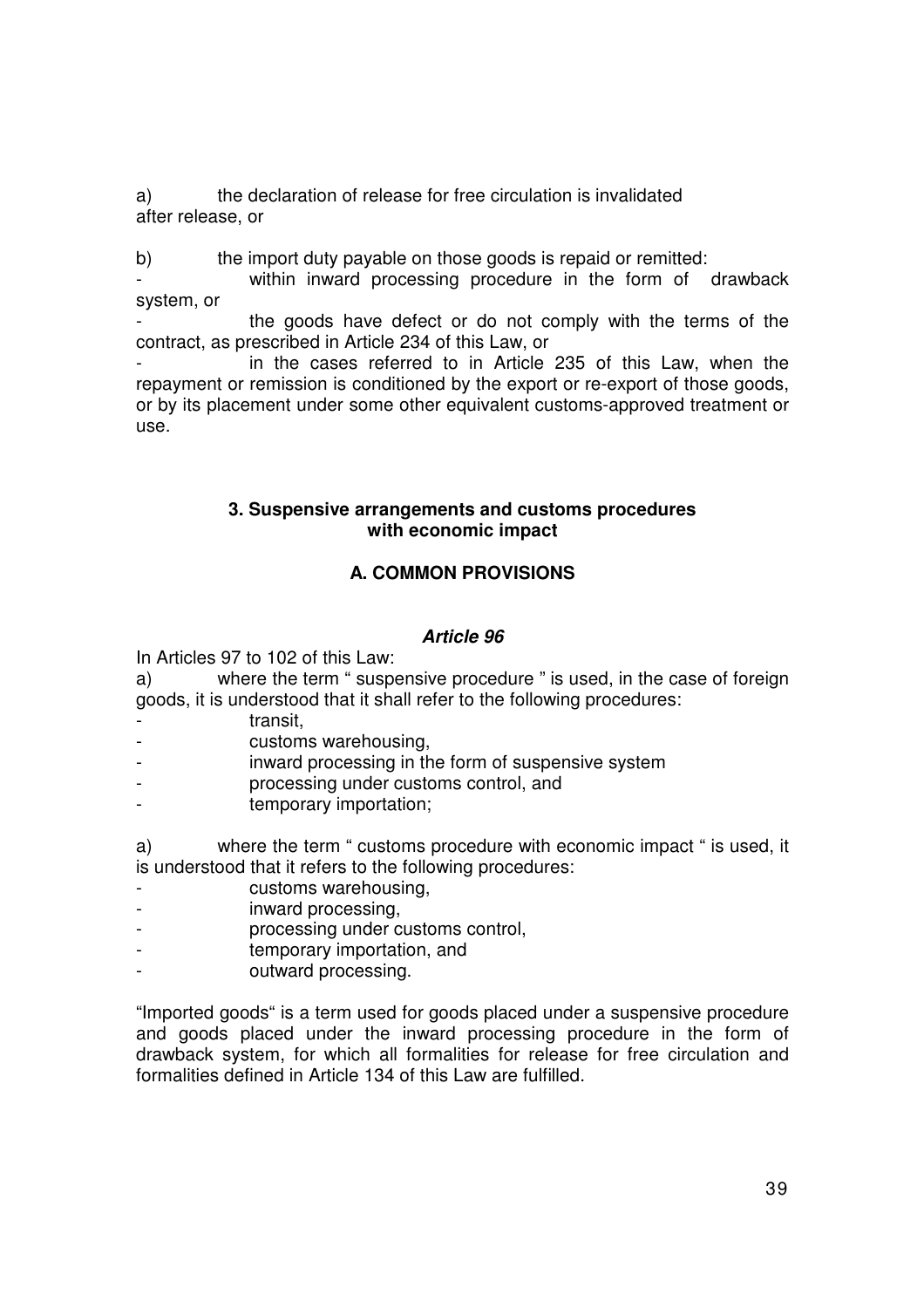"Goods in the unaltered state" is a term for imported goods that, while being in the inward processing procedure or the procedure of processing under the customs control, were not subject to any form of processing.

#### **Article 97**

The use of any customs procedure with economic impact shall be conditioned with the authorization issued by the Customs Office.

The Minister of Finances shall prescribe details regarding the implementation of procedures of this section.

# **Article 98**

The application of customs procedure with economic impact may be granted:

to persons who offer every guarantee necessary for the proper performance of the procedure allowed;

in the cases when Customs Offices have the possibility to supervise the procedure allowed and its verification.

#### **Article 99**

The authorization must contain all conditions under which a certain procedure shall be performed.

The holder of the authorization must communicate the Customs Office immediately of all the facts arising after the authorization was granted, that influences its validity or its contents.

#### **Article 100**

The Customs Office may stipulate that the holder of the authorization shall submit a security for the payment of customs debt that may incur when placing the goods under a suspensive procedure.

In particular suspensive procedures, special provisions on laying down security may be stipulated.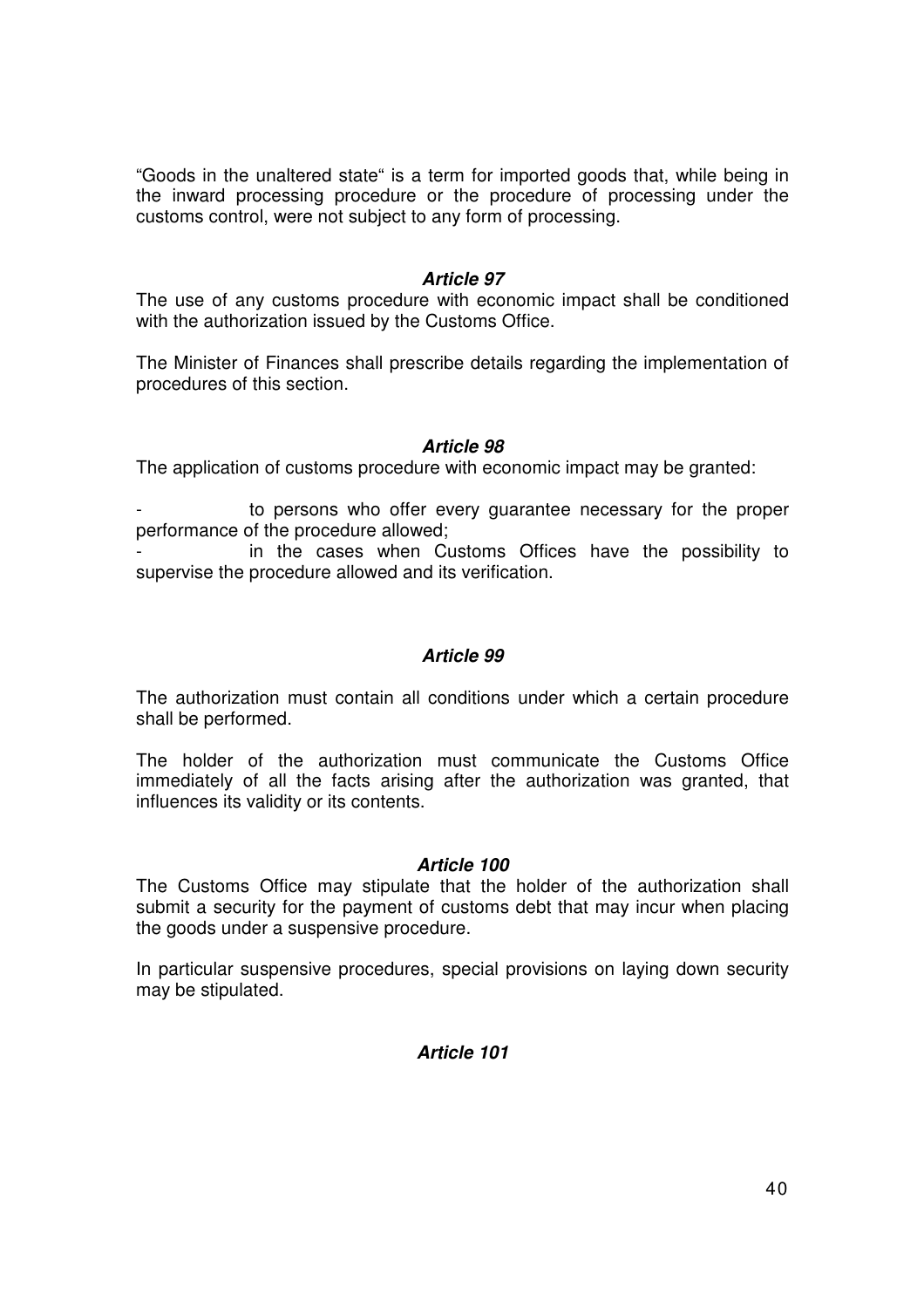Customs procedure with economic impacts shall be terminated when a new customs-approved treatment or use is assigned, either to the goods placed under that procedure or to the compensating or processed products.

The Customs Office shall be obliged to take all measures for regulating the question of goods in respect of which a procedure has not been terminated according to the conditions prescribed.

# **Article 102**

The rights and obligations of the user of a customs procedure with economic impact may, on the conditions stipulated by the Customs Office, be transferred to other persons who fulfil all conditions for adequate procedure.

# **B. TRANSIT PROCEDURE**

# **I. General provisions**

# **Article 103**

The transit procedure allows the transport of goods from one point to another within the customs territory of the Republic of Croatia for:

a) foreign goods, without such goods being subject to import duties and other charges or to commercial policy measures,

b) Croatian goods, that underwent the export procedure.

Transport of goods under paragraph 1 of this Article shall be performed:

- a) a)according to the transit procedure determined by this Law,
- b) according to the procedure of the TIR Convention,
- c) according to the procedure of the ATA-Convention, or
- d) by post ( parcel post ).

#### **Article 104**

The use of a transit procedure shall not influence the specific provisions, applicable to transport of goods placed under a customs procedure with economic impact.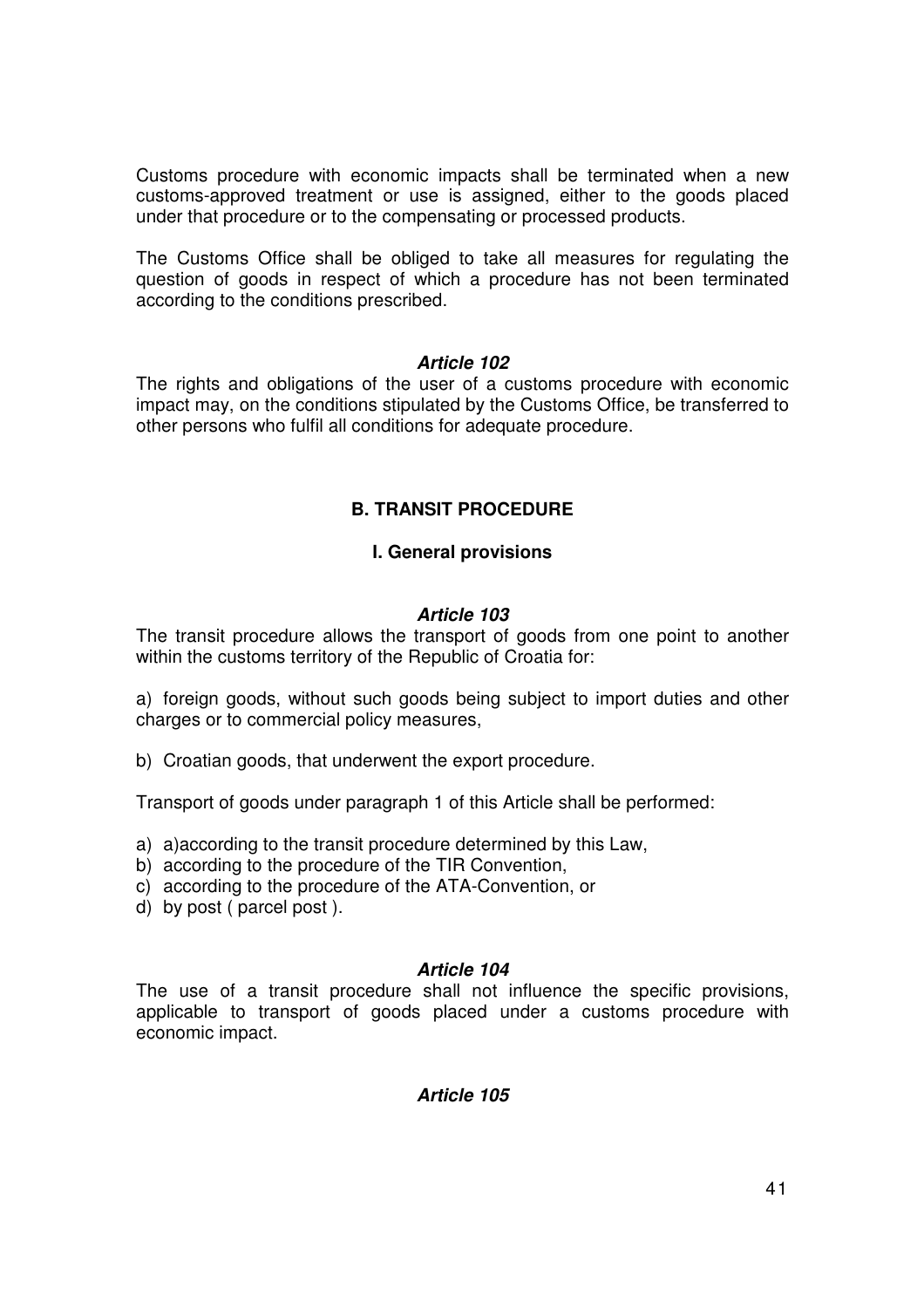The transit procedure shall be terminated with the presentation of the goods and associated documents to the Customs Office of destination according to the provisions of the procedure concerned.

### **Article 106**

The principal shall be the bearer of the transit procedure, who is responsible:

a) for production of the goods intact at the Customs Office of destination by the prescribed period and for respecting the measures adopted in order to ensure identification of the goods, and

b) for respecting the provisions relating to the transit procedure.

Regardless of the principal's obligations stated in paragraph 1 of this Article, a carrier or recipient of goods who accepts goods knowing that they are placed under the transit procedure shall be responsible for production of the goods intact by the prescribed period at the Customs Office of destination as well as for respecting the measures taken to ensure identification of the goods.

### **II. Specific provisions relating to transit procedure**

# **Article 107**

The principal shall be liable for laying down the guarantee for the payment of customs debt and other charges that may incurreferring to the goods.

The Government of the Republic of Croatia may prescribe that the guarantee under paragraph 1 of this Article needs not to be laid down in the case of:

- a) transport by sea, river or air
- b) transport by oil pipeline, and
- c) transport by the Croatian railways

# **Article 108**

The Minister of Finances may prescribe in which cases, instead of a guarantee, another form of security in the transit procedure may be laid down.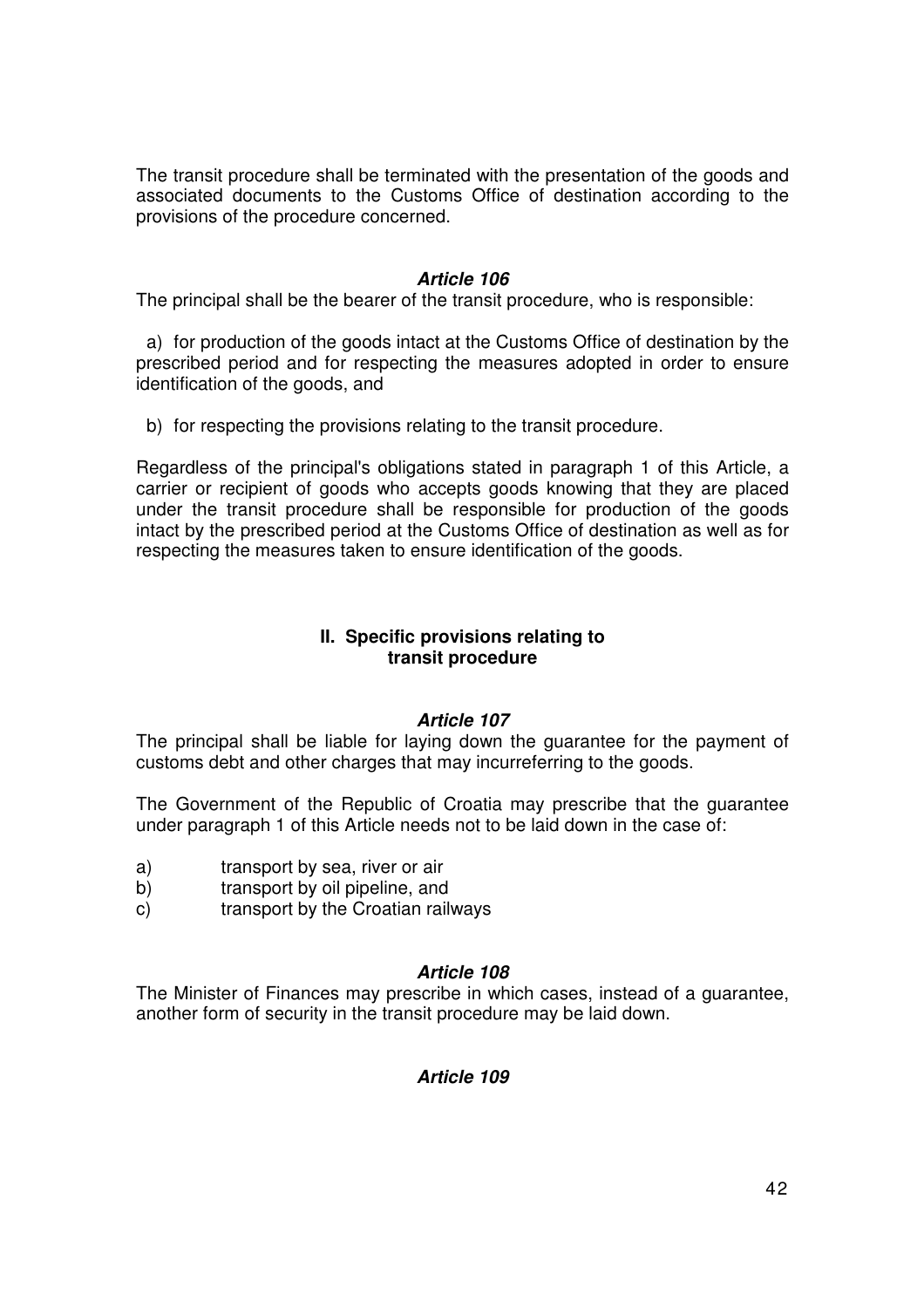Transit procedure may be permitted for transporting Croatian goods from one point to another within the customs territory of the Republic of Croatia through the territory of another state as well, without its customs status being changed.

The transport referred to in paragraph 1 of this Article shall be performed:

a) by the transit procedure under the condition that such a possibility is foreseen under an international agreement,

- b) by a procedure of the TIR-Convention,
- c) by a procedure of the ATA-Convention,
- d) by post ( parcel post )

In the case of paragraph 2, item a) of this Article, the provisions of Articles 104, 106 and 108 of this Law are to be applied accordingly.

# **C. CUSTOMS WAREHOUSES**

#### **Article 110**

The customs warehousing procedure may be permitted for placing in a customs warehouse of:

a) foreign goods, without such goods being subject to import duty and commercial measures, and

b) Croatian goods assigned to the purpose of exportation that, by being placed in a customs warehouse, attract the application of measures applicable to the export of such goods according to special rules.

Customs warehouse is a place approved by the Customs Office, which is under the customs supervision, so that the goods may be stored according to the conditions prescribed.

The Minister of Finances shall prescribe cases, where the goods under paragraph 1 of this Article may be placed under the customs warehousing procedure without being stored in the customs warehouse.

# **Article 111**

The customs warehouse may be either a public warehouse or a private warehouse.

A public warehouse shall be a customs warehouse in which any person may store the goods.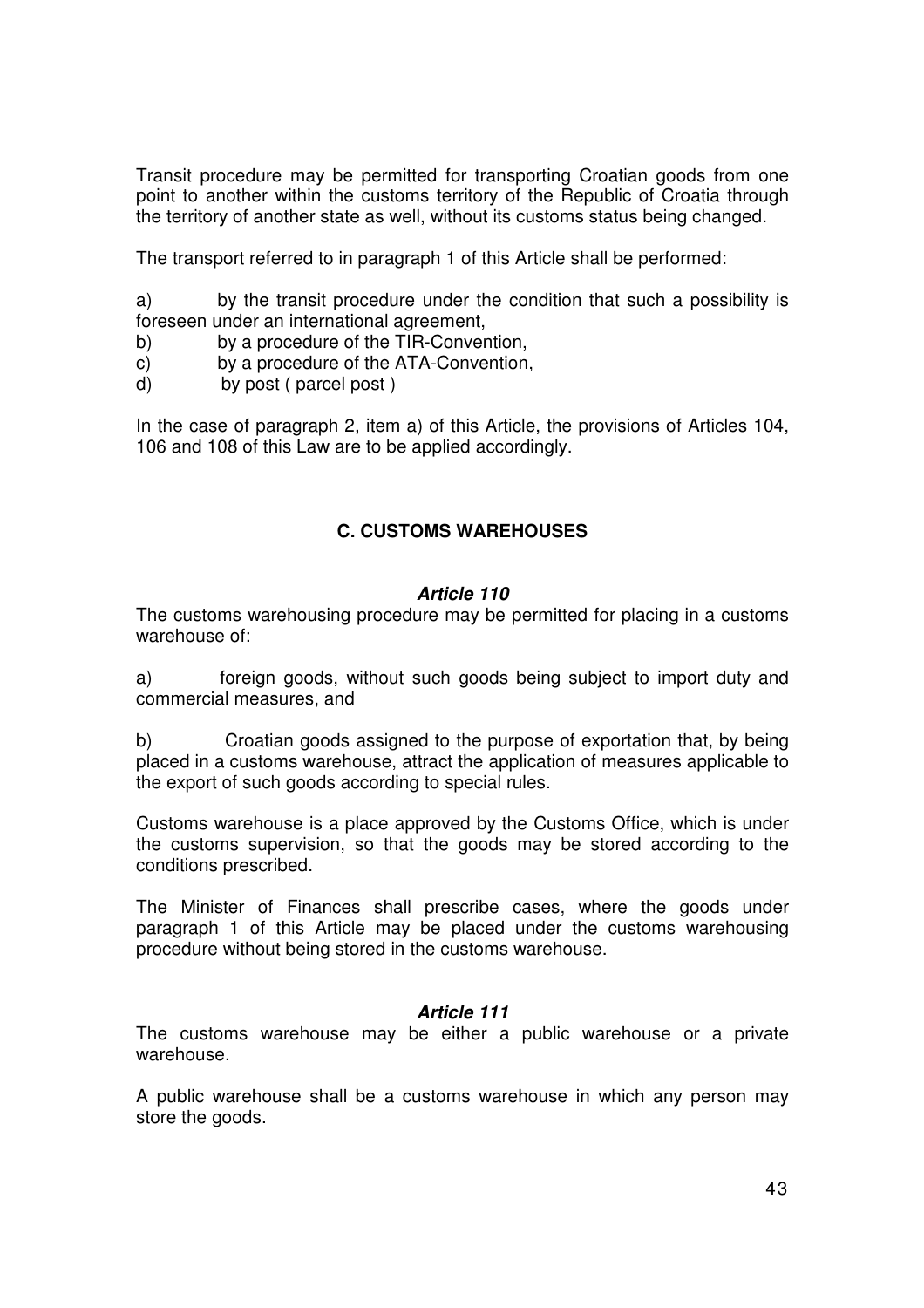A private warehouse shall be a customs warehouse intended for storing of goods by the warehousekeeper.

The warehousekeeper is the person who is authorized by the Customs Office to operate the customs warehouse.

By exception of the paragraph 1 of this Article, the customs warehouse may also be operated by the Customs Office.

The depositor is the person bound by the declaration to place the goods under the customs warehousing procedure or the person to whom the rights and obligations of such a person have been transferred.

#### **Article 112**

The authorization for operating the customs warehouse shall be issued on the basis of an application, containing data required for granting the authorization that prove the existence of the economic need for warehousing.

The authorization for operating the customs warehouse may be issued only to persons established in the Republic of Croatia.

The Customs Office issues the decision for operating a customs warehouse that determines the sort of warehouse, the conditions under which the warehousekeeper has to operate it, the sort of goods that are allowed to be stored in the warehouse as well as other warehousekeeper's obligations towards the Customs Office.

The applicant must enclose evidence about fulfilling the conditions prescribed in the specific rules regarding the storage of specific sorts of goods, operating of specific activities or handling of goods stored in such a warehouse.

#### **Article 113**

The warehousekeeper shall be responsible for:

a) the goods, while they are in the customs warehouse, not to be removed under the customs supervision,

b) fulfilling of all obligations that arise from the procedure of customs warehousing,

c) fulfilling the particular conditions comprised in the authorization for opening a customs warehouse.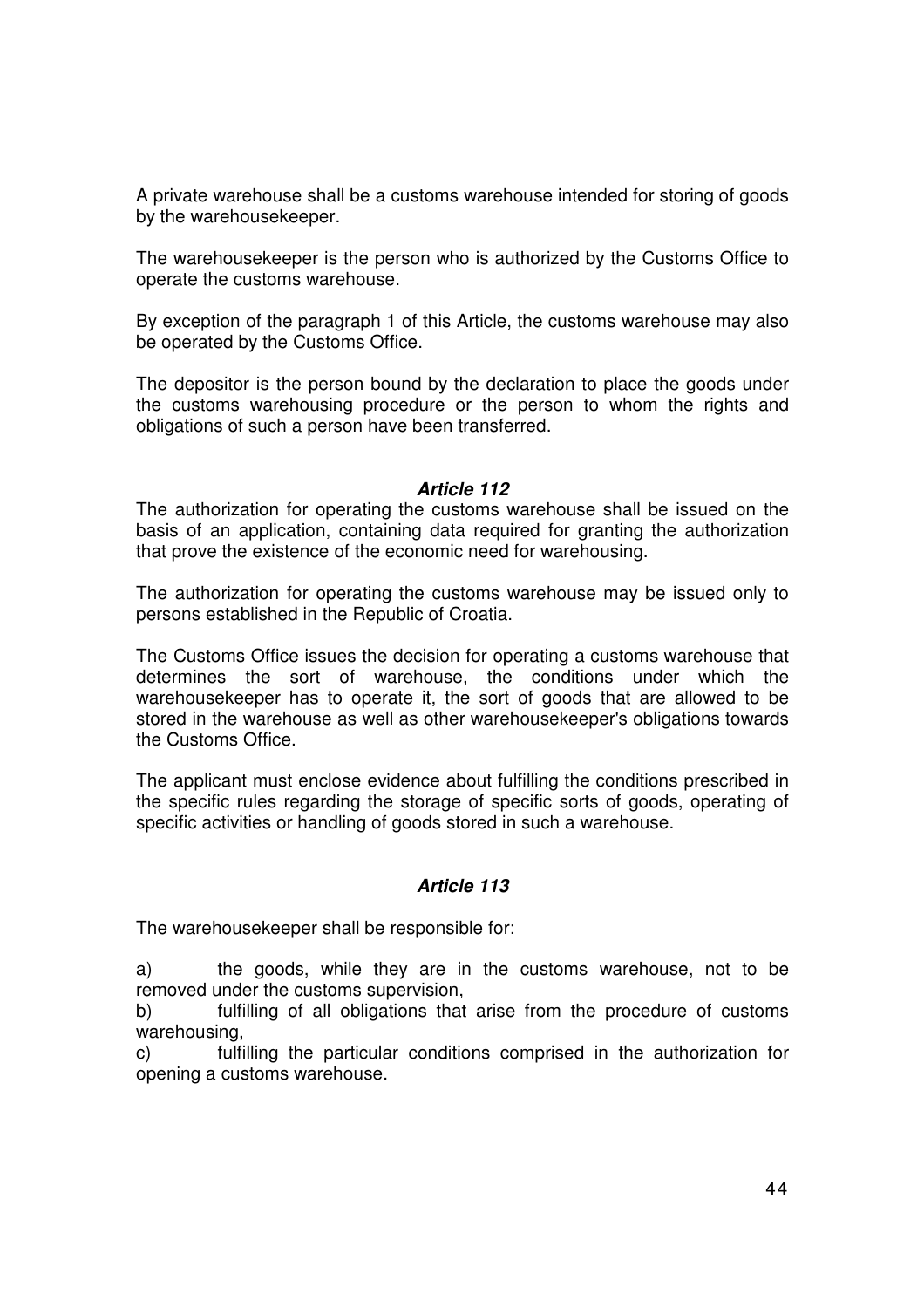The Customs Office may require from the warehousekeeper to provide a guarantee according to his obligations specified in the previous paragraph.

#### **Article 114**

By way of derogation from Article 113 of this Law, in the authorization concerning a public warehouse may be stipulated that the obligations referred to in Article 113, item a) or b) of this Law devolve exclusively upon the warehousekeeper.

The depositor is responsible at all times for fulfilling the obligations arising from the placing of goods under the customs warehousing procedure.

### **Article 115**

The rights and obligations of the warehousekeeper may, with the agreement of the Customs Office, be transferred to another person.

### **Article 116**

The warehousekeeper shall be obliged to keep stock records regarding the goods that are placed under the customs warehousing procedure in a form prescribed by the Minister of Finance.

Goods that are subject to the customs warehousing procedure must be entered in the stock records as soon as they are brought into the customs warehouse.

The Customs Office may dispense the warehousekeeper with keeping stock records under paragraph 1 of this Article, where the obligations referred to in Article 113, item a) and b) of this Law lie exclusively with the depositor and the goods are placed in a customs warehouse on the basis of a declaration in writing for the normal procedure or administrative documents in accordance with Article 88, paragraph 1, item b) of this Law.

#### **Article 117**

In the case where an economic need exists and customs supervision is not jeopardised thereby, the Customs Office may allow:

a) Croatian goods, other than those referred to in Article 110, paragraph 1, item b) of this Law, to be stored in the premises of a customs warehouse,

b) foreign goods to be processed in the premises of a customs warehouse within the inward processing procedure, according to the conditions for the implementation of this procedure, and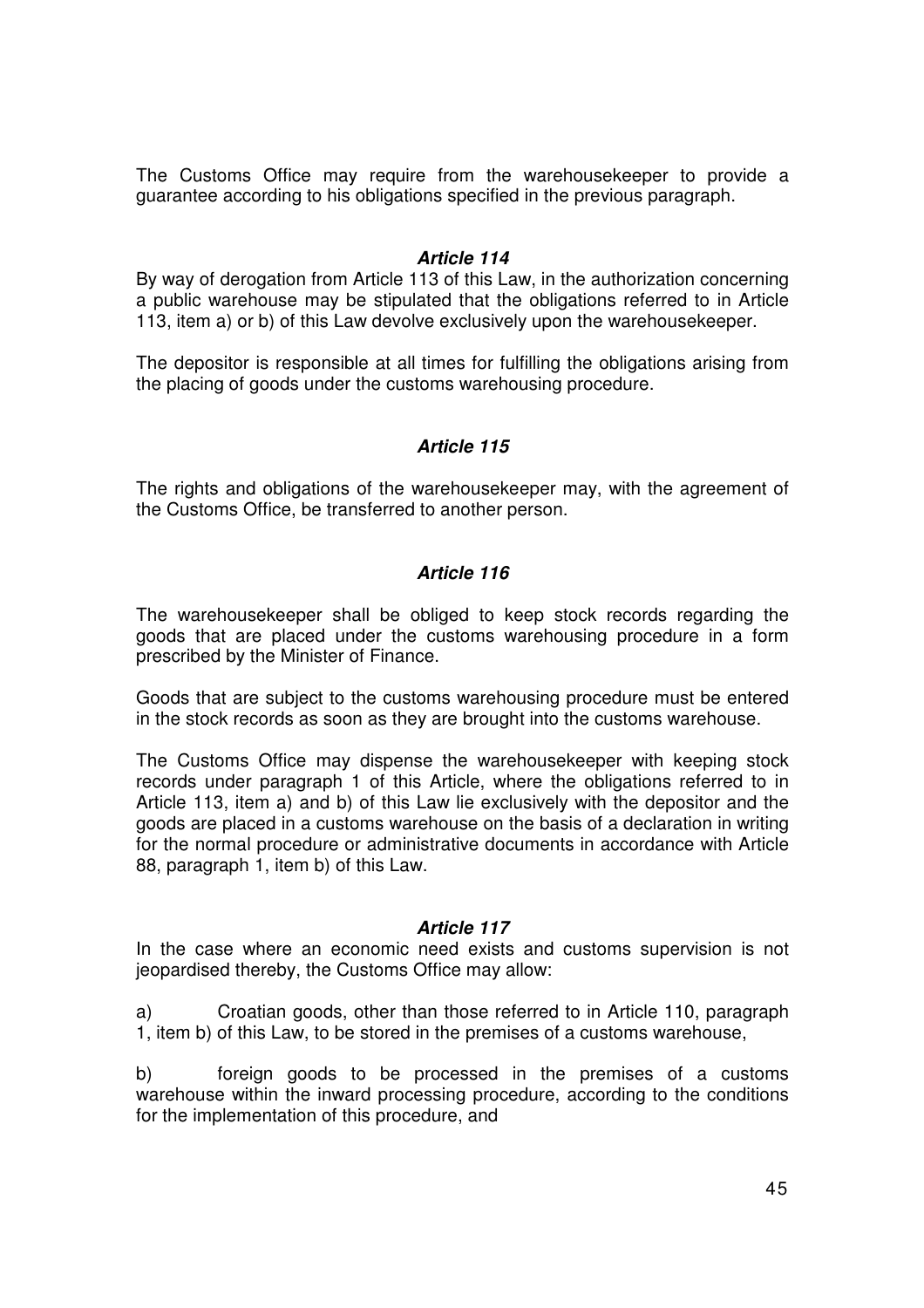c) foreign goods to be processed in the premises of a customs warehouse within the procedure for processing under customs control, according to the conditions for the implementation of this procedure.

In the cases under paragraph 1 of this Article, the goods shall not be subject to the customs warehousing procedure.

The Customs Office may require the goods under paragraph 1 of this Article to be entered in the stock records determined for the goods under the customs warehousing procedure according to Article 116 of this Law.

### **Article 118**

There shall be no time limit for the goods to remain in the customs warehousing procedure.

In exceptional cases the Customs Office may set a time limit by which the depositor must assign the goods a new customs-approved treatment or use.

The Minister of Finances may prescribe specific time limits for certain goods referred to in Article 110, paragraph 1, item b) of this Law, in order to apply the protective measures of the agricultural policy.

# **Article 119**

Imported goods may be subject to the usual forms of handling performed in order to preserve the goods, improve their appearance or marketable quality, or prepare them for distribution or resale.

The Minister of Finances may prescribe cases where those forms of handling are prohibited for goods covered by the measures of the agricultural policy that are proposed by the Minister of Agriculture and Forestry.

The Croatian goods under Article 110, paragraph 1, item b) of this Law, placed under the customs warehousing procedure and covered by the measures of the agricultural policy, may be subject only to such forms of handling which are expressly stipulated for such goods.

The forms of handling under paragraphs 1 and 2 of this Article have to be allowed in advance by the Customs Office.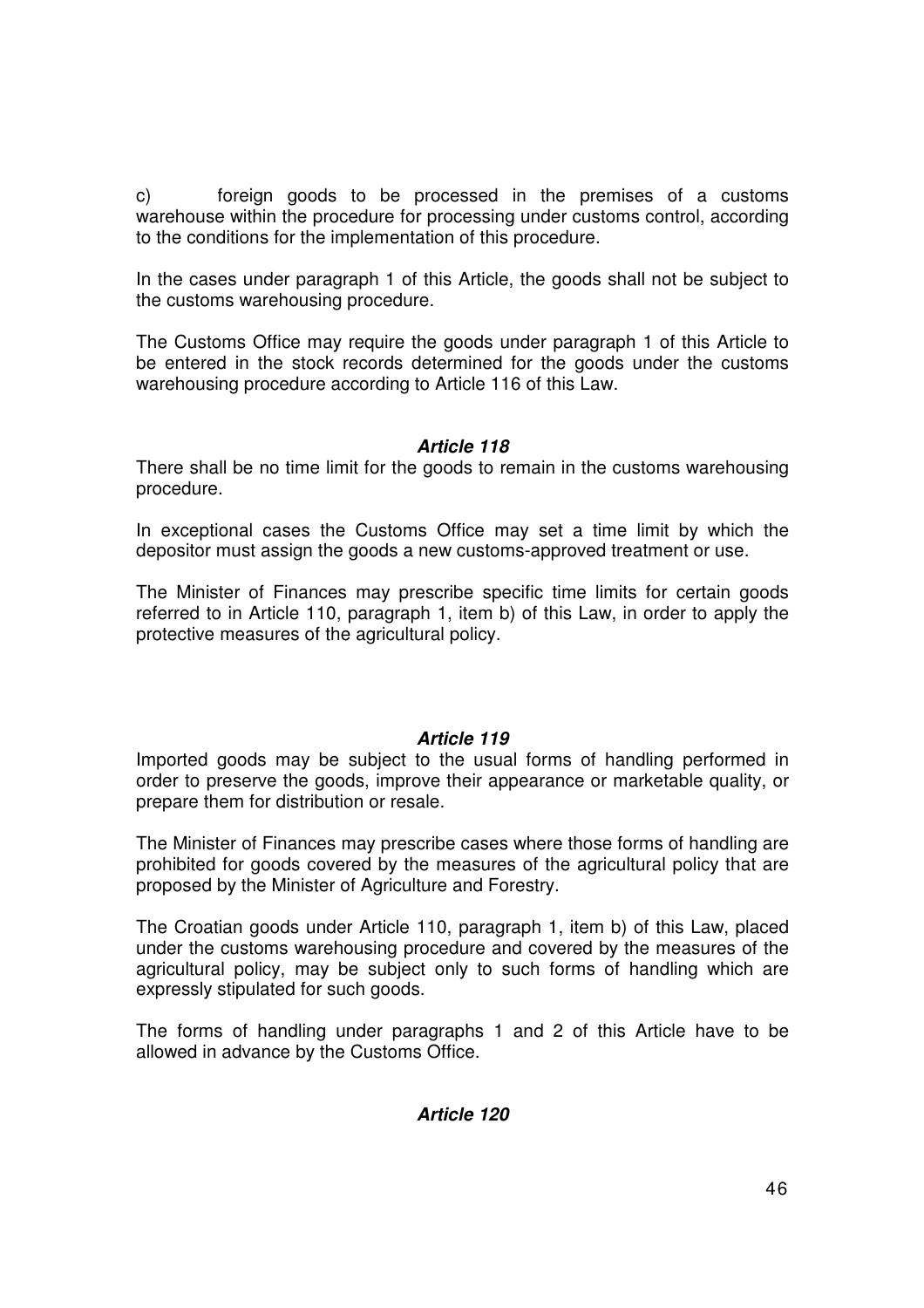If circumstances of the particular case shall request so, goods may be temporarily removed from the customs warehouse. The Customs Office must previously approve such removal and determine the conditions on which it may be performed.

While they shall be outside the customs warehouse, the goods may be subject to handling under Article 119 of this Law according to the conditions set out in the authorization.

#### **Article 121**

The Customs Office may allow the removal of goods from one customs warehouse to another.

#### **Article 122**

Where a customs debt incurs in respect of import goods placed under the customs warehousing procedure, the costs of warehousing and of preserving goods while they were stored are not included in the customs value on condition that they are shown separately from the price actually paid or payable for the goods.

In the case when the goods have been subject to usual forms of handling according to Article 119 of this Law, when determining the amount of customs debt, at the request of the declarant, the nature of goods, the customs value and the quantity may be accepted as they were at the time referred to in Article 218 of this Law, and as if the goods had not been subject to such handling.

If import goods shall be released for free circulation according to Article 88, paragraph 1, item c) of this Law, the nature, the customs value and the quantity of goods as they were at the time of placing the goods under the customs warehousing procedure shall be accepted.

Paragraph 3 of this Article applies if, at the moment of placing the goods under the customs warehousing procedure, the value of goods is being accepted as their customs value, except when the declarant requires the acceptance of the customs value determined at the moment when the customs debt incurred.

Paragraph 3 of this Article applies without prejudice to a post-clearance examination within the meaning of Article 90 of this Law.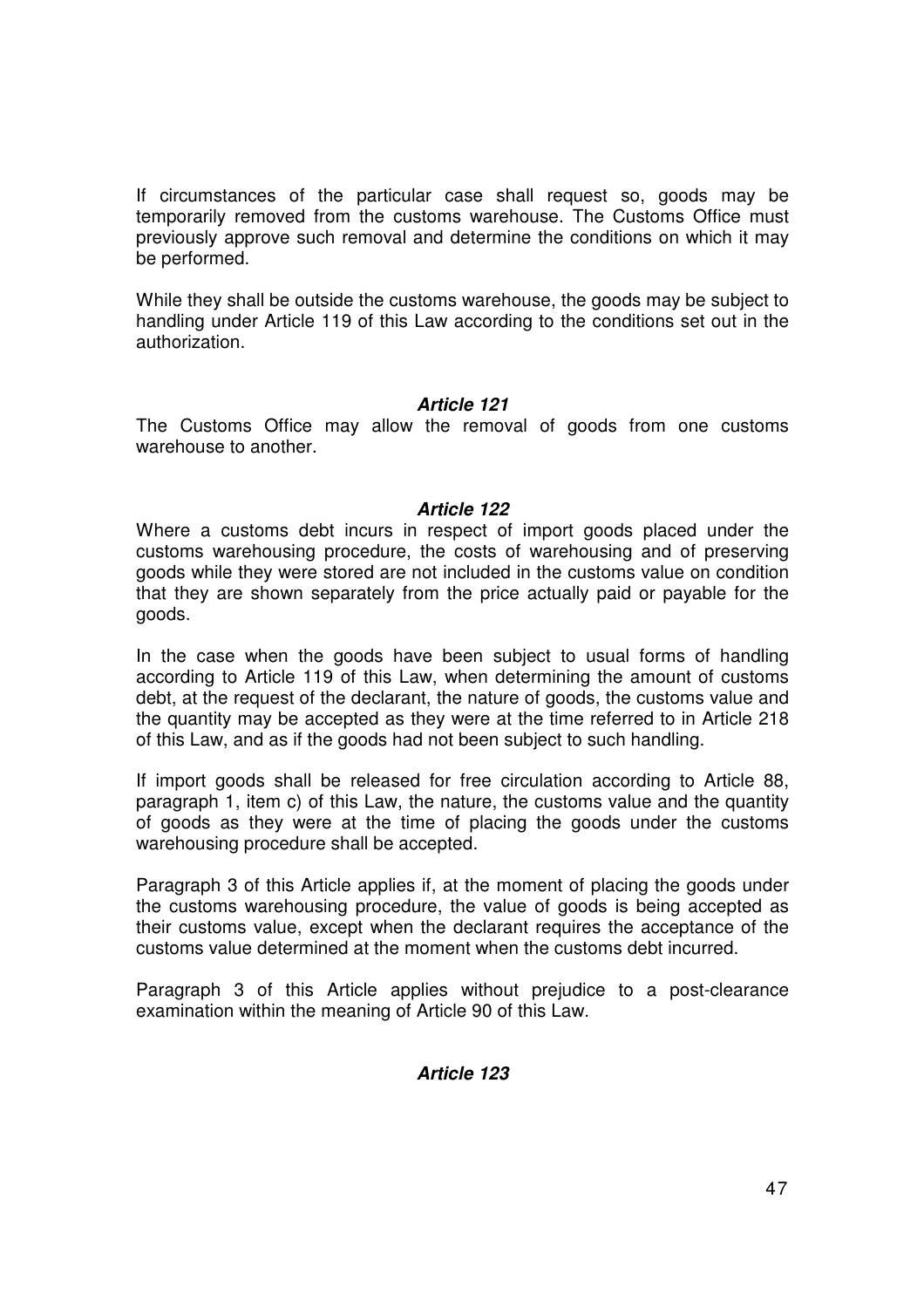Croatian goods under Article 100, paragraph 1, item b) of this Law, covered by the measures of the agricultural policy and placed under the customs warehousing procedure, must be exported or be assigned some other procedure or use, provided for by the specific rule.

# **D. INWARD PROCESSING PROCEDURE**

# **1. General**

# **Article 124**

The inward processing procedure with one or more processing operations may, without prejudice to Article 125 of this Law, be allowed for:

a) foreign goods, without being subject to the payment of the customs duty or to the commercial measures, and intended for re-export in the form of produced products (a system of the suspension),

b) foreign goods, released for free circulation with the payment of customs duty, for which repayment or remission may be allowed, if those goods are exported from the customs territory of the Republic of Croatia in the form of the compensating products (a system of repayment).

The meaning of the following expressions:

a) processing operations are:

the working of goods, including erecting, assembling and buildingin other products

the processing and finishing of goods.

- the repair of goods, including restoring them and putting them in order,

the use of certain goods which are not incorporated as an integral part in a product obtained, even if they are wholly or partially used up therein, but allow or facilitate the production of those products,

a) compensating products: all products obtained in processing operations,

b) equivalent goods: Croatian goods which are used instead of the import goods for the manufacture of the compensating products, and

c) rate of yield: the quantity or percentage of the compensating products that is obtained in the production procedure from a certain quantity of import goods.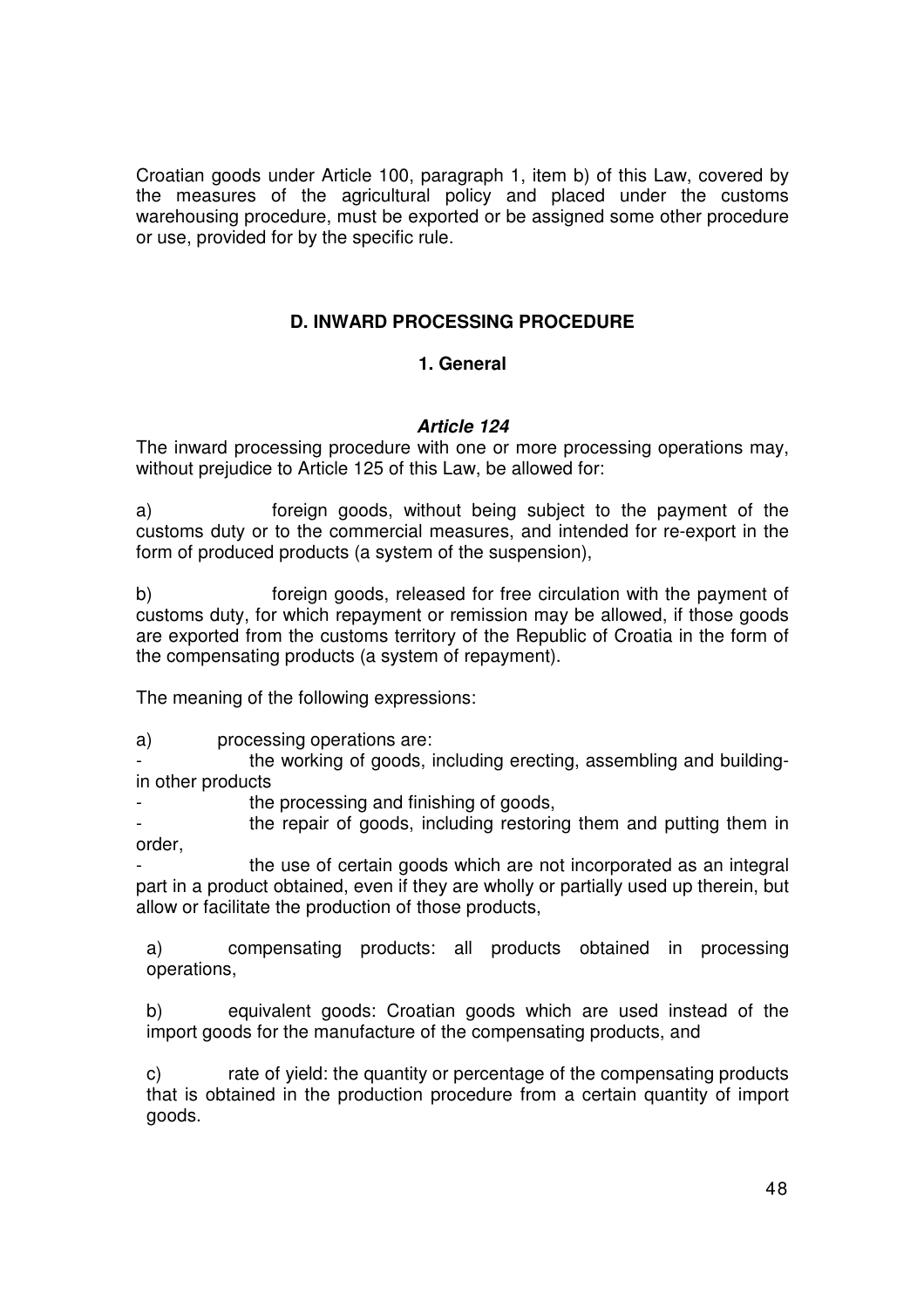# **Article 125**

If the conditions under paragraph 2 of this Article shall be fulfilled, the Customs Office may allow:

a) that compensating products may be produced from equivalent goods,

b) that compensating products which are produced from equivalent goods may be exported from the Republic of Croatia before importation of the import goods.

Equivalent goods must be of the same quality and have the same features and the same tariff subheading as the import goods.

When paragraph 1 of this Article is being applied, the import goods shall be considered for customs purposes as equivalent goods, and equivalent goods as the import goods.

The Minister of Finances may, with the consent of the Minister of Agriculture and Forestry, prescribe cases where equivalent goods cannot be used and cases where equivalent goods must not necessarily be of the same quality, with the same features and of the same tariff subheading as the import goods.

If the compensating products, produced from the equivalent goods, are exported from Croatia before importation of the imported goods and they would be otherwise liable to the payment of export duty if they shall not be exported under the inward processing procedure, the holder of the authorization is obliged to lay down security for the payment of export duty that would be collected if the import goods shall not be imported within the period approved.

# **II. Grant of the authorization**

#### **Article 126**

The Customs Office shall issue the authorization at the request of the person that performs processing operations or who arranges their performance.

The authorization may be granted only:

a) to persons established in the Republic of Croatia; in the case of noncommercial imports, the authorization may be granted to persons established or domiciled outside the Republic of Croatia;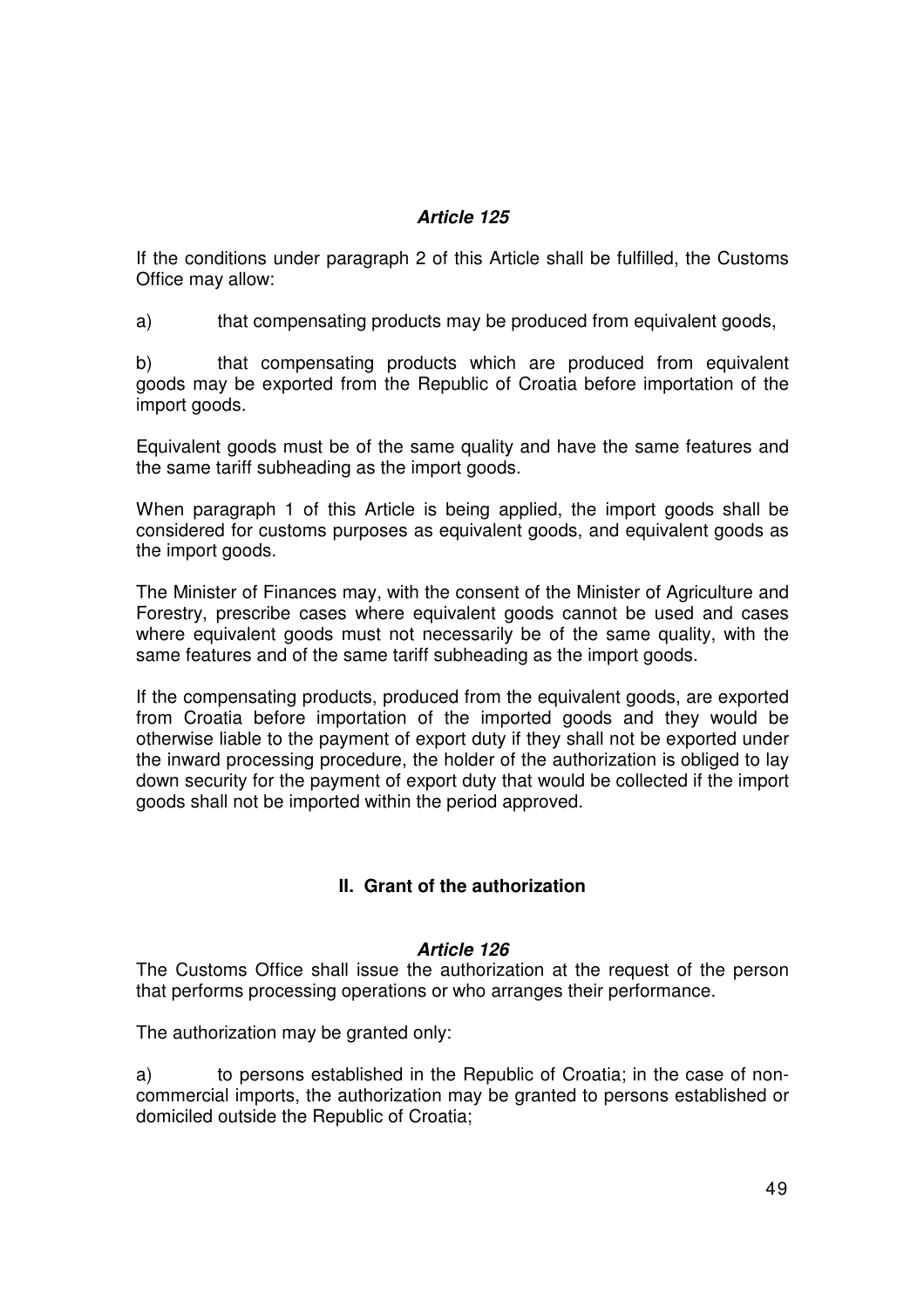b) if the import goods may be identified within the compensating products, without prejudice to the use referred to in Article 124, paragraph 2, item 4 of this Law, or, in the case when equivalent goods were being used if it is possible to fulfil the conditions laid down in Article 125 of this Law;

c) if by the inward processing procedure the more favourable conditions for export or re-export of compensating products are created, without jeopardising the essential interests of Croatian producers of similar or identical products ( economic conditions ).

# **III. Operation of the procedure**

#### **Article 127**

The Customs Office shall specify the period within which the compensating products must be exported or re-exported or within which another customsapproved treatment or use must be assigned. When specifying that period, the time that is needed for carrying out the processing operations and disposing the compensating products should be taken into consideration.

The period shall run from the date on which the foreign goods are placed under the inward processing procedure. The Customs Office may grant an extension on submission of a duly substantiated application by the holder of the authorization.

When Article 125, paragraph 1, item b) of this Law is applied, the Customs Office shall specify the period within which the foreign goods must be declared for the procedure. That period shall run from the date of acceptance of the export declaration relating to the compensating products from the corresponding equivalent goods.

#### **Article 128**

The Customs Office shall set either the rate of yield, or where appropriate, the method of determining such rate. The rate of yield must be determined based on the actual circumstances in which the processing operation is, or is to be, carried out.

If circumstances allow so, and in particular, in the case of processing operation customarily carried out under clearly defined technical conditions involving goods of the same characteristics and the compensating products are of the equalized quality, the Customs Office may determine standard rates of yield.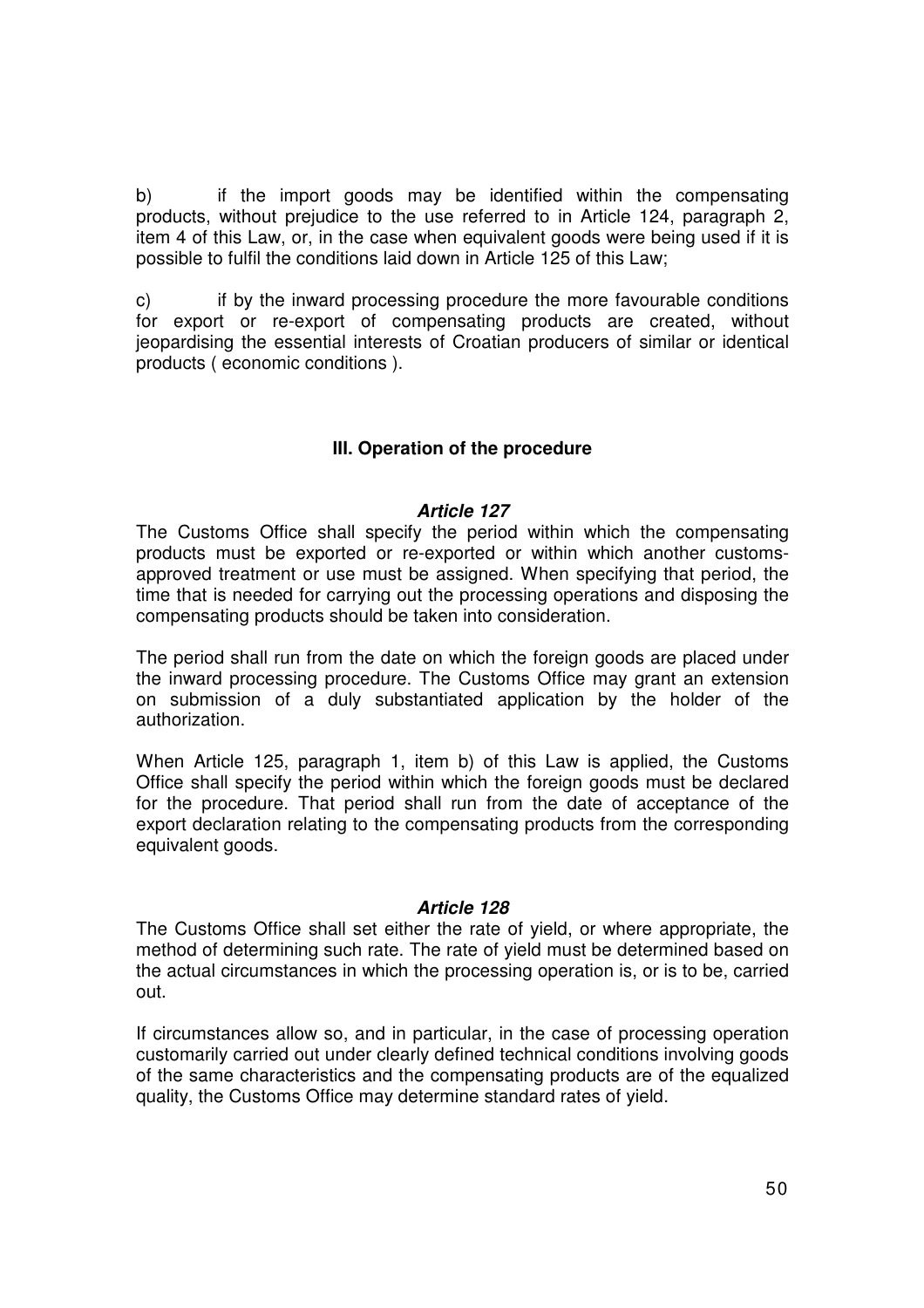# **Article 129**

Compensating products and the goods in the unaltered state have to be reexported. The Customs Office may, in particularly justified cases, allow the release of goods for free circulation, placing them into the processing procedure under the customs control, destroying of goods or abandoning them to the Exchequer.

Paragraph 1 of this Article shall be also applied for those products, for which the inward processing was previously completed by the procedure of customs warehousing, or by the procedure of temporary import, or by transit procedure, or by placing the goods in a free zone or free warehouse.

The Government of the Republic of Croatia shall prescribe which goods can be released in free circulation with the application of Article 131, paragraph 1, item a) the first indent of this Law.

### **Article 130**

In the case where the customs debt incurs, the amount of debt shall be determined on the basis of the rules, relevant for determining the amount of duty, that were valid for the import goods at the time of acceptance of the declaration for placing those goods under the inward processing procedure.

If, at the time referred to in paragraph 1 of this Article, the import goods fulfilled the conditions for the application of Article 21 of this Law within quotas, the application of Article 21 may be accepted if it is eligible for identical goods at the time of acceptance of the declaration of release for free circulation.

# **Article 131**

By way of derogation from Article 130 of this Law:

a) for compensating products, the appropriate import duty is to be accounted:

if they are released for free circulation under the condition that they are specified on the list stipulated by Article 129, paragraph 3 of this Law, to the extent that they are in proportion to the exported part of the compensating products, not included in that list. However, the holder of the authorization may ask the duty on those products to be calculated in the manner referred to in Article 130 of this Law,

if they are specific duties that are subject to changes determined by the agricultural policy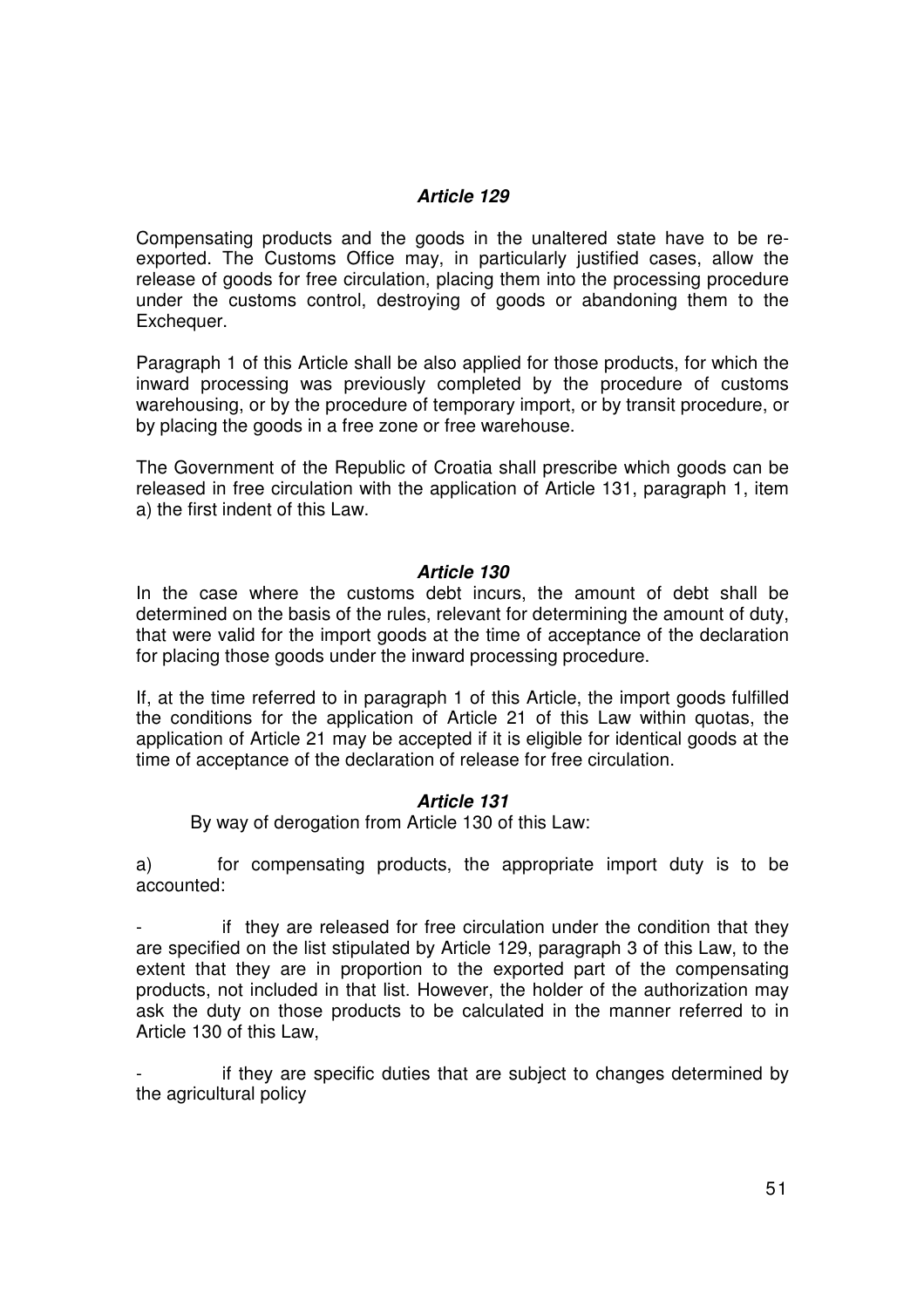a) for compensating products, the import duty is to be calculated according to the rules for the customs-approved treatment or use, where they have been placed after the inward processing procedure.

However, the holder of the authorization may ask the duty on those products to be calculated in the manner referred to in Article 130 of this Law. In the case when the import duty is calculated in the manner referred to in this Article, the calculated amount must be at least equal to the amount that was calculated in accordance with Article 130 of this Law.

b) for compensating products, the import duty is to be calculated according to the rules laid down under the procedure for processing under the customs control,

c) for compensating products, the preferential import duty is to be calculated, by virtue of their end use, if such duty is foreseen for the identical import goods.

d) compensating products are not liable to the payment of import duty, if such provision for a relief from import duty is stipulated for the identical goods imported according to Article 187 of this Law.

### **IV. Processing operations outside the customs territory of the Republic of Croatia**

# **Article 132**

Compensating products or goods in the unaltered state may be, wholly or partially, temporarily exported for further processing outside the customs territory of the Republic of Croatia with the authorization of the Customs Office, and in accordance with the conditions prescribed for the outward processing procedure.

If customs debt incurs related to re-imported products, it shall be charged:

a) import duty on compensating products or on goods in the unaltered state from paragraph 1 of this Article, calculated according to Articles 130 and 131 of this Law, and

b) import duty on products which are re-imported after processing outside the customs territory of the Republic of Croatia, the amount of which will be calculated in accordance with the conditions related to the outward processing procedure, on the same conditions as would have applied had the products exported under the latter procedure been released for free circulation before export.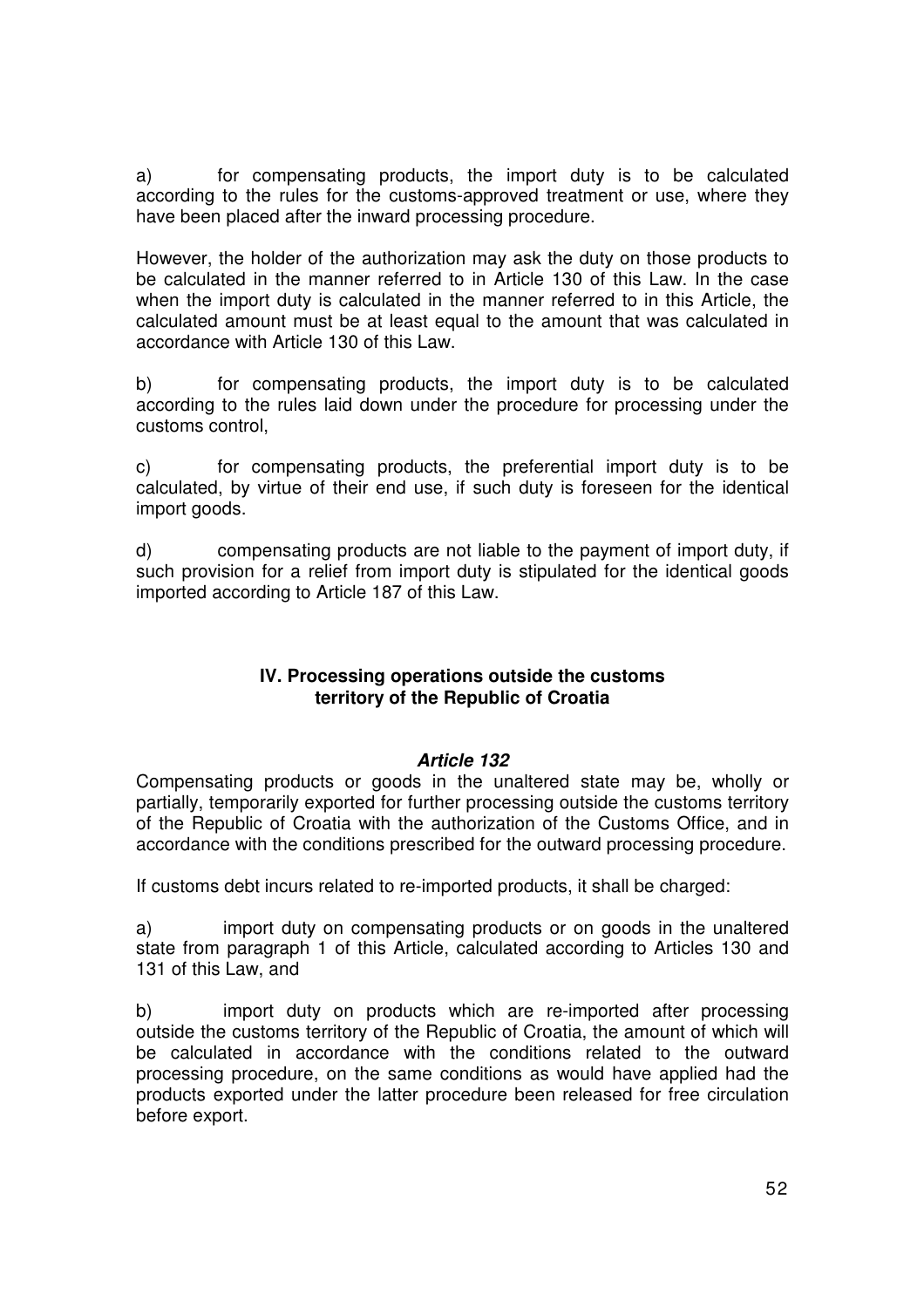# **V. Special provisions relating to the drawback system**

# **Article 133**

The drawback system may be used for all goods, except for those which, at the time of the acceptance of the declaration of release of goods for free circulation:

a) are liable to quantitative import restrictions,

b) may, within quotas, fulfil the conditions for the application of preferential tariff measures in Article 21 of this Law,

c) are liable to duty on the basis of quantity unit or any other import charge within the framework of the agricultural policy, or are liable to the specific measures applicable to the goods obtained from the processing of agricultural products.

The drawback system may be applied only if no export refunds have been set for the compensating products at the time of the acceptance of the declaration of release of goods for free circulation.

The drawback system shall not be granted at the time of the acceptance of the declaration of exportation, if:

a) the import goods are liable to one of the charges from

Paragraph 1, item c) of this Article,

or

b) export refunds are set for the compensating products

# **Article 134**

It must be indicated on the declaration of release of goods for free circulation that the drawback system is to be applied, and it must contain particulars of the authorization given.

The Customs Office may demand the mentioned authorization to be attached to the declaration of release of goods for free circulation.

# **Article 135**

In the framework of drawback system, the provisions of Article 125, paragraph 1 under b), and paragraph 3 and 5 of the same Article, Article 127, paragraph 3, Articles 129 and 130, Article 131 under a), second indent and under c) of this Law shall not apply.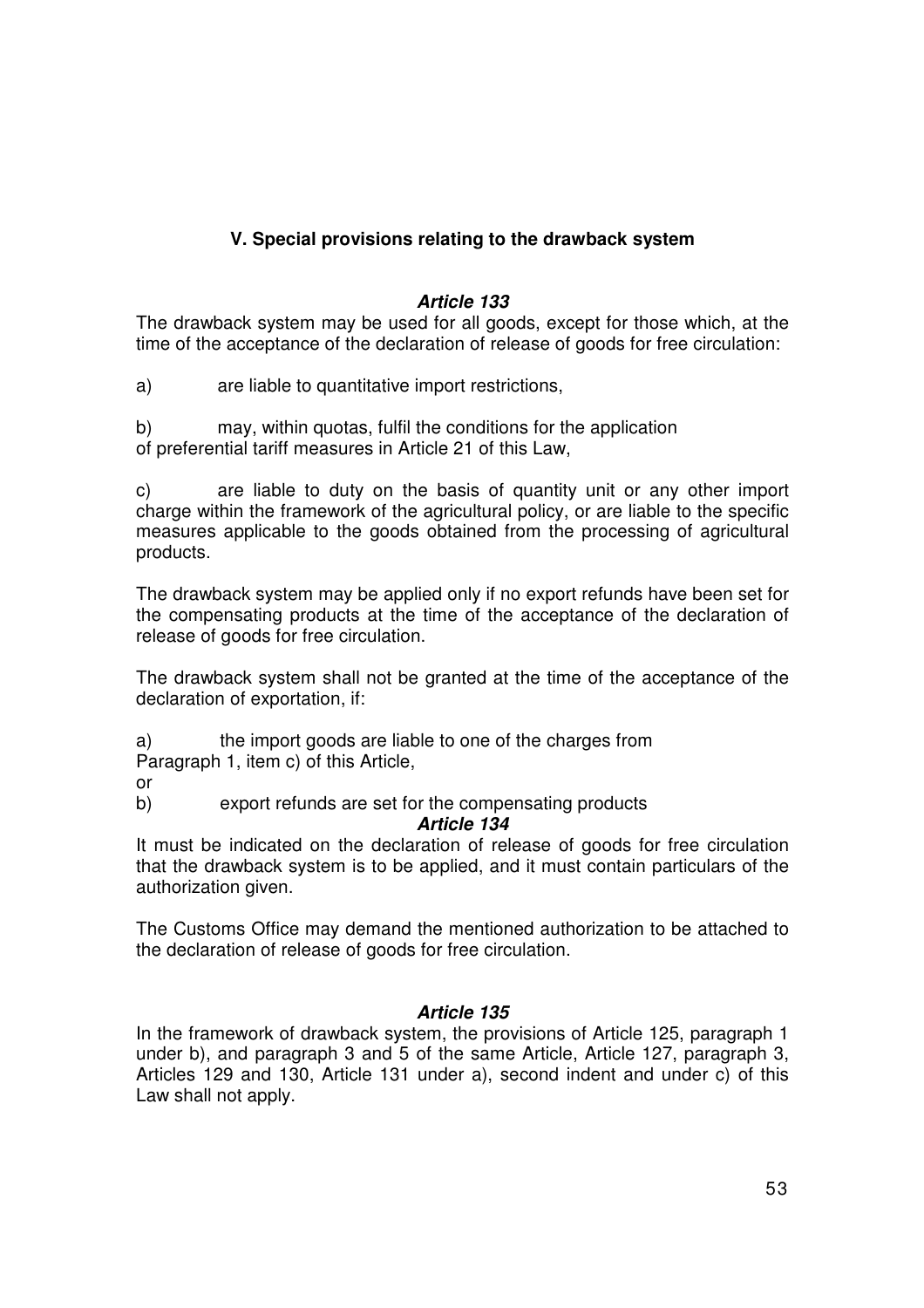### **Article 136**

Temporary exportation of compensating products, implemented according to Article 132, paragraph 1 of this Law, shall not be considered as exportation within the meaning of Article 137 of this Law, except if those products are not reimported into Croatia within a period prescribed.

### **Article 137**

The holder of the authorization may demand the remittance or repayment of the import duty, if he proves to the Customs Office that import goods released for free circulation under the drawback system in the form of the compensating products, are being:

a) exported, or

b) placed, with the intention to be re-exported, under the transit procedure, the customs warehousing procedure, the temporary import procedure of the inward processing procedure (the suspensive procedure), in a free zone or free warehouse, under the condition that all other conditions for use of procedure have been fulfilled.

When procedures referred to in the second indent of the paragraph 1 of this Article are implemented, the compensating products and the goods in unaltered state are considered as foreign goods.

The repayment of duty may be demanded at the latest within the period of three years from the date the customs debt originated.

If the compensating products or the goods in unaltered state, placed in the customs procedure or in a free zone or free warehouse according to paragraph 1 of this Article, are being released for free circulation, the amount of the import duty repaid or remitted shall constitute the amount of customs debt.

In order to determine the amount of the import duty to be repaid or remitted, Article 131 under a), second indent of this Law shall apply appropriately.

# **E. PROCESSING UNDER CUSTOMS CONTROL**

# **Article 138**

Within the procedure of processing under customs control, the use of foreign goods in the customs territory of Croatia shall be allowed without charging import duty or implementing the commercial measures for processing which alters their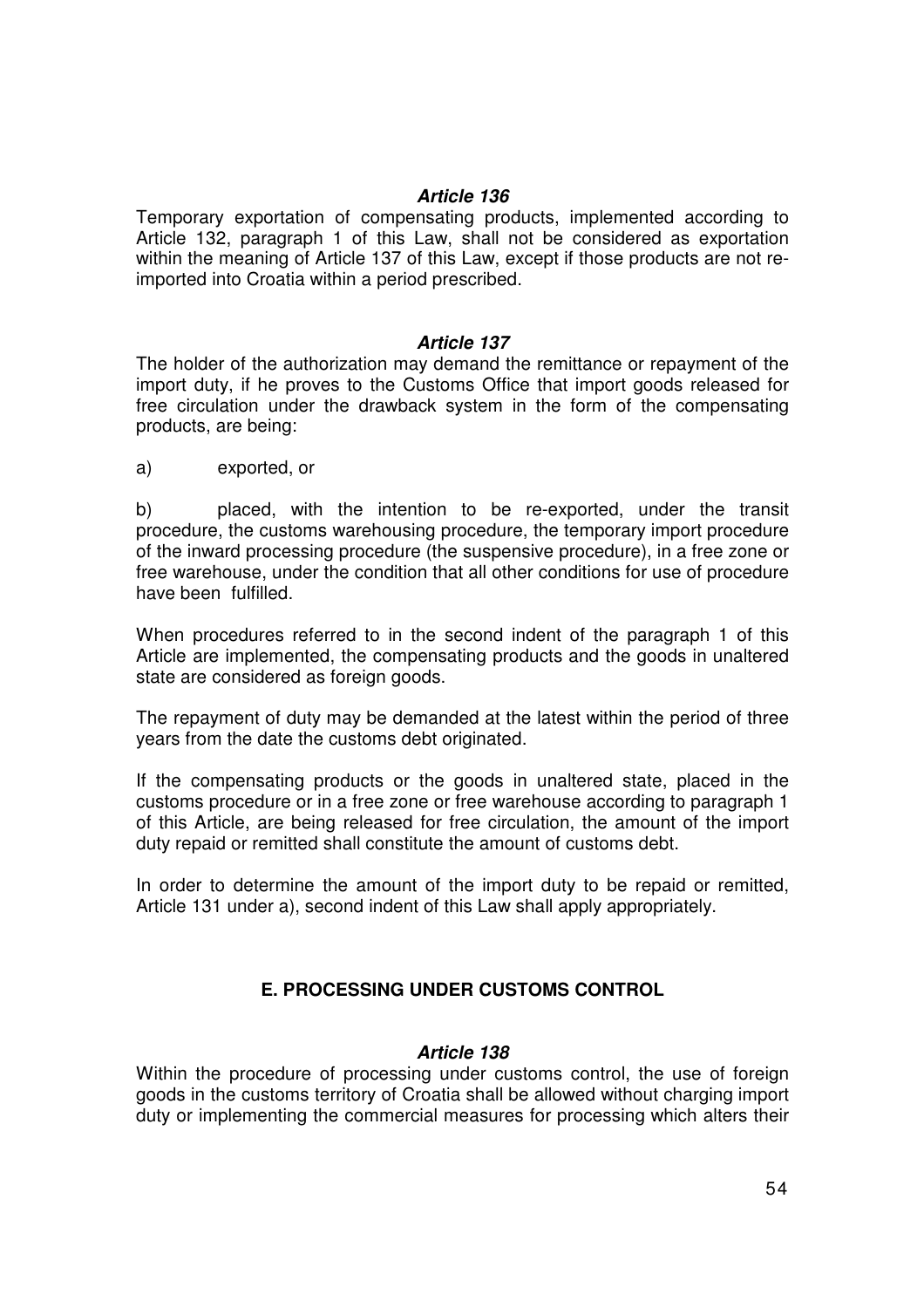nature or state, and the products resulting from such operations shall be released for free circulation at the rate of import duty that is prescribed for them.

Such products shall be termed processed products.

### **Article 139**

The Government of the Republic of Croatia shall prescribe in which cases the procedure of processing under the customs control may be allowed.

### **Article 140**

The authorization for processing under the customs control shall be granted at the request of the person who carries out or arranges the processing.

### **Article 141**

The authorization shall be granted only:

a) to persons established in Croatia,

b) if the import goods can be identified in the processed

products,

c) if the goods cannot be economically restored after

processing to their description, structure or state as it was when they were placed under the procedure,

d) if use of the procedure cannot result in avoiding the rules concerning origin or quantitative restrictions applicable to the imported goods,

e) if use of this procedure helps in creating or maintaining a processing activity in Croatia, without jeopardising the essential interests of producers of similar or identical goods in Croatia.

#### **Article 142**

Authorizations referred to in Article 127, paragraphs 1 and 2, and Article 128 of this Law are also to be implemented in the procedure of processing under the customs control appropriately.

# **Article 143**

If the customs debt incurs within the procedure of processing the goods under the customs control in connection with the goods in unaltered state or with the products which are not processed to the extent foreseen in the authorization, the amount of customs debt shall be established on the basis of the rules competent for charging the amount of duty appropriate for the import goods at the time of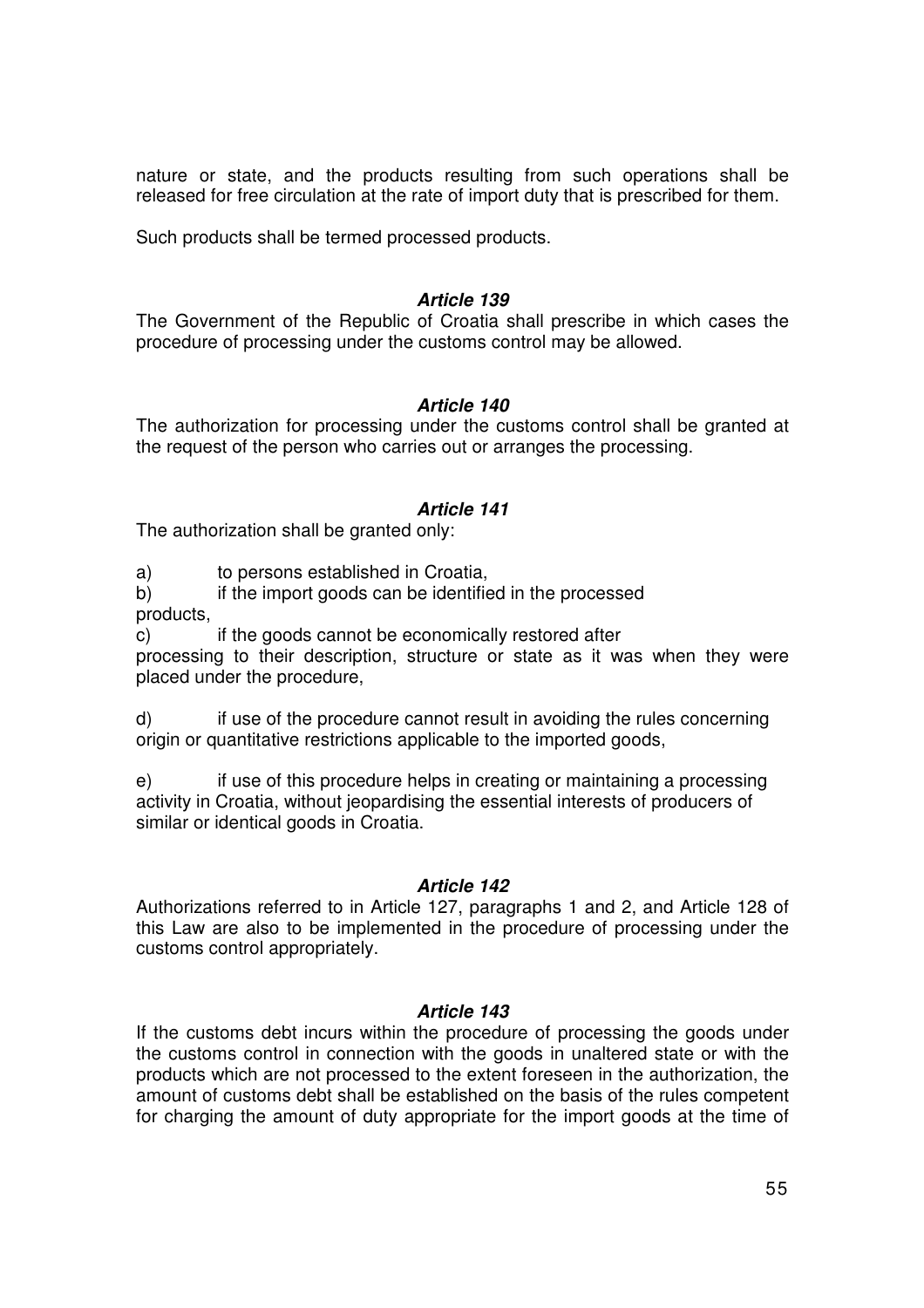acceptance of the declaration by which the goods are placed under the procedure of processing under the customs control.

#### **Article 144**

If the import goods fulfilled the conditions for preferential tariff treatment when they were placed under the procedure for processing under customs control, and such preferential tariff treatment may be implemented to products identical to the processed products released for free circulation, the import duty for the processed products shall be accounted at the rate of duty which applies to that preferential treatment.

If the preferential tariff treatment under paragraph 1 of this Article is subject to quotas or ceilings, the preferential tariff treatment may be allowed only in the cases where, at the time of acceptance of the declaration by which the processed goods are released for free circulation, the import goods fulfil the conditions for the implementation of the preferential tariff treatment. In this case, the quantity of import goods shall be written off from the quota which applies to the import goods, and not to the processed products.

# **F. TEMPORARY IMPORTATION PROCEDURE**

#### **Article 145**

The temporary importation procedure shall allow the use of foreign goods in the customs territory, with total or partial relief from the import duty and with the exemption from commercial measures, that are intended for re-export in unaltered state, except normal depreciation due to the use made of them.

#### **Article 146**

Temporary importation may be authorized at the request of the person who uses the goods or arranges for their usage.

#### **Article 147**

The Customs Office shall refuse the request for the authorization of the temporary importation procedure, if it is not possible to ensure the establishment of the identification of the import goods.

However, the Customs Office may allow the temporary importation procedure also in the cases, where it is not possible to ensure that the import goods can be identified, if regarding to nature of goods or its foreseen usage the abuse of the procedure is not possible.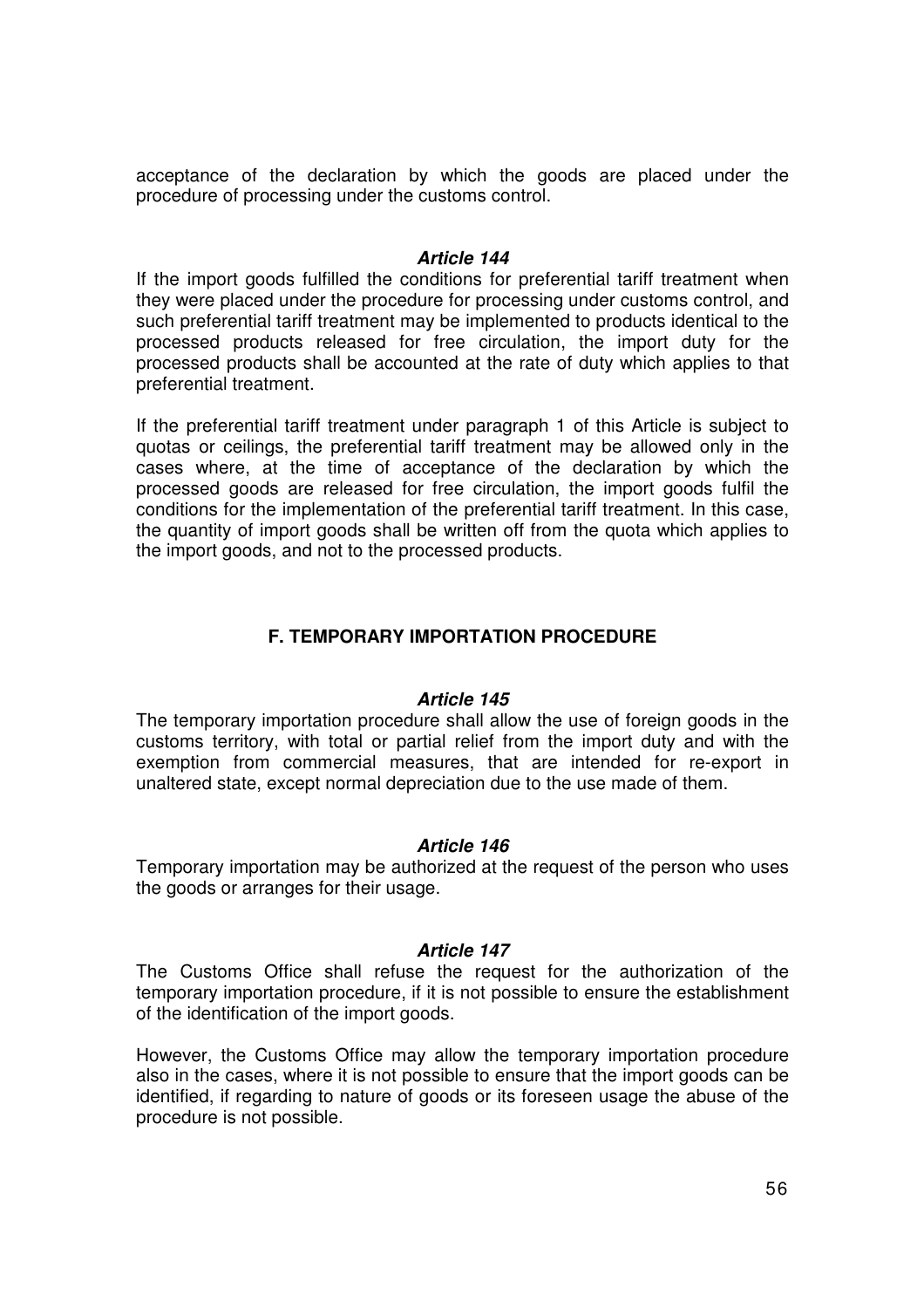#### **Article 148**

The Customs Office determines the period within which import goods have to be re-exported or assigned a new customs-approved treatment or use. Such period must be sufficient for obtaining the purpose of the temporary exportation.

The goods may remain in the temporary importation procedure for the maximum period of twenty-four months, without prejudice to the applicable rules referring to the special periods laid down in Article 149 of this Law.

The Customs Office may, if exceptional circumstances so warrant, extend the periods determined in accordance with paragraphs 1 and 2 of this Article in order to fulfil the purpose of the authorized usage.

#### **Article 149**

The Government of the Republic of Croatia shall prescribe the cases and the special conditions for the implementation of the temporary importation procedure with total relief from the payment of import duty.

#### **Article 150**

The application for the temporary importation procedure with partial relief from import duty shall be granted for the goods that remain in the possession of the person established or domiciled outside the customs territory of Croatia, and that are not covered by the provisions of the rules stipulated on the basis of Article 149 of this Law or, if they are covered but do not fulfil all conditions necessary for the temporary importation with total relief.

The Government of the Republic of Croatia shall prescribe the list of goods for which the temporary importation procedure with partial relief of import duty is not allowed.

#### **Article 151**

The amount of the import duty payable for the goods in the temporary importation procedure with partial relief from the payment of the import duty shall be set for every month or fraction of a month during which the goods are in the temporary importation procedure at 3% of the amount of duty which would have been payable for them had they been released for free circulation on the date of acceptance of the declaration of placing the goods under the temporary importation procedure.

The amount of import duty to be paid cannot exceed the amount that would have been paid if the goods had been released for free circulation on the date of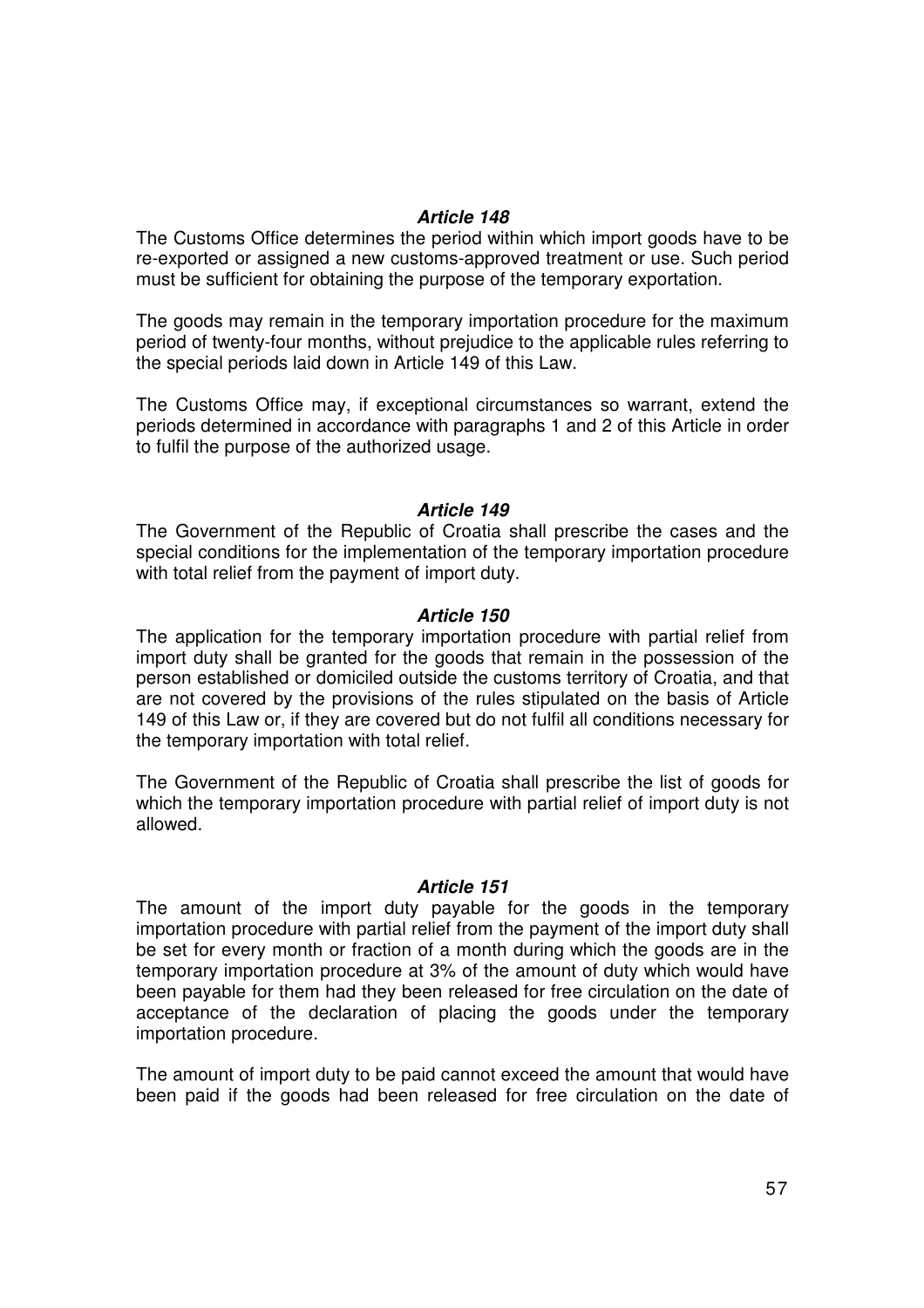placing them under the temporary importation procedure, without including the associated interests in this amount.

Transfer of the rights and obligations that result from the temporary importation procedure according to Article 102 of this Law shall not mean that the same relief must be applied to each of the periods of use.

If the transfer under paragraph 3 of this Law is made with partial relief for both persons which are authorized to use the procedure during the same month, the holder of the initial authorization has to settle the amount of import duty owed for the whole of that month.

#### **Article 152**

If the customs debt for goods placed under the temporary importation procedure incurs, the amount of customs debt shall be determined on the basis of the calculating elements, applicable at the date of acceptance of the declaration for placing them under the temporary importation procedure. However, in the cases stipulated in Article 149 of this Law, the amount of debt for the goods is determined on the basis of the rules that are in force on the date on which the customs debt incurs, in accordance with Article 218 of this Law.

If the customs debt for the goods placed under the temporary importation procedure with partial relief incurs for reasons other than placing the goods in this procedure, the amount of the debt shall correspond to the difference between the amount of duty calculated according to paragraph 1 of this Article and the amount that is to be paid according to Article 151 of this Law.

# **G. OUTWARD PROCESSING PROCEDURE**

# **1. General provisions**

#### **Article 153**

Without prejudice to the provisions of Articles 162 to 167 and to Article 132 of this Law, the outward processing procedure may be authorized for Croatian goods temporarily exported from the customs territory of Croatia in order to undergo certain processing operations. The products resulting from those operations may be released for free circulation with total or partial relief from the import duty.

Export duties, the measures of the commercial policy and other formalities foreseen for the exportation of Croatian goods from the customs territory of the Republic of Croatia are applied on the temporary exportation of Croatian goods.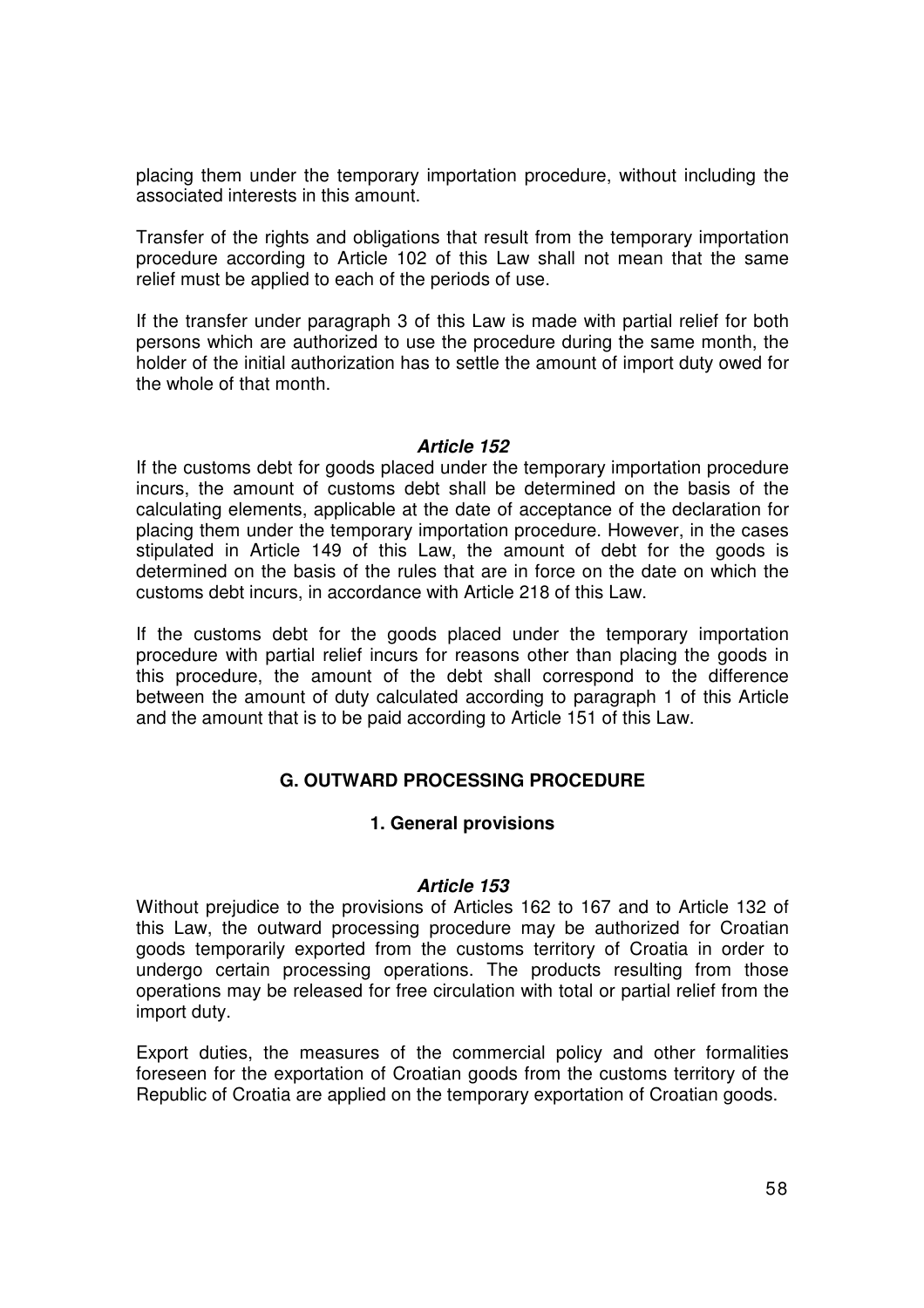The meanings of the following terms are:

a) " temporary export goods " are goods placed under theoutward processing procedure,

b) "processing operations" are operations referred to in Article 124, paragraph 2 under a), first, second and third indent of this Law,

c) "compensating products" are all products resulting from such processing operations,

d) "rate of yield" is the quantity or percentage of compensating products, which are obtained from the processing procedure of a certain quantity of temporary export goods.

# **Article 154**

The outward processing procedure is not allowed for Croatian goods: a) whose export gives the right to the repayment or the remittance of the import duty,

b) that were released for free circulation prior to export without charging of the duty on account of their end use,

c) whose export gives the right to export refunds.

The Government of the Republic of Croatia may prescribe the exceptions from the cases referred to in paragraph 1 under b) of this Article.

# **II. Grant of the authorization**

#### **Article 155**

The authorization for the outward processing procedure shall be issued by the Customs Office upon the application submitted by the person arranging for the processing operations to be carried out.

By exception from paragraph 1 of this Article, the authorization for the outward processing procedure may be also granted to the person who does not arrange for the carrying out of the processing operations, if those are goods of Croatian origin within the meaning of rules related to non-preferential origin of goods stipulated in Title II, Chapter 2, Section 1, and if the processing operation consists in incorporating of those goods into foreign goods that are than imported into the Republic of Croatia as compensating products, under the condition that the use of such procedure increases the sale of exported Croatian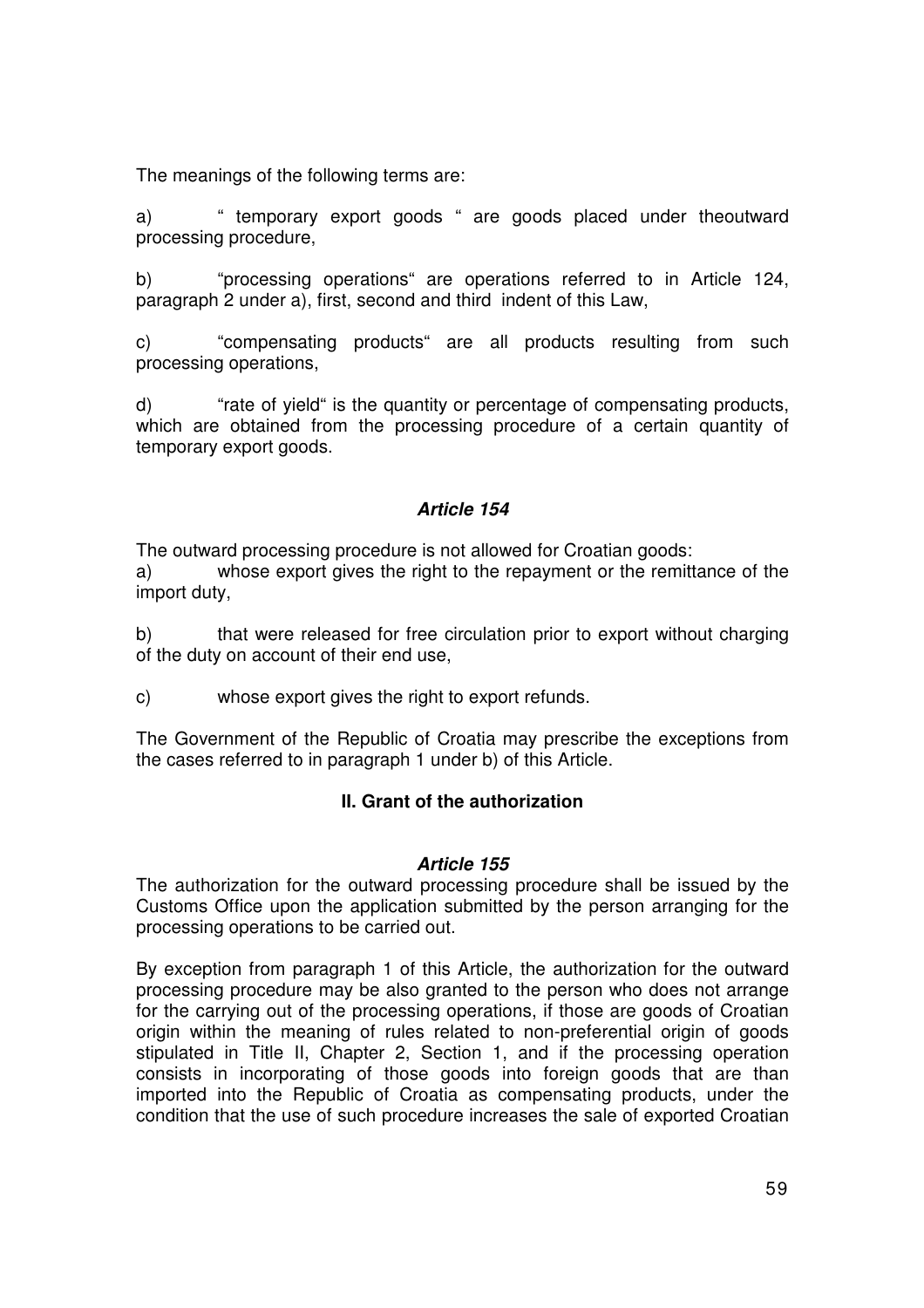goods, and the import of the obtained product does not jeopardise the essential interests of Croatian producers of such products or products similar to the imported compensating products.

### **Article 156**

The authorization shall be granted only:

a) to a person established in the Republic of Croatia,

b) if it is possible to establish that the compensating products have been produced from the temporary export goods,

c) if issuing of the authorization does not jeopardise the essential interests of Croatian producers ( economic conditions ).

The Government of the Republic of Croatia may prescribe in which cases may be receded from the conditions referred to in paragraph 1, under b) of this Article.

# **III. Operation of the procedure**

# **Article 157**

The Customs Office determines the period within which the compensating products must be re-imported into the customs territory of the Republic of Croatia. Such period may be extended based on duly substantiated request of the holder of the authorization.

The Customs Office determines the rate of yield or the method of determining the rate of yield referring to the importation and the exportation of goods in the outward processing procedure.

#### **Article 158**

The total or partial relief of the import duty according to Article 159, paragraph 1 of this Law may be granted only when the compensating products are declared for the release for free circulation in the name of or on behalf of:

a) the holder of the authorization, or

b) another person established in the Republic of Croatia, who has the consent of the holder of the authorization, and the conditions from the authorization are fulfilled.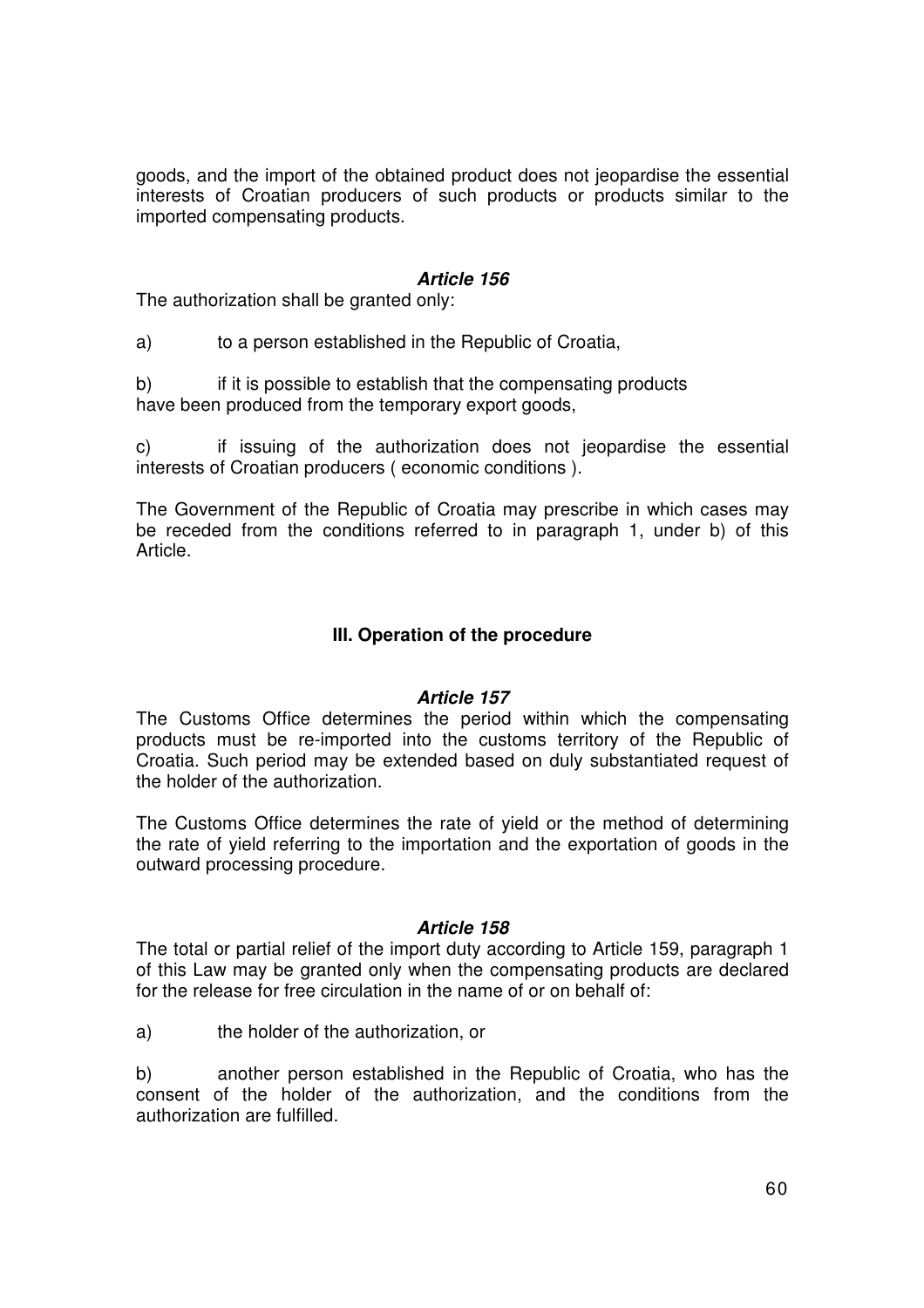Total or partial relief from the import duty according to Article 159 of this Law shall not be granted, if any of the conditions or any of the obligations regarding the outward processing procedure are not fulfilled, except when it is established that those failures have no significant effect on the correct implementation of the procedure.

#### **Article 159**

Total or partial relief of the import duty prescribed in Article 153, paragraph 1 of this Law shall be established by deducting from the amount of the import duty calculated for the compensating products released for free circulation the amount of the import duty that would be calculated on the same date for temporary export goods, if they were imported into Croatia from the country where they were being subject to the processing operation or from the country where the last processing operation took place.

The amount to be deducted according to paragraph 1 of this Article, shall be calculated on the basis of the quantity and nature of the goods on the date of acceptance of the declaration for placing them under the outward processing procedure and based on other accounting elements applicable to those goods on the date of acceptance of the declaration of the release for free circulation of the compensating products.

The value of the temporary export goods shall be the amount accepted when determining the customs value of the compensating products according to Article 38, paragraph 1 under b), indent 1 of this Law. If the value cannot be determined in this manner, the amount corresponding to the difference between the customs value of the compensating products and the processing costs determined by reasonable means shall be accepted.

Where, prior to being placed under the outward processing procedure, the temporary export goods were released for free circulation with the reduced import duty by virtue of their end use, for as long as the conditions for granting the reduced rate are applicable, the amount to be deducted shall be equal to the amount of the import duty actually paid when the goods were released for free circulation.

If the temporary export goods would qualify, when released for free circulation, for the preferential tariff treatment on account of their end use, that import duty shall be taken into account, if those goods were subject to the operations, in accordance with such purpose, in the country where the processing operations were carried out or where the last such operation took place.

If the application of Article 21 of this Law has been foreseen for the compensating products, and if such measure is foreseen for the goods falling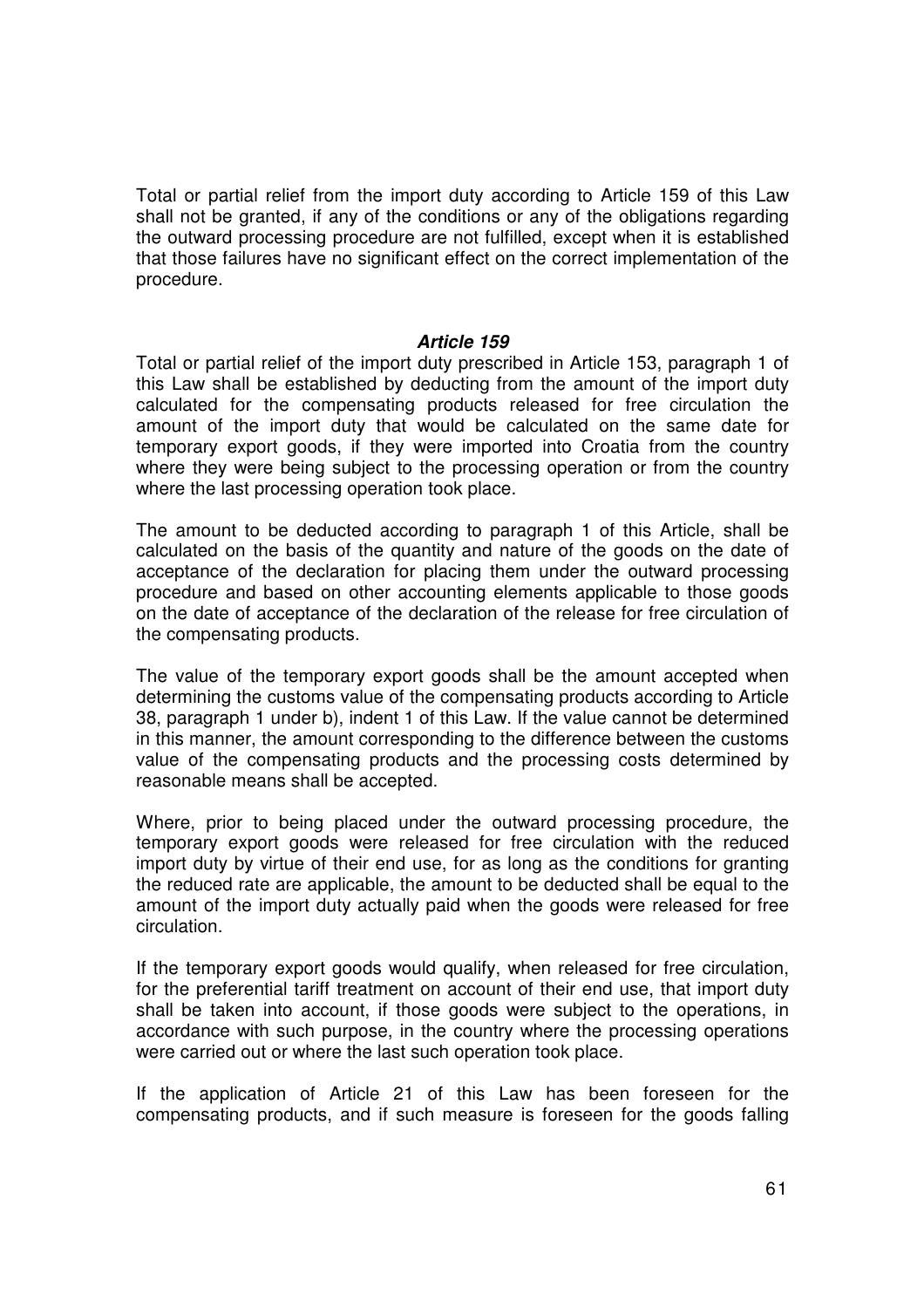within the same tariff subheading as the temporary export goods as well, the amount which will be deducted according to paragraph 1 of this Article shall be established by taking into account the import duty that would be applied, if the temporary export goods fulfilled the conditions for the application of Article 21 of this Law.

If an international agreement, that is compulsory for the Republic of Croatia, prescribes the relief of the import duty for certain products, the provisions of this Article shall not apply.

#### **Article 160**

If the outward processing procedure is allowed for the purpose of the repair of temporary export goods, they may be released for free circulation with total or partial relief of the import duty where it is proved to the Customs Office that the goods were repaired free of charge, either because of a contractual or statutory prescribed guarantee obligation or a manufacturing defect.

Paragraph 1 of this Article shall not be applied when the manufacturing defect was established at the time of the first release of goods for free circulation.

### **Article 161**

If the outward processing procedure has been allowed for the purpose of the repair of the temporary exported goods in return for the payment, the goods may be partially relieved of the import duty. The amount of duty shall be established on the basis of accounting elements applicable to the compensating products on the date of acceptance of the declaration of release for free circulation of those products, whereby the amount accepted as the customs value is equal to the repair costs, under the condition that those costs represent the only payment of the holder of the authorization and are not influenced by any form of connection between the holder of the authorization and the person who performed the repair.

# **IV. Outward processing with use of the exchange system**

# **Article 162**

In accordance with the previous provisions and the provisions under Articles 162 to 167 of this Law, the standard exchange system shall allow an import product (hereinafter referred to as "replacement products") to replace an obtained product.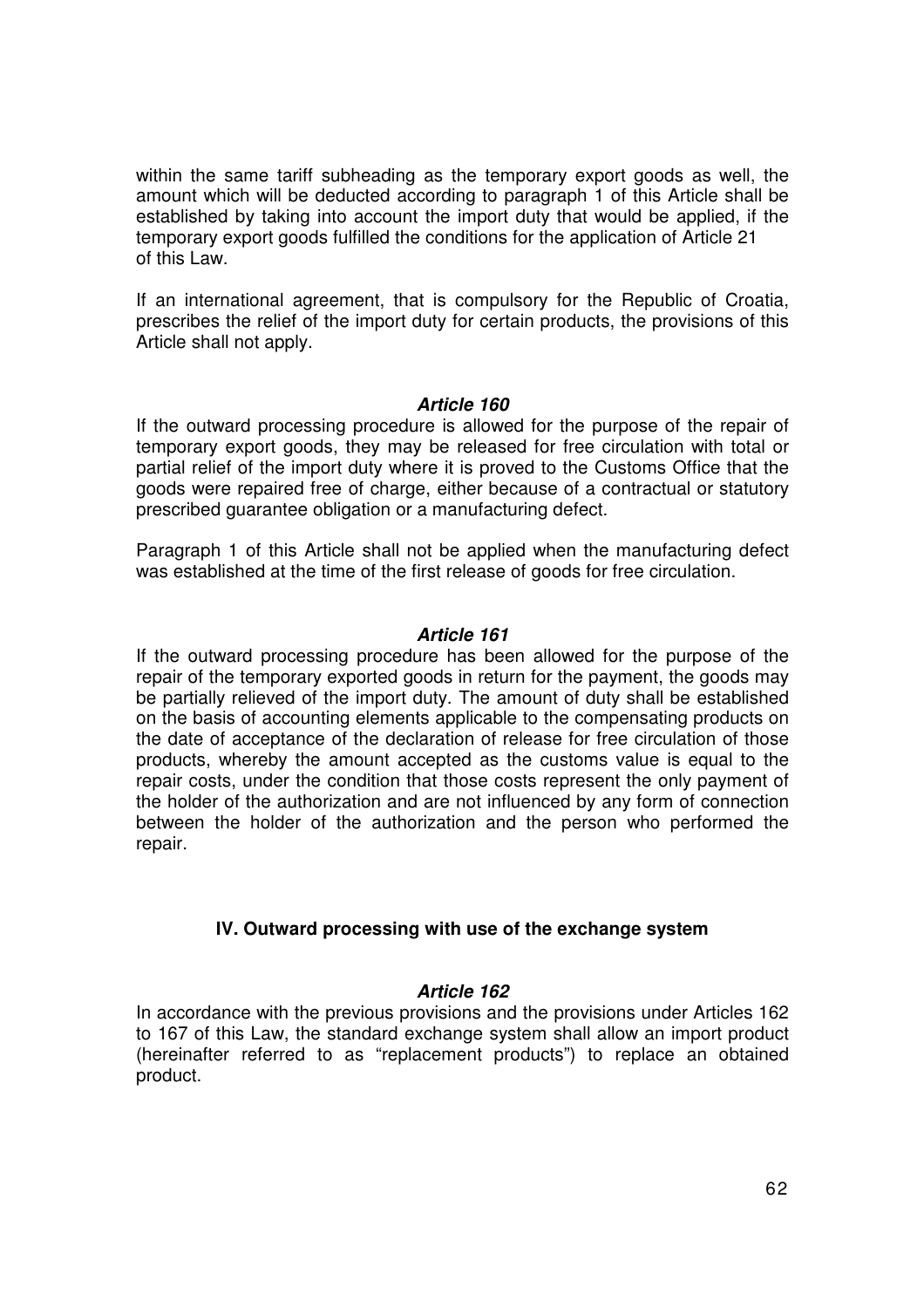The Customs Office may allow the application of the exchange system when the processing operation refers to the repair of Croatian goods, which were not subject to the special provisions stipulated within the agricultural policy.

The provisions that shall apply to the compensating products shall be applicable to the replacement products as well, except the provisions provided for in Article 167 of this Law.

The Customs Office may, under determined conditions, permit the replacement products to be imported before the temporary export goods are exported (prior importation). In such case security has to be laid down to cover the amount of the import duty for the replacement product.

#### **Article 163**

The replacement products must have the same tariff subheading, the same commercial quality and the same technical characteristics as the goods that are temporarily exported for the repair.

If temporary exported goods have been used before export, the replacement products have also to be used, and not new products.

The Customs Office may allow the exceptions, if the replacement products have been supplied free of charge on the basis of a contractual or statutory prescribed guarantee obligation or because of a manufacturing defect.

#### **Article 164**

The exchange system may be allowed only when it is possible to verify that the replacement product fulfils the conditions laid down in Article 163 of this Law.

#### **Article 165**

In the case of prior importation, the goods must be temporarily exported within a period of two months from the date when the Customs Office accepted the declaration relating to the release of the replacement products for free circulation.

However, if exceptional circumstances so warrant, the Customs Office may extend that period based on a duly substantiated request by the holder of the authorization.

#### **Article 166**

In the case of the previous importation with the application of Article 159 of this Law, the amount to be deducted shall be determined on the basis of the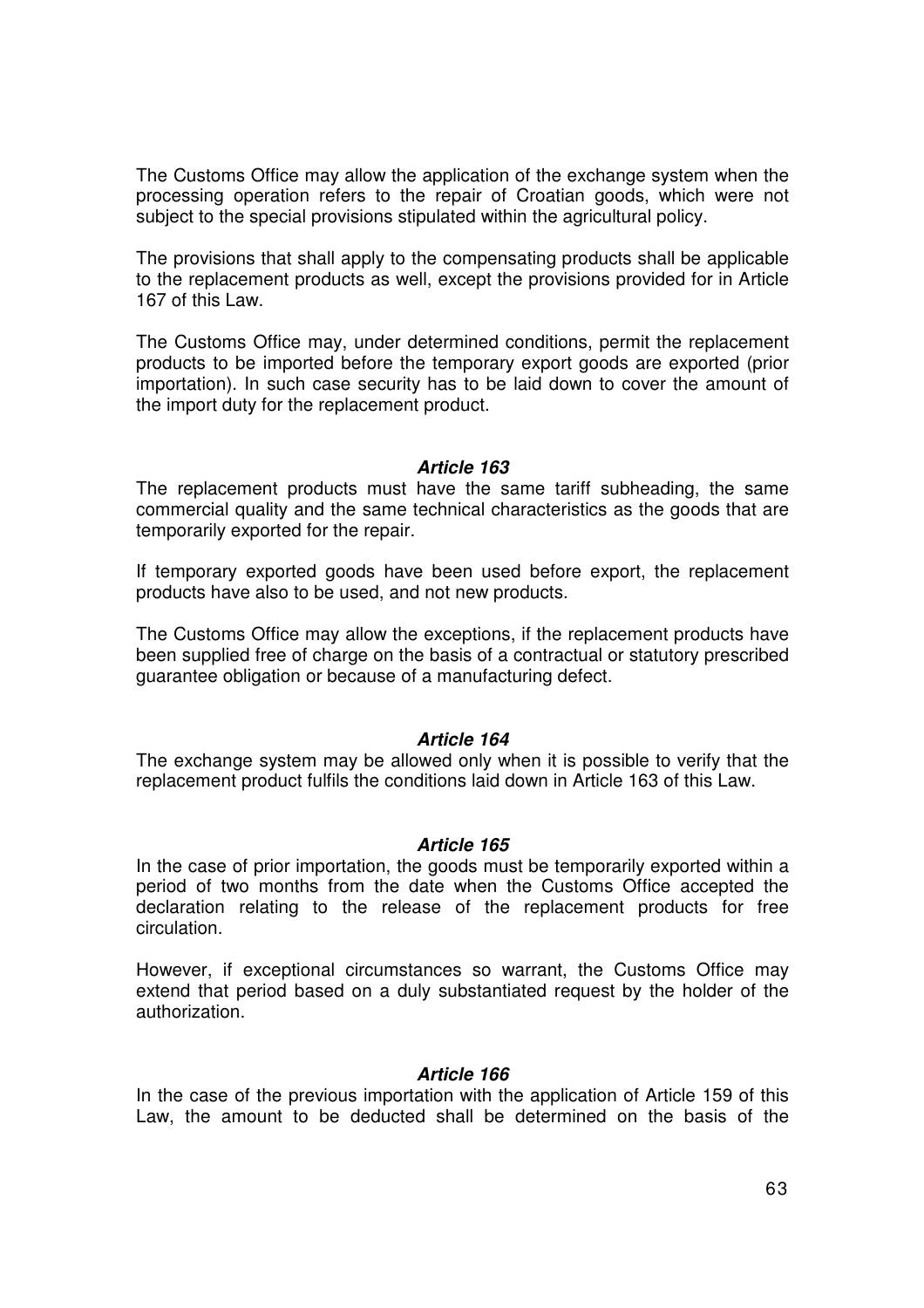accounting elements that are valid for the temporary export goods on the date of acceptance of the declaration by which the goods are placed in the outward processing procedure.

#### **Article 167**

The provisions of Article 155, paragraph 2 and of Article 156, paragraph 1, item b) of this Law shall not apply within the framework of the exchange system.

### **V. Other provisions**

#### **Article 168**

In the procedures provided for within the framework of the outward processing, the commercial measures shall be applied.

### **4. Export procedure**

#### **Article 169**

In the export procedure Croatian goods shall be permitted to leave the customs territory of the Republic of Croatia. In the export procedure, the commercial measures shall apply and the export duty is calculated, if so prescribed.

All Croatian goods intended for export must be placed under the export procedure, with the exception of goods placed under the outward processing procedure or transit procedure according to Article 109 of this Law.

The Government of the Republic of Croatia shall prescribe cases in which and the conditions under which the export declaration is not to be lodged for goods leaving the customs territory of the Republic of Croatia.

The export declaration is to be lodged at the Customs Office that is responsible for the supervision of the area where the exporter is established or domiciled or where the goods are packed or loaded for export.

#### **Article 170**

Release of the goods for the export procedure is permitted under the condition that the goods are exported from the customs territory of the Republic of Croatia in the same condition as they were at the moment of acceptance of the export declaration.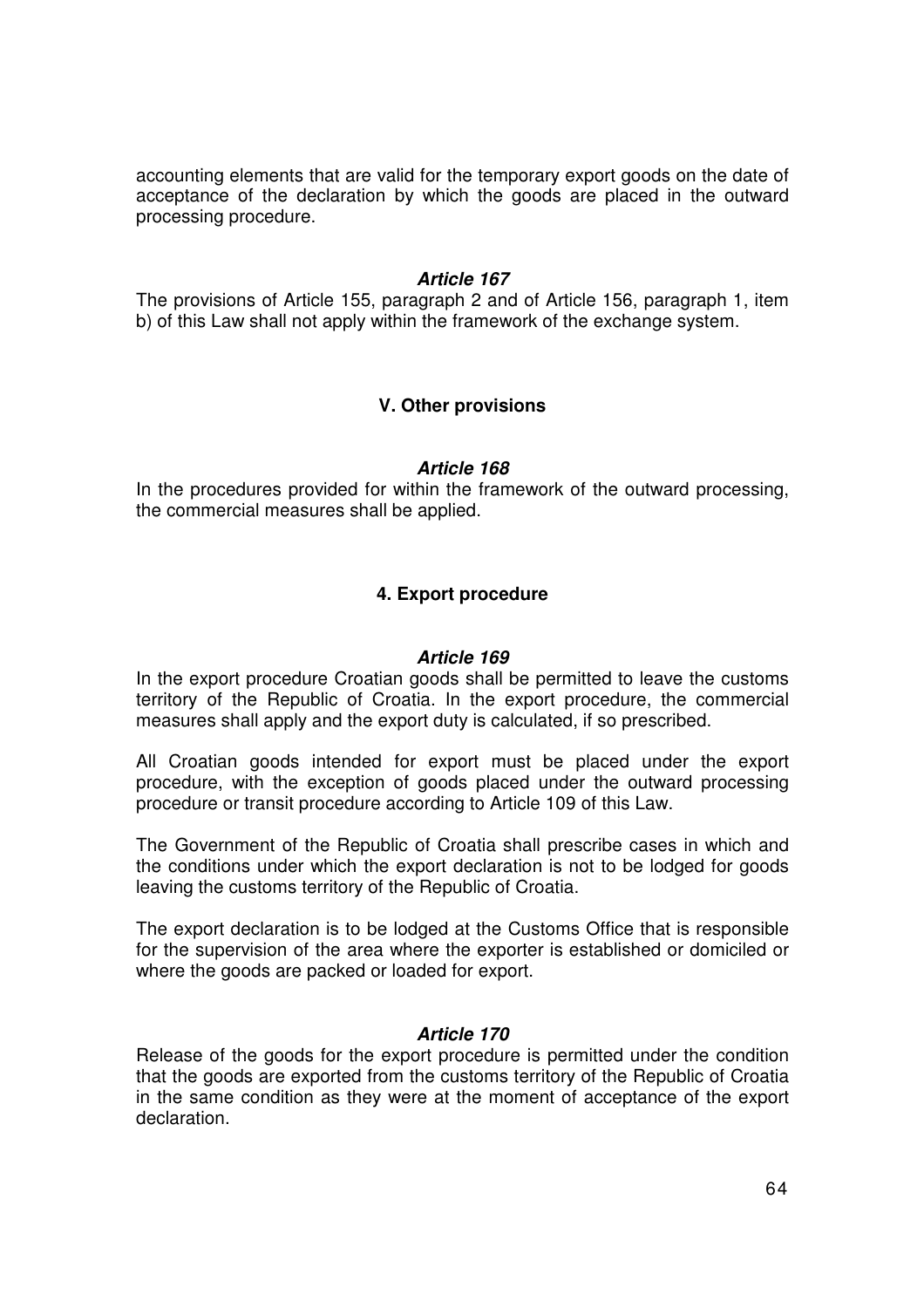### **3. OTHER TYPES OF CUSTOMS-APPROVED TREATMENT OR USE**

#### 1. **Free zones and free warehouses**

# **A. General**

#### **Article 171**

The establishment of free zones and free warehouses, the management of free zones and free warehouses, and the conditions for the performance of economic activities in free zones and free warehouses shall be prescribed by the special law.

### **Article 172**

The free zone is a part of the customs territory that is separated from the rest of the customs territory, where:

a) foreign goods are not considered to be within the customs territory of the Republic of Croatia for the purpose of paying the import duty and commercial policy import measures, on condition that the goods are not released for free circulation or placed under some other customs procedure or use, or that they are not consumed or used otherwise than provided for in the conditions regulated by the customs rules, and

b) on the Croatian goods intended for export, that are regulated by special rules based on their placing in a free zone or free warehouse, are to be applied measures which would have been applied when exporting those goods.

#### **Article 173**

The perimeter of a free zone and free warehouse, and their immediate access area, including their entry and exit points, are under the customs supervision.

The goods, means of transport and persons entering or leaving a free zone or free warehouse are under the customs supervision and may be subject to a customs inspection.

The access to a free zone or free warehouse may be denied or limited to particular persons, if the basis for the suspicion incurs that they shall not comply with the customs rules during their stay in the area of free zone or free warehouse.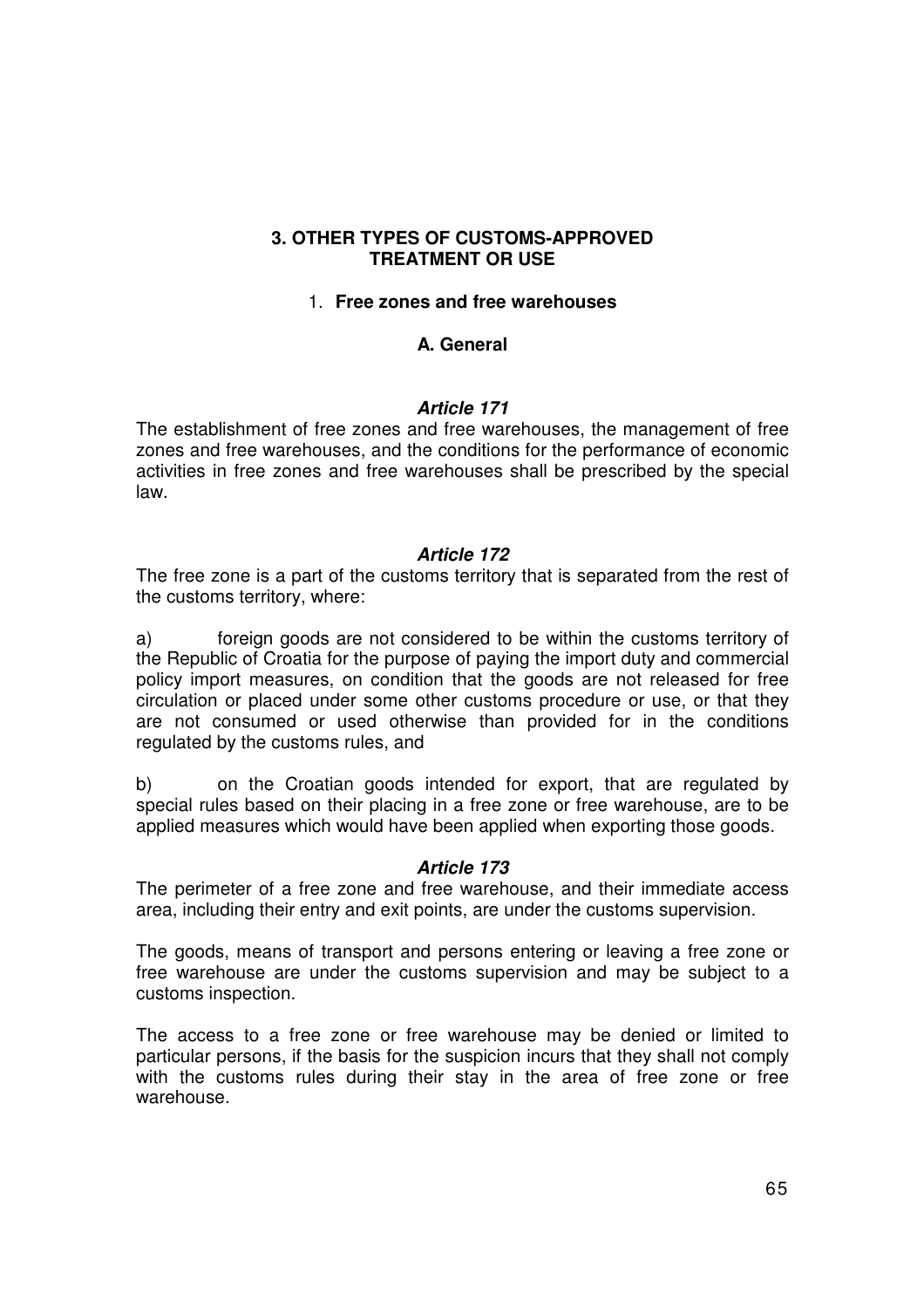The Customs Office may inspect the goods and carry out other measures of the customs supervision on goods entering, remaining or leaving free zone or free warehouse.

# **B. Placing of goods in free zones or free warehouses**

### **Article 174**

Both Croatian and foreign goods may be placed in a free zone or free warehouse.

The depositor may, with special consent from the Customs Office, store in a free zone or free warehouse, separately from other goods, Croatian goods that are not intended for export or processing in the zone. The Customs Office shall not allow the storage of such goods, if it would cause difficulties in supervising the activities in a zone or warehouse. For Croatian goods stored by the depositor in the area of a free zone or free warehouse, the stock records must be kept.

The goods that enter a free zone or free warehouse directly, as provided for in Article 50, paragraph 1, item b) of this Law, are to be presented to the Customs Office based on the transport document.

The goods, for which entering a free zone or free warehouse means the completion of some other customs procedure, shall be placed in a free zone or free warehouse on the basis of the document which terminates the prior procedure.

Croatian goods shall be placed in a free zone or free warehouse on the basis of the invoice or some other document containing all particulars necessary for the stock recording of the goods in a free zone or free warehouse.

The authorized Customs Office may demand keeping of special stock records of the goods liable to the payment of the export duty or application of other measures of the commercial policy.

At the request of the participant involved in a certain customs procedure in question or other persons concerned, the authorized Customs Office confirms that the goods, placed in a free zone or free warehouse, have the status of either Croatian or foreign goods.

# **C.Operating of free zone or free warehouse**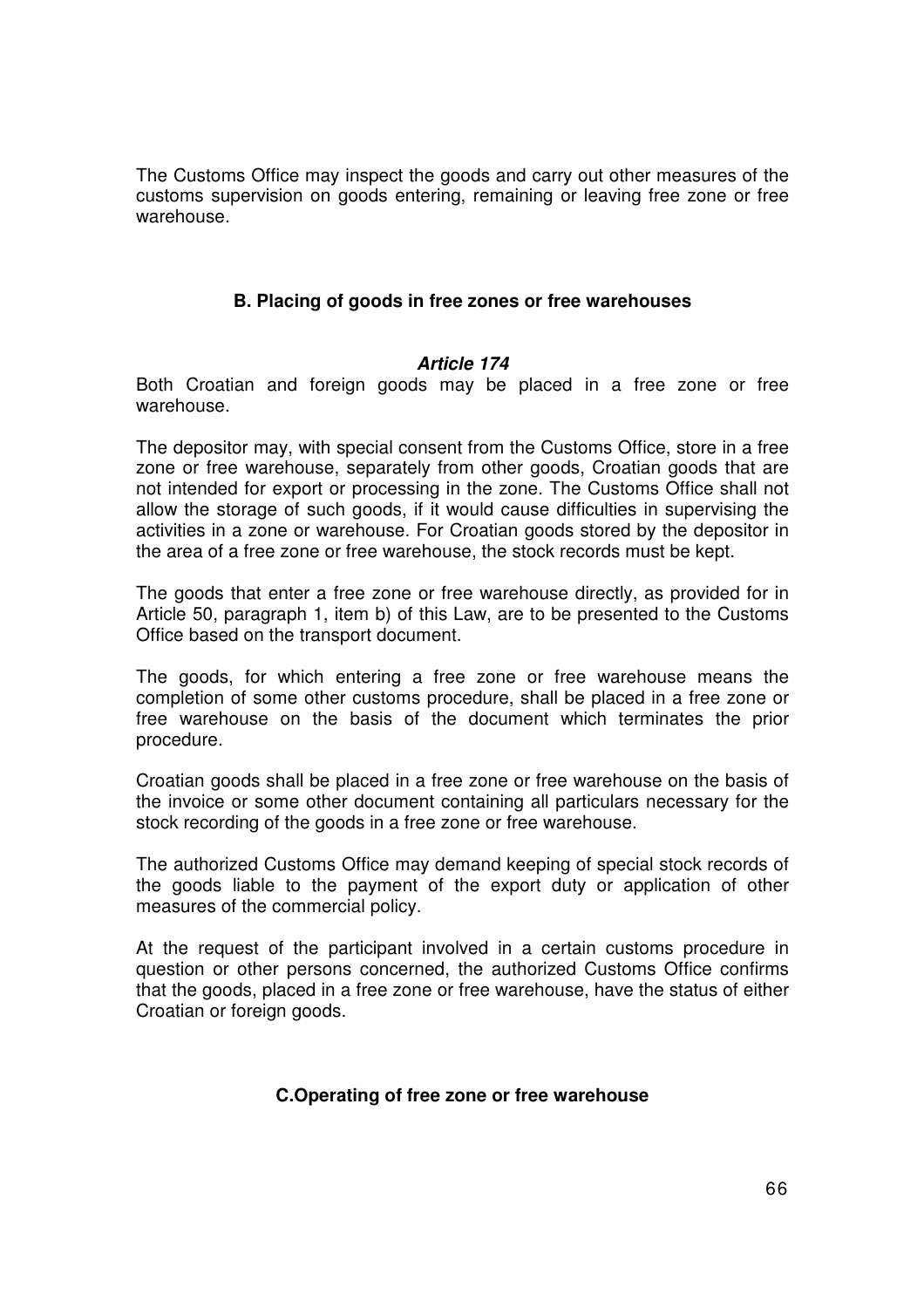# **Article 175**

Placing of goods in a free zone or free warehouse is not limited in time.

For certain goods referred to in Article 172, paragraph 1, item b) of this Law, specific time limits may be prescribed.

# **Article 176**

Foreign goods placed in a free zone or free warehouse may:

a) be released for free circulation on conditions prescribed for such procedure and according to Article 181 of this Law,

b) without a special authorization obtained by the authorized Customs Office, undergo the usual procedures for preserving and improving their usable and commercial characteristics in order to prepare them for sale ( Article 119 ),

c) be placed under the inward processing procedure on conditions prescribed for such procedure,

d) be placed under the processing procedure under customs control, on conditions prescribed for such procedure,

e) be placed under the temporary import procedure, on conditions prescribed for such procedure,

f) be abandoned to the Exchequer according to Article 185 of this Law, and

g) be destroyed or made in some other manner improper for any use, on condition that all particulars, considered as necessary by the Customs Office, are submitted to the Customs Office in a prescribed mode.

The goods may be placed in one of the procedures referred to in items c), d) or e) of the paragraph 1 of this Article on the basis of the authorization given by the Customs Office and in accordance with the provisions relating to those procedures.

By exception, the authorization in paragraph 2 of this Article may be given to any depositor in a free zone or free warehouse, regardless if the depositor is a foreign or Croatian, legal or natural person.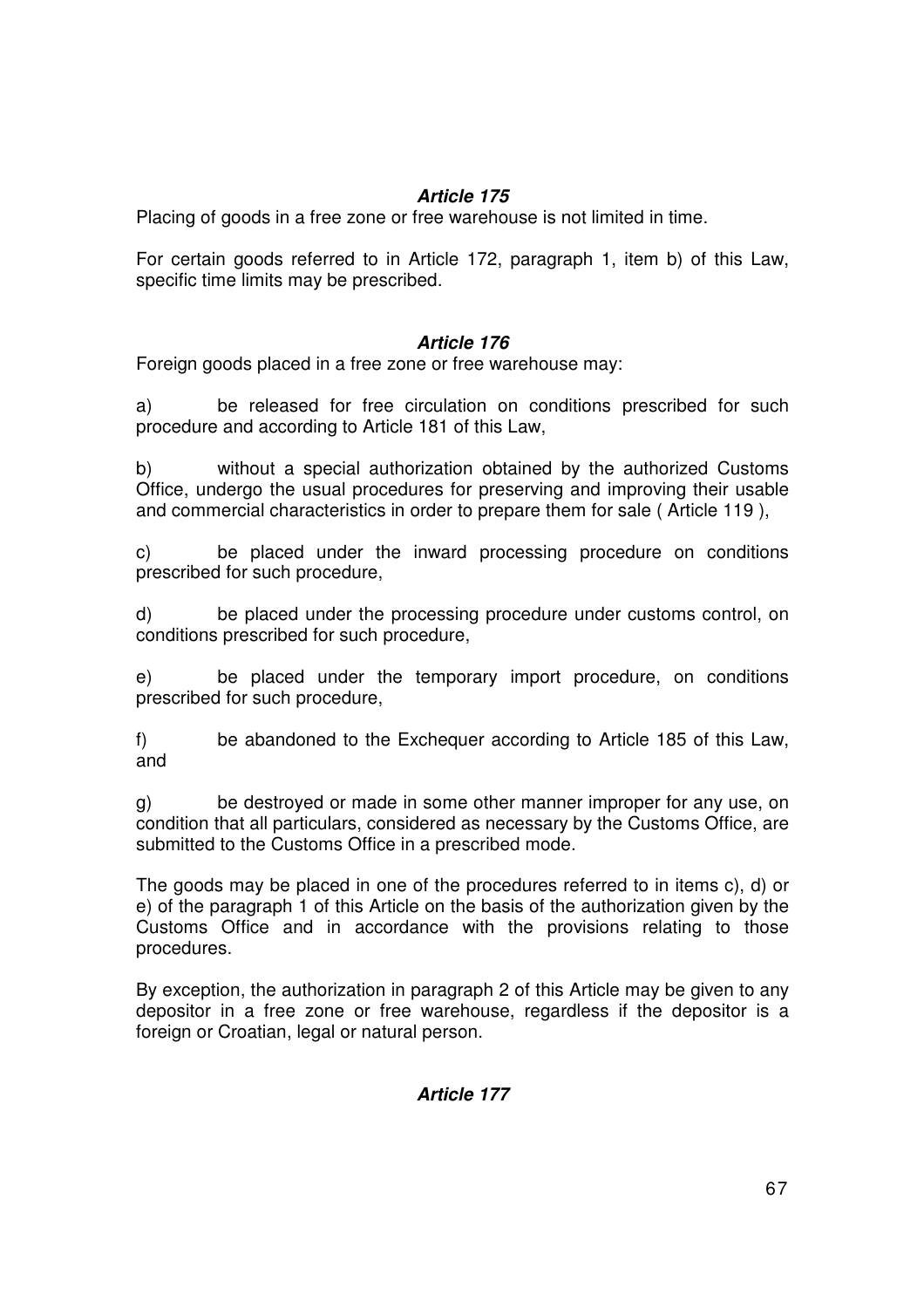Croatian goods in Article 172, item b) of this Law which are covered by the special measures of the agricultural policy may, in a free zone or free warehouse, undergo only such procedures which are expressly prescribed in Article 119, paragraph 2 of this Law. Those procedures may be undertaken without special authorization.

#### **Article 178**

The goods placed in a free zone or free warehouse, on which Articles 176 and 177 of this Law apply, cannot be consumed or used during their storage.

### **Article 179**

A person that performs activities in a free zone or free warehouse at the area of storage, working or processing, or sale or purchase must keep stock records for the purpose of the customs supervision in a prescribed form referring to the entry, the amount, the use and changes made on the goods.

The goods shall be entered in the stock records as soon as they are brought into the premises of such person. The stock records must enable the Customs Office to identify the goods and have to record their movement.

The stock records in paragraph 1 of this Article shall be kept chronologically, according to the particulars from the documents accompanying the goods when exporting or importing, and on the basis of rates of yield for the material used and the production of goods.

The Minister of Finances shall prescribe the manner of keeping stock records in paragraph 1 of this Article and the application of the measures of the customs supervision in a free zone or free warehouse.

# **D. Removal of goods from free zone or free warehouse**

#### **Article 180**

Goods leaving a free zone or free warehouse may be:

exported or re-exported from the customs territory of the Republic of Croatia, or

introduced into another part of the customs territory of the Republic of Croatia.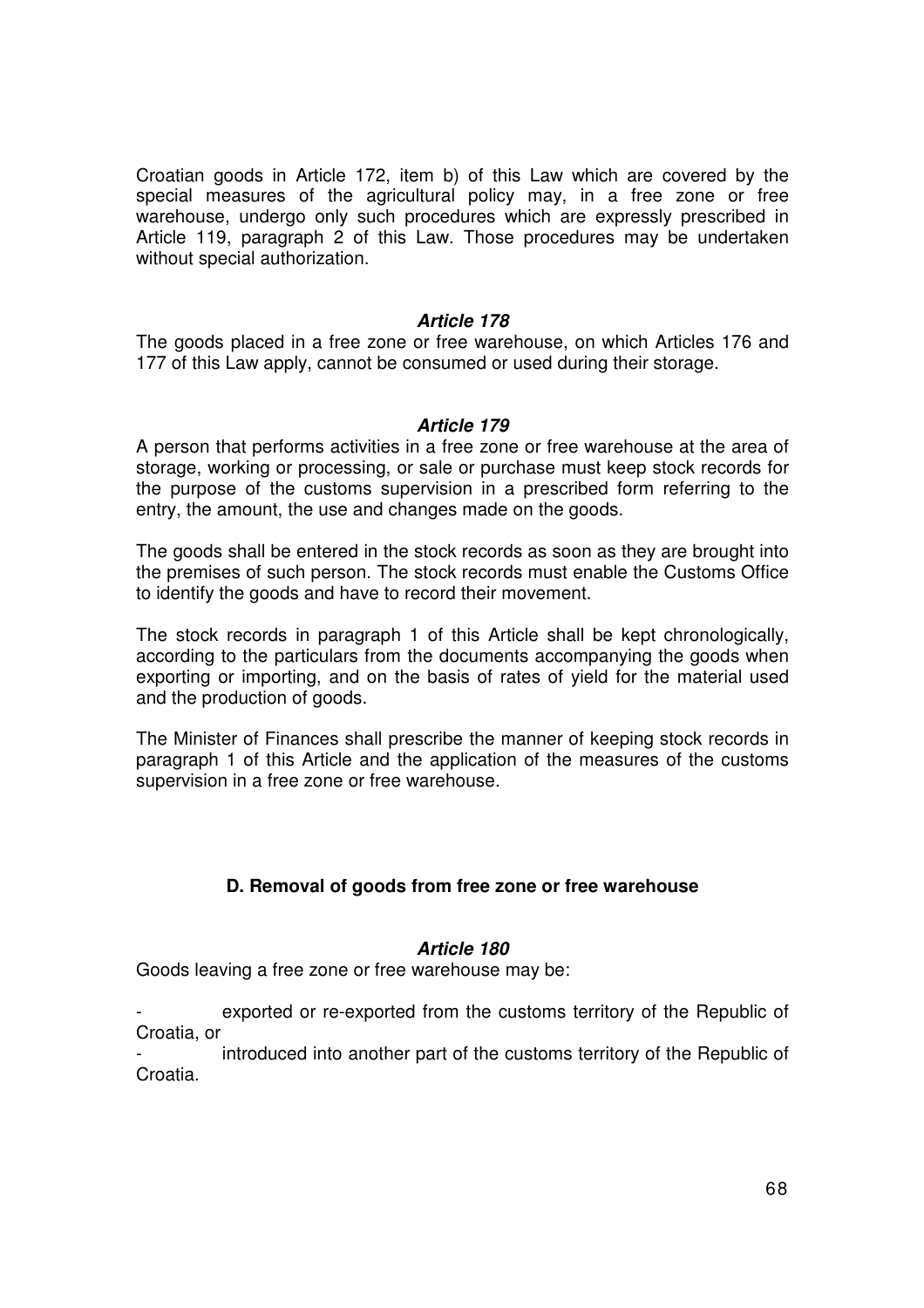The provisions of Title III, with the exception of Articles 60 to 65 of this Law, shall apply to goods brought from a free zone or free warehouse into another part of the customs territory of the Republic of Croatia, except in the case of goods that leave a free zone by sea or air without being placed under a transit or other appropriate customs procedure.

#### **Article 181**

If the customs debt incurs in respect of foreign goods, which are introduced from a free zone or free warehouse into another part of the customs territory of the Republic of Croatia, the customs value is to be established on the basis of the price actually paid or payable. The costs of warehousing and of preserving the goods while they remain in a free zone or free warehouse are not included in the customs value if they are shown separately from the price actually paid or payable.

If by bringing the goods into another part of the customs territory of the Republic of Croatia the customs debt incurs for the product obtained in the inward processing procedure in a free zone, the amount of debt shall be determined on the basis of the value of imported goods that are incorporated in the compensating products.

If the goods have been subject to handling referred to in Article 119, paragraph 1 of this Law, previously authorized by the Customs Office, the declarant may request the amount of the customs debt to be determined in accordance with the nature of the goods, the customs value and the quantity of the goods on the basis of which the amount would have been determined under Article 218 of this Law, if the goods had not undergone such handling.

The Government of the Republic of Croatia shall prescribe cases where paragraph 3 of this Article shall not apply.

#### **Article 182**

Croatian goods referred to in Article 172 under b) of this Law, if covered by the measures of the agricultural policy, may be assigned some of the procedures or use if they, when being brought in a free zone or free warehouse, comply with the conditions prescribed for the export of such goods.

If Croatian goods in Article 172 under b) of this Law are not exported within the period prescribed in Article 175 of this Law, or are returned to another part of the customs territory of the Republic of Croatia, the Customs Office shall take the measures relating to the case when the goods fail to comply with the specified conditions.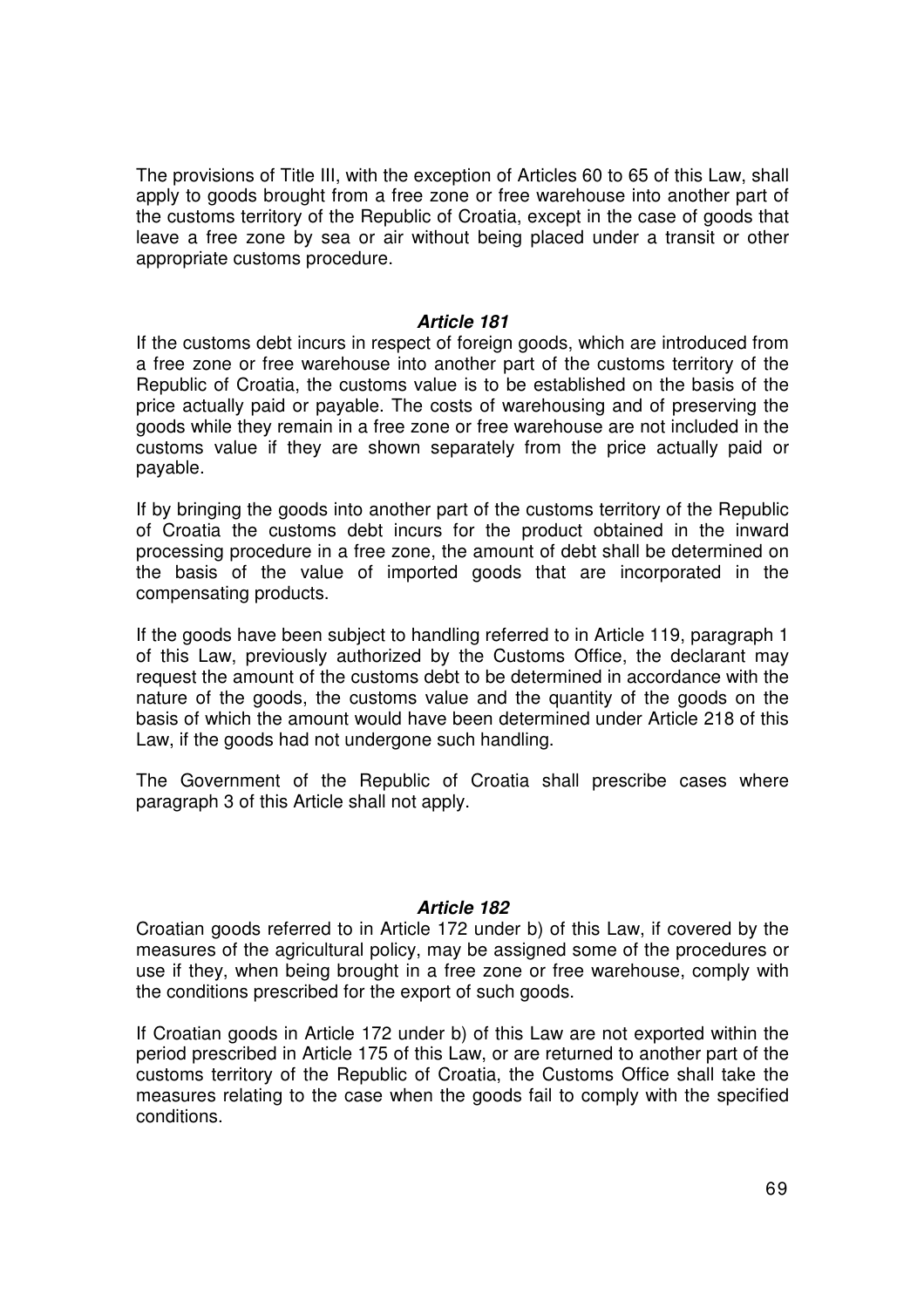### **Article 183**

If the goods are introduced into or returned from an area of a free zone or free warehouse to another part of the Croatian customs territory, or are placed under the customs procedure, the certificate referred to in Article 174, paragraph 7 of this Law may be used as evidence of the Croatian or foreign customs status of the goods.

When their status as the Croatian or foreign goods cannot be proved by the certificate or in some other manner, they shall be considered to be:

a) Croatian goods, regarding the payment of export duties, obtaining the export licences (certificates) and applying the commercial measures related to export, and

b) foreign, in all other cases.

### **Article 184**

The Customs Office shall supervise the application of the rules on exportation or re-exportation in the case where the goods are exported or re-exported from a free zone or free warehouse as well.

# **2. Re-exportation, destruction and abandonment of the goods in behalf of the Exchequer**

# **Article 185**

Foreign goods may be:

- re-exported from the customs territory of the Republic of Croatia,
- destroyed, and
- abandoned to the Exchequer

When re-exporting, if necessary, the conditions prescribed for export, including the application of commercial measures, shall be applied in the appropriate manner.

The Government shall prescribe cases when, for foreign goods placed under a suspensive procedure, commercial measures on exportation from the Republic of Croatia shall not be applied.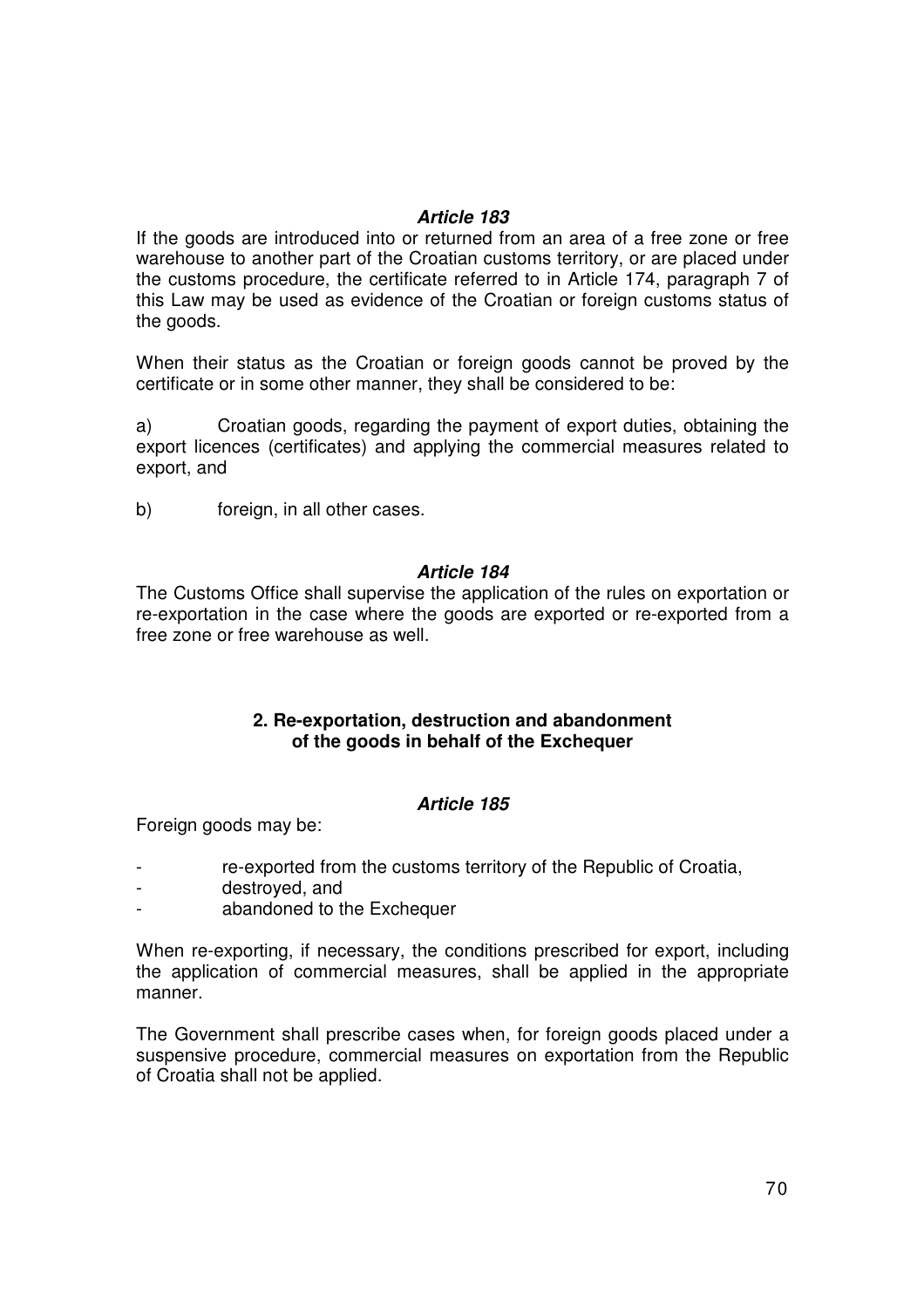The Customs Office has to be previously informed about the intention of reexporting or destroying the goods. The Customs Office shall prohibit reexportation if the formalities or measures referred to in paragraph 2 of this Article so provide. If the goods, placed under the procedure with an economic impact are re-exported, the declaration is to be lodged for them according to Articles 71 to 90 of this Law. In those cases Article 169, paragraph 3 and 4 of this Law shall apply.

The Government shall prescribe the rule determining in which cases and in what manner the goods may be abandoned to the Exchequer.

Destruction or abandonment of the goods to the Exchequer shall not entail any expense for the Exchequer.

Any waste or scrap resulting from destruction shall be assigned a customsapproved treatment or use prescribed for foreign goods.

Waste and scrap shall remain under customs supervision according to Article 49, paragraph 2 of this Law.

# **V. GOODS LEAVING THE CUSTOMS TERRITORY OF THE REPUBLIC OF CROATIA**

# **Article 186**

Goods that leave the customs territory of the Republic of Croatia shall be subject to customs supervision and may be inspected according to the rules in force. The goods shall leave the territory of the Republic of Croatia in a manner and within a time-period determined by the Customs Office.

# **VI. PRIVILEDGED OPERATIONS**

# **1. Relief from Payment ofCustoms Duty**

#### **Article 187**

The relief from import duties shall be granted for:

1) goods determined by international agreements that are compulsory to the Republic of Croatia;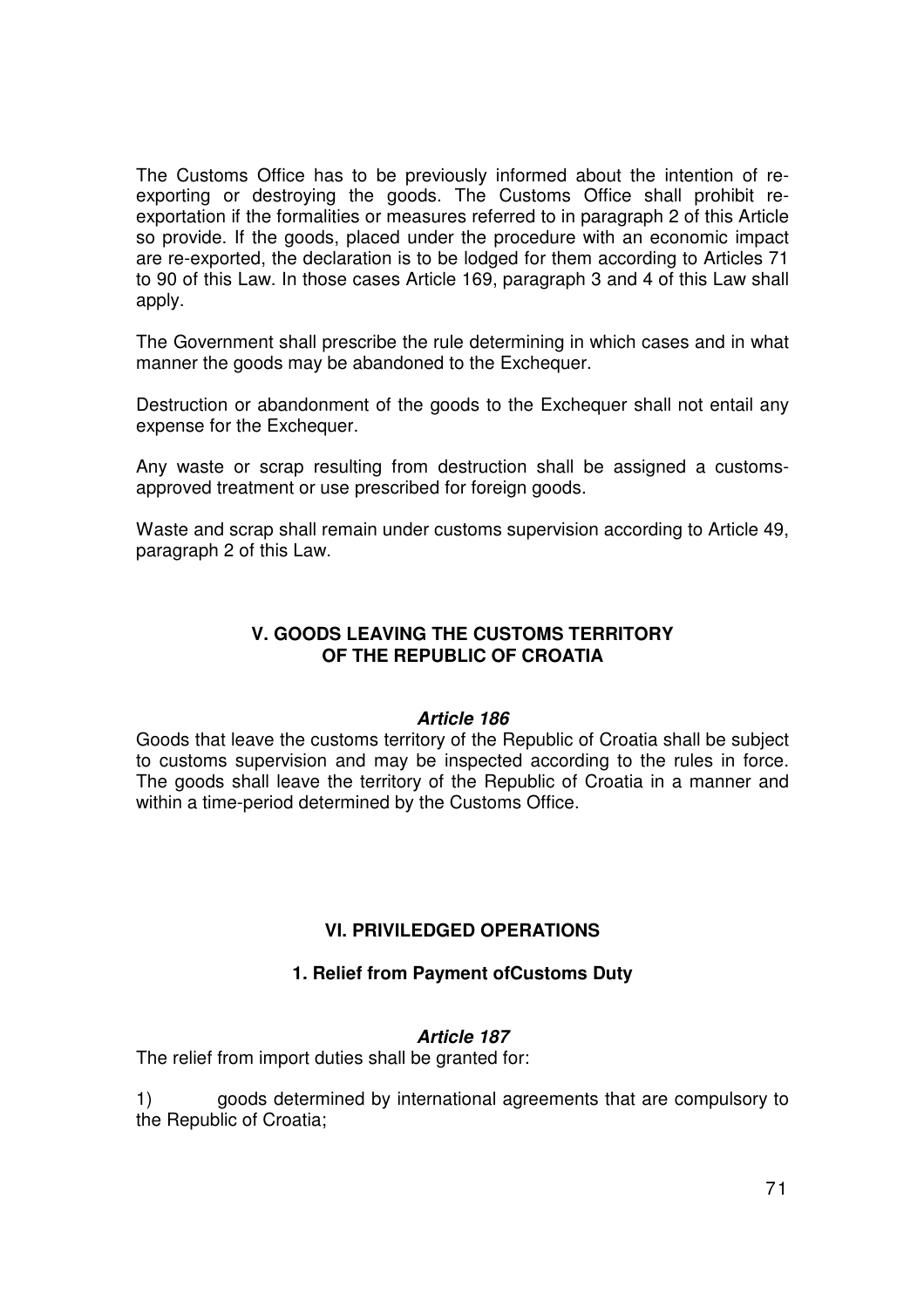2) goods of non-commercial nature, specified according to their sort, value and quantity, brought in from abroad by travellers;

3) goods contained within deliveries which are sent from abroad free of charge by natural persons to natural persons in the Republic of Croatia on condition that those are deliveries of non-commercial nature and comply with prescribed sort, value and quantity;

4) medals and awards obtained within the framework of international events and gifts received in the framework of international relationships;

5) goods which satisfy basic human needs, such as food, medicaments, clothes, or bedding imported by the humanitarian organizations for the distribution to jeopardised persons and victims of natural and other disasters. The relief does not include alcohol and alcoholic beverages, tobacco products and motor –driven vehicles. The relief shall be granted only to those organizations whose entries in the accounts and procedures enable the Customs Directorate to verify transactions related to such goods;

6) humanitarian organisations and associations for blind, deaf and hearing impaired persons, as well as for persons with muscular and neuromuscular diseases-for specific equipment, apparati and instruments, as well as spare parts and expendable materials used by those persons, which are not manufactured in the country,

7) trade marks, patents, models and accompanying documents

and forms for acknowledging patents or innovations which are sent to organizations for the protection of royalties and industrial property;

8) the following objects:

a) forms and documents received by the governmental institutions for performing of their public warrants;

b) objects which present evidence in legal or other proceedings in front of the governmental institutions of the Republic of Croatia;

c) exemplars of signatures and printed circular-letters which are sent as a part of information-exchange between public services or banking institutions;

d) official forms received by the National Bank of Croatia;

e) draft-plans, technical drawings, models, descriptions and other similar documents imported in order to fulfil the conditions for participating in international tenders organised within the country;

f) printed forms, used in international traffic of vehicles and goods as official documents, according to international agreements, and

g) parcel post.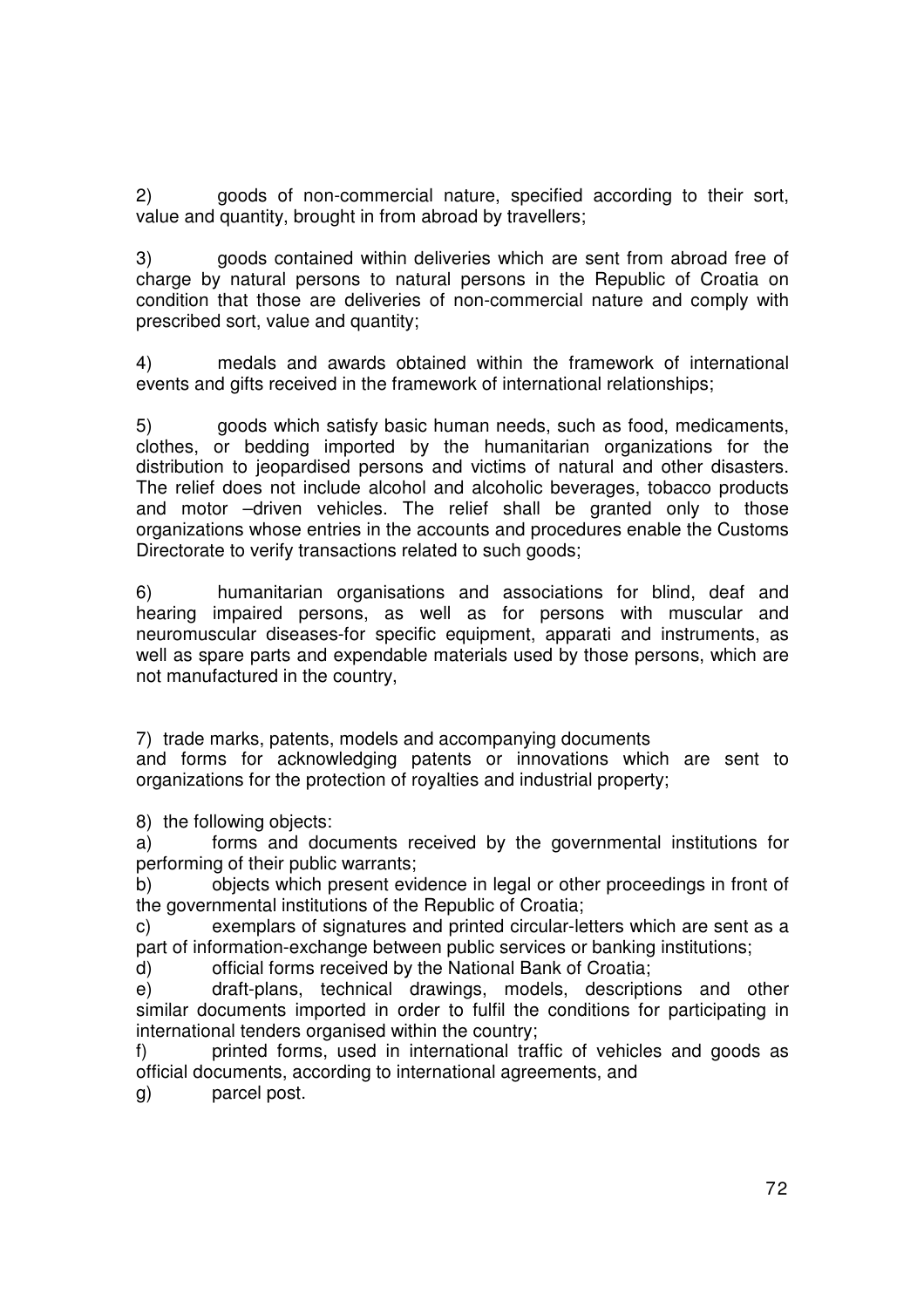- 9) agricultural, cultivational, stock-breeding, forestry, piscicultural and beekeeping yields produced on the property of Croatian citizens living in the border zone, having possessions in the border zone of the neighbouring country, as well as breeding and other products gotten from stock on those possessions for purposes of land cultivation, grazing or spending the winter,
- 10) equipment for the prevention and extinguishment of fires which is not manufactured in the Republic of CROATIA and is not the subject of cooperation ventures of Croatian manufacturers of equipment and machinery for the prevention and extinguishment of fires,
- 11) items which are imported, for reasons of relocation, by physical persons who continuously resided abroad at least five years, under the condition that they possessed and used them in their households at least 12 months and under the condition that they did not make use of an exemption on this basis. These items can be brought into the country in a period of 12 months from the day of return, or relocation to the Republic of CROATIA,
- 12) items on business inventories, which persons from paragraph 11 of this Article are relocating to the Republic of CROATIA, under the condition that they were used abroad at least 12 months for the same purposes that they will be used in the Republic of CROATIA,
- 13) items, which Croatian citizens and foreign nationals permanently residing in the Republic of CROATIA, inherited abroad,
- 14) goods used for reparation, maintenance and restoration of protected cultural monuments, on the basis of an expert opinion of the Ministry of Culture,
- 15) goods which directly serve to assist in the operation of museums, archives, restoration activities, operation of libraries, fine art activities, musical/drama activities and filming activities, on the basis of an expert opinion of the Ministry of Culture,
- 16) goods, in the form of a donation, given to cultural institutions and other nonprofit legal persons in culture, to independent artists or to artists for the purpose of carrying out their trades, on the basis of an expert opinion of the Ministry of Culture,
- 17) goods, which as one's own pieces of work created abroad, are brought in to the country by researchers, writers and artists.

Goods released into free circulation, having been exempted from customs duty payment on the basis of paragraphs 11 and 12 of this Article, cannot be sold, lent, given to another person for their use, mortgage, rent, or given as collateral for other obligations, without priorly notifying the responsible Customs House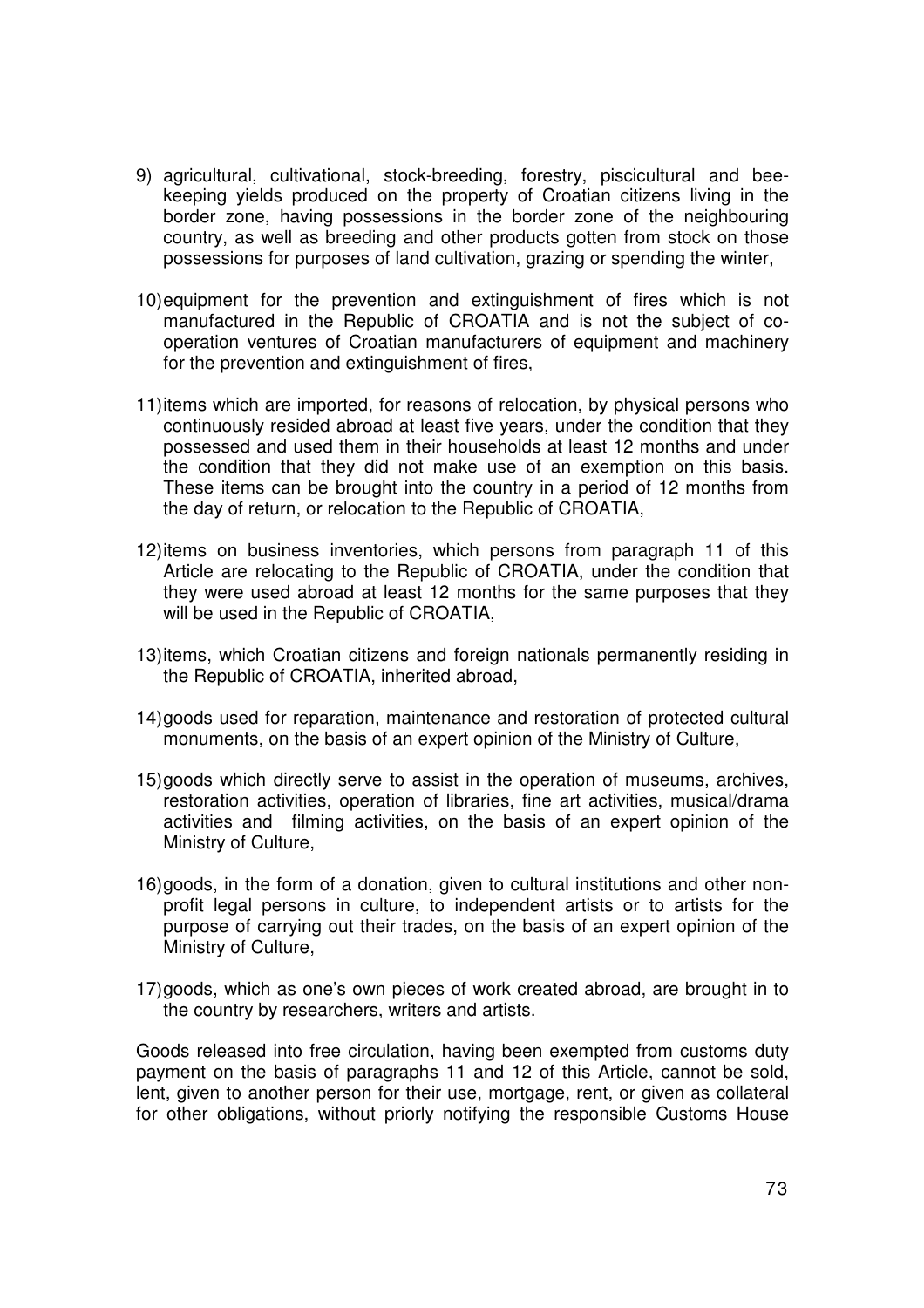and paying the customs duty, up until the expiration of the period of 12 of months from the day the goods are released into free circulation. Every course of action in respect to the goods, as priorly cited, brings with it the payment of customs duty at the effective rate valid on the day of the carrying out of that course of action, on the basis of the type of goods and customs value established and accepted by the Customs House. The Government of the Republic of Croatia shall prescribe the conditions for the realisation and the limitation related to the disposal of goods relieved from paying duties according to paragraph 1 of this Article.

If the relocation of households and equipment is being done from transoceanic countries and from countries that have different technical standards than of those available in the Republic of CROATIA, items and equipment in accord with sub-legislative acts for a defined type, amount and value, can be bought in third countries or in a system involving domestic non-customs purchases and are exempted from paying customs duty, irregardless if the items are new or used, in accord with the present legislation.

A list of other European countries which do not have corresponding technical standards will be defined by the National Directorate for Standardisation and Measurement, while transoceanic countries will be considered to be technically non-harmonised with the standards in the Republic of CROATIA.

# **2. RETURNED GOODS**

# **Article 188**

Croatian goods which, having been exported from the customs territory of the Republic of Croatia, are returned within a period of three years in the customs territory of the Republic of Croatia and are released for free circulation shall, at the request of the declarant, be granted relief from the import duty.

The period of three years may be exceeded, if special circumstances so require.

When the returned goods, prior to their exportation from the customs territory of Croatia, had been released for free circulation at more favourable duty on account of their end use, exemption from duty under this paragraph shall be granted only if they are to be re-imported for the same purpose.

If the goods shall not be re-imported for the same purpose, the customs amount chargeable upon them shall be reduced for the amount of duty already paid when they were first released for free circulation. If the amount of duty first paid exceeds the amount levied on the entry for free circulation of returned goods, the refund of duty shall not be granted.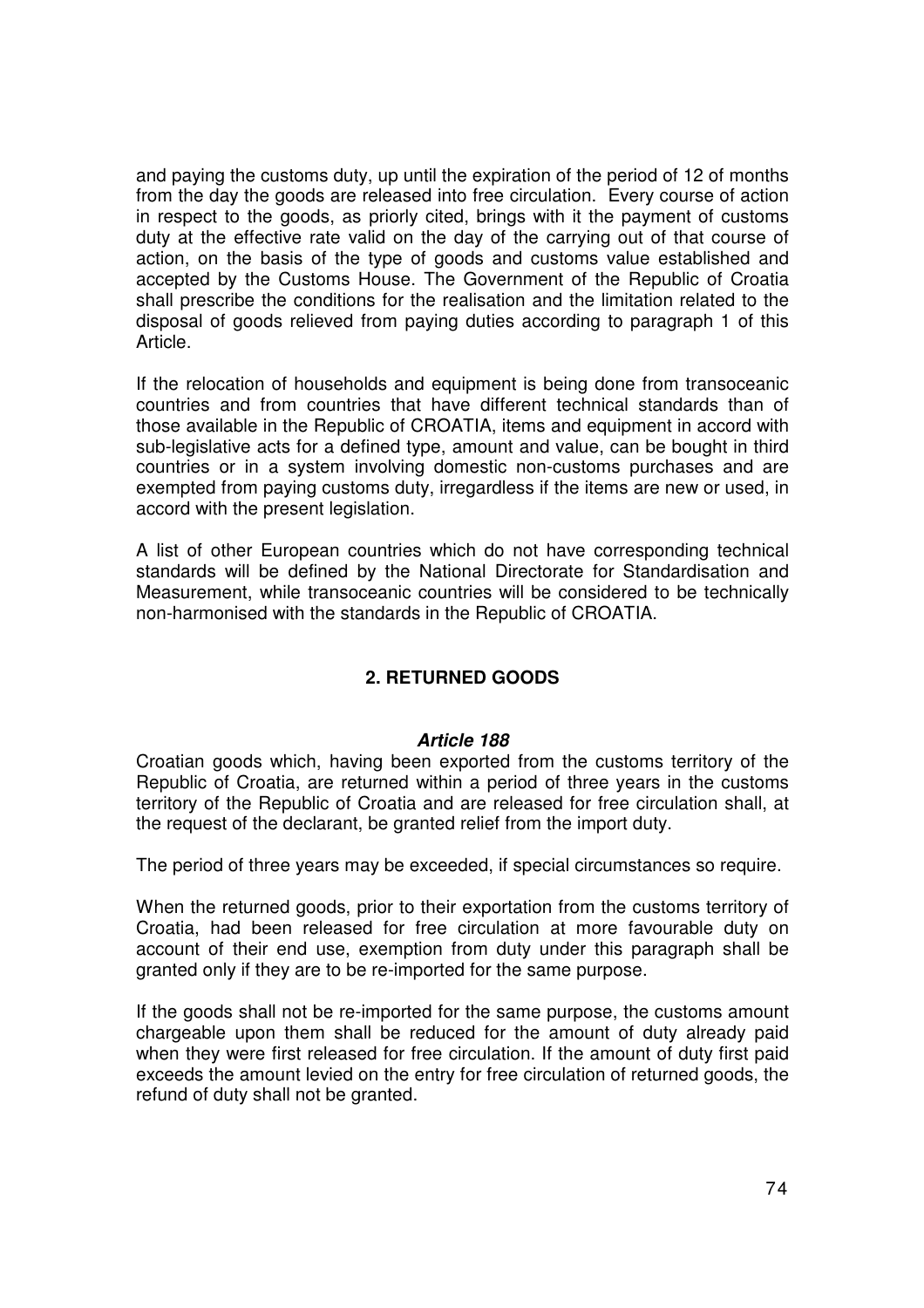The relief from import duties provided for in paragraph 1 of this Article shall not be granted in the case of:

a) goods exported from the customs territory of the Republic of Croatia within the framework of the outward processing procedure, unless those goods remain in the state in which they were exported,

b) goods which have been submitted to the measures conditioning their exportation to a third country. The Government may prescribe the circumstances and the conditions for enabling the exception from this provision.

#### **Article 189**

The relief from the import duty referred to in Article 188 of this Law shall be granted for goods that are re-imported in the same state in which they were exported. The Government may prescribe the circumstances and the conditions for enabling the exception from this provision.

## **Article 190**

The provisions of Article 188 and 189 of this Law shall be applied appropriately to the compensating products first exported or subsequently re-exported within a framework of the inward processing procedure.

The amount of duty shall be determined based on the rules governing the inward processing procedure, whereby the date of re-exporting shall be considered as the date of release for free circulation.

## **3.PRODUCTS OF SEA-FISHING AND OTHER SEA-PRODUCTS**

## **Article 191**

Taking into consideration the provisions of Article 24, paragraph 2 under f) of this Law, the following products shall be exempted from the payment of duty when they are released for free circulation:

a) products of sea-fishing and other sea-products caught in the territorial sea of a third country by vessels registered or recorded in the ship-register of the Republic of Croatia and flying the flag of the Republic of Croatia, and

b) compensating products from products referred to in item a) on boardfactory-ships fulfilling the conditions of that item.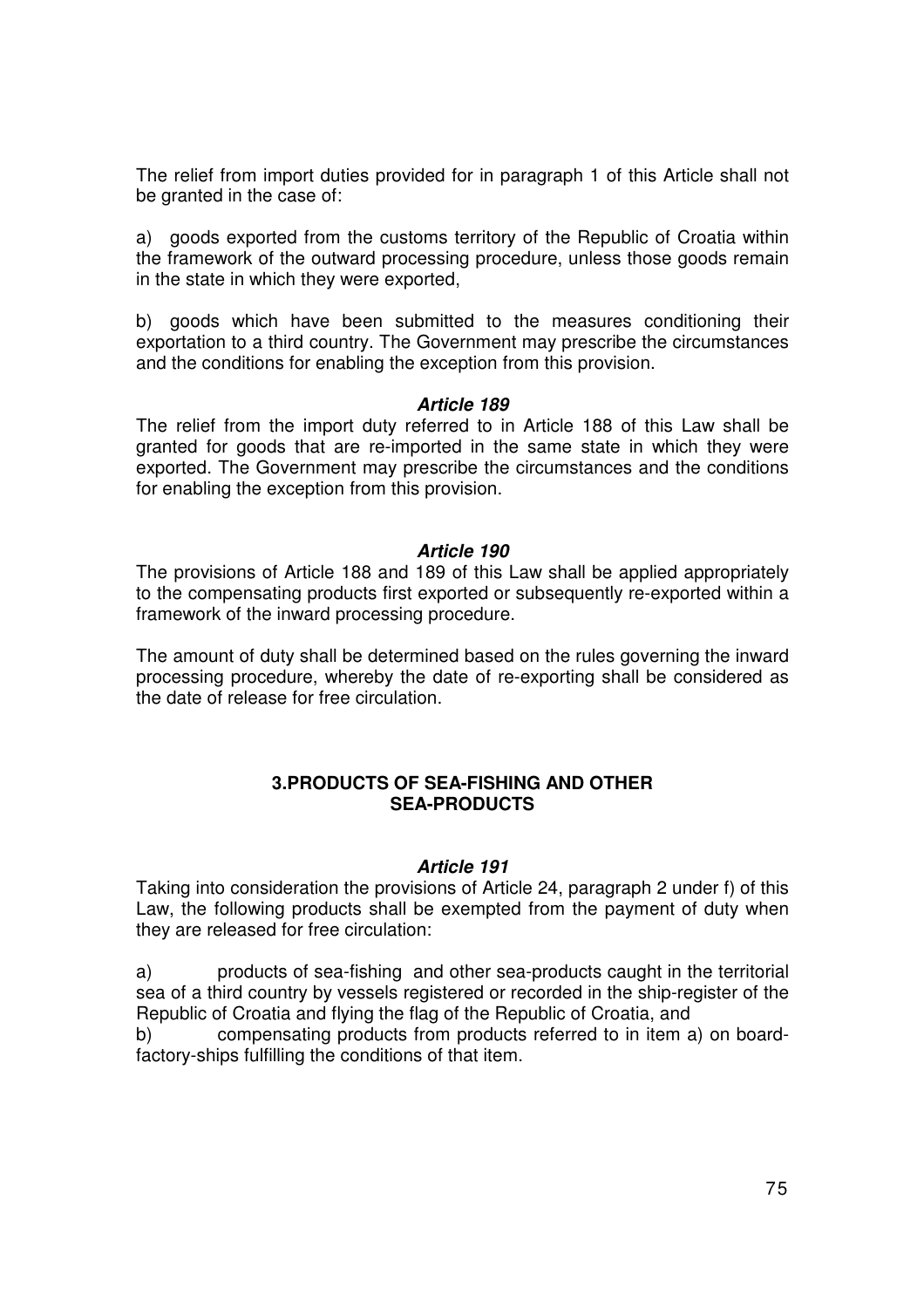# **VII. CUSTOMS DEBT**

## **1. Security to cover customs debt**

## **Article 192**

If the Customs Office shall require security for covering customs debt according to the customs rules, the customs debtor or the person that may become customs debtor shall provide such security.

For one customs debt the Customs Office may require only one security to be provided.

The Customs Office may approve the security to be provided by a person other than the person liable to provide security.

Providing security for covering the customs debt cannot be required from the public authorities.

## **Article 193**

If providing security is not compulsory according to the customs rules, the Customs Office is authorized to require security when considering that for the recovery of a customs debt, which has been or may be incurred, is not certain to be paid within the prescribed period.

Instead of security referred to in paragraph 1 of this Article, the Customs Office may, from persons specified in Article 192, paragraph 1 of this Law, require an undertaking in writing referred to complying with their legal obligations.

The security according to paragraph 1 of this Article may be required:

at the time of application of the rules requiring such security to be provided

at any subsequent time, if the Customs Office finds that a customs debt, which has been or may be incurred, will not be paid within the prescribed period.

# **Article 194**

At the request of persons referred to in Article 192, paragraphs 1 and 3 of this Law, the Customs Office may allow for two or more procedures, relating to which customs debts have been or may be incurred, comprehensive security to be provided.

If the comprehensive security referred to in paragraph 1 of this Article relates to a number of procedures, not determined in advance, or to all procedures within a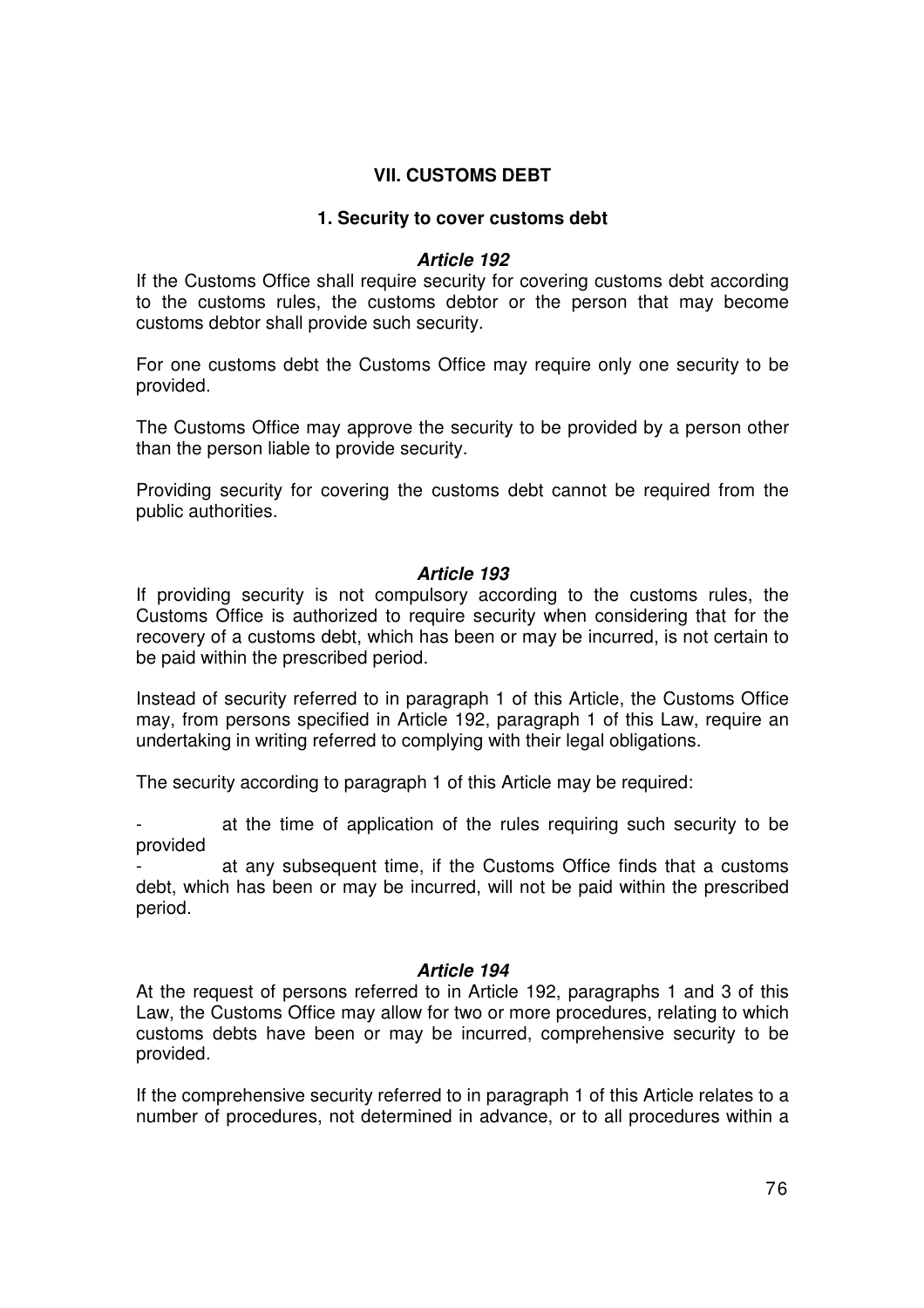certain period, the authorization referred to in paragraph 1 of this Article shall be issued by the Headquarters of the Customs Directorate.

The Minister of Finances shall be authorized to regularize details regarding the conditions and the procedure of security that is to be provided according to paragraphs 1 and 2 of this Article.

## **Article 195**

If providing of security is compulsory according to customs rules, the Customs Office determines the amount of security that complies:

with the precise amount of the customs debt or debts which are covered by the security, if this amount may be established beyond doubt at the moment of requiring security, and

 with, in other cases, the maximum amount of a customs debt or debts, which has incurred or may incur as estimated by the Customs Office.

In the case of comprehensive security for a number of customs debts, which vary in amount over time, the amount of the security shall be set as the amount that enables those customs debts to be covered at all times.

If the Customs Office shall require security to be provided when, according to the customs rules, security for covering the customs debt shall not be compulsory, the amount of security must not exceed the amount established according to the provisions in paragraph 1 of this Article.

The Minister of Finances shall prescribe cases in which security for covering the customs debt includes also security for covering of legally owed charges, compulsory charged by the Customs Directorate according to special rules when importing or exporting the goods.

The Minister of Finances shall prescribe in which cases and under which conditions security shall not be required.

# **Article 196**

Security may be provided:

- by a cash deposit in kuna, or
- by guarantor.

# **Article 197**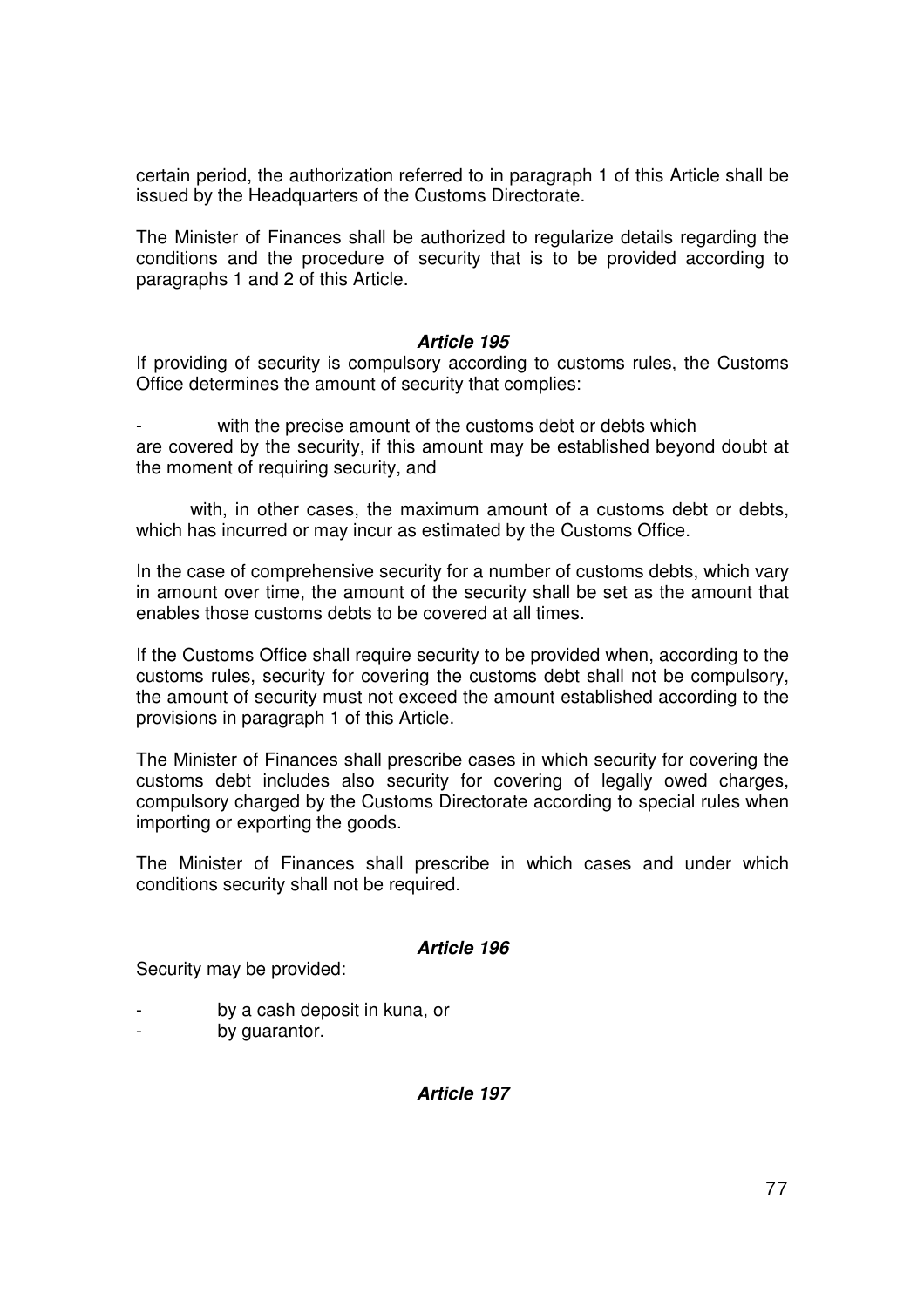Equivalent with cash deposit shall be submitting of modes of payment, which shall be considered by the Customs Office as such regarding their issuer and conditions and modes of their collection.

The Minister of Finances shall be authorized to regularize details regarding the conditions and mode of depositing cash and other modes of payment equalised with it.

## **Article 198**

The guarantor must undertake in writing to pay, jointly and severally with the debtor, the total secured amount of customs debt and tax, including the rate of interest and costs incurred in the procedure of collecting the payment of customs debt that remained unpaid although falls to be paid.

The guarantor may be a third person established in Croatia, whose security the Customs Office considers as acceptable.

The Customs Office may refuse the guarantor or type of security proposed, if considers that they appear uncertain for ensuring the payment of the customs debt on time.

## **Article 199**

The person obliged to provide security is free to choose the type of security laid down in Article 196 of this Law.

The Customs Office may refuse the type of security proposed, if considers it unsuitable for the appropriate customs procedure.

The Minister of Finances may prescribe that the type of security chosen shall be valid during a certain period.

#### **Article 200**

The Minister of Finances may prescribe types of security other than those that are specified in Article 196 of this Law if such securities provide equivalent assurance that a customs debt will be collected.

## **Article 201**

If the Customs Office establishes that produced security does not ensure the payment of the customs debt either entirely or within the prescribed period, it may require the person referred to in Article 192, paragraph 1 of this Law to provide additional security or to replace the initially presented security with the new one.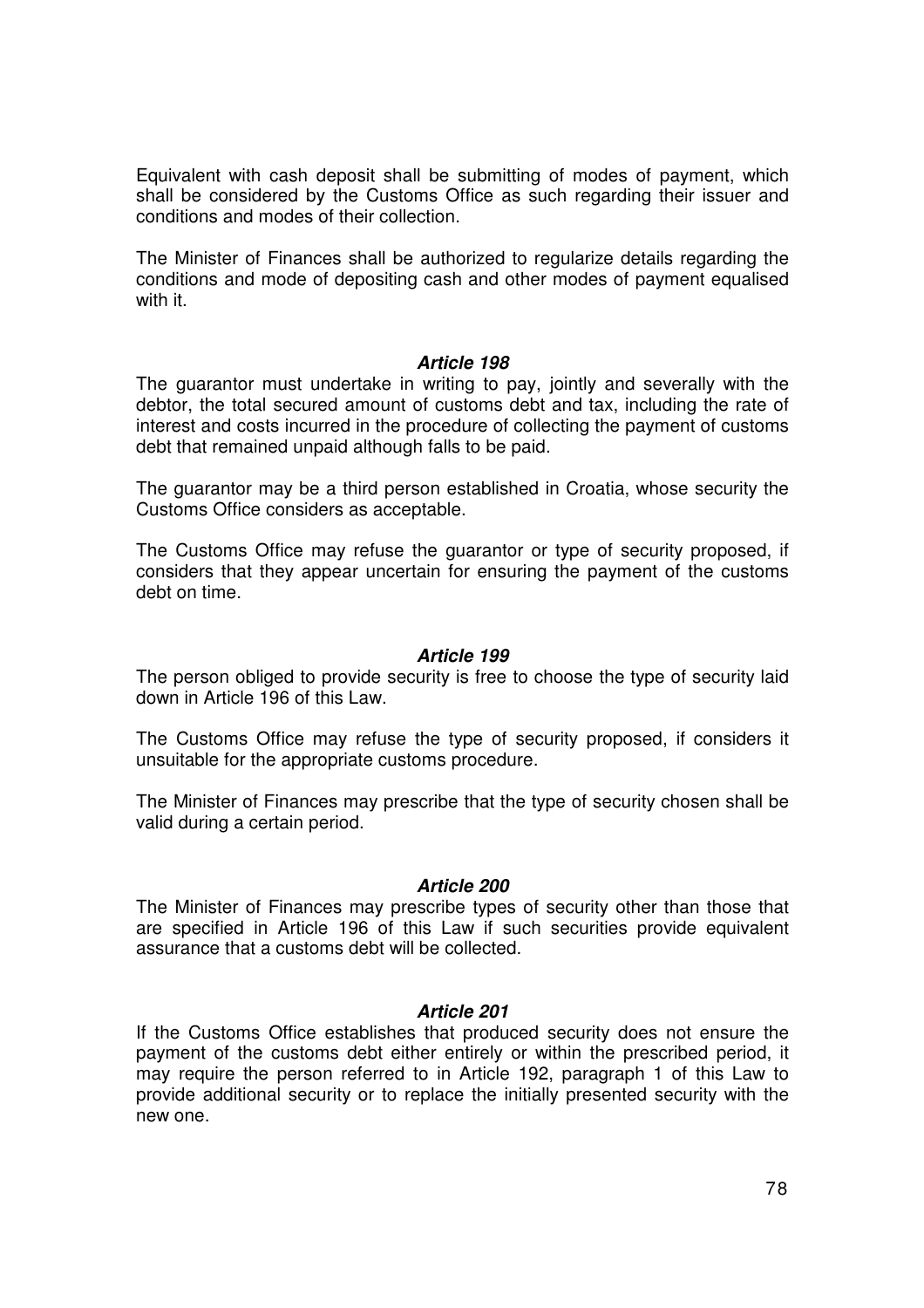## **Article 202**

The security cannot be released until either the customs debt has not been extinguished or the customs debt may no longer arise.

By extinguishing the customs debt or by incurring of such circumstances that the customs debt may no longer arise, the security for collecting that customs debt ends. If a customs debt which may incur for goods released under the procedure with drawback system is ensured with security, and the Customs Office fails to inform the guarantor within a period of one year from the date of ending the procedure that the procedure has been completed, the security shall cease to be valid by expiring of that period.

If the customs debt has been extinguished partially or may arise only related to the part of the amount secured, at the request of the person concerned an adequate part of the obligation related to the security is to be extinguished unless the amount involved does not justify such action.

## **Article 203**

The Minister of Finances may, if necessary, prescribe derogation from the particular provisions in this chapter in order to fulfil the obligations arising when joining to the appropriate international agreements.

# **2. INCURRENCE OF A CUSTOMS DEBT**

# **Article 204**

A customs debt on importation shall arise:

a) by releasing the goods for free circulation, or

b) by placing the goods under the temporary importation procedure with partial relief from paying customs duty.

A customs debt shall incur at the moment of acceptance of the customs declaration.

The customs debtor is the declarant; in the case of indirect representation, the customs debtor is also a person on whose behalf the customs declaration is lodged.

If data shown in the customs declaration for one of the procedures referred to in paragraph 1 of this Article resulted in the fact that that whole or a part of the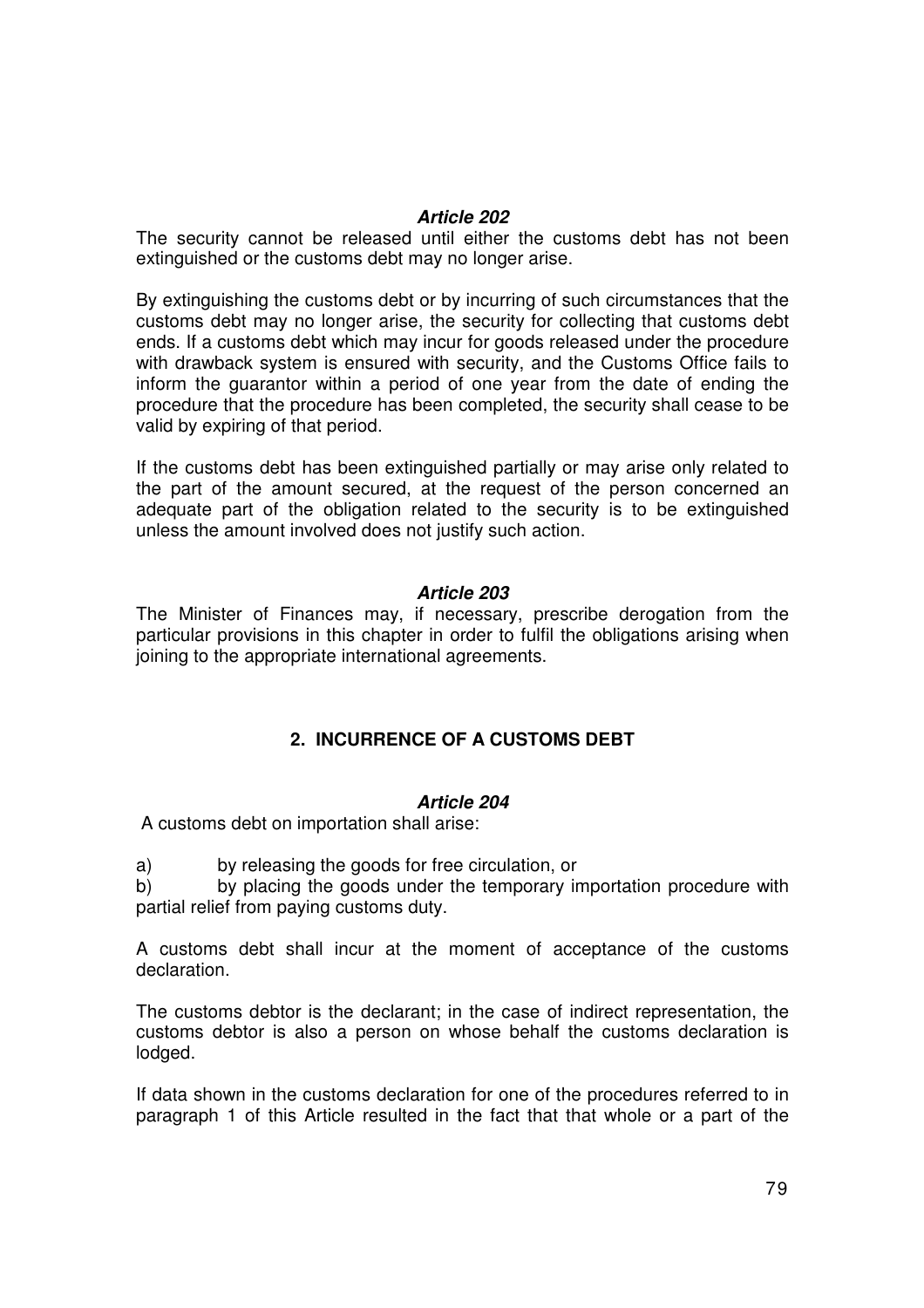prescribed duty has not been calculated and collected, the person who produced the data shown in the declaration and who knew or ought to have known according to the circumstances that those data were false, shall be considered the customs debtor.

# **Article 205**

A customs debt on importation shall incur also:

a) if goods are unlawfully introduced into the customs territory of the Republic of Croatia

b) if goods are unlawfully introduced from a free zone or free warehouse into another part of the customs territory of the Republic of Croatia.

For the purposes of this Article, as unlawful shall be considered each case where the goods are introduced by violating the provisions referred to in Articles 50 to 53 and Article 180, paragraph 1, second indent of this Law.

The customs debt shall incur at the moment when the goods shall be unlawfully introduced into the customs territory of the Republic of Croatia.

If the amount of the customs debt cannot be determined precisely, the Customs Office shall determine it based on the tariff subheading of those goods that have the highest rate of import duty within that appropriate tariff heading.

The customs debtor shall be:

a) a person who has unlawfully introduced the goods into the customs territory or from a free zone or free warehouse into another part of the customs territory of the Republic of Croatia,

b) a person who participated when the goods were unlawfully introduced, knowing or according to circumstances having to know that such an act is unlawful,

c) a person who owns or acquires the goods concerned, although knowing or according to circumstances having to know at the moment of acquiring or receiving the goods that they have been introduced unlawfully into the customs territory of the Republic of Croatia, or unlawfully introduced from a free zone or free warehouse into another part of that territory.

# **Article 206**

The customs debt on importation shall also incur through the unlawful removal of the goods from customs supervision.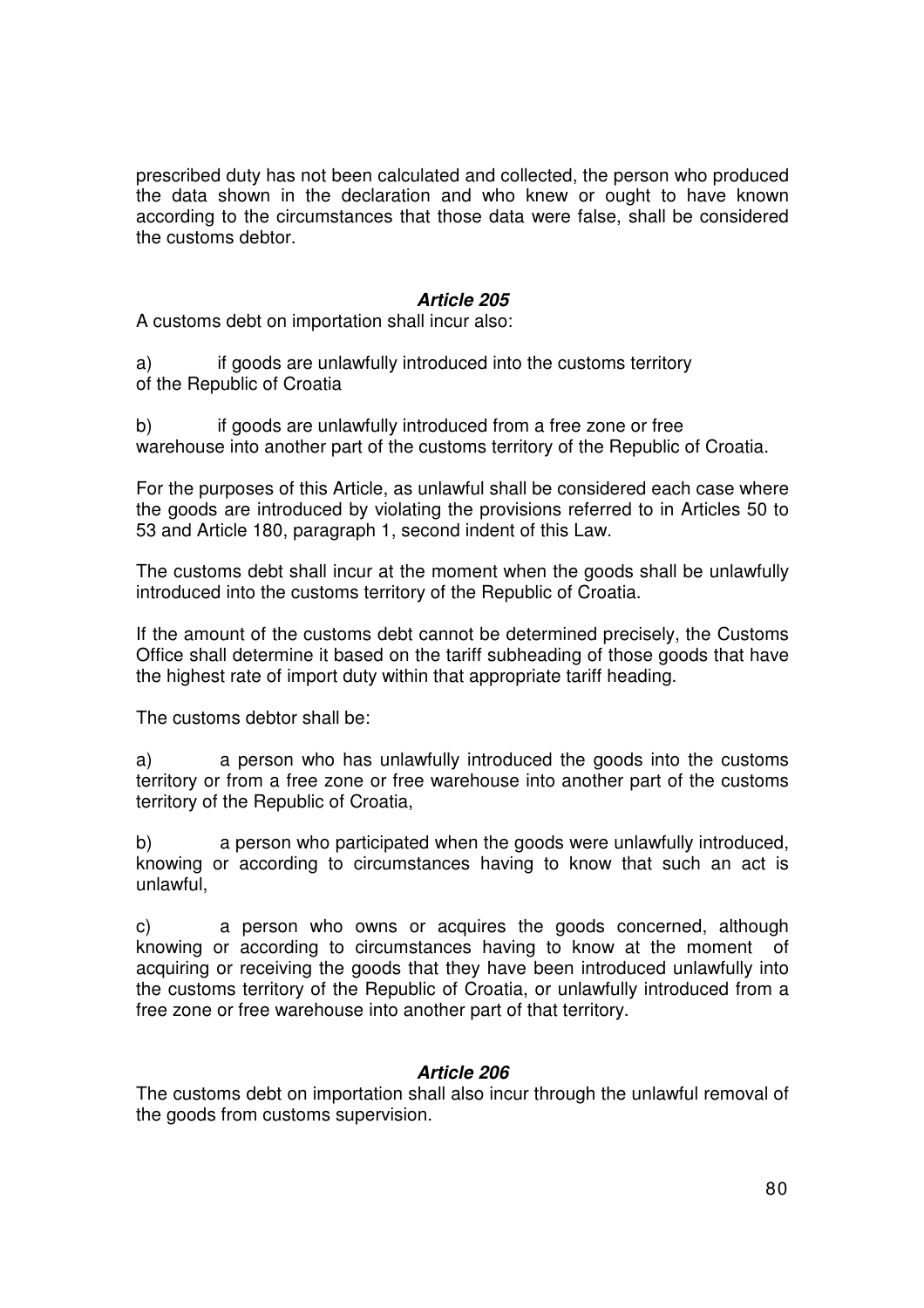The customs debt referred to in Article 1 of this case incurs at the moment of removing the goods which are under the customs supervision.

If the amount of customs debt cannot be determined precisely, the Customs Office shall determine it based on the tariff subheading of those goods that have the highest rate of import duty within that appropriate tariff heading.

The customs debtors for the customs debt referred to in paragraph 1 of this Article shall be:

a) a person who removed the goods from customs supervision,

b) a person who participated when removing the goods, although knowing or according to circumstances having to know that they have been removed from customs supervision,

c) a person who acquired or received such goods, although knowing or according to circumstances having to know at the moment of acquiring or receiving the goods that they have been removed from customs supervision,

d) a person who has to hold on to the obligations related to the temporary placing of goods liable to the payment of customs duty or to the customs procedure in which the goods were placed.

# **Article 207**

The customs debt may incur:

a) through non-fulfilment of one of the obligations for the goods, which arises from the status of temporary storage or some other customs procedure in which the goods were placed,

b) through non-fulfilment of one of the conditions for placing the goods under the appropriate customs procedure or for granting of a more favourable duty by virtue of their end use, in the cases different from those referred to in Article 206 of this Law, except if established that failures mentioned have not essentially affected the correct temporary storage or certain customs procedure.

The customs debt incurs either at the moment when the obligation, which by its non-fulfilment arises the customs debt, ceases to be met or at the moment when the goods are placed under the certain customs procedure where it is subsequently established that a condition, which governs the placing of the goods under the said procedure or granting of a more favourable tariff treatment by virtue of their end use, is not fulfilled.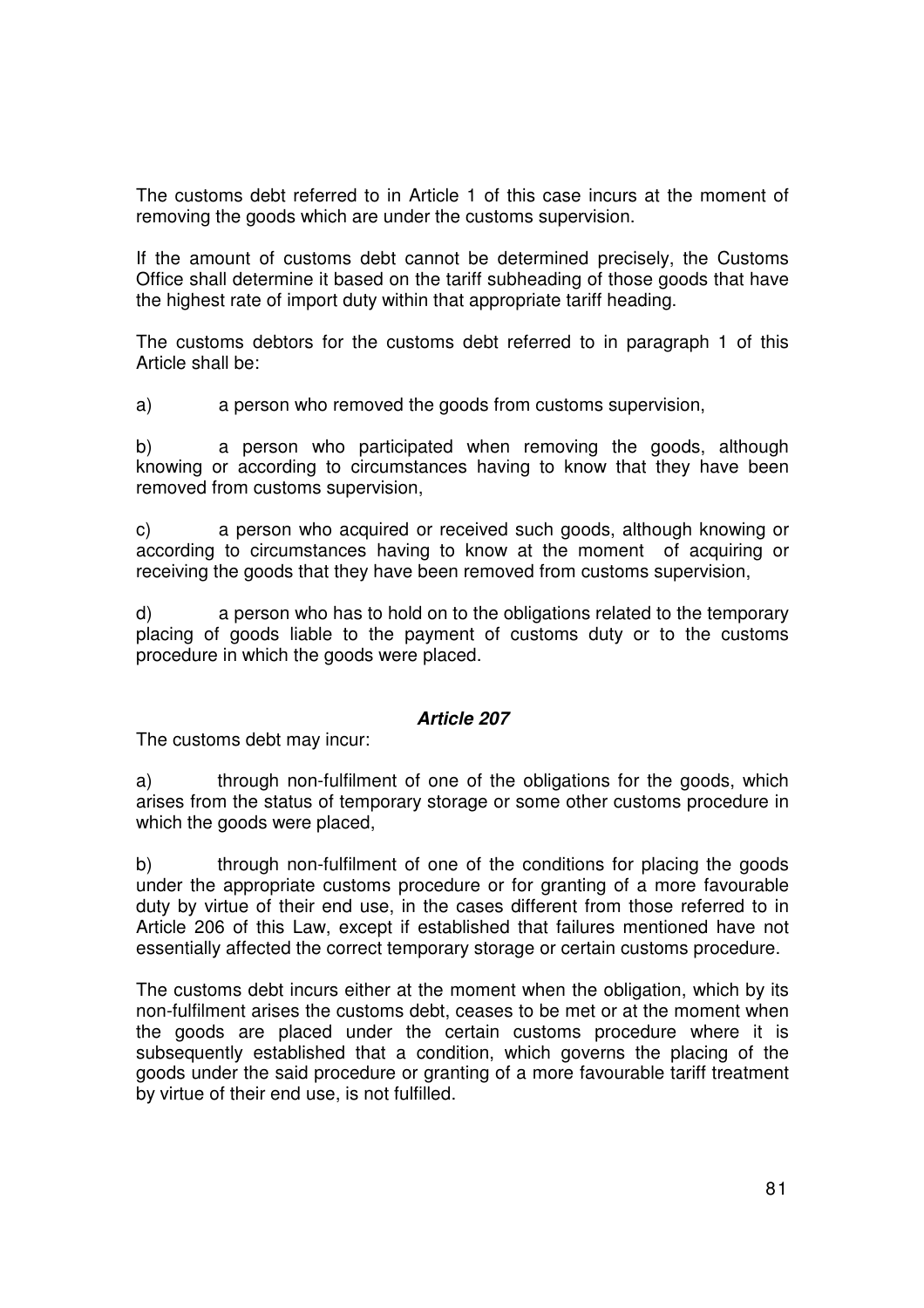The customs debtor is a person who is required, according to circumstances, either to fulfil the prescribed obligations arising in respect of goods liable to import duty from their temporary storage or from placing the goods under the appropriate customs procedure or which have to fulfil the conditions for placing the goods under the certain customs procedure.

## **Article 208**

The customs debt on importation of goods incurs by their use in a free zone or free warehouse on conditions or in a manner that are not in accordance with the rules in force.

Goods that disappeared from a free zone or free warehouse and their disappearance is impossible to be explained to the Customs Office in an acceptable way shall be considered as they were used on conditions and in a manner that is not in accordance with the rules in force.

The customs debt referred to in paragraph 1 of this Article shall incur at the moment of the consumption of the goods or when it shall be used for the first time on conditions or in a manner that is not in accordance with the rules in force.

In the case referred to in paragraph 1 of this Article, the customs debtor is also the person who consumed or used the goods and any person who participated in their consumption or use, although they have known or according to the circumstances ought to have known that the goods could have been consumed or used only under the conditions laid down by the rules in force.

If the customs debt incurs related to the goods which disappeared in a free zone or a free warehouse, and it is impossible to determine the customs debtor in accordance with paragraph 4 of this Article, the person liable for payment of the customs debt is the last person known to the Customs Office to have been in the possession of the goods.

## **Article 209**

By exception of the provisions referred to Articles 205 and 207, paragraph 1, indent a) of this Law, the customs debt shall not

incur if the person proves that the obligations which arise from the provisions:

a) of Articles 50 to 53 of this Law and Article 180, paragraph 1, second indent of this Law,

b) of the temporary storage of the goods, or

c) on the application of customs procedure where the goods were placed, could not be met due to the total destruction or irretrievable loss of the goods as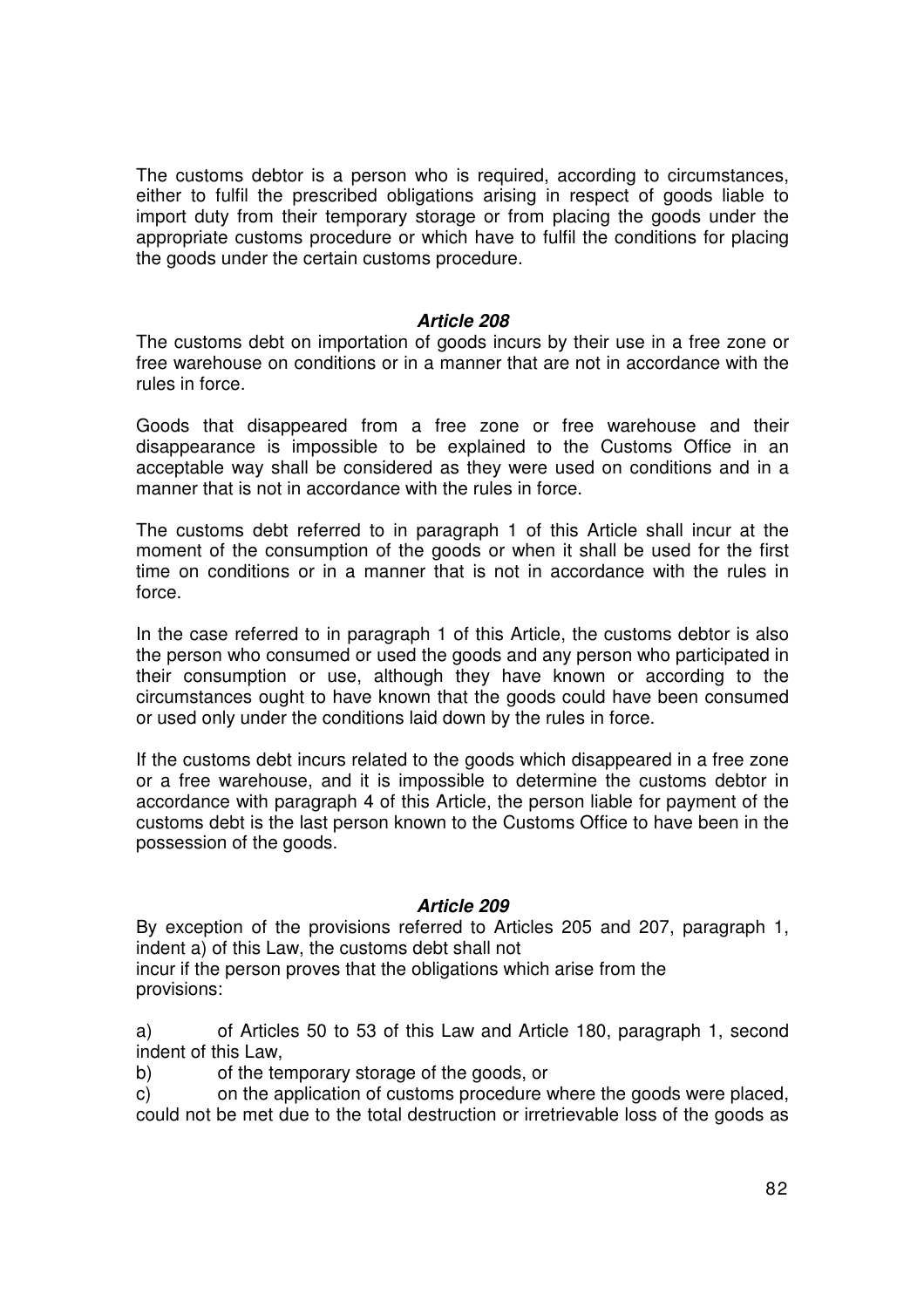a result of the actual nature of the goods, in the case of force majeure or with the authorization of the Customs Office.

It shall be deemed that the goods are irretrievably lost in the sense of paragraph 1 of this Article, if they are unusable for any person.

It shall be deemed that the customs debt has not incurred for the goods that were released for free circulation with more favourable duty by virtue of their end use, if those goods were exported or re-exported with the authorization of the Customs Office.

## **Article 210**

If in accordance with Article 209, paragraph 1 of this Law the customs debt does not arise for the goods released for free circulation on account of their end use at a more favourable duty, any waste or scrap resulting from the destruction of such goods shall be deemed as foreign goods.

## **Article 211**

If in accordance with Articles 206 and 207 of this Law the customs debt incurs related to goods released for free circulation at a more favourable duty on account of their end use, the amount paid at the time of their release for free circulation is to be deducted from the amount of the incurred customs debt.

The provisions of paragraph 1 of this Article are appropriately applied to cases where the customs debt incurs in respect of waste and scrap resulting from the destruction of such goods.

# **Article 212**

A customs debt on exportation shall be incurred when the goods, liable to the payment of export duty, are exported from the Croatian customs territory covered by the customs declaration.

The customs debt on exportation shall be incurred at the time when the customs declaration is accepted.

The customs debtor shall be the declarant, and in the event of indirect representation the customs debtor shall also be the person on whose behalf the customs declaration is made.

# **Article 213**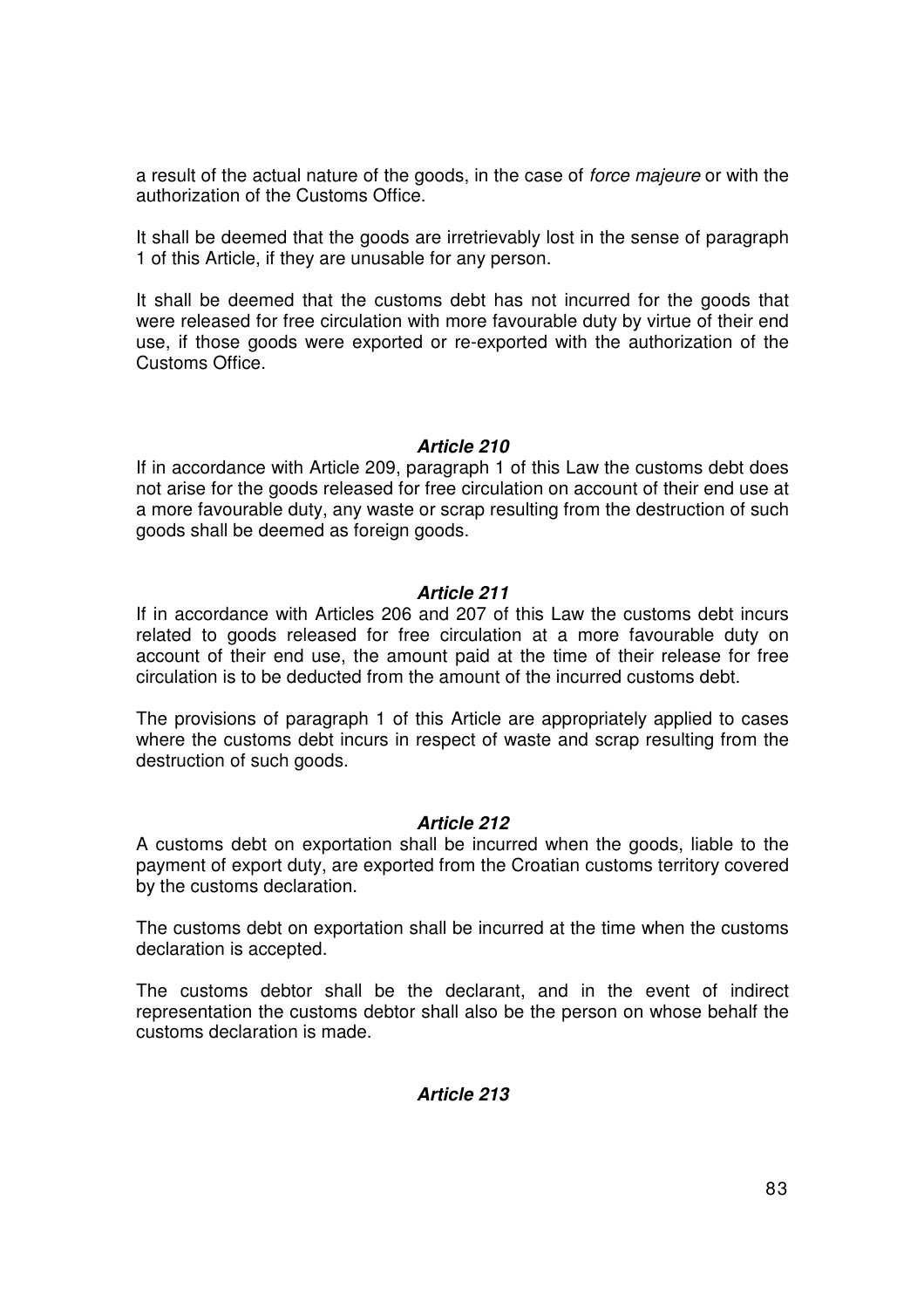A customs debt on exportation shall also incur when the goods liable to the payment of export duty shall be removed from the customs territory of the Republic of Croatia without lodging the customs declaration for them.

The customs debt on exportation shall be incurred at the time when the goods actually leave the customs territory of the Republic of Croatia.

The customs debtor shall be:

a) the person who has removed the goods from the customs territory of the Republic of Croatia, and

b) the person who participated in removing the goods, although knowing or according to circumstances of the case having to know that a customs declaration prescribed has not been lodged.

## **Article 214**

A customs debt on exportation shall be incurred when exporting the goods for which the prescribed condition, that they can leave the customs territory of the Republic of Croatia with total or partial relief from the payment of export duty, is not fulfilled.

The customs debt on exportation shall be incurred by non-fulfilment of the conditions on the basis of which the goods were or may have been exported from the customs territory of the Republic of Croatia with total or partial relief of the payment from the export duty, or in the event that the authorized Customs Office cannot determine that moment, by the expiry of the time limit set for the production of evidence that the conditions entitling the goods to such relief have been fulfilled.

The customs debtor shall be the declarant, and in the event of indirect representation the customs debtor shall also be the person on whose behalf the customs declaration is made.

## **Article 215**

The customs debt referred to in Article 204 to 208 and Articles 212 to 214 of this Law shall incur also for goods subject to the measures of prohibition or restriction on importation or exportation of any kind whatsoever.

By exception, no customs debt shall be incurred on the unlawful introduction into the Croatian customs territory of counterfeit currency and narcotic drugs or psychotropic substances which do not enter into the economic circuit strictly supervised by the competent authorities with the view to their application for medical or scientific purposes.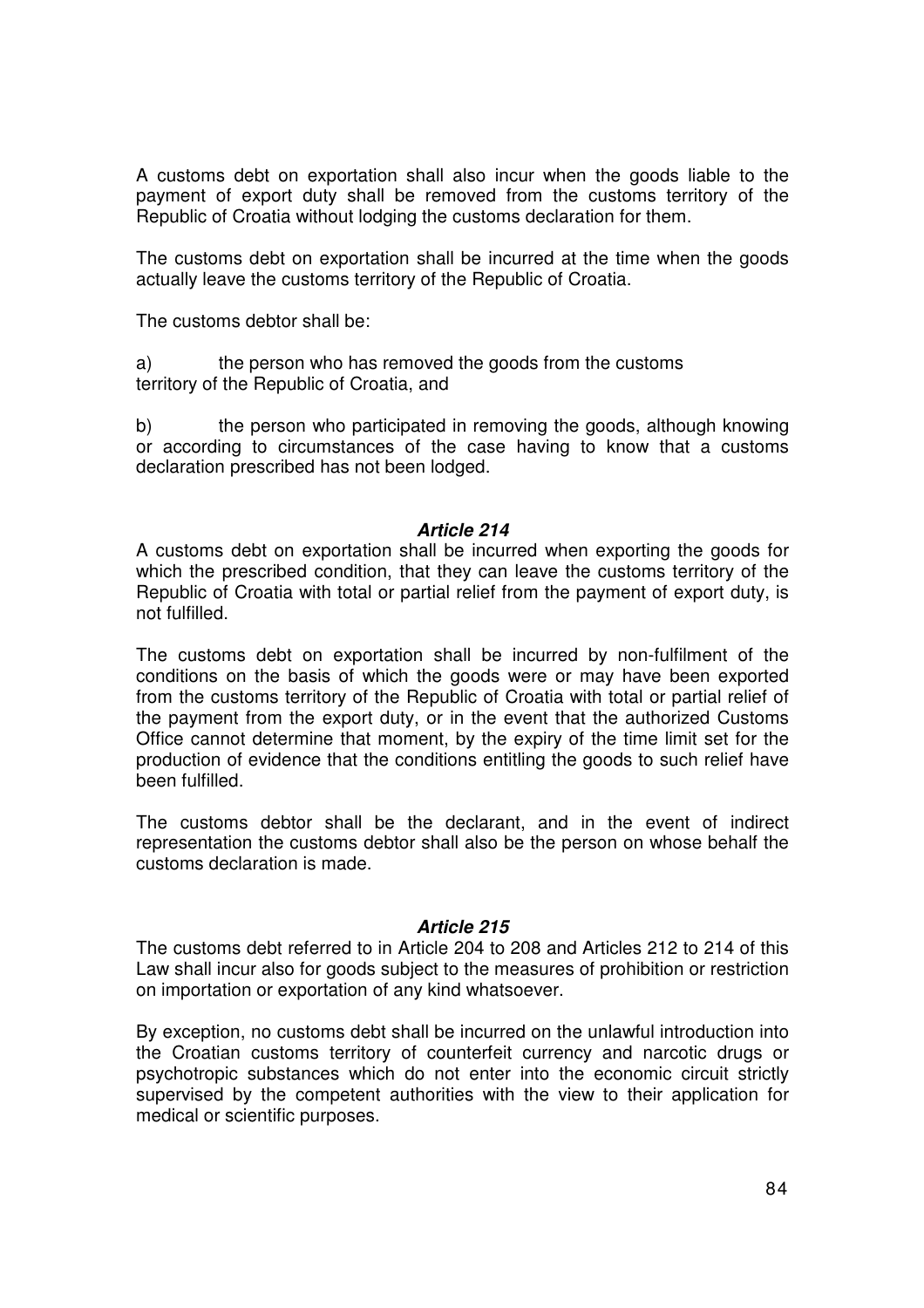For the purposes of criminal law applicable to customs offences, it shall be deemed that the customs debt incurs in cases where the criminal law foresees the customs duty as the basis for determining penalty, or when the existence of a customs debt is the basis for taking criminal proceedings.

## **Article 216**

The relieves of the payment of the import or the export duty, determined by the customs rules (Articles 187 to 190 of this Law) shall also be applied in the cases when the customs debt in respect of Articles 205 to 208, 213 or 214 of this Law incurs, providing that the customs debtor was not acting with the deception or obvious negligence, and if he is able to prove that the other conditions for the realization of the privilege are fulfilled.

#### **Article 217**

If several persons shall be liable for payment of the customs debt, they shall be liable jointly and severally.

## **Article 218**

If not provided otherwise in this Law, the amount of the import duty or export duty that is to be calculated for certain goods, without prejudice to paragraph 2 of this Article, shall be determined on the basis of the competent rules for the assessment of the amount of the customs debt appropriate to those goods on the date of incurring the customs debt.

If it is not possible to determine the precise moment when the customs debt incurred, the time to be taken into account in determining the basis for assessing the customs debt shall be the time when the authorized Customs Office concludes that the goods were in a situation in which a customs debt might have incurred.

If the Customs Office, on the basis of the information available, establishes that the customs debt incurred prior to the moment under paragraph 2 of this Article, the amount of the import duty or export duty payable for the goods concerned shall be determined on the basis of the assessment appropriate to the goods at the earliest moment when, from the information available, the existence of the customs debt may be established.

## **Article 219**

A customs debt shall be incurred at the place where the accurate circumstances from which it arises occur.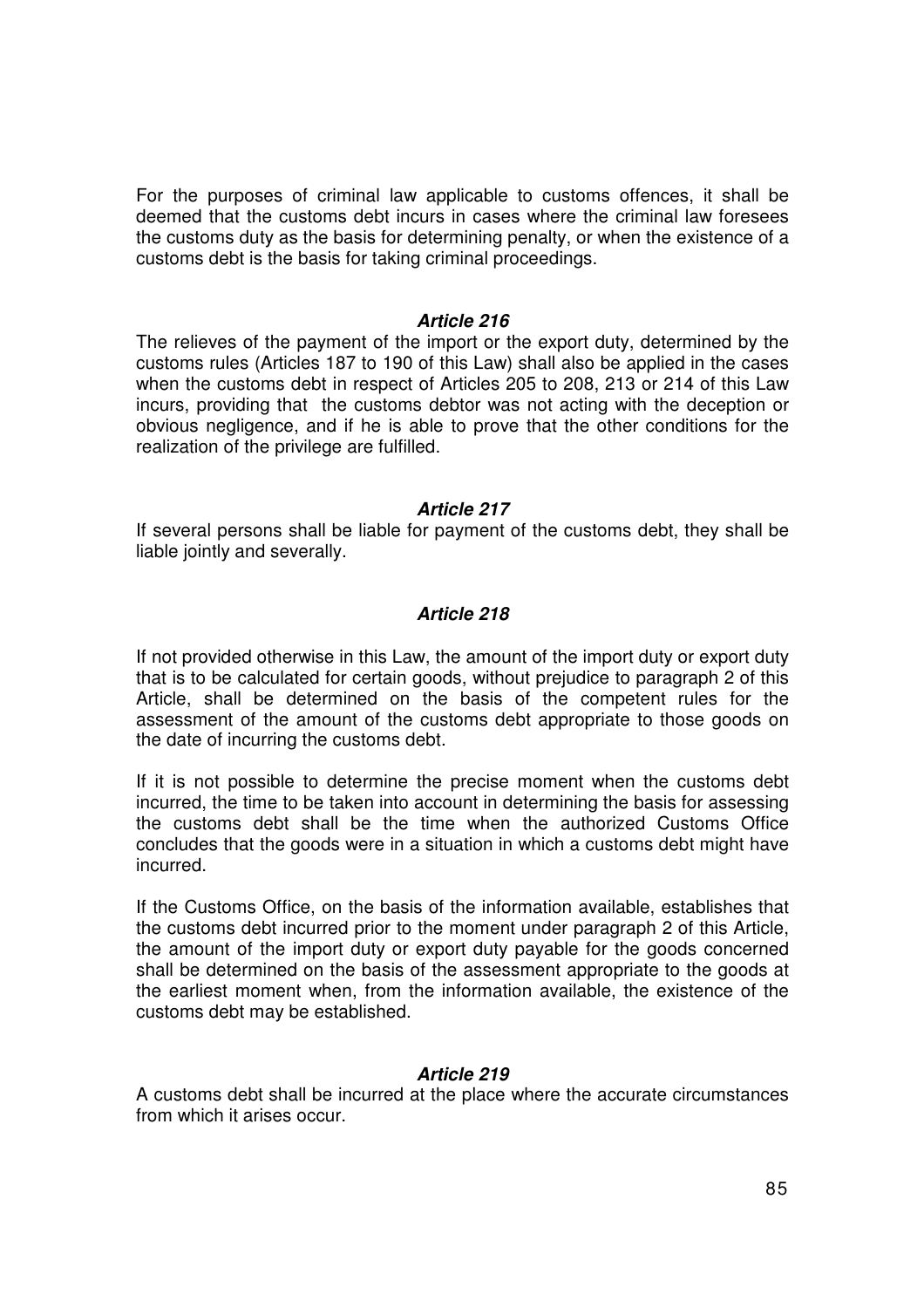If the place referred to in paragraph 1 of this Article may be established it is to be deemed that the customs debt incurred at the place where, according to the conclusion of the Customs Office, the goods were in a situation which conditioned a customs debt to incur.

In cases where the customs procedure for certain goods is not discharged, it shall be deemed that a customs debt incurred at the place where:

the goods concerned were placed under a certain customs procedure, or

within the framework of the customs procedure the goods enter into the Croatian customs territory.

If the Customs Office, on the basis of the information available, concludes that the customs debt was already incurred when the goods were in some other place, it shall be deemed that the customs debt have been incurred at the place where the goods, retrospectively seen, were located at the earliest time when the existence of the customs debt may be established.

## **Article 220**

Where, based on conditions of the agreement which the Republic of Croatia has concluded with a third country, the authorization for a more favourable duty is foreseen in the cases of goods obtained in the Republic of Croatia under the inward processing procedure entitling thereby the compensating products, by validating the documents, to the right for a more favourable import duty in a third country, the customs debt is incurred for all foreign goods that were incorporated and consumed when obtaining the compensating products under the inward processing procedure.

As the moment of incurring the customs debt referred to in paragraph 1 of this Article shall be deemed the moment of acceptance of the export customs declaration relating to the goods concerned.

The customs debtor shall be the declarant, and in event of indirect representation the customs debtor shall also be a person on whose behalf the export customs declaration is made.

The amount of duty corresponding to this customs debt is to be determined under the same conditions as if were the customs debt in question, which would have incurred if the customs declaration of release for free circulation of the goods originated from the third country would have been lodged at the same moment, after terminating the inward processing procedure.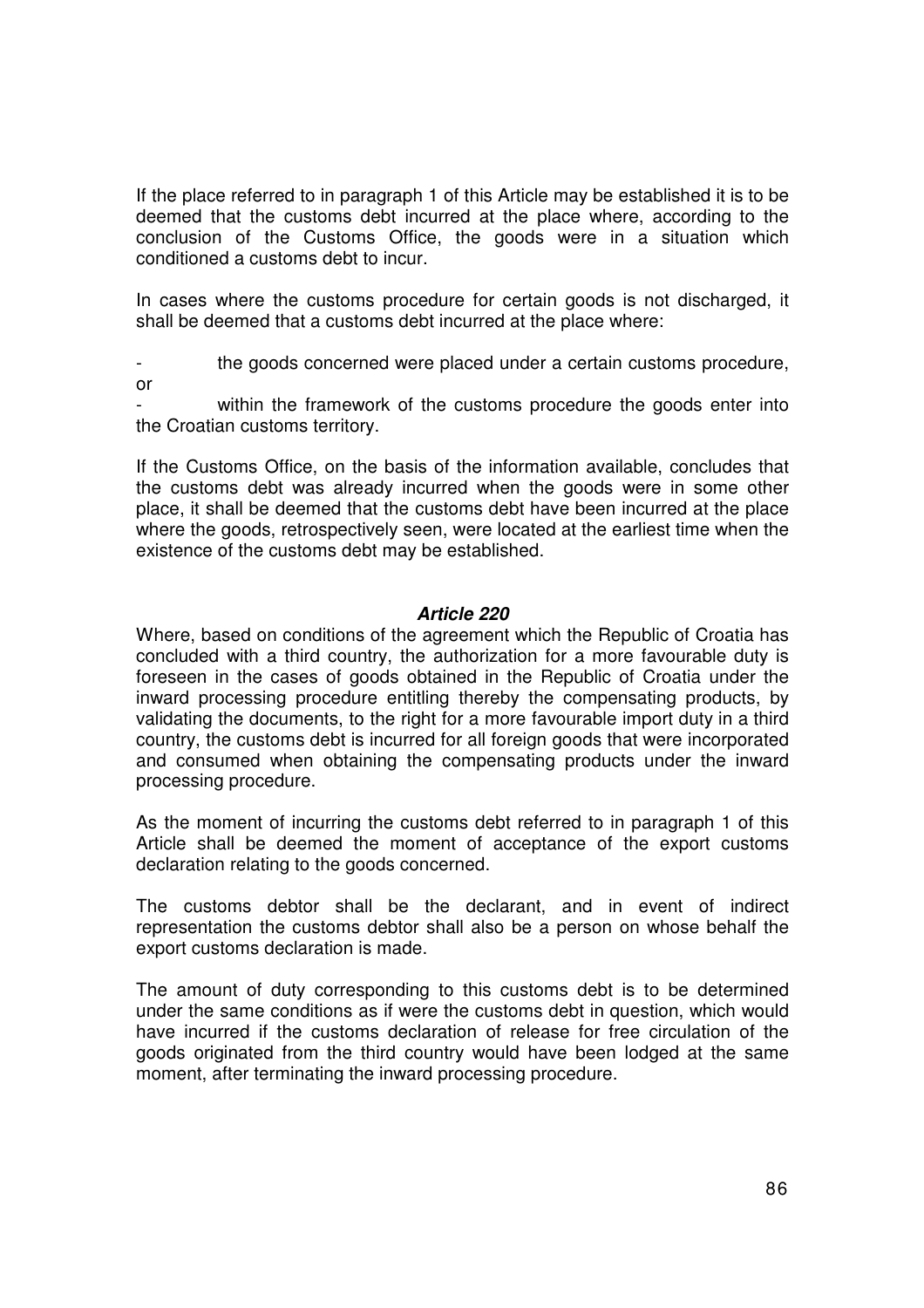# **3.RECOVERY OF THE CUSTOMS DEBT**

# **a) Entry in the accounts**

# **Article 221**

Each amount of import or export duty resulting from a customs debt, hereinafter called "amount of duty" the Customs Office has to calculate immediately after receiving the necessary particulars and to enter them in the accounts or in any other equivalent document.

Paragraph 1 of this Article shall not apply:

a) where temporary anti-dumping or countervailing duty is introduced,

b) where the legally determined amount of duty exceeds the amount determined on the basis of a binding tariff information.

The Customs Office may discount the amount of duty in the cases referred to in Articles 225, paragraph 3 of this Law, if it was not able to communicate to the debtor the amount of debt after the end of the prescribed period.

The Ministry of Finances shall determine the implementing rule relating to the mode and the procedures of entry in the accounts.

The Government may prescribe the amount of duty that is not to be entered in the accounts subsequently.

## **Article 222**

If a customs debt is incurred as a result of acceptance of the customs declaration of goods placed under a customs procedure, except under the temporary import procedure with partial relief from import duties or any other act having the same effect as such acceptance, the debt shall be entered in the accounts immediately after it has been calculated and, at the latest, on the second day following that on which the goods were released.

On condition that the payment has been secured, the total amount of duty for the goods released to the same person within the period determined by the Customs Office, which cannot be longer than 30 days, may be single entered in the accounts at the end of the period. The entry in the accounts has to be performed two days after expiring of the approved period at the latest.

If it is prescribed that goods may be released on condition that complies with special rules governing either the conditions of determining the amount of the customs debt or its collecting, the debt has to be entered in the accounts no later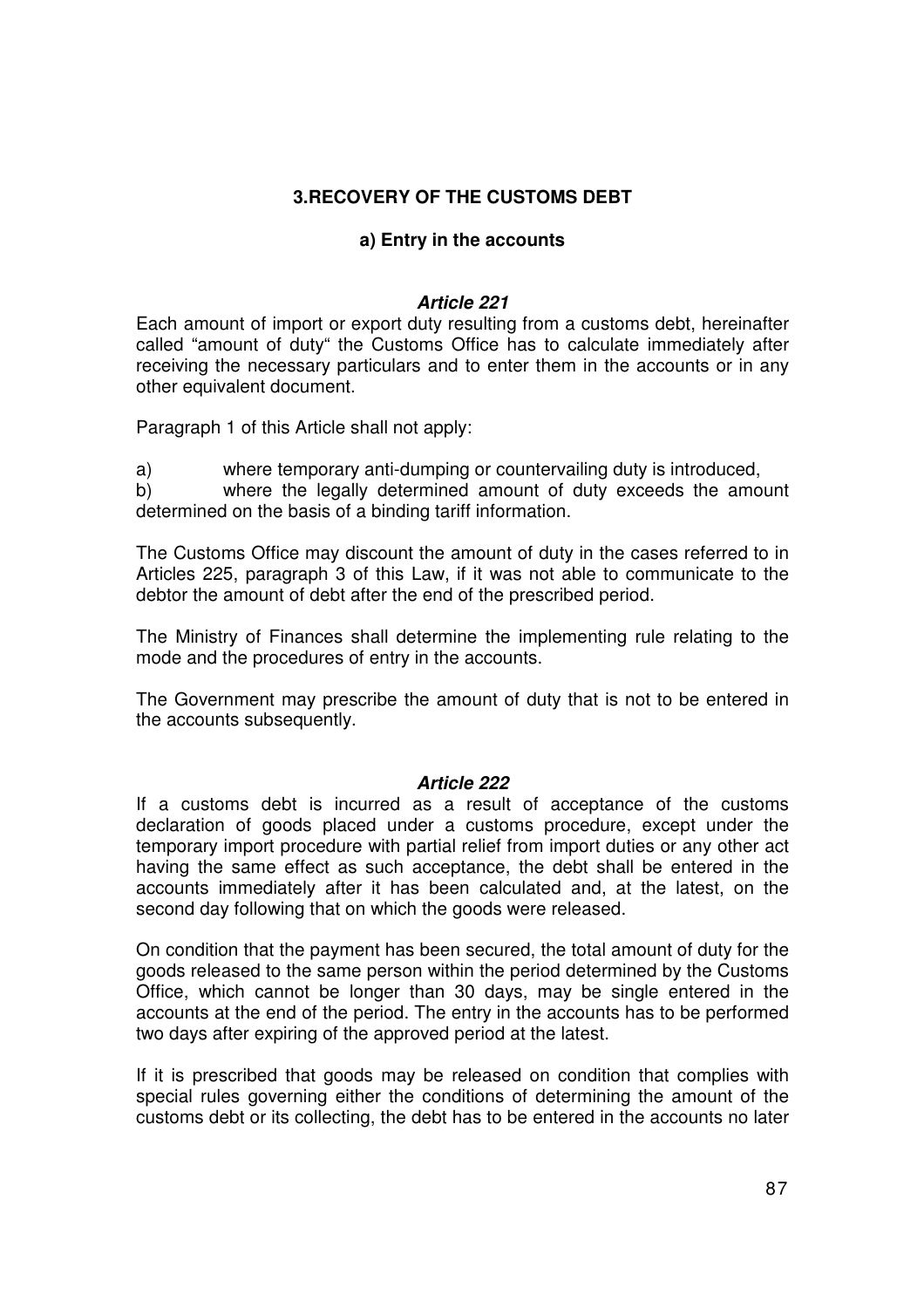than two days after the amount of debt or the obligation to pay the duty resulting from it was determined.

If the customs debt shall be related to the temporary anti-dumping or countervailing duties, the duty shall be entered in the accounts no later than two months after the rule on introducing of anti-dumping or countervailing duties has been published.

If the customs debt has incurred under the conditions different to those referred to in paragraph 1 of this Article, the amount of duty shall be entered in the accounts within two days from the date when the Customs Office shall be able:

- a) to calculate the amount of duty, and
- b) to determine the debtor.

## **Article 223**

The time limits prescribed for entry in the accounts referred to in Article 222 of this Law may be extended if special circumstances prevent the Customs Office to comply with the prescribed time limits.

## **Article 224**

When the amount of duty resulting from a customs debt has not been entered in the accounts in accordance with Articles 222 and 223 of this Law or has been entered at a level lower than the amount legally owed, the amount of duty or its remaining part shall be entered in the accounts within two days from the date on which it has been established by the Customs Office and the Customs Office was able to calculate the amount legally owed and to determine the debtor (subsequent entry in the accounts). Those time limits may be extended in accordance with Article 223 of this Law.

Except in the cases under paragraphs 2, 3 and 5 of Article 221 of this Law, the subsequent entry in the accounts shall not be performed if the decision not to enter duty in the accounts or to enter it at a level lower than the amount legally owed is based on the general regulations subsequently invalidated by a court decision.

## **Article 225**

After the amount of duty is entered in the accounts, the amount of duty shall be communicated to the debtor in the appropriate manner.

If the amount of duty to be recovered shall be stated in the customs declaration, the Customs Office shall not communicate to the debtor the amount of duty,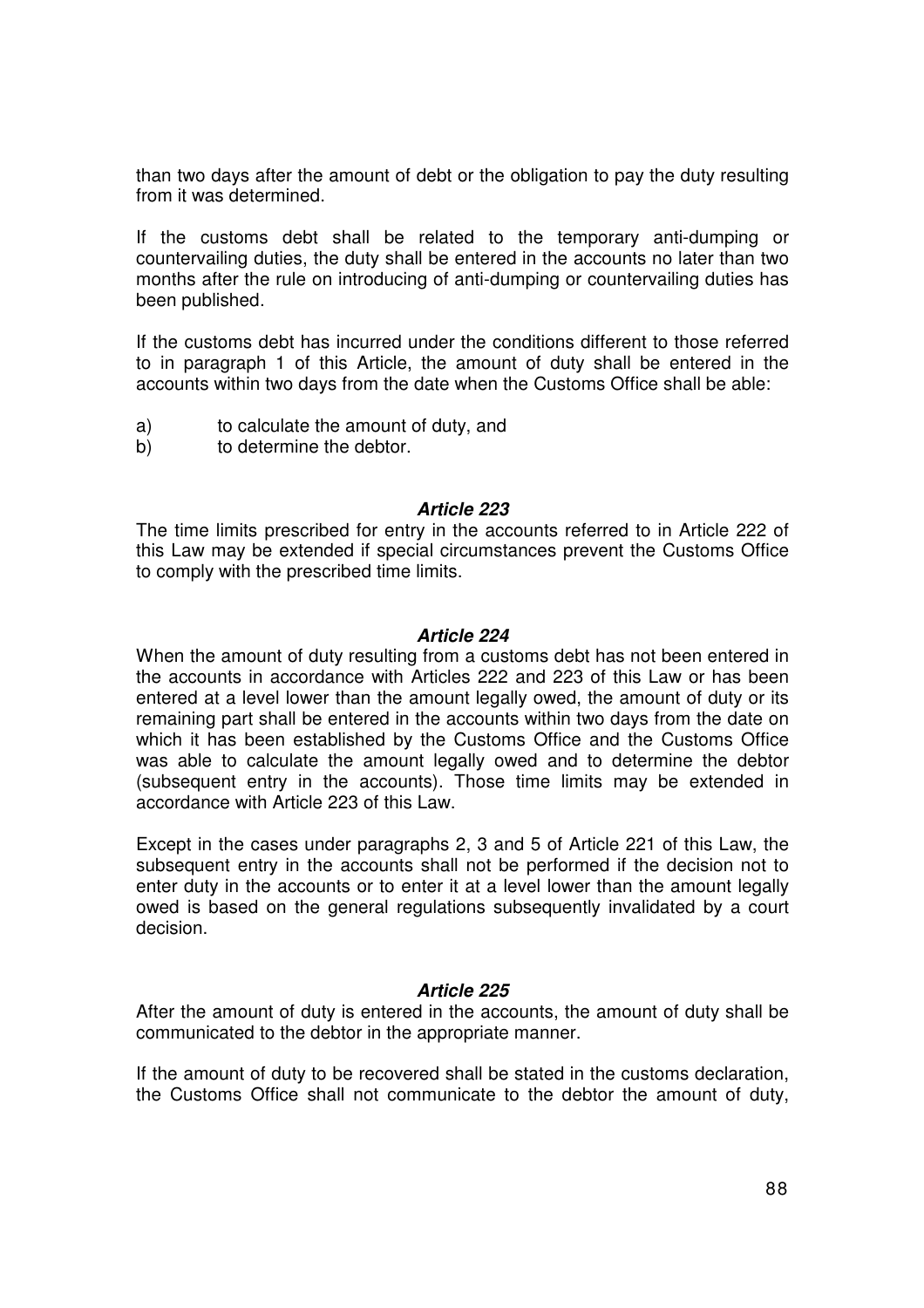except if the amount stated in the declaration does not correspond with the amount determined by the Customs Office.

It shall be deemed that the amount of duty was communicated to the debtor if the Customs Office has released the goods to the declarant, except in the cases referred to in Article 222, paragraph 2 of this Law.

Communication to the debtor shall not be performed after the period of three years from the date of incurring the debt has expired. If due to the penal act of the debtor the Customs Office was not able to determine the amount of debt, the debt may be communicated to the debtor even after the period of three years expires in so far the rules in force so allow.

## **e) Time limits and procedures for the payment of the amount of duty**

## **Article 226**

The debtor has to pay the amount of duty communicated to him in accordance with Article 225 of this Law ten days following the communication and in the case of single entry in the accounts ten days from the date of the expiry of a period approved for the single entry.

Extending of the time limit shall be allowed on the line of the duty if the debt was communicated to the debtor too late and because of that he was not able to fulfil the recovery within the prescribed period.

The Customs Office may also extend the time limit at the request of a debtor if the amount of duty resulted from subsequent payment, under the condition that security has been laid down for its recovery.

The Government shall prescribe conditions under which the recovery of the debt may be remitted either in the case when the request for the remittance was submitted according to Articles 233 to 235 of this Law or when the goods were seized with the intention of confiscating them in accordance with Article 230, item c), second indent, or item d) of this Law.

## **Article 227**

The payment may be performed in national currency in cash or by some other means of payment in accordance with the rules in force.

The Minister of Finances shall prescribe cases in which the Customs Office may collect the debt in cash.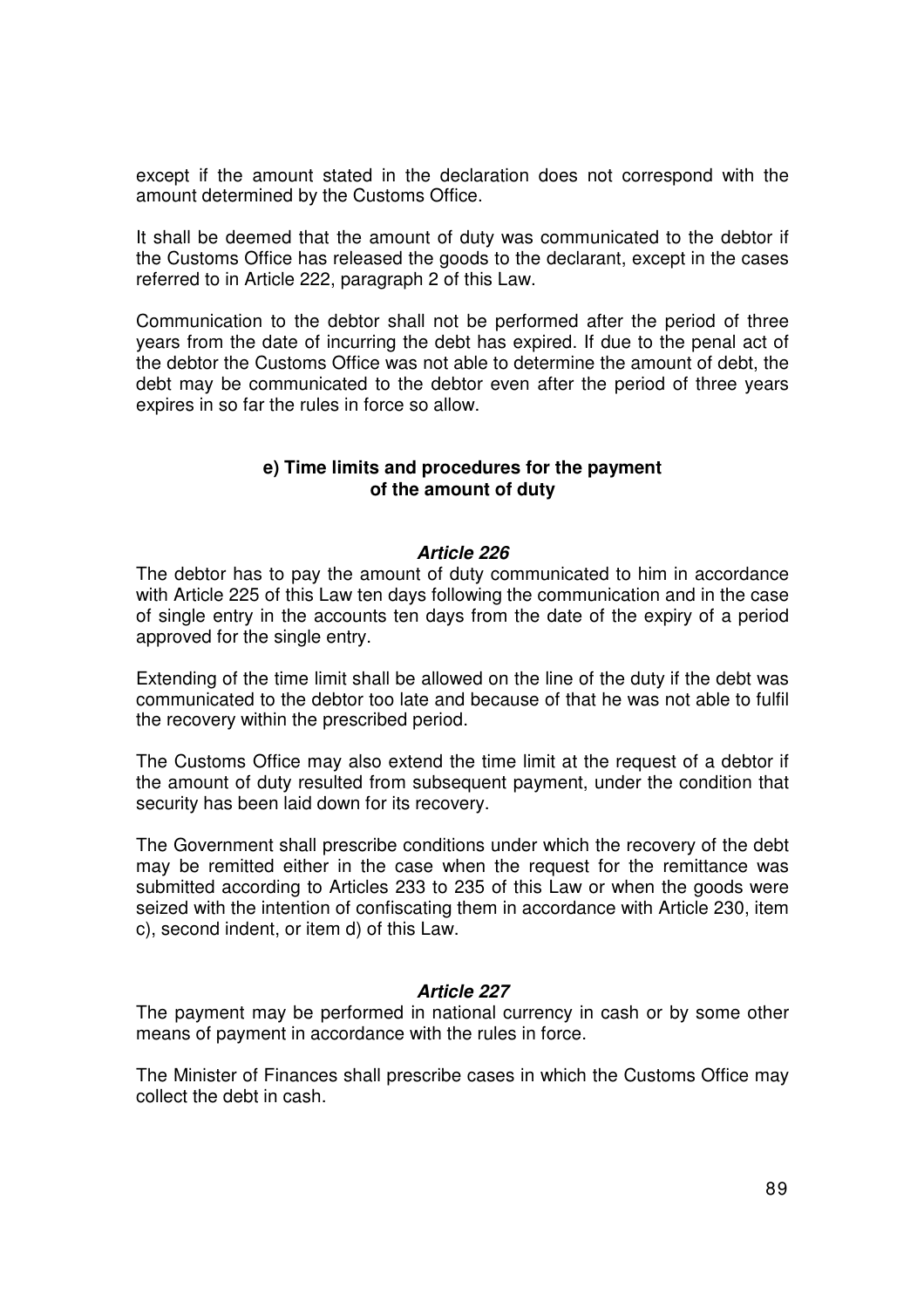The Minister of Finances may prescribe that the payment may be fulfilled by the adjustment of credit balance.

A third person may, instead of the debtor, pay the amount of debt.

## **Article 228**

The Minister of Finances may prescribe the conditions for the deferment of the payment of the customs debt.

## **Article 229**

If the amount of debt shall not be paid on time:

a) the Customs Office shall take all legally prescribed possibilities, including enforcement. As executive documents in executive procedure shall be considered:

the executive decision of the Customs Office,

the customs declaration on which the customs clearance is being performed.

a) interest on arrears shall be accounted over and above the amount of duty; the rate of interest on arrears and its accounting are to be determined by a special rule.

Money orders of the customs debtor for paying the customs debt and executive documents referred to in paragraph 1 of this Article for the payment of customs debt, shall be fulfilled prior to all other obligations of the customs debtor by the authorized institutions for money transfers.

The Government may prescribe the amount of duty and interest that shall not be collected by enforcement.

# **4. EXTINCTION OF CUSTOMS DEBT**

## **Article 230**

Respecting the rules in force referred to the time-barring of a customs debt or non-recovery of such a debt in the cases where the debtor is legally established as insolvent, a customs debt shall be extinguished:

a) by payment of the amount of duty;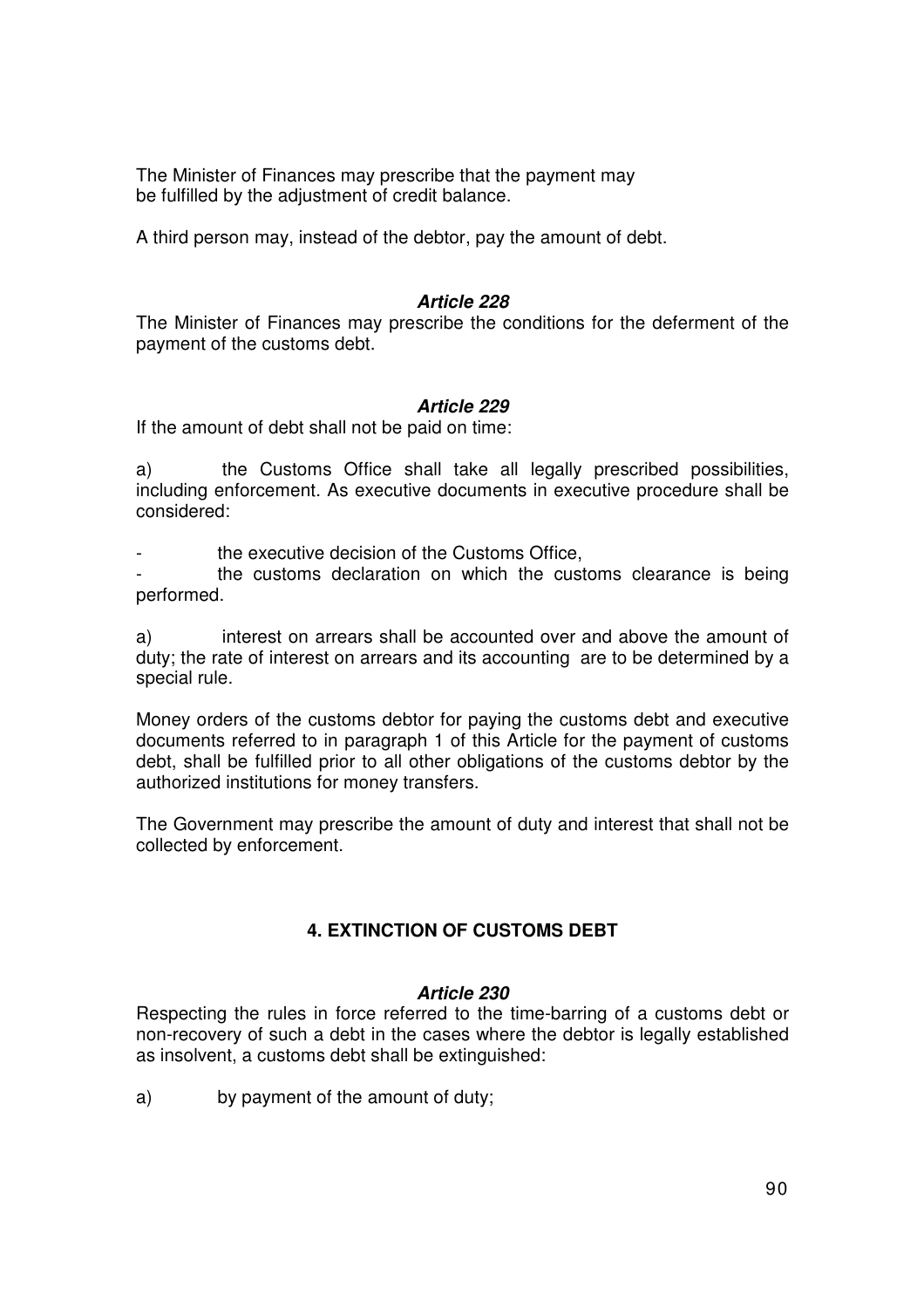b) by remission of the amount of duty;

c) if, related to goods declared for a customs procedure entailing the obligation to pay duties:

the customs declaration is invalidated:

the goods, before their release, are either seized and simultaneously or subsequently confiscated, destroyed on the instructions of the Customs Office, destroyed or abandoned to the Exchequer according to Article 185 of this Law or destroyed or irretrievably lost as a result of their nature or of unforeseeable circumstances or force majeure;

 d) if goods in respect of which a customs debt is incurred in accordance with Article 205 of this Law are seized upon their unlawful introduction and are simultaneously or subsequently confiscated.

In the events of the seizure and confiscation, the customs debt shall be deemed not to have been extinguished if, according to the criminal law, customs duties are the basis for determining penalties or the existence of a customs debt shall be the ground for taking criminal proceedings.

A customs debt that incurred according to Article 220 of this Law shall also be extinguished when all formalities and proceedings, carried out in order to obtain the right to the preferential tariff treatment referred to in Article 220 of this Law, shall be cancelled.

# **5. REPAYMENT AND REMISSION OF DUTY**

# **Article 231**

Particular expressions within the text of this Chapter shall have the following meaning:

a) Repayment: the total or partial refund of import or export duty that was already paid;

b) Remission: either waiving from the recovery of the total debt or of the part of debt, or the invalidation of the entry in the accounts of the total or partial import debt or export debt which are not being paid.

## **Article 232**

The repayment of import debt or export debt shall be carried out up to the amount for which is being proved that at the moment of paying has had not to be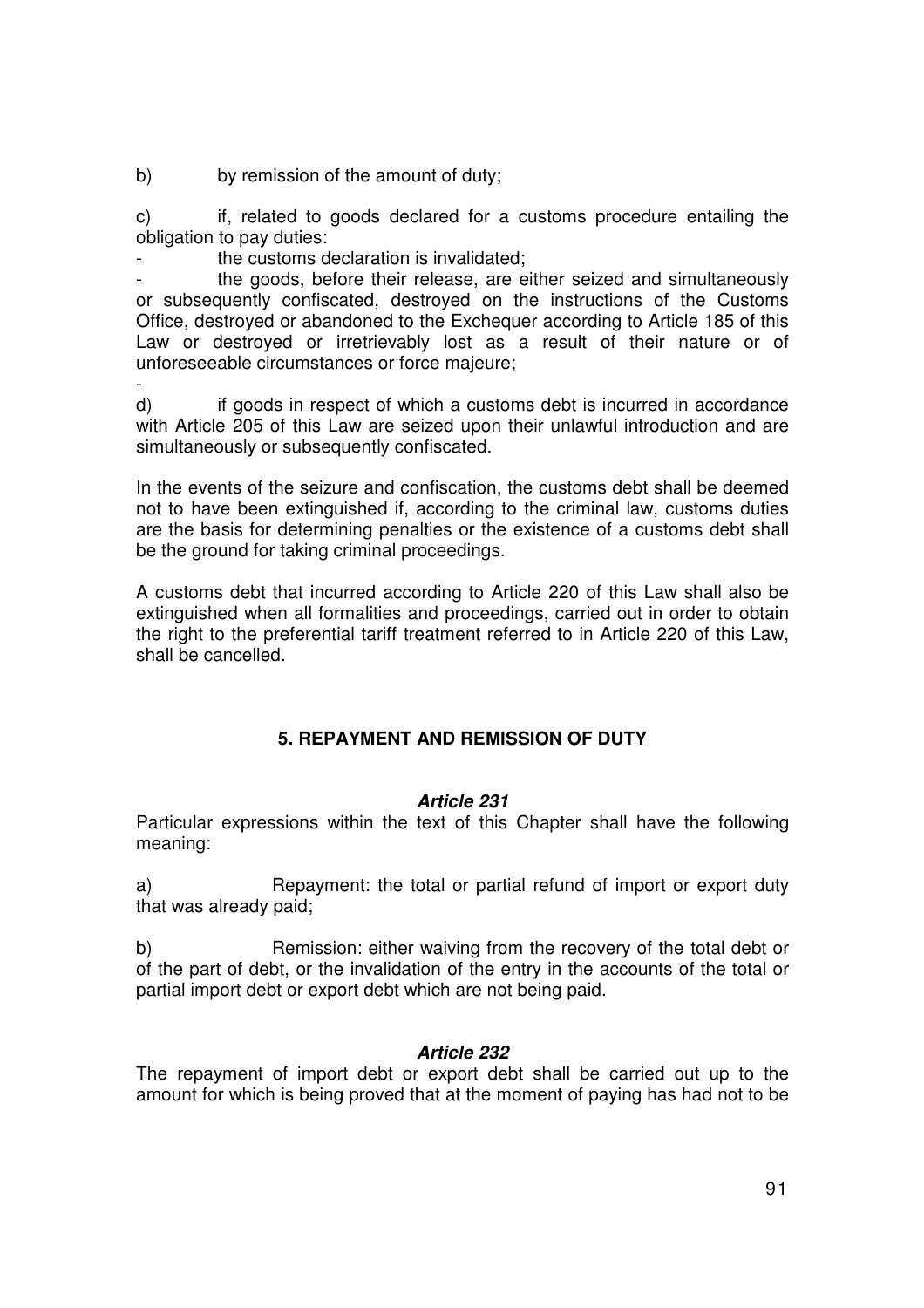paid, or if it has been entered in the accounts contrary to Article 224, paragraph 2 of this Law.

The import and export debt shall be remitted if it is established that they were entered in the accounts unlawfully or that they were entered in the accounts contrary to the provisions of Article 224, paragraph 2 of this Law.

The repayment or the remission shall not be allowed if the facts, which resulted either with the payment or with entering in the accounts of the amount which was not based on law, are the result of the deliberate action of the person.

The import or the export debt shall be repaid or remitted after submitting the request to the Customs Office within a period of three years from the date the debt was communicated to the debtor in respect of the amount of debt. The time limit shall be extended if the person provides evidence that he was hindered to submit the request within the determined period due to the unforeseeable circumstances or force majeure.

The Customs Office shall repay or remit the debt in the line of duty if, within the period of three years from the date the debt was communicated to the debtor, establishes irregularities referred to in paragraph 1 of this Article.

## **Article 233**

The amount of the import or export debt shall be repaid if the customs declaration is invalidated and the customs duty is being paid. The remission shall be allowed at the request of the person within a period prescribed for submitting the application for the invalidation of the customs declaration according to Article 78 of this Law.

#### **Article 234**

The import debt shall be repaid or remitted in the amount for which is proved that was entered in the accounts referring to goods placed under the adequate customs procedure and returned by the importer because at the moment of acceptance of the customs declaration they were either defective or were not complying with the conditions established in the contract on the basis of which they were imported.

The repayment or the remission of the import debt shall be allowed on conditions:

a) that the goods were not being used, except for operations necessary in establishing the defect and thereby do not comply with the contractual conditions, and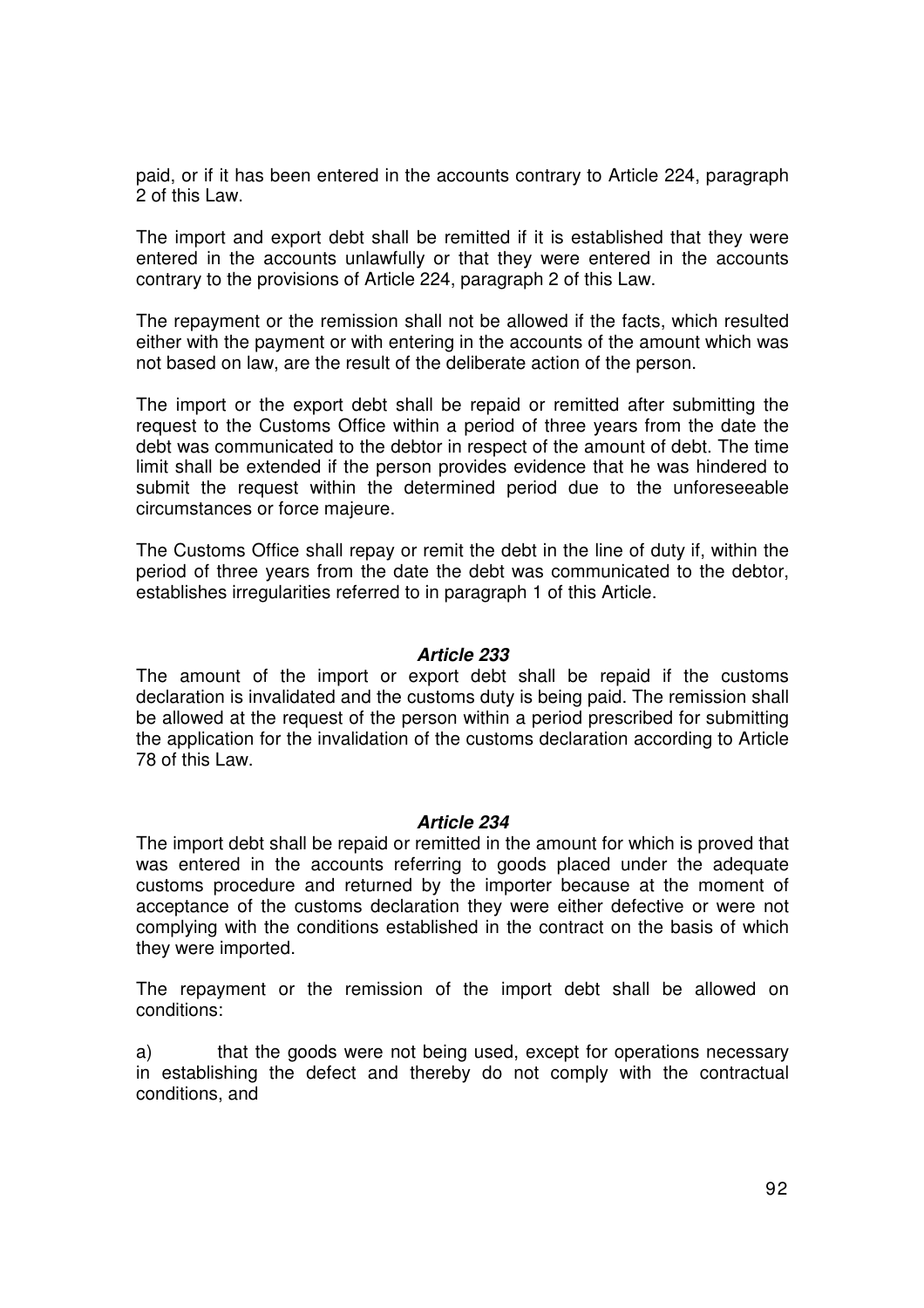b) that the goods were exported from the customs territory of the Republic of Croatia.

At the request of a person, the Customs Office shall allow the goods, for the purpose of re-exporting, to be destroyed or placed under the transit procedure, the customs warehousing procedure, in a free zone or free warehouse instead of being exported. For the purpose of placing the goods under one of the mentioned procedures or uses, it shall be deemed that the goods have the status of foreign goods.

The import debt shall not be repaid or remitted for goods that were temporarily imported for the purpose of testing prior to the release for free circulation, except if it has been determined that it was not possible to establish by such testing the fact, that the goods either have a defect or do not comply with the conditions of the contract.

The import debt shall be repaid or remitted out of the reasons stated in paragraph 1 of this Article, if the person submits the application to the Customs Office within twelve months from the date of communicating the amount of debt to the debtor.

The Customs Office may exceed this period in duly justified cases.

## **Article 235**

The Government of the Republic of Croatia may also prescribe other cases of the repayment or the remission of the import or the export customs debt, except those referred to in Articles 232, 233 and 234 of this Law, that cannot be attributed to the deception or obvious negligence of the customs debtor or other participants within the appropriate customs procedure and to determine special conditions and the procedure for the realisation of the repayment or the remission.

The repayment or the remission of the import duty due to reasons stated in paragraph 1 of this Law shall be allowed upon submission of an application of the declarant, submitted to the Customs Office within twelve months from the date when the debt was communicated to the debtor.

# **Article 236**

The Government of the Republic of Croatia shall determine the amount of customs debt for which the repayment or the remission according to the provisions of this chapter shall not be approved.

# **Article 237**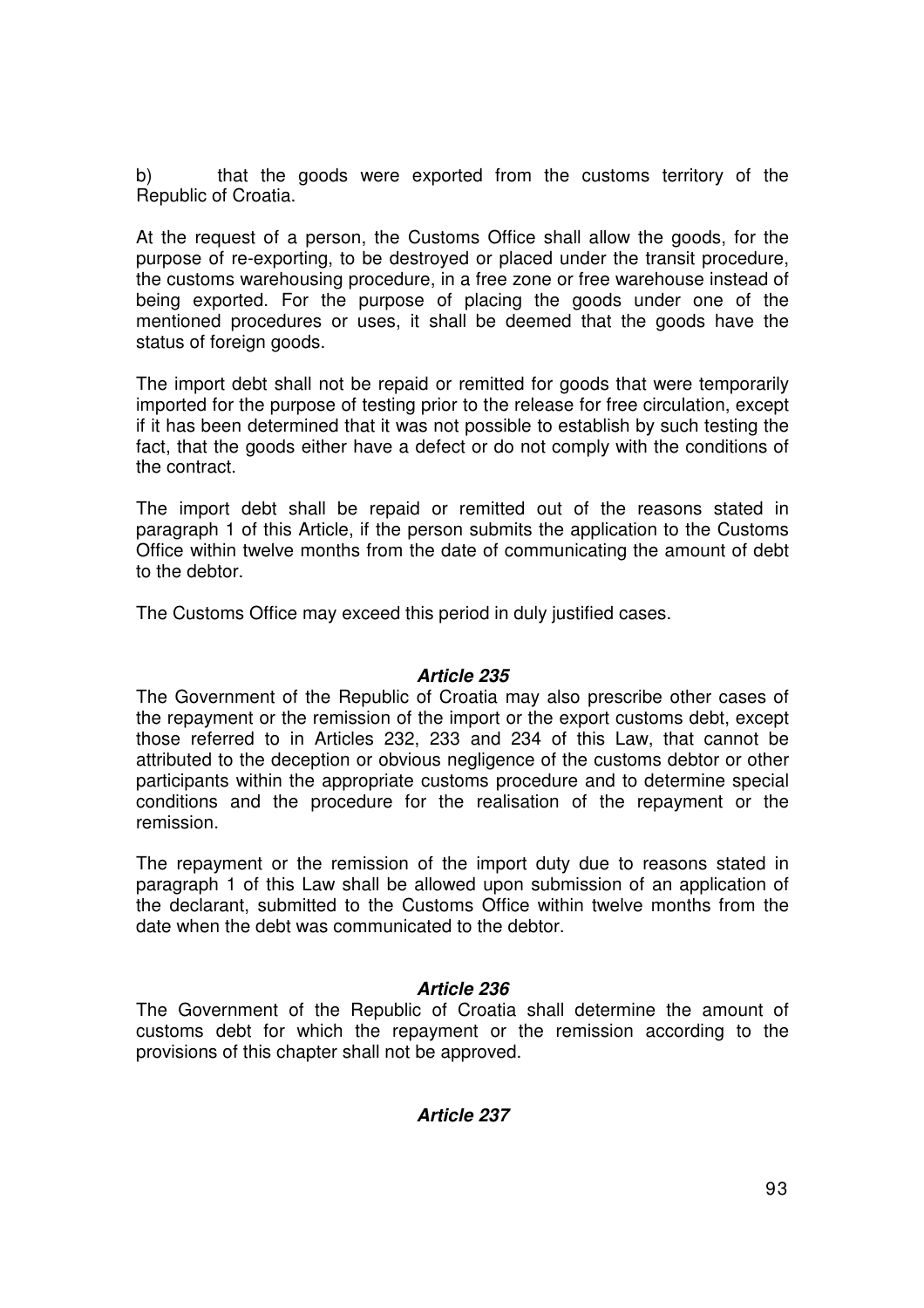If the Customs Office repays or remits the amount of import or export duty, including the amount of credit interest or interest on arrears calculated and collected, the interest shall be calculated and paid upon the repaid amount, if so foreseen by the special rule for calculating interests.

## **Article 238**

If any of interests referred to in Article 237 of this Law have been paid, they must be reimbursed.

If the customs debt has been unlawfully repaid or remitted in error, the original debt becomes payable again.

If so foreseen by the special rule for calculating interests, upon that amount shall also be calculated and collected the interest.

# **VIII. PENAL PROVISIONS**

## **Article 239**

A legal or natural person shall be fined by 50.000,00 to 2.000.000,00 kuna for the following offences:

1) when not presenting to the Customs Office narcotic drugs or raw materials for the production of the narcotic drugs,

2) when not presenting to the Customs Office weapons, ammunition, or explosive that are introduced for resale,

3) when not presenting to the Customs Office dangerous waste.

The person in charge within the legal person shall be also fined by 4.000,00 to 20.000,00 kuna for the offence.

# **Article 240**

A legal or natural person shall be fined by 20.000,00 to 1.750.000,00 kuna for the following offences:

1) when bringing in or taking out, or trying to bring in or take out the goods in the customs territory outside the customs border-crossing, or across the customs border-crossing at the time when the customs border-crossing is not opened,

2) when bringing in or taking out, or trying to bring in or take out the hidden goods across the customs border-crossing,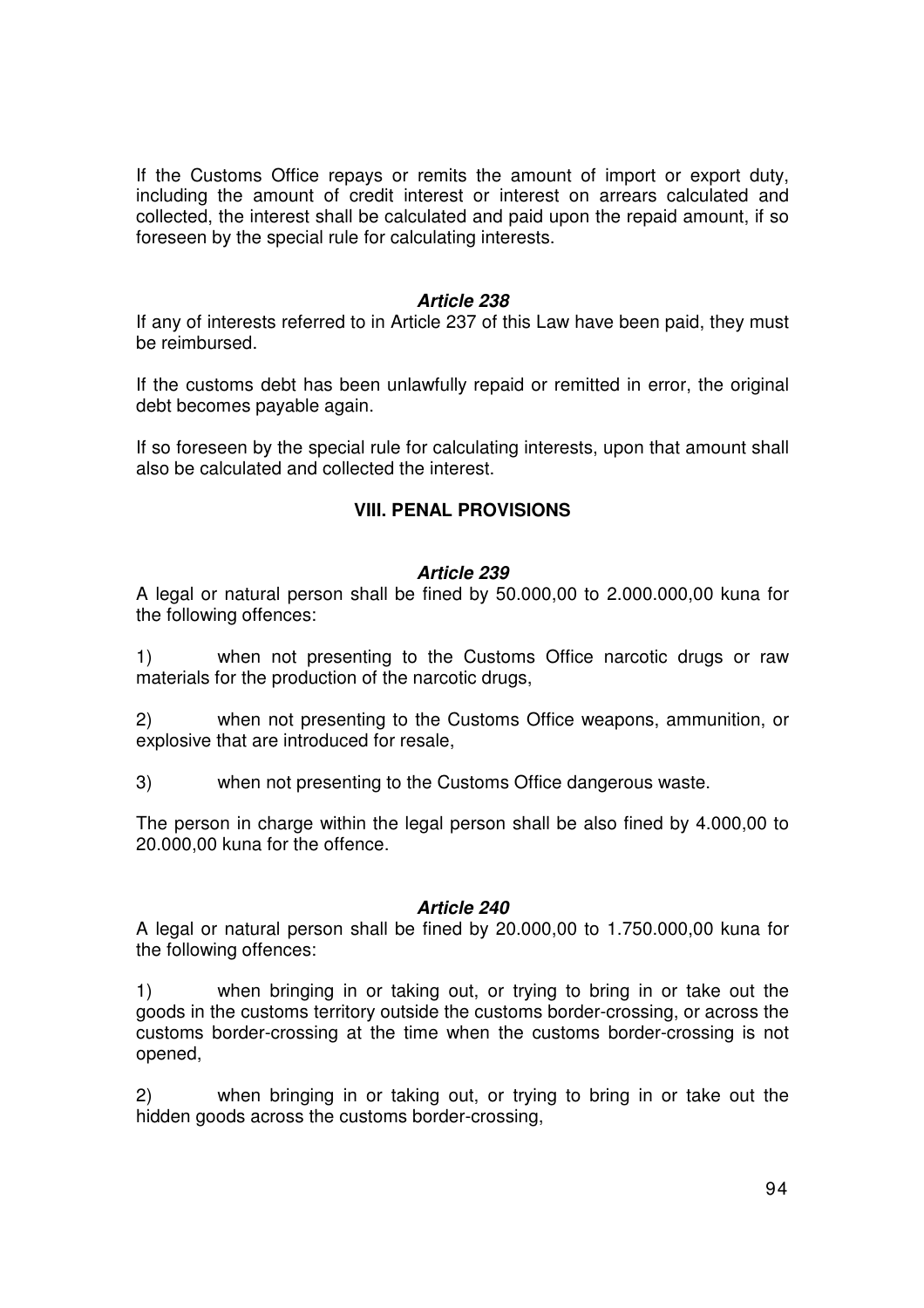3) when not presenting the cultural or natural assets taken out from the customs territory or bringing them in the customs territory.

The person in charge within the legal person shall be also fined by 2.000,00 to 10.000,00 kuna for the offence.

# **Article 241**

A legal or natural person shall be fined by 10.000,00 to 1.500.000,00 kuna for the following offences:

1) when not presenting the goods,

2) if, when entering or leaving the customs territory, has tried to enter or has entered into the customs territory with a vehicle carrying falsified identification numbers of chassis or which has number plates that not belong to it, or if he presents falsified or non-belonging traffic documents or false documents related to the origin and to the ownership of the vehicle,

3) when not presenting the summary declaration,

4) when unloading or loading the goods to the another vehicle without the authorization of the Customs Office, or when doing so at the place which is not determined or approved for it,

5) when not transporting the goods which are brought in according to the route and in the manner approved by the Customs Office,

6) when removing the goods from the original place without the authorization of the Customs Office,

7) when using the temporary placed goods contrary to the conditions approved by the Customs Office,

8) when either not giving over the goods and accompanying documents to the Customs Office of destination in the transit procedure, or delivering the goods in an altered state,

9) when not delivering the documents, data or explanations needed by the customs authorities to implement the customs rules,

10) when not keeping the documents or data according to the time limits determined by this Law,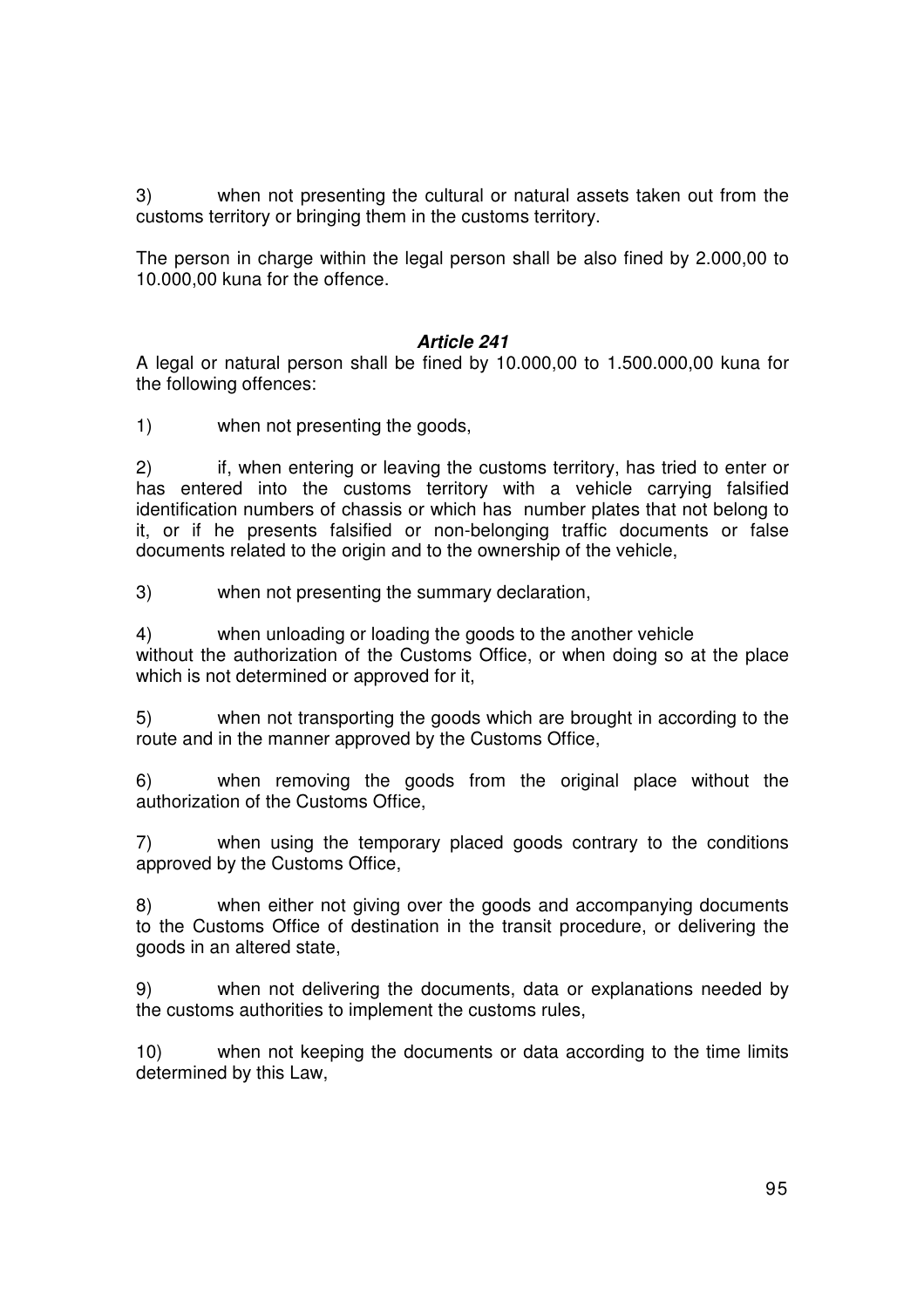11) when not lodging the declaration for the customs-approved procedure or use according to time limits determined by this Law,

12) when either giving the incorrect data concerning the quantity, the nature, the quality, the value or the origin of goods in the customs declaration, or not declaring all goods, if this would cause the circumvention of the payment of the import customs duty, or the payment of the import duty in the amount lower, or some other privilege,

13) when submitting the documents related to the implementation of the customs procedure where different quantity, the nature, the quality, the value or the origin of goods is being stated, or some other data is incorrectly stated, if this would cause the circumvention of the payment of the import customs duty in the lower amount or some other privilege,

14) when, by presenting false facts, achieves or tries to achieve the relief from the payment of import duty or the application of more favourable duty,

15) when obstructing the verification of the accepted declaration,

16) when using the goods or dispossessing with them before the release by the Customs Office has been approved under the customs procedure requested,

17) when removing, damaging or destroying the means of customs identification,

18) when not lodging the supplementary declaration,

19) when not keeping the prescribed records referred to the determined customs procedure or some other mode of customs-approved treatment of the goods,

20) when not informing the Customs Office about the facts incurred after issuing the authorization for the customs procedure with the suspensive system, or for the customs procedure with the economic impact,

21) when selling, leasing, lending, pawning or renting the goods, imported with the relief of the payment of the import duty or released with a more favourable duty, prior to the expiry of the period prescribed as security for other obligations, without paying the customs debt,

22) when disposing with goods as if they were released for free circulation although all the formalities for releasing them for free circulation have not been performed yet, or the import duty has not been paid, or other conditions prescribed for the import of goods have not been fulfilled,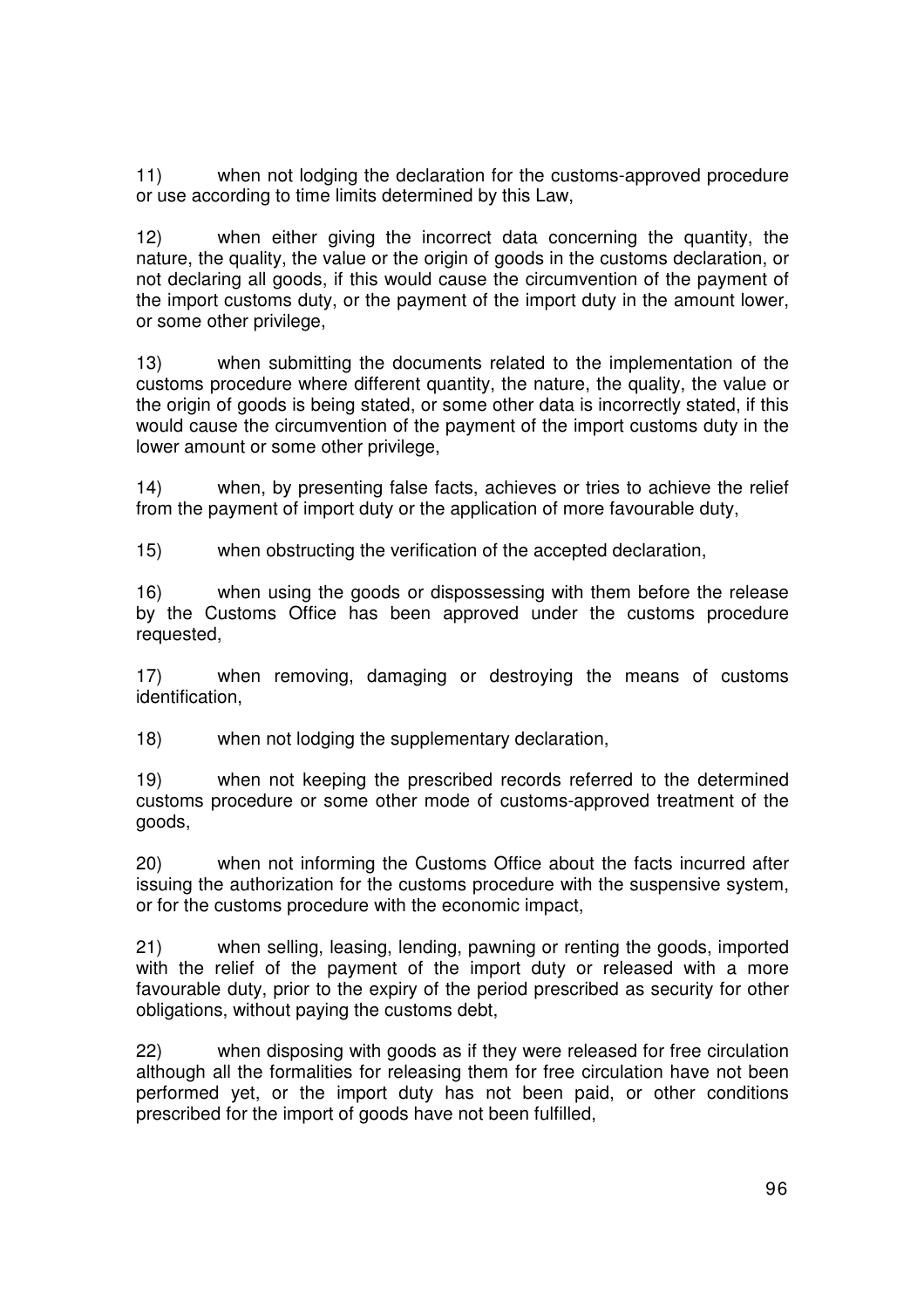23) when not acting in accordance with the conditions and obligations prescribed and according to the authorization of the Customs Office for the customs procedure with the suspensive system and the customs procedure with the economic impact,

24) when trying to obstruct the customs supervising of business activities in a free zone or free warehouse,

25) when performing activities contrary to the legal provisions or without the authorization of the Customs Office in a free zone or free warehouse,

26) when not removing the goods, forbidden for importation, from the customs territory within a period determined by the Customs Office,

27) when achieving or trying to achieve the repayment or the remission of the customs debt by presenting false facts.

The person in charge within the legal person shall be also fined by 1.000,00 to 5.000,00 kuna for the offence.

# **Article 242**

A legal or natural person shall be fined by 1.000,00 to 100.000,00 kuna for the following offences:

1) when not giving the goods under transit procedure over to the Customs Office of destination within a determined time limit,

2) when not re-exporting or re-importing the goods which were temporary imported or temporary exported within a determined time limit,

3) when not exporting or re-exporting the goods in the inward processing procedure within a determined time limit, or not obtaining some other customsapproved procedure or use for them,

4) when not re-importing the goods in the outward processing procedure within a determined time limit.

5) when not temporary exporting the goods placed under the outward processing procedure within the prescribed period, in the case where the replacement goods were previously imported,

6) when not paying the calculated customs debt or paying it in the amount lower that the calculated amount of the customs debt was within a prescribed time limit.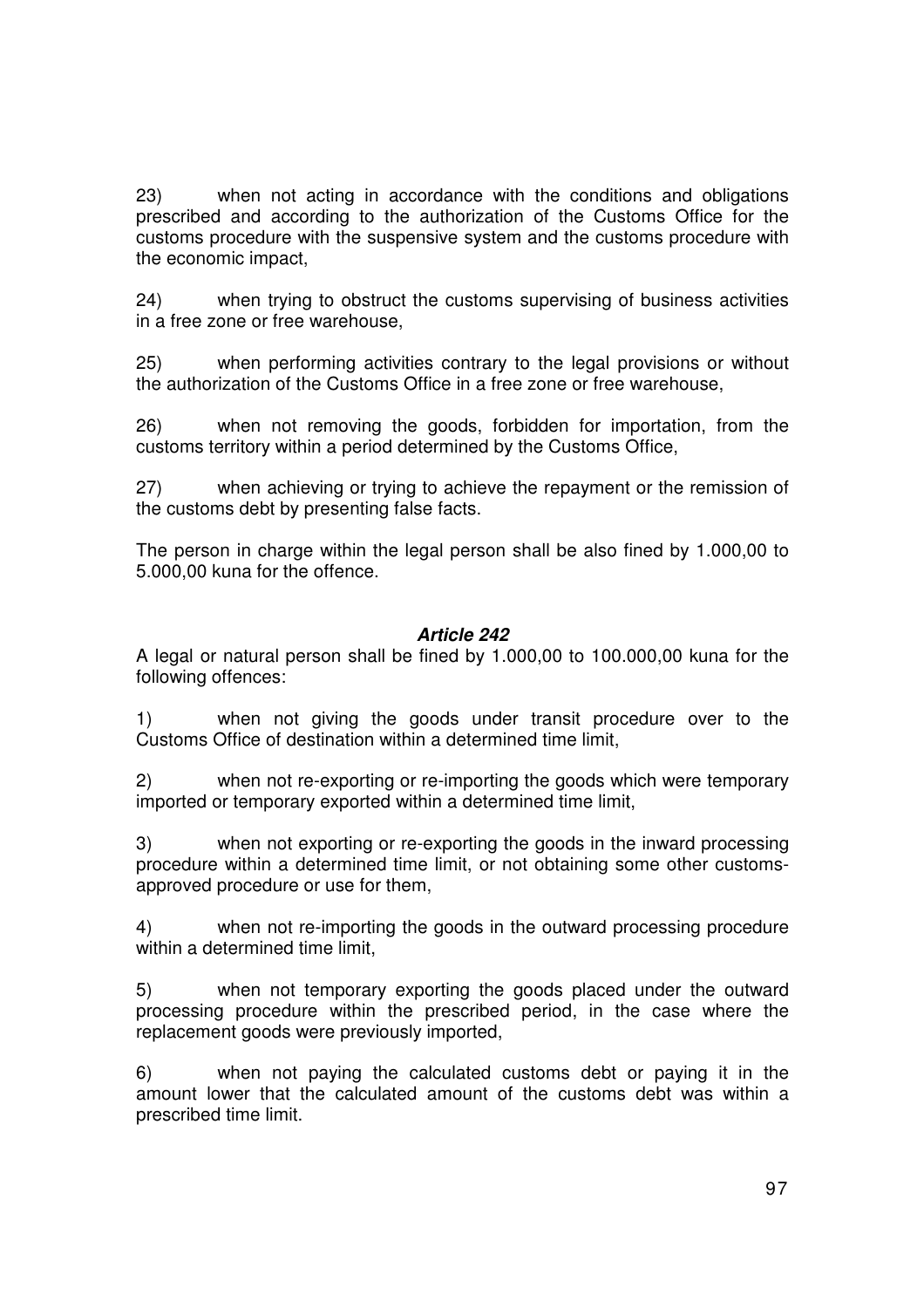The person in charge within the legal person or a third person who performs the registered activities shall be also fined by 500,00 to 2.500,00 kuna for the offence.

## **Article 243**

A person who, out of any reason, receives the goods that are subject to the offence referred to in Articles 239 to 241 of this Law and knew or according to circumstances should have known that, shall be fined with the same fine as it is prescribed for the offender.

A person in charge within a legal person shall be fined with the same fine.

# **Article 244**

A natural person who, within passengers traffic does not present the goods which he has the right to import, or who does not submit the documents, data or explanations needed for the Customs Office in order to implement the customs rules, or who by presenting false facts tries to achieve the relief from the customs duty or the payment in the lower amount or any other privilege shall have to pay 400,00 kuna penalty on the spot for such an offence.

The customs officer shall collect the penalty referred to in paragraph 1 of this Law and release the goods with the calculation and recovery of the import duty. If the offender refuses to pay the fine, the regular judicial procedure shall be initiated against him.

## **Article 245**

The goods that are subject to the offence referred to in Articles 239, paragraph 1, items 1) and 2), the goods that are subject to the offence referred to in Article 240, paragraph 1, items 1) and 2) and the goods that are subject to the offence referred to in Article 243 in connection with Article 239, paragraph 1, items 1) and 2) and Article 240, paragraph 1, items 1) and 2), must be confiscated.

The goods that are subject to the offence referred to in Article 240, paragraph 1, item 3) and the goods that are subject to the offence referred to in Article 243 in connection with Article 240, paragraph 1, item 3) may be confiscated.

The goods that are subject to the offence referred to in Article 239, paragraph 1, item 3) and the goods that are subject to the offence referred to in Article 243 in connection with Article 239, paragraph 1, item 3) must be returned abroad, or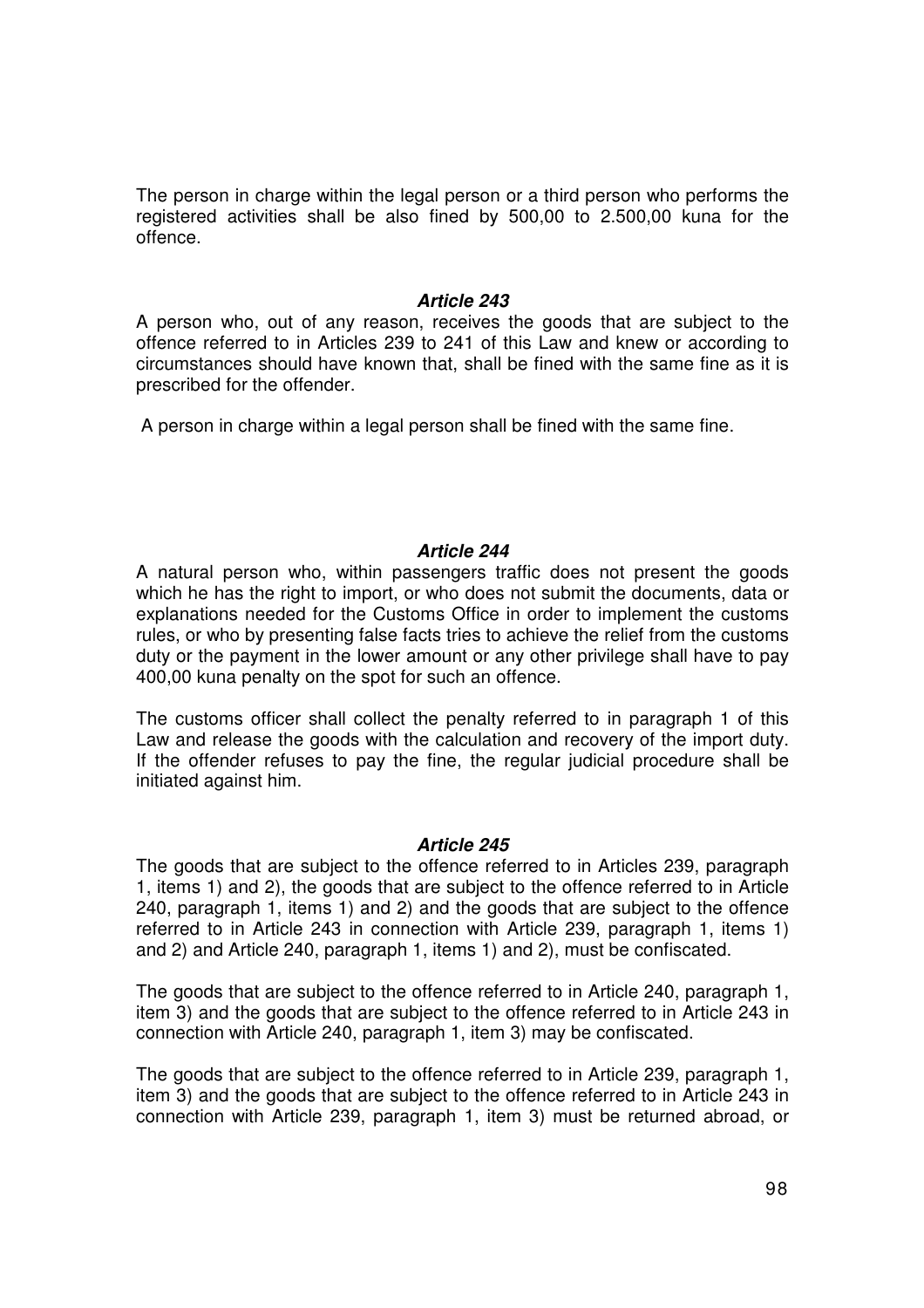destroyed in a manner allowed by the authorities at the costs of the persons who committed the offence referred to in Article 239, paragraph 1, item 3) and Article 243 of this Law.

## **Article 246**

The goods shall be confiscated either if they are owned by the offender of the customs rules who is not at the disposal, or if the offender of the customs rules is unknown.

## **Article 247**

If the goods, for which the confiscation is prescribed, shall not be found, the Customs Office must collect its customs value from the offender and initiate the procedure for the recovery of customs import duty in accordance with the provisions referred to the incurring of the customs debt.

It shall be deemed that the goods are not found if, for any reasons, they may not be confiscated from the offender of the customs rules or from their owner.

The offenders are jointly responsible for the value of the goods that have not been found and for the customs debt.

## **Article 248**

The means of transport or means of conveyance may be confiscated if their hidden places were used for the transport or convey across the customs borderline or into the customs territory of the goods that were subject to the offence related to Article 240 of this Law, if the value of the goods that are object of the offence exceeds 1/3 of the value of the means of transport or means of conveyance.

The means of transport or means of conveyance that were used for transport of goods referred to in Article 239, or the means of transport and means of conveyance which had a special built-in space for hiding the goods, may be confiscated even in the case when the value of goods that are object of the offence does not exceed 1/3 of the value of the means of transport or means of conveyance.

The means of transport or the means of conveyance may be confiscated even if they are not possessed by the offender if their owner knew or should have known that they were used in order to commit the offence referred to in Article 239 and 240 of this Law.

# **Article 249**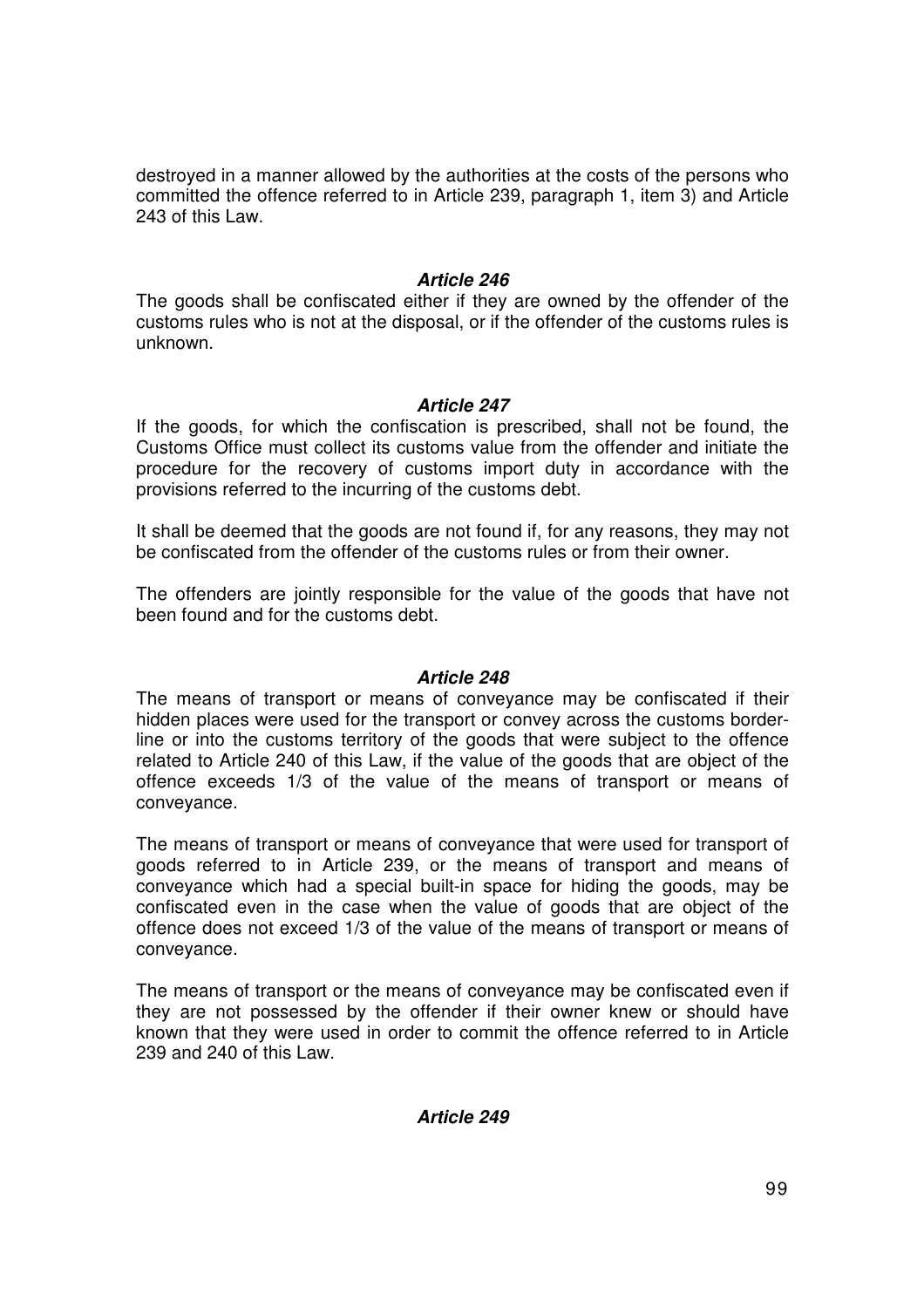Goods that are object of the customs offence, for which the confiscation is prescribed, shall be seized under the customs supervision until the penal procedure shall not be completed.

The Customs Office may, in some justified cases, release the goods, which should have been seized, to the person concerned if he produces a guarantee for the amount of the value of goods that are to be seized, and warn him that he cannot use or sell the goods or dispose with them in any other mode.

When seizing the goods, an official record shall be made, which, among others, contains a detailed description of the goods. A copy of that official record and the receipt confirming that the goods concerned are being seized the Customs Office must hand to the person who gave up the goods, or from whom the goods were taken.

The Customs Office may, until the customs procedure has been completed, seize the goods that are not subject to paragraph 1 of this Article, if there is a reasonable doubt that the goods were either used to commit or were meant for committing the offence, or that they were obtained by committing the customs offence or obtained in exchange for the goods obtained through the customs offence.

If the seizure of the goods is no longer needed for the purposes of the further procedure, the goods shall be returned to the person from whom it had been taken.

The Customs Office may seize the goods according to paragraph 1 and paragraph 4 of this Article regardless of the rights of the third persons.

## **Article 250**

The procedure for the customs offences cannot be initiated, if more than two years passed from the date of committing the offence.

 The time barring shall be interrupted by any act of the authorized body taken in order to persecute the offender. By each interrupting, the time barring shall initiate again, but the procedure for the customs offence may not be conducted in any of the cases where the period of four years from the date of committing the offence has expired.

## **Article 251**

At the request of the owner of the goods or the offender the Customs Office may return the goods confiscated within the customs

procedure, if they fulfil the conditions for import under the condition that the submitter of the request pays the value of goods and the import duty.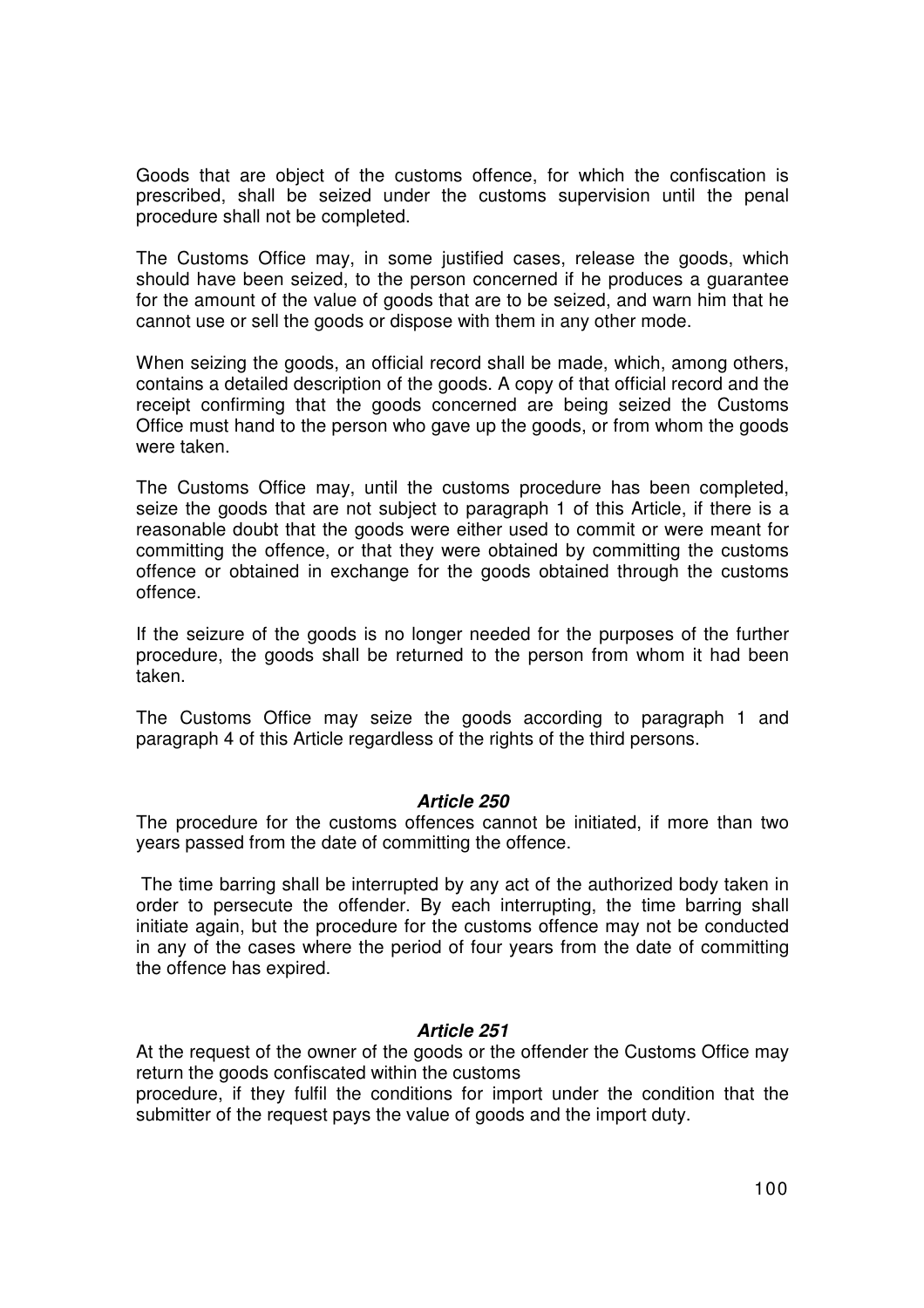#### **Article 252**

The Customs Office that conducted the procedure for the customs offence may allow, in the first instance and if so justified, that the payment of the fine and the value of confiscated goods be fulfilled in instalments, but the period of such payment may not exceed one year.

## **Article 253**

The amounts collected from fines and those obtained by the sale of the confiscated goods, or amounts recovered due to the value of the goods, after deducting the costs, shall be the revenue of the budget of the Republic of Croatia.

## **IX. SALE OF GOODS**

#### **Article 254**

Goods confiscated within the customs procedure and the goods that the Customs Office acquired according to other provisions of this Law shall be exposed for sale.

The Customs Office may sell the perishable goods and animals immediately, according to Article 249, paragraph 1 of this Law.

#### **Article 255**

The Customs Office shall sell the goods by exposing them for the public sale, whereby they shall act according to special rules.

If the goods concerned cannot be exposed for the public sale, the Customs Office may sell them to the person who is, according to specific rules, authorized to dispose with those goods.

If the goods concerned cannot be sold or used due to reasons relating to the health, or veterinarian, phytophatological, safety or other reasons prescribed by specific rules, the Customs Office shall dispose with them or solve the problem of the goods in question according to specific rules.

## **Article 256**

Financial means obtained from the sale of goods must be distributed so, that the import duty, taxes and charges that are calculated on importation, and the costs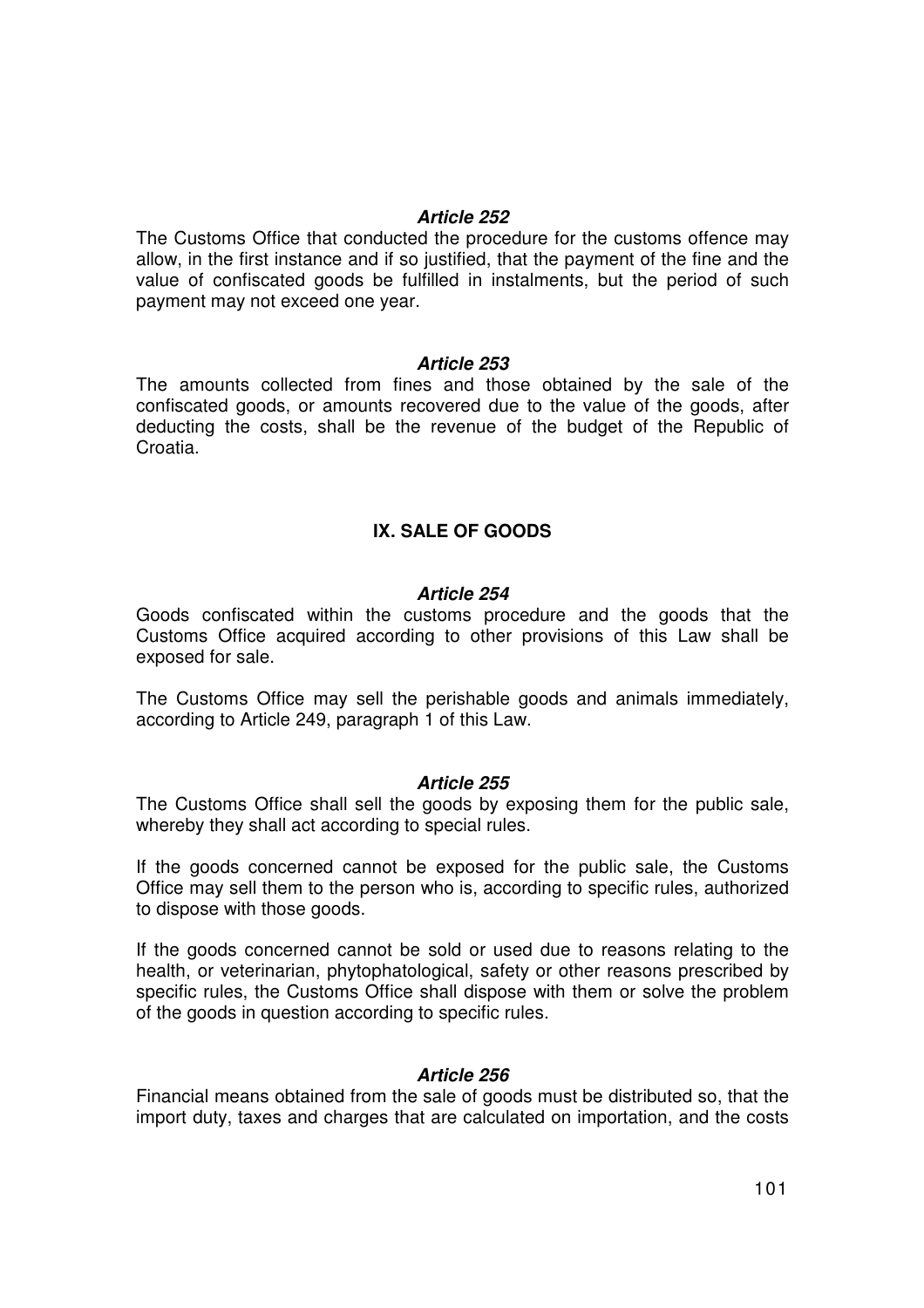of storage and fines prescribed within the customs rules are collected first. The rest of the financial means shall be the revenue of the Exchequer.

## **Article 257**

With the goods referred to in Article 254 of this Law may also be disposed in other modes but sale.

The Government of the Republic of Croatia shall be authorized to prescribe the procedure for other modes of disposing with goods referred to in paragraph 1 of this Article.

# **X. TRANSITIONAL AND FINAL PROVISIONS**

## **Article 258**

Decisions and other administrative acts related to the customs relief from the payment of customs duty or other customs privileges passed by the authorities, that have not been used at all or that have not been used in their entirety until the day of the implementation of this Law, may be used within time limits stated in those acts.

Where for the goods imported with the customs relief according to the rules that cease to be valid with the day this Law begins to be implemented, the ban foreseen either for the abalienation of those goods within a determined period or giving them for use to others or using them for purposes other than those for which the customs relief was approved, the appropriate provisions of those rules are applicable even after the implementation of this Law begins, until the expiry of the time limits set by the provisions on the ban for the abalienation of such goods within a determined period, or giving them for use to others or using them for purposes other than those for which the customs privilege has been approved.

## **Article 259**

The administrative procedures initiated before this Law begins to be implemented shall be terminated according to the rules and provisions that were in force prior to the implementation of this Law.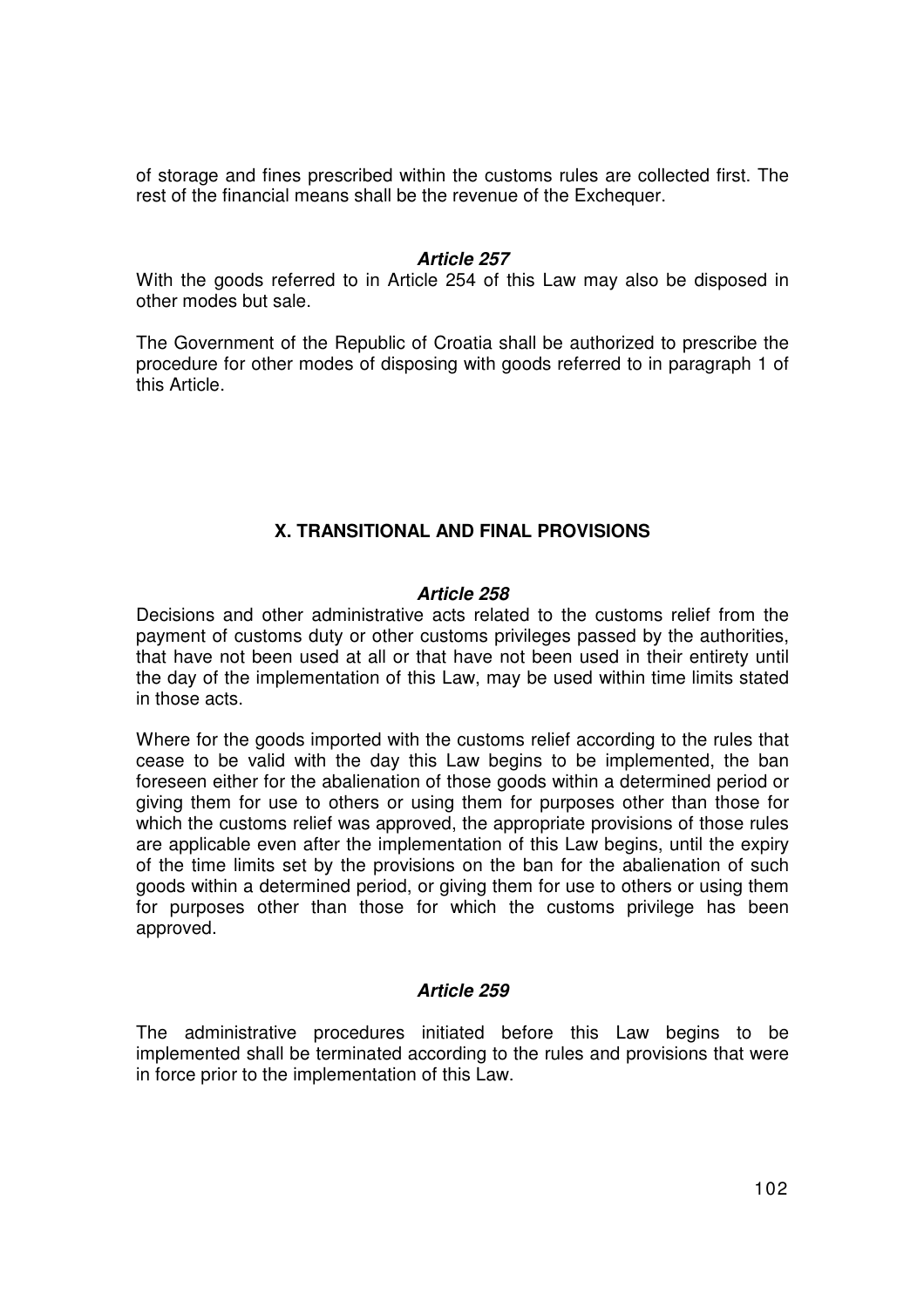## **Article 260**

All penal procedures that have been initiated prior to the implementation of this Law shall be terminated according to the rules that are more favourable for the offenders of customs rules.

All penal proceedings for offences that are not incorporated in this Law but were initiated prior to the implementation of this Law shall be suspended.

## **Article 261**

For goods, temporarily imported prior to the implementation of this Law and liable to the obligation of paying the customs duty according to Article 291 of the former Law, the customs duty shall be calculated and collected according to the rules that were valid at the day of lodging the customs declaration of temporary import.

## **Article 262**

Customs warehouses, railway-customs warehouses, customs storage places, consignment warehouses, specialised warehouses for foreign goods and for goods produced in Croatia as well as central warehouses that were established in accordance with the rules ceasing to be valid with the day on which this Law begins to be implemented, may continue with their business activities as customs warehouses according to the provisions of this Law on condition that the warehousekeeper achieves to obtain the decision on founding and operating the customs warehouse in accordance with this Law within a period of six months from the day when this Law begins to be implemented.

The application for operating the customs warehouse according to this Law may be submitted prior to the day this Law begins to be implemented, whereby the decision of the authorized Customs Office is to be applied from the day this Law begins to be implemented.

If the warehousekeeper does not achieve to obtain the decision from the Customs Office referred to in paragraph 1 of this Law, or if the Customs Office establishes that the warehousekeeper does not fulfil the conditions prescribed in this Law for founding and operating a customs warehouse, the authorized Customs Office shall issue the decision on terminating the activities of the customs warehouse and other warehouses under paragraph 1 of this Article.

# **Article 263**

The provisions for the implementation of this Law shall be issued within six months from the day this Law comes into force.